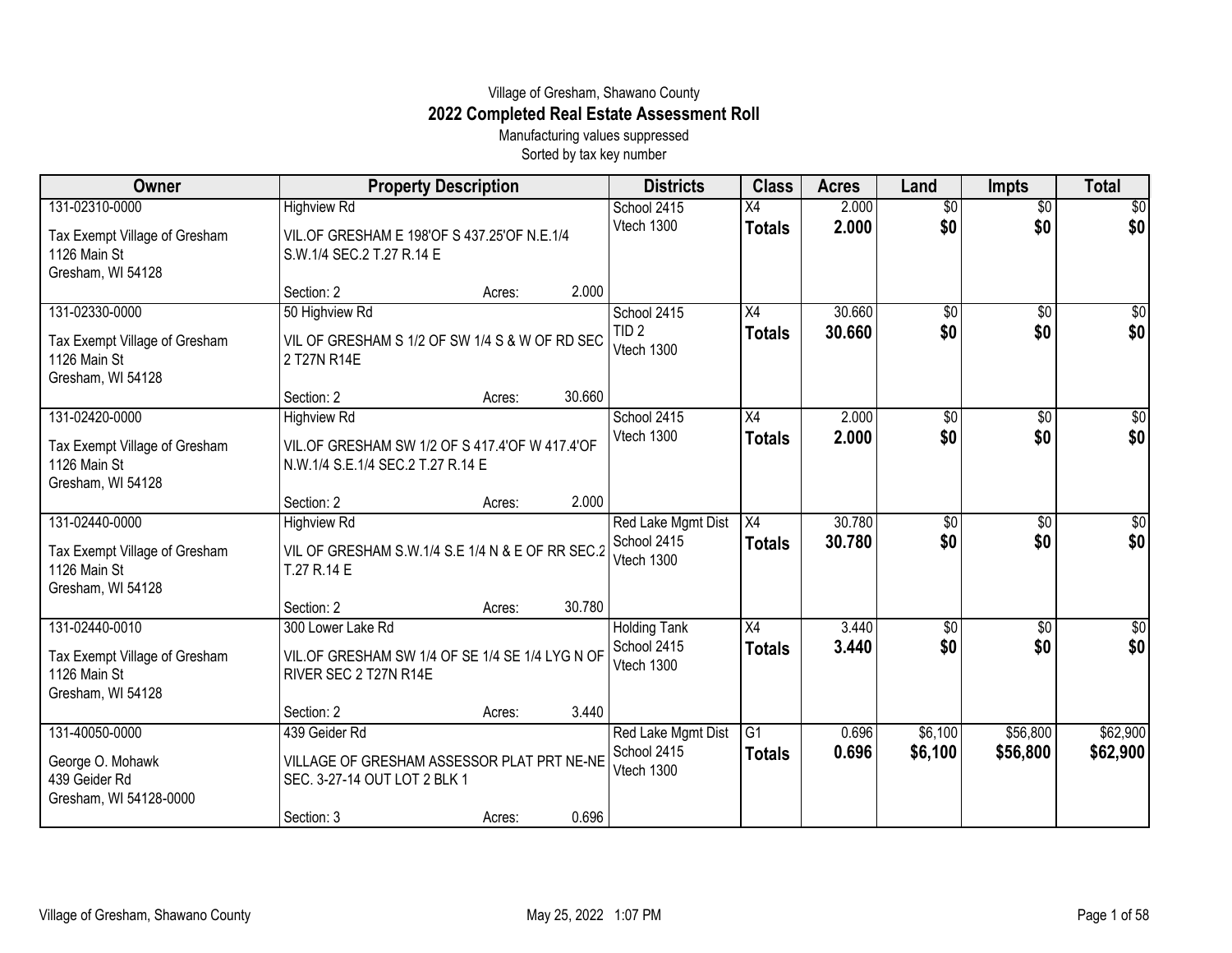| <b>Owner</b>                                                                                       | <b>Property Description</b>                                                                                                                                                                   | <b>Districts</b>                                                    | <b>Class</b>                     | <b>Acres</b>   | Land                   | <b>Impts</b>           | <b>Total</b>           |
|----------------------------------------------------------------------------------------------------|-----------------------------------------------------------------------------------------------------------------------------------------------------------------------------------------------|---------------------------------------------------------------------|----------------------------------|----------------|------------------------|------------------------|------------------------|
| 131-40050-0010                                                                                     | Lake Dr                                                                                                                                                                                       | School 2415                                                         | $\overline{G1}$                  | 0.232          | \$3,000                | $\overline{50}$        | \$3,000                |
| Fred & Renee Pieper Joint Revoc Trust<br>PO Box 63<br>Gresham, WI 54128-0000                       | VILLAGE OF GRESHAM ASSESSOR PLAT PRT NW-NE<br>SEC. 3-27-14 N 98'OF E 130 EX CSM V.1 P.177 ALL<br>PRT OF OUT LOT 2 BLK 2                                                                       | TID <sub>2</sub><br>Vtech 1300                                      | <b>Totals</b>                    | 0.232          | \$3,000                | \$0                    | \$3,000                |
|                                                                                                    | 0.232<br>Section: 3<br>Acres:                                                                                                                                                                 |                                                                     |                                  |                |                        |                        |                        |
| 131-40050-0020<br>Fred & Renee Pieper Joint Revoc Trust<br>PO Box 63<br>Gresham, WI 54128-0000     | 716 Lake Dr<br>VILLAGE OF GRESHAM ASSESSOR PLAT PRT NW-NE<br>SEC. 3-27-14 EX E 130'OF N 98' OUTLOT 2 BLK 2 &<br>EX CSM V.1 P.177                                                              | School 2415<br>Vtech 1300                                           | $\overline{G1}$<br><b>Totals</b> | 0.227<br>0.227 | \$3,000<br>\$3,000     | \$51,500<br>\$51,500   | \$54,500<br>\$54,500   |
|                                                                                                    | 0.227<br>Section: 3<br>Acres:                                                                                                                                                                 |                                                                     |                                  |                |                        |                        | $\overline{30}$        |
| 131-40050-0030<br>Tax Exempt Shawano Co Housing<br>Authority<br>1259 Engel Dr<br>Shawano, WI 54166 | 1524 Main St<br>VILLAGE OF GRESHAM ASSESSOR PLAT PRT NW-NE<br>SEC. 3-27-14 DES V.462 P.459 SITE 1 IN OUT LOT 2<br>BLK 2 LOT 1 CERT SURVEY REC VOL.1 PAGE 177<br>0.300<br>Section: 3<br>Acres: | School 2415<br>Vtech 1300                                           | X3<br><b>Totals</b>              | 0.300<br>0.300 | \$0<br>\$0             | \$0<br>\$0             | \$0                    |
| 131-40050-0040                                                                                     | 1502 Main St                                                                                                                                                                                  | School 2415                                                         | X3                               | 0.400          | $\overline{50}$        | $\sqrt{6}$             | $\sqrt{50}$            |
| Tax Exempt Shawano Co Housing<br>Authority<br>1259 Engel Dr<br>Shawano, WI 54166                   | VILLAGE OF GRESHAM ASSESSOR PLAT PRT NW-NE<br>SEC. 3-27-14 DES V.462 P.459 SITE 2 IN OUT LOT 2<br>BLK 2 LOT 2 CERT SURVEY REC VOL.1 PAGE 177<br>0.400<br>Section: 3<br>Acres:                 | Vtech 1300                                                          | <b>Totals</b>                    | 0.400          | \$0                    | \$0                    | \$0                    |
| 131-40050-0050<br>Tax Exempt Village of Gresham<br>1126 Main St<br>Gresham, WI 54128               | 1350 Main St<br>VILLAGE OF GRESHAM ASSESSOR PLAT PRT NW-NE<br>SEC. 3-27-14 OUT LOT 3 BLK 2 EX ROAD IN CERT<br>SUR V.13 P.48 MAP #3086 1490 MAIN STREET<br>0.355<br>Section: 3<br>Acres:       | Red Lake Mgmt Dist<br>School 2415<br>TID <sub>2</sub><br>Vtech 1300 | X4<br><b>Totals</b>              | 0.355<br>0.355 | \$0<br>\$0             | \$0<br>\$0             | $\sqrt{50}$<br>\$0     |
| 131-40050-0060<br>Ronald D. Grosskopf<br>W5026 Lake Dr<br>Shawano, WI 54166                        | E Pleasant St<br>VILLAGE OF GRESHAM ASSESSOR PLAT PRT NE-NE<br>SEC. 3-27-14 OUT LOT 1 BLK 3<br>1.310<br>Section: 3<br>Acres:                                                                  | Red Lake Mgmt Dist<br>School 2415<br>Vtech 1300                     | $\overline{G1}$<br><b>Totals</b> | 1.310<br>1.310 | \$900<br>\$900         | \$0<br>\$0             | \$900<br>\$900         |
| 131-40050-0070<br>Tax Exempt Village of Gresham<br>1126 Main St<br>Gresham, WI 54128               | 300 E Pleasant St<br>VILLAGE OF GRESHAM ASSESSOR PLAT PRT NE-NE<br>SEC. 3-27-14 OUT LOT 2 BLK 3<br>0.700<br>Section: 3<br>Acres:                                                              | Red Lake Mgmt Dist<br>School 2415<br>Vtech 1300                     | X4<br><b>Totals</b>              | 0.700<br>0.700 | $\overline{60}$<br>\$0 | $\overline{30}$<br>\$0 | $\overline{50}$<br>\$0 |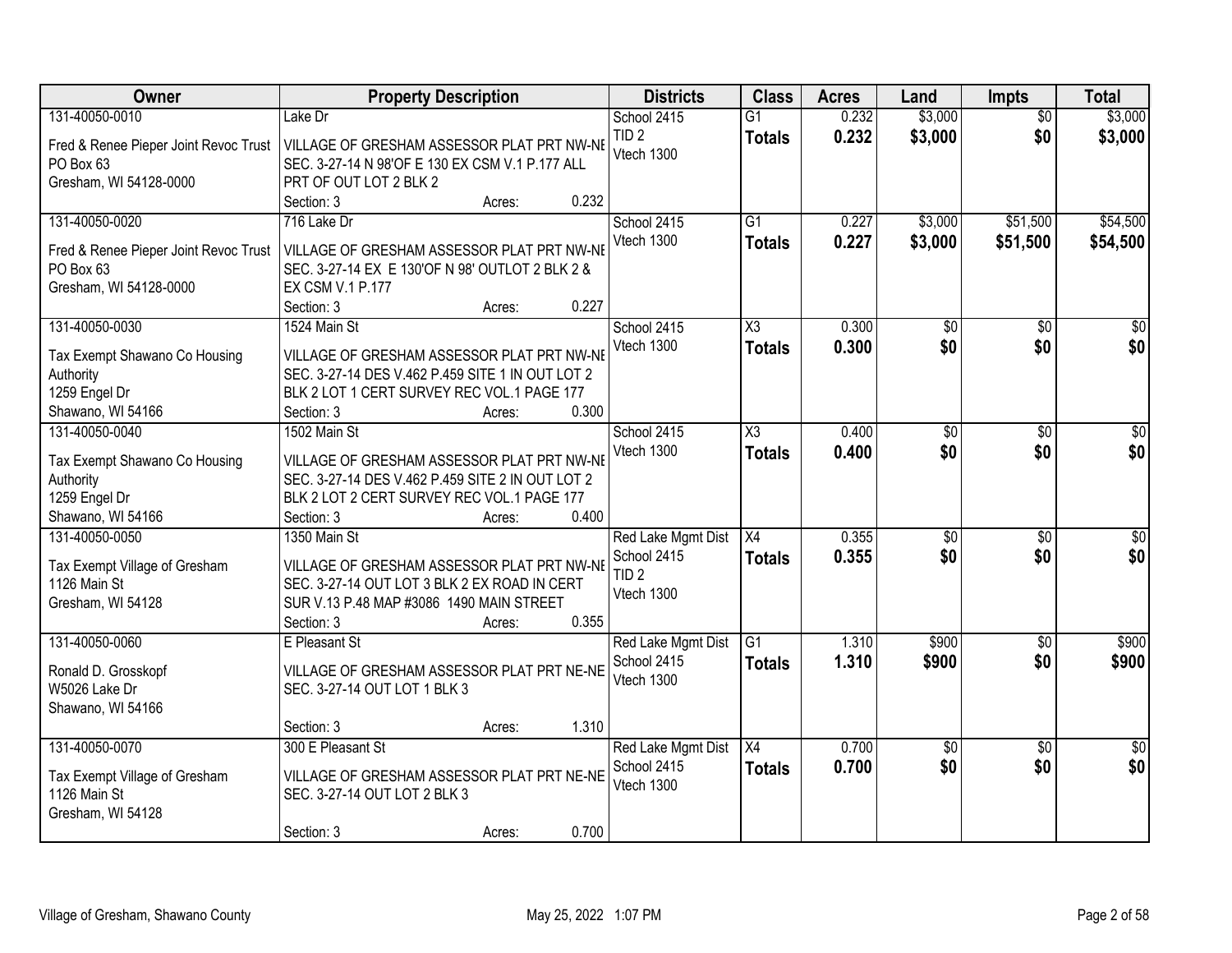| Owner                                                                                           |                                                                               | <b>Property Description</b>                                                                                                                          |                | <b>Districts</b>                                | <b>Class</b>                     | <b>Acres</b>   | Land               | <b>Impts</b>           | <b>Total</b>           |
|-------------------------------------------------------------------------------------------------|-------------------------------------------------------------------------------|------------------------------------------------------------------------------------------------------------------------------------------------------|----------------|-------------------------------------------------|----------------------------------|----------------|--------------------|------------------------|------------------------|
| 131-40050-0080                                                                                  | E Pleasant Dr                                                                 |                                                                                                                                                      |                | School 2415                                     | $\overline{G1}$                  | 0.290          | \$200              | $\overline{50}$        | \$200                  |
| Ronald D. Grosskopf<br>W5026 Lake Dr<br>Shawano, WI 54166                                       | SEC. 3-27-14 OUT LOT 3 BLK 3                                                  | VILLAGE OF GRESHAM ASSESSOR PLAT PRT NE-NE                                                                                                           |                | TID <sub>2</sub><br>Vtech 1300                  | <b>Totals</b>                    | 0.290          | \$200              | \$0                    | \$200                  |
|                                                                                                 | Section: 3                                                                    | Acres:                                                                                                                                               | 0.290          |                                                 |                                  |                |                    |                        |                        |
| 131-40050-0090<br>Ronald D. Grosskopf<br>W5026 Lake Dr<br>Shawano, WI 54166                     | E Pleasant Dr<br>SEC. 3-27-14 OUT LOT 1 BLK 4                                 | VILLAGE OF GRESHAM ASSESSOR PLAT PRT NW-NE                                                                                                           |                | School 2415<br>TID <sub>2</sub><br>Vtech 1300   | $\overline{G1}$<br><b>Totals</b> | 4.304<br>4.304 | \$1,300<br>\$1,300 | $\overline{50}$<br>\$0 | \$1,300<br>\$1,300     |
|                                                                                                 | Section: 3                                                                    | Acres:                                                                                                                                               | 4.304          |                                                 |                                  |                |                    |                        |                        |
| 131-40050-0110<br>Tax Exempt Village of Gresham<br>1126 Main St<br>Gresham, WI 54128            | 700 E River St<br>Section: 3                                                  | VILLAGE OF GRESHAM ASSESSOR PLAT PRT NW-NE<br>SEC 3 T27N R14E OUTLOT 2-3-4 BLK 4 K/N/A LOT 2<br>CERT SUR REC V16 P180 MAP #3744700 E RIVER<br>Acres: | 1.780          | Red Lake Mgmt Dist<br>School 2415<br>Vtech 1300 | X4<br><b>Totals</b>              | 1.780<br>1.780 | \$0<br>\$0         | \$0<br>\$0             | $\overline{30}$<br>\$0 |
| 131-40050-0120<br>Tax Exempt Village of Gresham<br>1300 Main St<br>Gresham, WI 54128            | 1300 Main St<br>REC V16 P180 MAP #3744                                        | VILLAGE OF GRESHAM ASSESSOR PLAT PRT NW-NE<br>SEC 3 T27N R14E OUTLOT 4 BLK 4 K/N/A LOT 1 CSM                                                         |                | Red Lake Mgmt Dist<br>School 2415<br>Vtech 1300 | X4<br><b>Totals</b>              | 0.760<br>0.760 | \$0<br>\$0         | $\sqrt{6}$<br>\$0      | $\sqrt{50}$<br>\$0     |
| 131-40050-0130<br>Robert W. Buettner<br>PO Box 231<br>1246 Fischer St<br>Gresham, WI 54128-0000 | Section: 3<br>1246 Fischer St<br>SEC. 3-27-14 OUT LOT 5-7 BLK 4<br>Section: 3 | Acres:<br>VILLAGE OF GRESHAM ASSESSOR PLAT PRT NW-NI<br>Acres:                                                                                       | 0.760<br>0.506 | School 2415<br>Vtech 1300                       | $\overline{G1}$<br><b>Totals</b> | 0.506<br>0.506 | \$4,900<br>\$4,900 | \$37,200<br>\$37,200   | \$42,100<br>\$42,100   |
| 131-40050-0140<br>Ronald D. Grosskopf<br>W5026 Lake Dr<br>Shawano, WI 54166                     | <b>Fischer St</b><br>SEC. 3-27-14 OUT LOT 6 BLK 4<br>Section: 3               | VILLAGE OF GRESHAM ASSESSOR PLAT PRT NW-NE<br>Acres:                                                                                                 | 0.165          | School 2415<br>TID <sub>2</sub><br>Vtech 1300   | $\overline{G1}$<br><b>Totals</b> | 0.165<br>0.165 | \$1,900<br>\$1,900 | $\overline{30}$<br>\$0 | \$1,900<br>\$1,900     |
| 131-40050-0150<br>Jyles R. Bowman<br>N7305 County Rd G<br>Gresham, WI 54128-0000                | Main St<br>SEC. 3-27-14 LOT 1 BLK 5<br>Section: 3                             | VILLAGE OF GRESHAM ASSESSOR PLAT PRT NE-NV<br>Acres:                                                                                                 | 0.028          | Red Lake Mgmt Dist<br>School 2415<br>Vtech 1300 | G1<br><b>Totals</b>              | 0.028<br>0.028 | \$400<br>\$400     | $\overline{50}$<br>\$0 | \$400<br>\$400         |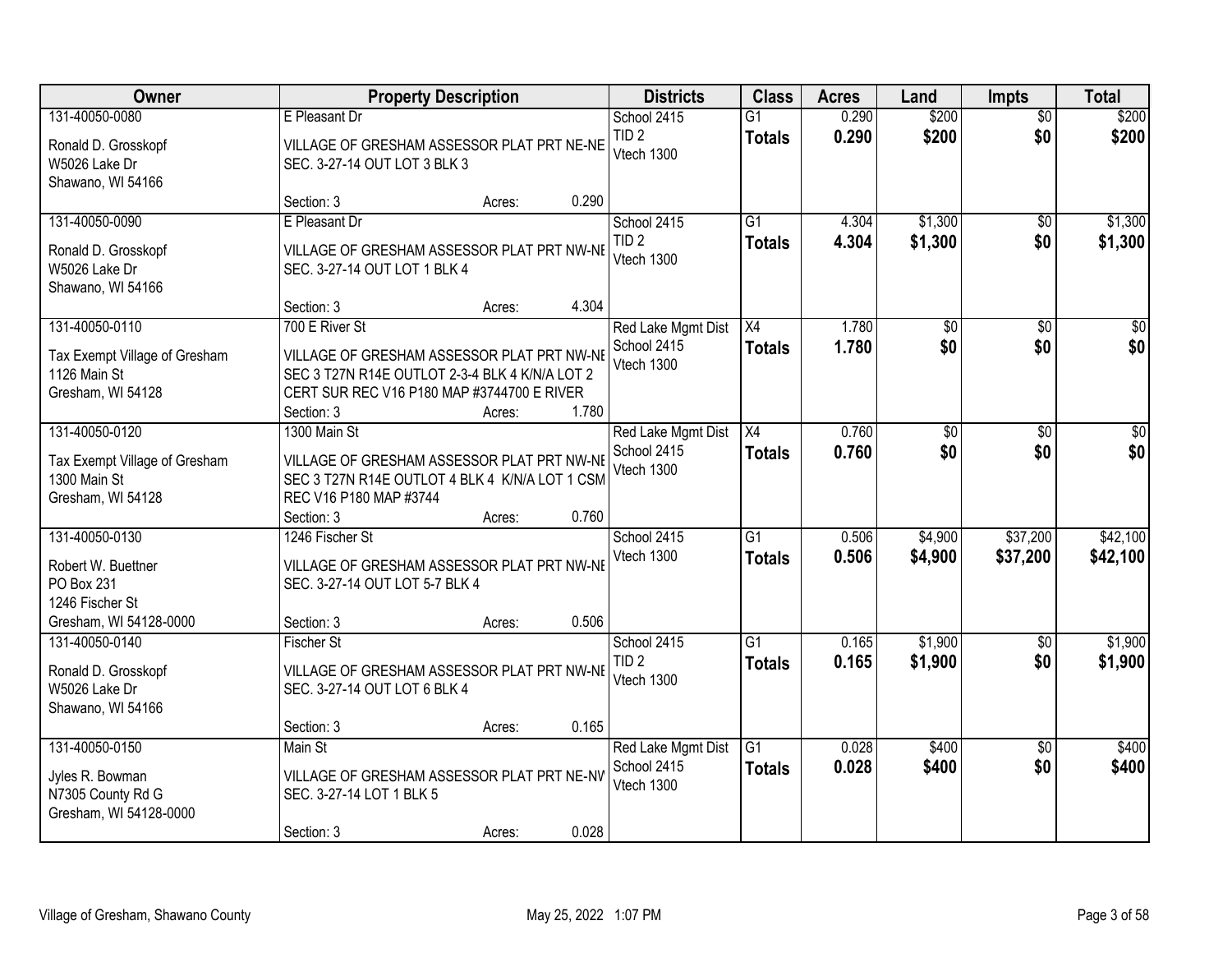| Owner                                                                                  |                                                                                                                                                                          | <b>Property Description</b> |       | <b>Districts</b>                                                    | <b>Class</b>                     | <b>Acres</b>   | Land                   | <b>Impts</b>           | <b>Total</b>           |
|----------------------------------------------------------------------------------------|--------------------------------------------------------------------------------------------------------------------------------------------------------------------------|-----------------------------|-------|---------------------------------------------------------------------|----------------------------------|----------------|------------------------|------------------------|------------------------|
| 131-40050-0160<br>Richard A. Giese<br>1523 Main St<br>Gresham, WI 54128-0000           | 1523 Main St<br>VILLAGE OF GRESHAM ASSESSOR PLAT PRT NE-NV<br>SEC. 3-27-14 LOT 2 BLK 5                                                                                   |                             |       | Red Lake Mgmt Dist<br>School 2415<br>Vtech 1300                     | $\overline{G1}$<br><b>Totals</b> | 0.300<br>0.300 | \$3,500<br>\$3,500     | \$109,600<br>\$109,600 | \$113,100<br>\$113,100 |
|                                                                                        | Section: 3                                                                                                                                                               | Acres:                      | 0.300 |                                                                     |                                  |                |                        |                        |                        |
| 131-40050-0170<br>Richard A. Giese<br>1523 Main St<br>Gresham, WI 54128-0000           | Main St<br>VILLAGE OF GRESHAM ASSESSOR PLAT PRT NE-NV<br>SEC. 3-27-14 LOT 3 & E 8'LOT 6 & ALL LOT 7 BLK 5                                                                |                             |       | Red Lake Mgmt Dist<br>School 2415<br>Vtech 1300                     | $\overline{G1}$<br><b>Totals</b> | 0.340<br>0.340 | \$2,100<br>\$2,100     | $\overline{50}$<br>\$0 | \$2,100<br>\$2,100     |
|                                                                                        | Section: 3                                                                                                                                                               | Acres:                      | 0.340 |                                                                     |                                  |                |                        |                        |                        |
| 131-40050-0180<br>Kristin M. Welch<br>PO Box 76<br>Gresham, WI 54128                   | 1499 Main St<br>VILLAGE OF GRESHAM ASSESSOR PLAT PRT NE-NV<br>SEC 3 T27N 14E NOW LOT 1 CERT SUR REC V7 P105<br>MAP #1924                                                 |                             |       | Red Lake Mgmt Dist<br>School 2415<br>Vtech 1300                     | $\overline{G1}$<br><b>Totals</b> | 0.644<br>0.644 | \$5,800<br>\$5,800     | \$49,700<br>\$49,700   | \$55,500<br>\$55,500   |
|                                                                                        | Section: 3                                                                                                                                                               | Acres:                      | 0.644 |                                                                     |                                  |                |                        |                        |                        |
| 131-40050-0190<br>Richard A. Giese<br>1523 Main St<br>Gresham, WI 54128-0000           | Main St<br>VILLAGE OF GRESHAM ASSESSOR PLAT PRT NE-NV<br>SEC. 3-27-14 LOT 6 EX E 8'& LOT 8 BLK 5 EX PRT<br>DES V.461 P.290                                               |                             |       | Red Lake Mgmt Dist<br>School 2415<br>Vtech 1300                     | G1<br><b>Totals</b>              | 0.030<br>0.030 | \$600<br>\$600         | \$0<br>\$0             | \$600<br>\$600         |
|                                                                                        | Section: 3                                                                                                                                                               | Acres:                      | 0.030 |                                                                     |                                  |                |                        |                        |                        |
| 131-40050-0200<br>Richard A. Giese<br>1523 Main St<br>Gresham, WI 54128-0000           | Main St<br>VILLAGE OF GRESHAM ASSESSOR PLAT PRT NE-NV<br>SEC. 3-27-14 PRT OF LOT 8 BLK 5 & OUTLOT 1 BLK 5<br>DES V.461 P.290 EX PRT IN CERT SUR REC V.7 P.<br>Section: 3 | Acres:                      | 4.500 | School 2415<br>TID <sub>2</sub><br>Vtech 1300                       | $\overline{G1}$<br><b>Totals</b> | 4.500<br>4.500 | \$9,000<br>\$9,000     | $\overline{50}$<br>\$0 | \$9,000<br>\$9,000     |
| 131-40050-0210<br>Tax Exempt Village of Gresham<br>PO Box 50<br>Gresham, WI 54128-0000 | 1381 Main St<br>VILLAGE OF GRESHAM ASSESSOR PLAT PRT NE-NV<br>S OF RD SEC. 3-27-14 OUT LOT 1 BLK 5<br>Section: 3                                                         | Acres:                      | 0.200 | Red Lake Mgmt Dist<br>School 2415<br>TID <sub>2</sub><br>Vtech 1300 | X4<br><b>Totals</b>              | 0.200<br>0.200 | $\sqrt{$0}$<br>\$0     | $\sqrt{6}$<br>\$0      | $\frac{1}{6}$<br>\$0   |
| 131-40050-0220<br>Tax Exempt Village of Gresham<br>PO Box 50<br>Gresham, WI 54128-0000 | 1311 Main St<br>VILLAGE OF GRESHAM ASSESSOR PLAT PRT NE-NV<br>SEC. 3-27-14 LOT 1 BLK 6 K/N/A LOT 1 CERT SUR<br>REC V.16 P.99 MAP #3706<br>Section: 3                     | Acres:                      | 0.151 | Red Lake Mgmt Dist<br>School 2415<br>TID <sub>2</sub><br>Vtech 1300 | $\overline{X4}$<br><b>Totals</b> | 0.151<br>0.151 | $\overline{50}$<br>\$0 | $\overline{50}$<br>\$0 | $\frac{1}{2}$<br>\$0   |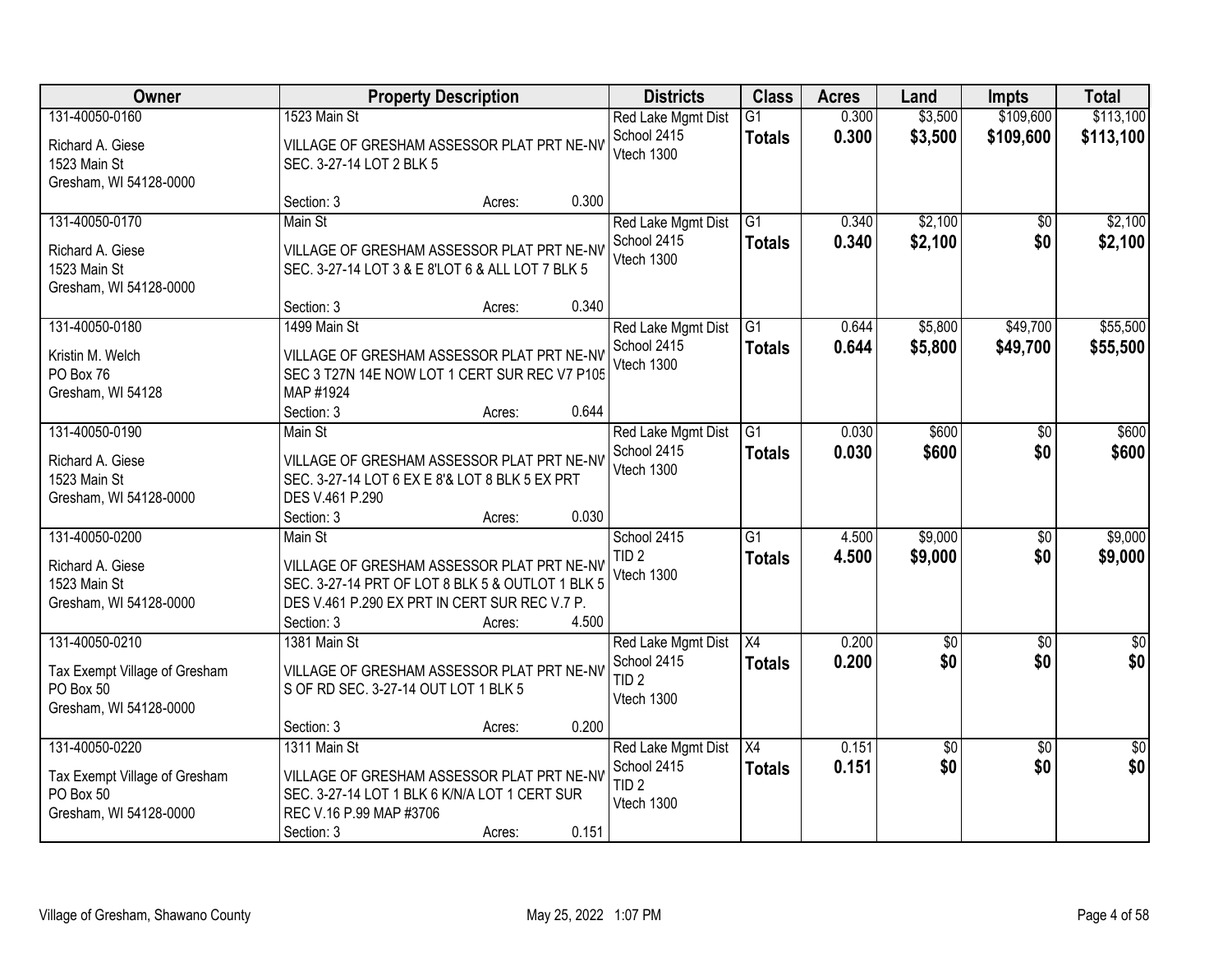| <b>Owner</b>                               | <b>Property Description</b>                                                                 |        |       | <b>Districts</b>                  | <b>Class</b>    | <b>Acres</b> | Land            | <b>Impts</b>    | <b>Total</b> |
|--------------------------------------------|---------------------------------------------------------------------------------------------|--------|-------|-----------------------------------|-----------------|--------------|-----------------|-----------------|--------------|
| 131-40050-0230                             | 1301 Main St                                                                                |        |       | Red Lake Mgmt Dist                | $\overline{G1}$ | 0.118        | \$2,000         | \$44,800        | \$46,800     |
| Elizabeth A. Wiegert                       | VILLAGE OF GRESHAM ASSESSOR PLAT PRT NE-NV                                                  |        |       | School 2415                       | <b>Totals</b>   | 0.118        | \$2,000         | \$44,800        | \$46,800     |
| PO Box 236                                 | SEC 3 27N R14E LOTS 2-3 & 4 BLK 6 K/N/A LOT 2                                               |        |       | Vtech 1300                        |                 |              |                 |                 |              |
| Gresham, WI 54128-0000                     | CERT SUR REC V16 P99 MAP #3706                                                              |        |       |                                   |                 |              |                 |                 |              |
|                                            | Section: 3                                                                                  | Acres: | 0.118 |                                   |                 |              |                 |                 |              |
| 131-40050-0240                             | 1295 Main St                                                                                |        |       | School 2415                       | G2              | 0.118        | \$1,200         | \$22,000        | \$23,200     |
|                                            |                                                                                             |        |       | Vtech 1300                        | <b>Totals</b>   | 0.118        | \$1,200         | \$22,000        | \$23,200     |
| Stefan Fuhrman<br>W10199 E Townhall Rd     | VILLAGE OF GRESHAM ASSESSOR PLAT PRT NE-NV<br>SEC 3 T27N R14 E LOT 5 BLK 6 AND PART RR DESC |        |       |                                   |                 |              |                 |                 |              |
| Gresham, WI 54128                          | IN #684066 NKA LOT 1 V19 P95 CSM #4016                                                      |        |       |                                   |                 |              |                 |                 |              |
|                                            | Section: 3                                                                                  | Acres: | 0.118 |                                   |                 |              |                 |                 |              |
| 131-40050-0250                             | 900 Zoglman Ln                                                                              |        |       | Red Lake Mgmt Dist                | X4              | 0.200        | \$0             | \$0             | \$0          |
|                                            |                                                                                             |        |       | School 2415                       | <b>Totals</b>   | 0.200        | \$0             | \$0             | \$0          |
| Tax Exempt Village of Gresham              | VILLAGE OF GRESHAM ASSESSOR PLAT PRT NE-NV                                                  |        |       | TID <sub>2</sub>                  |                 |              |                 |                 |              |
| 1126 Main St                               | SEC. 3-27-14 OUT LOT 1 BLK 6 1030 ZOGLMAN                                                   |        |       | Vtech 1300                        |                 |              |                 |                 |              |
| Gresham, WI 54128                          | LN-WELL #3 900 ZOGLMAN LN-WATER                                                             |        |       |                                   |                 |              |                 |                 |              |
|                                            | Section: 3                                                                                  | Acres: | 0.200 |                                   |                 |              |                 |                 |              |
| 131-40050-0251                             | Zoglman Ln                                                                                  |        |       | Red Lake Mgmt Dist<br>School 2415 | G1              | 0.180        | \$1,100         | $\overline{50}$ | \$1,100      |
| Michael L. Rothe                           | PRT OF NW 1/4 OF NW 1/4 & NE 1/4 NW 1/4 DES V754                                            |        |       | Vtech 1300                        | <b>Totals</b>   | 0.180        | \$1,100         | \$0             | \$1,100      |
| 813 S Irish Rd Apt 10                      | P210 SEC 3 T27N R14E                                                                        |        |       |                                   |                 |              |                 |                 |              |
| Chilton, WI 53014                          |                                                                                             |        |       |                                   |                 |              |                 |                 |              |
|                                            | Section: 3                                                                                  | Acres: | 0.180 |                                   |                 |              |                 |                 |              |
| 131-40050-0252                             | Zoglman Ln                                                                                  |        |       | Red Lake Mgmt Dist                | $\overline{G1}$ | 0.440        | \$4,400         | \$0             | \$4,400      |
| Donald A. Adams                            | VILLAGE OF GRESHAM ASSESSOR PLAT PRT NE NW                                                  |        |       | School 2415                       | <b>Totals</b>   | 0.440        | \$4,400         | \$0             | \$4,400      |
| 3663 Garrett Dr                            | SEC.3-27-14 OUTLOT 1 BLK 6 N/K/A LOT 1 CSM V.13                                             |        |       | TID <sub>2</sub>                  |                 |              |                 |                 |              |
| Rockledge, FL 32955-0000                   | P.20 RE-RECORDED TO V.13 P.60 MAP #3093                                                     |        |       | Vtech 1300                        |                 |              |                 |                 |              |
|                                            | Section: 3                                                                                  | Acres: | 0.440 |                                   |                 |              |                 |                 |              |
| 131-40050-0260                             | Zoglman Ln                                                                                  |        |       | Red Lake Mgmt Dist                | X4              | 0.366        | $\overline{50}$ | \$0             | $\sqrt{30}$  |
|                                            | VILLAGE OF GRESHAM ASSESSOR PLAT PRT NE-NV                                                  |        |       | School 2415                       | <b>Totals</b>   | 0.366        | \$0             | \$0             | \$0          |
| Tax Exempt Village of Gresham<br>PO Box 50 | SEC. 3-27-14 OUT LOT 2 BLK 6 NOW LOT 1 CERT                                                 |        |       | Vtech 1300                        |                 |              |                 |                 |              |
| Gresham, WI 54128-0000                     | SUR REC V.7 P.293 MAP #2020                                                                 |        |       |                                   |                 |              |                 |                 |              |
|                                            | Section: 3                                                                                  | Acres: | 0.366 |                                   |                 |              |                 |                 |              |
| 131-40050-0270                             | 920 Park St                                                                                 |        |       | School 2415                       | $\overline{G1}$ | 0.270        | \$3,300         | \$73,300        | \$76,600     |
|                                            |                                                                                             |        |       | Vtech 1300                        | <b>Totals</b>   | 0.270        | \$3,300         | \$73,300        | \$76,600     |
| <b>Brian Fischer</b>                       | VILLAGE OF GRESHAM ASSESSOR PLAT PRT NE-NV                                                  |        |       |                                   |                 |              |                 |                 |              |
| PO Box 104                                 | SEC. 3-27-14 LOT 1 BLK 7                                                                    |        |       |                                   |                 |              |                 |                 |              |
| Gresham, WI 54128-0000                     |                                                                                             |        |       |                                   |                 |              |                 |                 |              |
|                                            | Section: 3                                                                                  | Acres: | 0.270 |                                   |                 |              |                 |                 |              |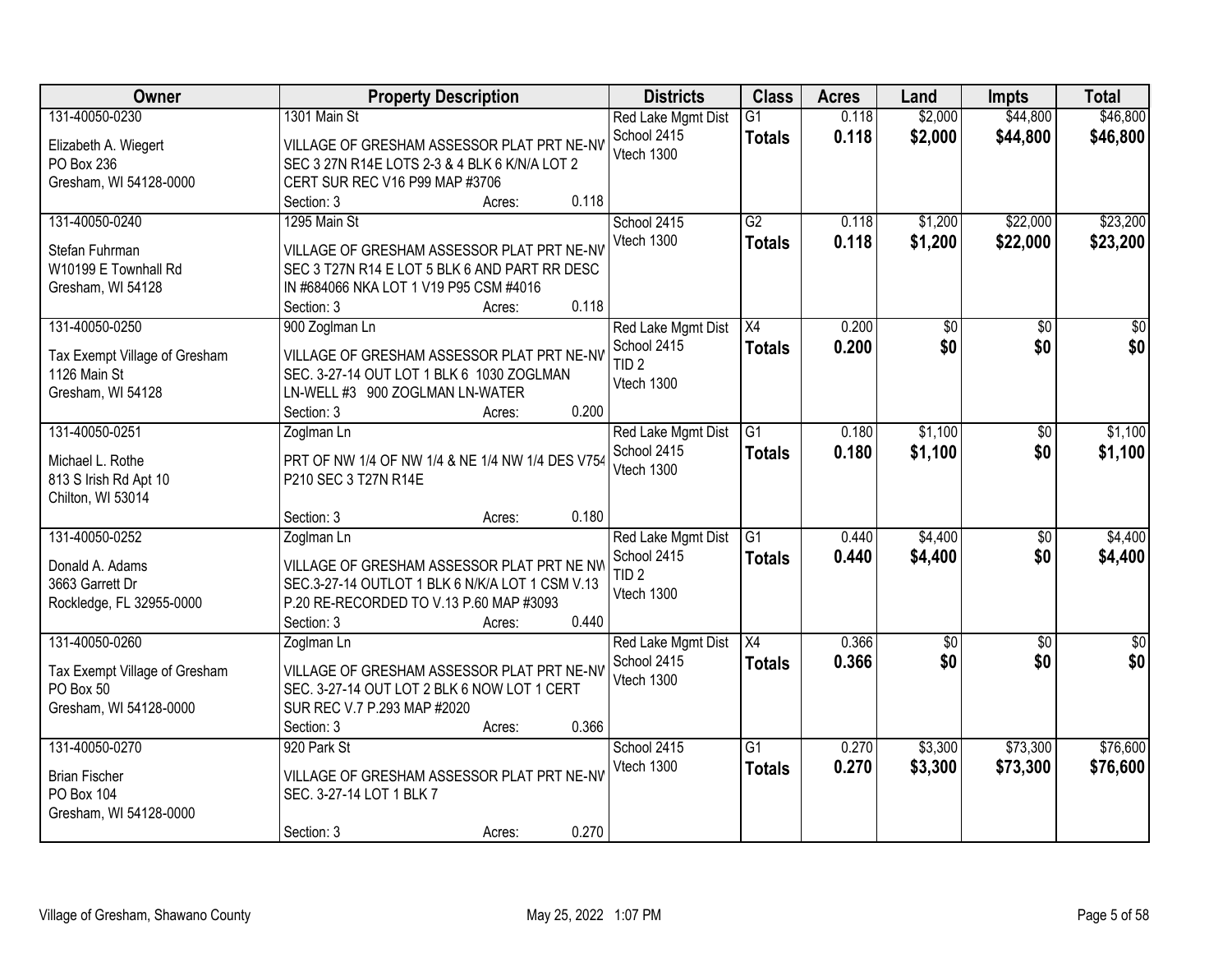| Owner                                |                                | <b>Property Description</b>                                                                       |       | <b>Districts</b> | <b>Class</b>           | <b>Acres</b> | Land            | <b>Impts</b>    | <b>Total</b>    |
|--------------------------------------|--------------------------------|---------------------------------------------------------------------------------------------------|-------|------------------|------------------------|--------------|-----------------|-----------------|-----------------|
| 131-40050-0280                       | 1291 Knoke St                  |                                                                                                   |       | School 2415      | $\overline{G1}$        | 0.275        | \$3,300         | \$69,400        | \$72,700        |
| Anita Knoke                          |                                | VILLAGE OF GRESHAM ASSESSOR PLAT PRT NE-NV                                                        |       | Vtech 1300       | <b>Totals</b>          | 0.275        | \$3,300         | \$69,400        | \$72,700        |
| PO Box 273                           | SEC. 3-27-14 LOT 2 BLK 7       |                                                                                                   |       |                  |                        |              |                 |                 |                 |
| 1291 Knoke St                        |                                |                                                                                                   |       |                  |                        |              |                 |                 |                 |
| Gresham, WI 54128-0000               | Section: 3                     | Acres:                                                                                            | 0.275 |                  |                        |              |                 |                 |                 |
| 131-40050-0290                       | 1100 Park St                   |                                                                                                   |       | School 2415      | $\overline{\text{X3}}$ | 0.200        | \$0             | $\overline{50}$ | \$0             |
|                                      |                                |                                                                                                   |       | Vtech 1300       | <b>Totals</b>          | 0.200        | \$0             | \$0             | \$0             |
| Tax Exempt Shawano Co Housing        |                                | VILLAGE OF GRESHAM ASSESSOR PLAT PRT NE-NV<br>SEC. 3-27-14 30'STRIP IN O.L.1 BLK 7 LYG N OF O.L.2 |       |                  |                        |              |                 |                 |                 |
| Authority<br>1259 Engel Dr           |                                | & O.L.2 BLK7 LOT 1 CERT SUR.REC V.1 P.167-8                                                       |       |                  |                        |              |                 |                 |                 |
| Shawano, WI 54166                    | Section: 3                     | Acres:                                                                                            | 0.200 |                  |                        |              |                 |                 |                 |
| 131-40050-0300                       | 1300 Knoke St                  |                                                                                                   |       | School 2415      | $\overline{X4}$        | 0.300        | $\overline{50}$ | $\overline{50}$ | $\overline{30}$ |
|                                      |                                |                                                                                                   |       | Vtech 1300       |                        | 0.300        | \$0             | \$0             | \$0             |
| Tax Exempt Village of Gresham        |                                | VILLAGE OF GRESHAM ASSESSOR PLAT PRT NE-NV                                                        |       |                  | <b>Totals</b>          |              |                 |                 |                 |
|                                      |                                | SEC. 3-27-14 OUT LOT 1 BLK 7 EX PRT DES V.461                                                     |       |                  |                        |              |                 |                 |                 |
| Gresham, WI 54128                    | P.314 30'LYG N OF OUT LOT 2    |                                                                                                   |       |                  |                        |              |                 |                 |                 |
|                                      | Section: 3                     | Acres:                                                                                            | 0.300 |                  |                        |              |                 |                 |                 |
| 131-40050-0310                       | Knoke St                       |                                                                                                   |       | School 2415      | X4                     | 0.300        | \$0             | \$0             | \$0             |
| Tax Exempt Village of Gresham        |                                | VILLAGE OF GRESHAM ASSESSOR PLAT PRT NE-NV                                                        |       | Vtech 1300       | <b>Totals</b>          | 0.300        | \$0             | \$0             | \$0             |
| 1126 Main St                         | SEC. 3-27-14 OUT LOT 3 BLK 7   |                                                                                                   |       |                  |                        |              |                 |                 |                 |
| Gresham, WI 54128                    |                                |                                                                                                   |       |                  |                        |              |                 |                 |                 |
|                                      | Section: 3                     | Acres:                                                                                            | 0.300 |                  |                        |              |                 |                 |                 |
| 131-40050-0320                       | Knoke St                       |                                                                                                   |       | School 2415      | $\overline{G1}$        | 0.137        | \$2,200         | $\overline{50}$ | \$2,200         |
|                                      |                                |                                                                                                   |       | TID <sub>2</sub> | <b>Totals</b>          | 0.137        | \$2,200         | \$0             | \$2,200         |
| Stefan L. Heins                      |                                | VILLAGE OF GRESHAM ASSESSOR PLAT PRT NE-NV                                                        |       | Vtech 1300       |                        |              |                 |                 |                 |
| 1251 Bartelt St<br>Gresham, WI 54128 | SEC 3 T27N R14E                | LOT 1 BLK 8                                                                                       |       |                  |                        |              |                 |                 |                 |
|                                      | Section: 3                     | Acres:                                                                                            | 0.137 |                  |                        |              |                 |                 |                 |
| 131-40050-0330                       | 1110 Knoke St                  |                                                                                                   |       | School 2415      | G2                     | 1.196        | \$33,900        | \$26,900        | \$60,800        |
|                                      |                                |                                                                                                   |       | Vtech 1300       | <b>Totals</b>          | 1.196        | \$33,900        | \$26,900        | \$60,800        |
| Gresham Village Mhp LLC Vendee       |                                | VILLAGE OF GRESHAM ASSESSOR PLAT PRT NE-NV                                                        |       |                  |                        |              |                 |                 |                 |
| PO Box 602                           | SEC 3 T27N R14E OUTLOT 1 BLK 8 |                                                                                                   |       |                  |                        |              |                 |                 |                 |
| Gillett, WI 54124                    |                                |                                                                                                   |       |                  |                        |              |                 |                 |                 |
|                                      | Section: 3                     | Acres:                                                                                            | 1.196 |                  |                        |              |                 |                 |                 |
| 131-40050-0340                       | 1100 Ebert St                  |                                                                                                   |       | School 2415      | $\overline{G1}$        | 0.600        | \$3,000         | \$78,700        | \$81,700        |
| Denise Sorenson                      |                                | VILLAGE OF GRESHAM ASSESSOR PLAT PRT NE-NV                                                        |       | TID <sub>2</sub> | G <sub>2</sub>         | 8.000        | \$101,900       | \$50,000        | \$151,900       |
| 1412 Gross Ave                       |                                | EX ST SEC 3 T27N R14E OUTLOT 1 BK 9 & EX PRT                                                      |       | Vtech 1300       | <b>Totals</b>          | 8.600        | \$104,900       | \$128,700       | \$233,600       |
| Green Bay, WI 54304                  |                                | DES V462 P339 EX PRT DES V496 P401 & V800 P388                                                    |       |                  |                        |              |                 |                 |                 |
|                                      | Section: 3                     | Acres:                                                                                            | 8.600 |                  |                        |              |                 |                 |                 |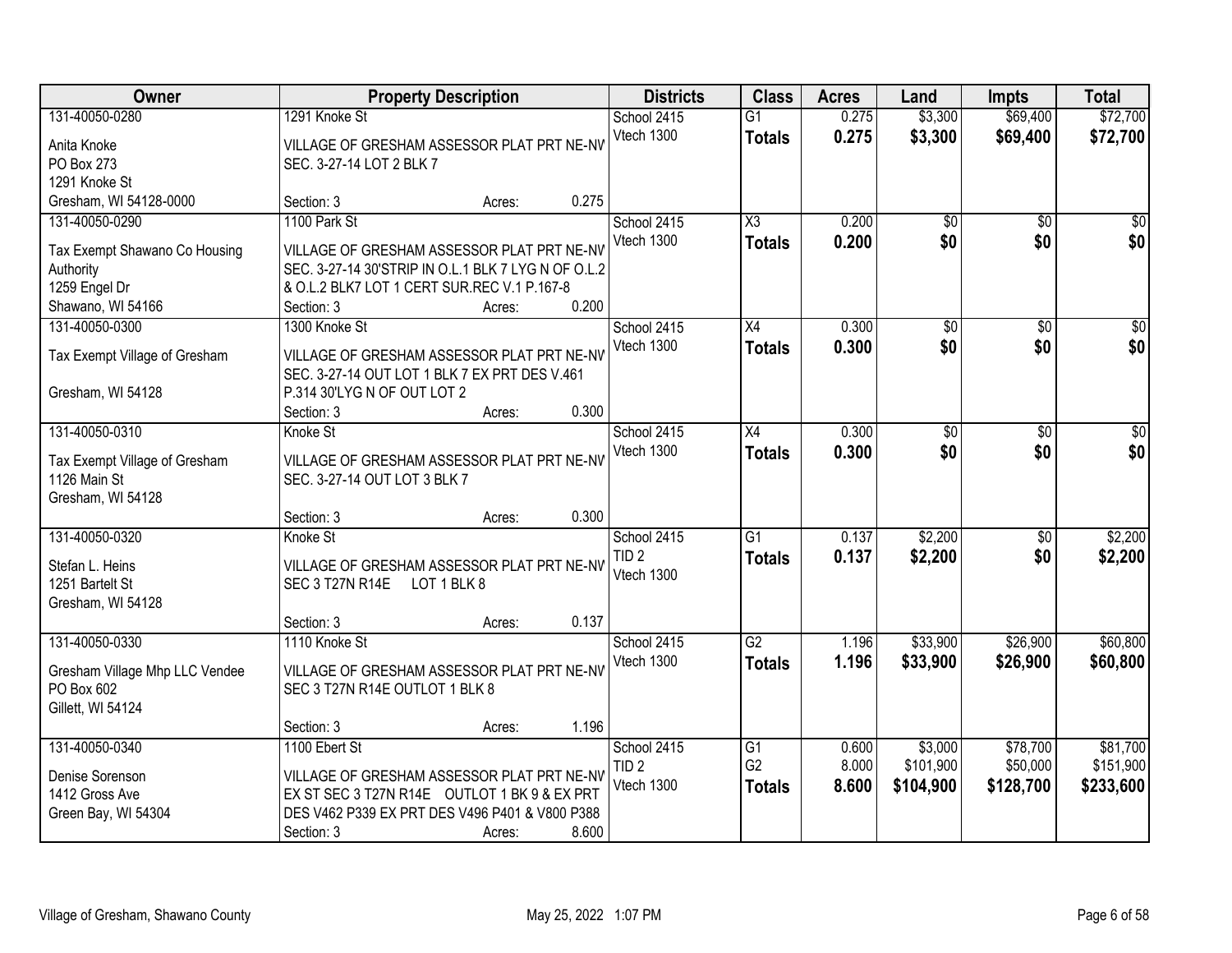| Owner                               |                                                            | <b>Property Description</b> |        | <b>Districts</b> | <b>Class</b>        | <b>Acres</b> | Land            | <b>Impts</b>    | <b>Total</b> |
|-------------------------------------|------------------------------------------------------------|-----------------------------|--------|------------------|---------------------|--------------|-----------------|-----------------|--------------|
| 131-40050-0351                      | 1121 Park St                                               |                             |        | School 2415      | $\overline{G1}$     | 0.330        | \$3,700         | \$109,000       | \$112,700    |
| Curtis W. Hoffman                   | VILLAGE OF GRESHAM ASSESSOR PLAT PRT NE-NV                 |                             |        | Vtech 1300       | <b>Totals</b>       | 0.330        | \$3,700         | \$109,000       | \$112,700    |
| 4040 E Meadow Dr                    | PRT OUTLOT 1 BLK 9 DES V800 P388 THE N 120' OF             |                             |        |                  |                     |              |                 |                 |              |
| Phoenix, AZ 85032                   | THE E 120' OF W 292.9'                                     |                             |        |                  |                     |              |                 |                 |              |
|                                     | Section: 3                                                 | Acres:                      | 0.330  |                  |                     |              |                 |                 |              |
| 131-40050-0352                      | Park St                                                    |                             |        | School 2415      | $\overline{G1}$     | 0.480        | \$4,700         | \$5,600         | \$10,300     |
|                                     |                                                            |                             |        | Vtech 1300       | <b>Totals</b>       | 0.480        | \$4,700         | \$5,600         | \$10,300     |
| Cvf III Mortgage Loan Trust II      | VILLAGE OF GRESHAM ASSESSOR PLAT PRT NE-NV                 |                             |        |                  |                     |              |                 |                 |              |
| 55 Beattie PI Ste 100               | PRT OUTLOT 1 BLK 9 DES V800 P388 THE N 120' OF             |                             |        |                  |                     |              |                 |                 |              |
| Greenville, SC 29601                | THE W 172.9'                                               |                             | 0.480  |                  |                     |              |                 |                 |              |
|                                     | Section: 3                                                 | Acres:                      |        |                  |                     |              |                 |                 |              |
| 131-40050-0360                      | 1111 Park St                                               |                             |        | School 2415      | $\overline{\chi_3}$ | 0.300        | $\overline{50}$ | \$0             | $\sqrt{50}$  |
| Tax Exempt Shawano Co Housing       | VILLAGE OF GRESHAM ASSESSOR PLAT PRT NE-NV                 |                             |        | Vtech 1300       | <b>Totals</b>       | 0.300        | \$0             | \$0             | \$0          |
| Authority                           | SEC. 3-27-14 TH PRT DES V.462 P.339 PRT OF                 |                             |        |                  |                     |              |                 |                 |              |
| 1259 Engel Dr                       | OUTLOT 1 BLK 9 LOT2 CERT SURVEY REC V.1 PAGE               |                             |        |                  |                     |              |                 |                 |              |
| Shawano, WI 54166                   | Section: 3                                                 | Acres:                      | 0.300  |                  |                     |              |                 |                 |              |
| 131-40050-0370                      | 1101 Park St                                               |                             |        | School 2415      | X3                  | 0.300        | \$0             | \$0             | $\sqrt{50}$  |
|                                     |                                                            |                             |        | Vtech 1300       | <b>Totals</b>       | 0.300        | \$0             | \$0             | \$0          |
| Tax Exempt Shawano Co Housing       | VILLAGE OF GRESHAM ASSESSOR PLAT PRT NE-NV                 |                             |        |                  |                     |              |                 |                 |              |
| Authority                           | SEC. 3-27-14 TH PRT DES V.462 P.339 PRT OF                 |                             |        |                  |                     |              |                 |                 |              |
| 1259 Engel Dr                       | OUTLOT 1 BLK 9 LOT3 CERT SURVEY REC V.1 PAGE<br>Section: 3 |                             | 0.300  |                  |                     |              |                 |                 |              |
| Shawano, WI 54166<br>131-40050-0380 |                                                            | Acres:                      |        |                  | $\overline{G6}$     | 22.000       | \$77,000        |                 |              |
|                                     | Park St                                                    |                             |        | School 2415      |                     |              |                 | $\overline{50}$ | \$77,000     |
| <b>Tigerton Lumber Company</b>      | VILLAGE OF GRESHAM ASSESSOR PLAT PRT                       |                             |        | Vtech 1300       | <b>Totals</b>       | 22,000       | \$77,000        | \$0             | \$77,000     |
| 121 Cedar St                        | NW-NW SEC. 3-27-14 OUT LOT 1 BLK 10                        |                             |        |                  |                     |              |                 |                 |              |
| PO Box 70                           |                                                            |                             |        |                  |                     |              |                 |                 |              |
| Tigerton, WI 54486-0000             | Section: 3                                                 | Acres:                      | 22.000 |                  |                     |              |                 |                 |              |
| 131-40050-0390                      | 1310 Park Hill Dr                                          |                             |        | School 2415      | X4                  | 0.300        | $\sqrt{6}$      | \$0             | \$0          |
| Tax Exempt Village of Gresham       | VILLAGE OF GRESHAM ASSESSOR PLAT PRT                       |                             |        | Vtech 1300       | <b>Totals</b>       | 0.300        | \$0             | \$0             | \$0          |
| 1126 Main St                        | NW-NW SEC. 3-27-14 OUT LOT 2 BLK 10                        |                             |        |                  |                     |              |                 |                 |              |
| Gresham, WI 54128                   |                                                            |                             |        |                  |                     |              |                 |                 |              |
|                                     | Section: 3                                                 | Acres:                      | 0.300  |                  |                     |              |                 |                 |              |
| 131-40050-0400                      | Park Hill Dr                                               |                             |        | School 2415      | $\overline{G6}$     | 7.416        | \$26,000        | $\overline{50}$ | \$26,000     |
|                                     |                                                            |                             |        | TID <sub>2</sub> |                     | 7.416        |                 | \$0             |              |
| Shawn Rickert                       | VILLAGE OF GRESHAM ASSESSOR PLAT PRT                       |                             |        | Vtech 1300       | <b>Totals</b>       |              | \$26,000        |                 | \$26,000     |
| 748 W 8th Ave                       | NW-NW SEC. 3-27-14 OUT LOT 3 BLK 10 DES V.907              |                             |        |                  |                     |              |                 |                 |              |
| Oshkosh, WI 54902                   | P.360 ACREAGE PER PLAT OF SURVEY NOTES                     |                             |        |                  |                     |              |                 |                 |              |
|                                     | Section: 3                                                 | Acres:                      | 7.416  |                  |                     |              |                 |                 |              |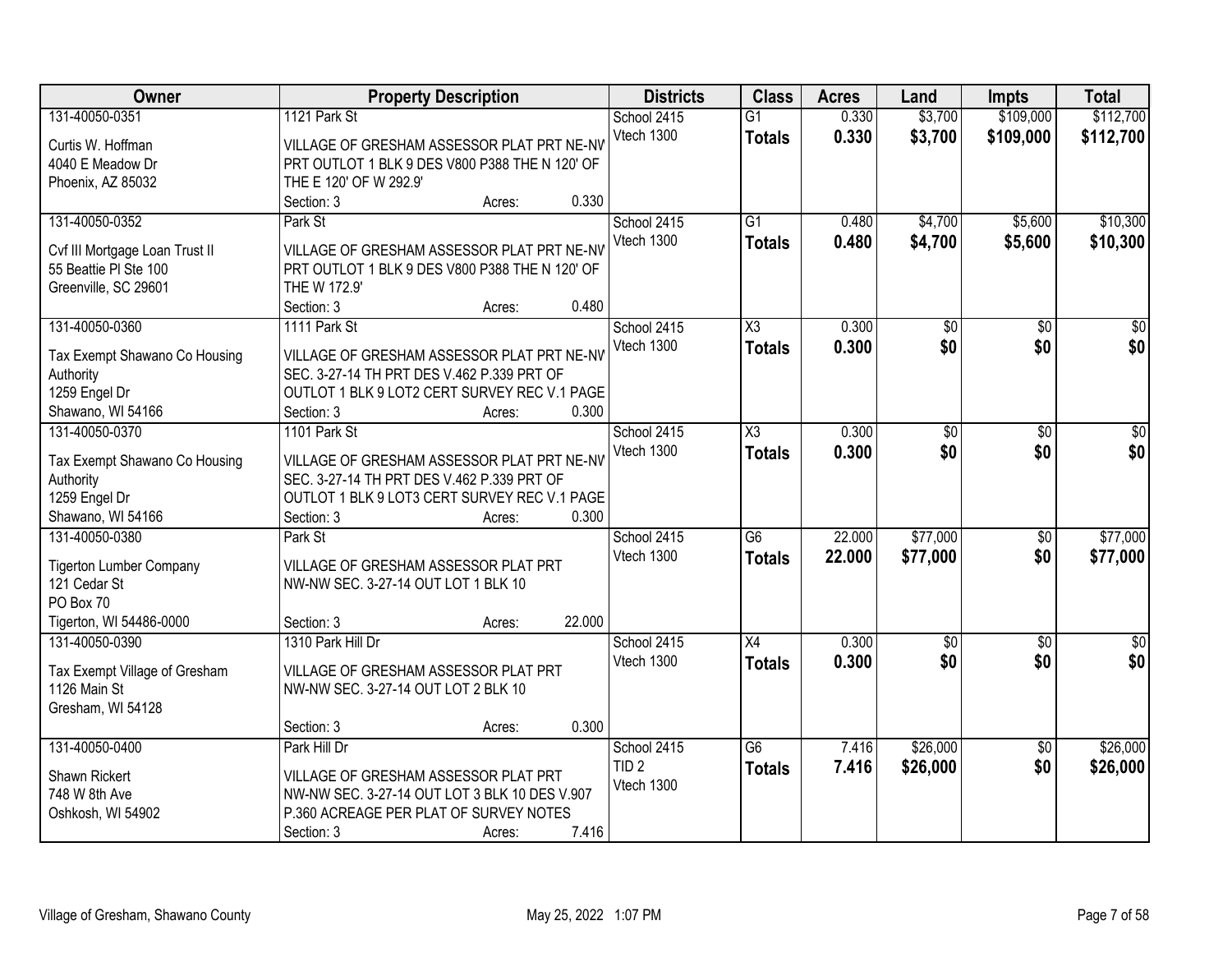| Owner                                                | <b>Property Description</b>                                       |        |        | <b>Districts</b> | <b>Class</b>    | <b>Acres</b> | Land     | <b>Impts</b>    | <b>Total</b> |
|------------------------------------------------------|-------------------------------------------------------------------|--------|--------|------------------|-----------------|--------------|----------|-----------------|--------------|
| 131-40050-0401                                       | 1300 Park Hill Dr                                                 |        |        | School 2415      | $\overline{G1}$ | 2.594        | \$13,800 | \$87,700        | \$101,500    |
| Lloyd A. Ebert                                       | VILLAGE OF GRESHAM ASSESSOR PLAT PRT                              |        |        | Vtech 1300       | <b>Totals</b>   | 2.594        | \$13,800 | \$87,700        | \$101,500    |
| 1300 Park Hill Dr                                    | NW-NW SEC 3 T27N R14E OUTLOT 3 BLK 10 DES                         |        |        |                  |                 |              |          |                 |              |
| Gresham, WI 54128-0000                               | V907 P247                                                         |        |        |                  |                 |              |          |                 |              |
|                                                      | Section: 3                                                        | Acres: | 2.594  |                  |                 |              |          |                 |              |
| 131-40050-0410                                       | Park Hill Dr                                                      |        |        | School 2415      | $\overline{G6}$ | 2.850        | \$8,600  | \$0             | \$8,600      |
|                                                      |                                                                   |        |        | TID <sub>2</sub> | <b>Totals</b>   | 2.850        | \$8,600  | \$0             | \$8,600      |
| Joseph H. Azzolina                                   | VILLAGE OF GRESHAM ASSESSOR PLAT PRT                              |        |        | Vtech 1300       |                 |              |          |                 |              |
| 1400 Park Hills Dr                                   | NW-NW SEC 3 T27N R14E OUTLOT 3 TH PRT DES                         |        |        |                  |                 |              |          |                 |              |
| Gresham, WI 54128                                    | V570 P56<br>Section: 3                                            |        | 2.850  |                  |                 |              |          |                 |              |
| 131-40050-0420                                       |                                                                   | Acres: |        |                  |                 |              |          |                 |              |
|                                                      | 1312 Park Hill Dr                                                 |        |        | School 2415      | $\overline{G1}$ | 0.290        | \$3,400  | \$80,100        | \$83,500     |
| Robert Paul Klopke Family Trust                      | VILLAGE OF GRESHAM ASSESSOR PLAT PRT                              |        |        | Vtech 1300       | <b>Totals</b>   | 0.290        | \$3,400  | \$80,100        | \$83,500     |
| 1312 Park Hill Dr                                    | NW-NW SEC 3 T27N R14E PRT OUTLOT 3 BLK 10                         |        |        |                  |                 |              |          |                 |              |
| Gresham, WI 54128                                    | LOT 1 V1 CSM P97                                                  |        |        |                  |                 |              |          |                 |              |
|                                                      | Section: 3                                                        | Acres: | 0.290  |                  |                 |              |          |                 |              |
| 131-40050-0430                                       | Park Hill Dr                                                      |        |        | School 2415      | G1              | 0.290        | \$3,400  | \$0             | \$3,400      |
|                                                      |                                                                   |        |        | Vtech 1300       | <b>Totals</b>   | 0.290        | \$3,400  | \$0             | \$3,400      |
| Robert Paul Klopke Family Trust<br>1312 Park Hill Dr | VILLAGE OF GRESHAM ASSESSOR PLAT PRT                              |        |        |                  |                 |              |          |                 |              |
|                                                      | NW-NW SEC 3 T27N R14E PRT OUTLOT 3 BLK 10<br>NKA LOT 2 V1 CSM P97 |        |        |                  |                 |              |          |                 |              |
| Gresham, WI 54128                                    |                                                                   |        | 0.290  |                  |                 |              |          |                 |              |
| 131-40050-0440                                       | Section: 3<br>1324 Park Hill Dr                                   | Acres: |        |                  | $\overline{G1}$ | 0.290        |          | \$67,700        | \$71,100     |
|                                                      |                                                                   |        |        | School 2415      |                 |              | \$3,400  |                 |              |
| Todd K. Casper                                       | VILLAGE OF GRESHAM ASSESSOR PLAT PRT                              |        |        | Vtech 1300       | <b>Totals</b>   | 0.290        | \$3,400  | \$67,700        | \$71,100     |
| PO Box 31                                            | NW-NW SEC 3 T27N R14E PRT OUTLOT 3 BLK 10                         |        |        |                  |                 |              |          |                 |              |
| Gresham, WI 54128                                    | NKA LOT 3 VOL 1 CSM PAGE 97 MAP #97                               |        |        |                  |                 |              |          |                 |              |
|                                                      | Section: 3                                                        | Acres: | 0.290  |                  |                 |              |          |                 |              |
| 131-40050-0450                                       | 1400 Park Hill Dr                                                 |        |        | School 2415      | $\overline{G1}$ | 0.290        | \$3,400  | \$73,900        | \$77,300     |
|                                                      | VILLAGE OF GRESHAM ASSESSOR PLAT PRT                              |        |        | Vtech 1300       | <b>Totals</b>   | 0.290        | \$3,400  | \$73,900        | \$77,300     |
| Joseph H. Azzolina<br>1400 Park Hills Dr             | NW-NW SEC 3 T27N R14E PRT OUTLOT 3 BLK 10 &                       |        |        |                  |                 |              |          |                 |              |
| Gresham, WI 54128                                    | LOT 4 V1 CSM P97 & TH PRT SD OUT LOT 3 BLK 10                     |        |        |                  |                 |              |          |                 |              |
|                                                      | Section: 3                                                        | Acres: | 0.290  |                  |                 |              |          |                 |              |
| 131-40050-0460                                       | Park Hill Dr                                                      |        |        | School 2415      | $\overline{G5}$ | 5.000        | \$1,200  | $\overline{50}$ | \$1,200      |
|                                                      |                                                                   |        |        | TID <sub>2</sub> | G <sub>6</sub>  | 13.000       | \$33,200 | \$0             | \$33,200     |
| Jeanne Novak                                         | VILLAGE OF GRESHAM ASSESSOR PLAT PRT                              |        |        |                  |                 |              |          |                 |              |
| 37231 N Lake Shore Dr                                | NW-NW SEC 3 T27N R14E OUTLOT 4 BLK 10                             |        |        | Vtech 1300       | <b>Totals</b>   | 18.000       | \$34,400 | \$0             | \$34,400     |
| Lake Villa, IL 60046-0000                            |                                                                   |        |        |                  |                 |              |          |                 |              |
|                                                      | Section: 3                                                        | Acres: | 18.000 |                  |                 |              |          |                 |              |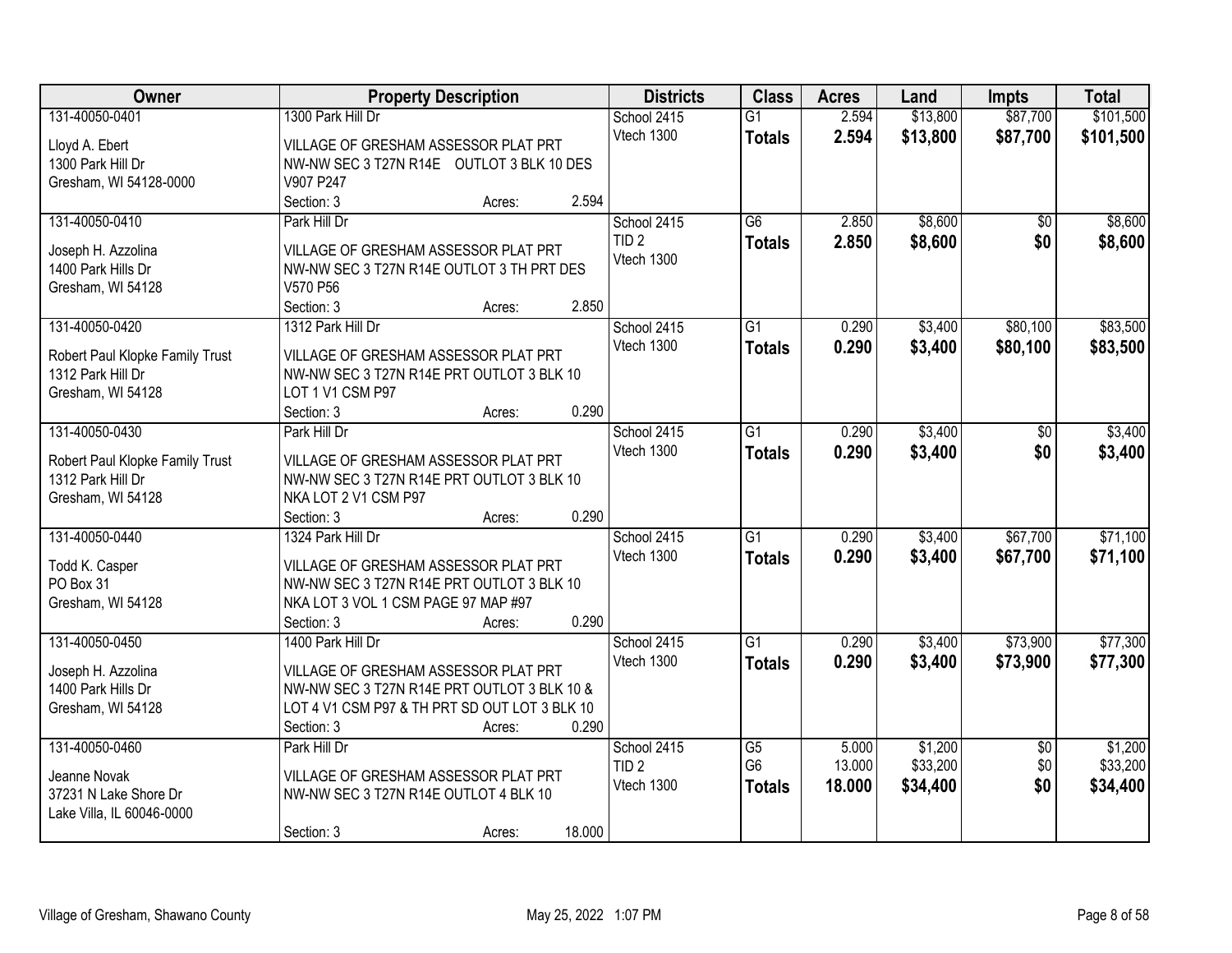| Owner                                                                           |                                                                                                                                                                    | <b>Property Description</b> |        | <b>Districts</b>                                | <b>Class</b>                           | <b>Acres</b>               | Land                            | <b>Impts</b>                  | <b>Total</b>                    |
|---------------------------------------------------------------------------------|--------------------------------------------------------------------------------------------------------------------------------------------------------------------|-----------------------------|--------|-------------------------------------------------|----------------------------------------|----------------------------|---------------------------------|-------------------------------|---------------------------------|
| 131-40050-0470<br>Steven Hoffman<br>N6955 County Rd G<br>Gresham, WI 54128-0000 | Park Hill Dr<br>VILLAGE OF GRESHAM ASSESSOR PLAT PRT NE-SE<br>SEC. 3-27-14 OUT LOT 1-2 BLK 11 OUTLOT 1 BLK 12<br>LYG N OF WATER ST.                                |                             |        | Red Lake Mgmt Dist<br>School 2415<br>Vtech 1300 | $\overline{G4}$<br>G8<br><b>Totals</b> | 16.000<br>10.000<br>26.000 | \$3,500<br>\$16,500<br>\$20,000 | $\overline{50}$<br>\$0<br>\$0 | \$3,500<br>\$16,500<br>\$20,000 |
|                                                                                 | Section: 3                                                                                                                                                         | Acres:                      | 26.000 |                                                 |                                        |                            |                                 |                               |                                 |
| 131-40050-0480<br>Steven Hoffman<br>N6955 County Rd G<br>Gresham, WI 54128-0000 | Park Hill Dr<br>VILLAGE OF GRESHAM ASSESSOR PLAT PRT NE-SE<br>SEC. 3-27-14 OUT LOT 3 BLK 11                                                                        |                             |        | Red Lake Mgmt Dist<br>School 2415<br>Vtech 1300 | G4<br><b>Totals</b>                    | 0.720<br>0.720             | \$200<br>\$200                  | $\overline{50}$<br>\$0        | \$200<br>\$200                  |
|                                                                                 | Section: 3                                                                                                                                                         | Acres:                      | 0.720  |                                                 |                                        | 2.232                      |                                 |                               |                                 |
| 131-40050-0490<br>James A. Redmond<br>532 Schabow St<br>Gresham, WI 54128-0000  | Park Hill Dr<br>VILLAGE OF GRESHAM ASSESSOR PLAT PRT SE-NE<br>SEC. 3-27-14 OUT LOT 1 BLK 12                                                                        |                             |        | School 2415<br>TID <sub>2</sub><br>Vtech 1300   | G1<br><b>Totals</b>                    | 2.232                      | \$1,100<br>\$1,100              | \$0<br>\$0                    | \$1,100<br>\$1,100              |
|                                                                                 | Section: 3                                                                                                                                                         | Acres:                      | 2.232  |                                                 |                                        |                            |                                 |                               |                                 |
| 131-40050-0500<br>Tyrus R. Ebert<br>PO Box 78<br>811 Fischer St                 | Park Hill Dr<br>VILLAGE OF GRESHAM ASSESSOR PLAT PRT SE-NE<br>SEC. 3-27-14 OUT LOT 2 BLK 12                                                                        |                             |        | School 2415<br>TID <sub>2</sub><br>Vtech 1300   | G1<br><b>Totals</b>                    | 1.361<br>1.361             | \$1,000<br>\$1,000              | \$0<br>\$0                    | \$1,000<br>\$1,000              |
| Gresham, WI 54128-0000                                                          | Section: 3                                                                                                                                                         | Acres:                      | 1.361  |                                                 |                                        |                            |                                 |                               |                                 |
| 131-40050-0510<br>James A. Redmond<br>532 Schabow St<br>Gresham, WI 54128-0000  | Park Hill Dr<br>VILLAGE OF GRESHAM ASSESSOR PLAT PRT SE-NE<br>SEC. 3-27-14 OUTLOT 3 BLK 12 TH PRT W OF RD &<br>INDUSTRIAL DEVELOPMENT CORP. PROPERTY<br>Section: 3 | Acres:                      | 1.865  | School 2415<br>TID <sub>2</sub><br>Vtech 1300   | G4<br>G <sub>8</sub><br><b>Totals</b>  | 1.555<br>0.310<br>1.865    | \$300<br>\$1,800<br>\$2,100     | $\overline{30}$<br>\$0<br>\$0 | \$300<br>\$1,800<br>\$2,100     |
| 131-40050-0520                                                                  | Park Hill Dr                                                                                                                                                       |                             |        | School 2415                                     | X4                                     | 0.470                      | $\overline{50}$                 | $\overline{50}$               | $\overline{\$0}$                |
| Tax Exempt Village of Gresham<br>Gresham, WI 54128                              | VILLAGE OF GRESHAM ASSESSOR PLAT PRT SE-NE<br>SEC. 3-27-14 OUTLOT 4 BLK 12                                                                                         |                             |        | Vtech 1300                                      | <b>Totals</b>                          | 0.470                      | \$0                             | \$0                           | \$0                             |
|                                                                                 | Section: 3                                                                                                                                                         | Acres:                      | 0.470  |                                                 |                                        |                            |                                 |                               |                                 |
| 131-40050-0530<br>Ronald D. Grosskopf<br>W5026 Lake Dr<br>Shawano, WI 54166     | E Pleasant St<br>VILLAGE OF GRESHAM ASSESSOR PLAT PRT SW-NE<br>SEC. 3-27-14 OUT LOT 1 BLK 13<br>Section: 3                                                         | Acres:                      | 1.558  | School 2415<br>TID <sub>2</sub><br>Vtech 1300   | $\overline{G6}$<br><b>Totals</b>       | 1.558<br>1.558             | \$4,700<br>\$4,700              | $\overline{50}$<br>\$0        | \$4,700<br>\$4,700              |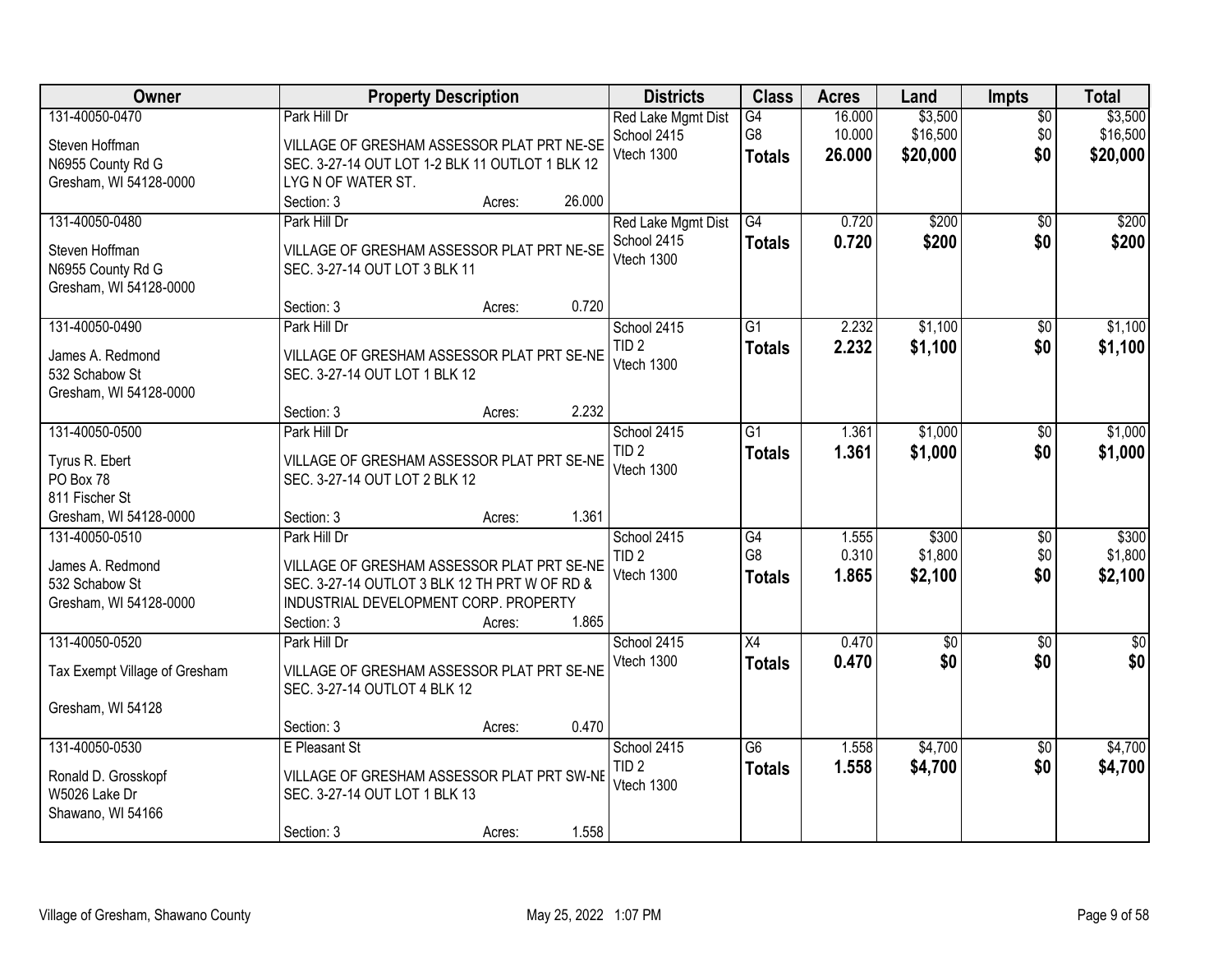| Owner                                                                         |                                                                                                | <b>Property Description</b> |       | <b>Class</b><br><b>Districts</b> | <b>Acres</b>                     | Land           | Impts              | <b>Total</b>           |                      |
|-------------------------------------------------------------------------------|------------------------------------------------------------------------------------------------|-----------------------------|-------|----------------------------------|----------------------------------|----------------|--------------------|------------------------|----------------------|
| 131-40050-0540<br>Shelley Brennan<br>PO Box 113<br>Gresham, WI 54128-0000     | E Pleasant St<br>VILLAGE OF GRESHAM ASSESSOR PLAT PRT SW-NE<br>SEC. 3-27-14 OUT LOT 2 BLK 13   |                             |       | School 2415<br>Vtech 1300        | $\overline{G1}$<br><b>Totals</b> | 0.190<br>0.190 | \$2,700<br>\$2,700 | $\overline{50}$<br>\$0 | \$2,700<br>\$2,700   |
|                                                                               | Section: 3                                                                                     | Acres:                      | 0.190 |                                  |                                  |                |                    |                        |                      |
| 131-40050-0550<br>Bruce D. Christ<br>571 E Pleasant St<br>PO Box 71           | VILLAGE OF GRESHAM ASSESSOR PLAT PRT SW-NE<br>SEC 3 T27N R14E OUTLOT 3 BLK 13                  |                             |       | School 2415<br>Vtech 1300        | $\overline{G1}$<br><b>Totals</b> | 0.180<br>0.180 | \$1,300<br>\$1,300 | $\overline{50}$<br>\$0 | \$1,300<br>\$1,300   |
| Gresham, WI 54128                                                             | Section: 3                                                                                     | Acres:                      | 0.180 |                                  |                                  |                |                    |                        |                      |
| 131-40050-0560<br>Arvin E. Bahr<br>PO Box 374<br>Gresham, WI 54128            | 1040 Fischer St<br>VILLAGE OF GRESHAM ASSESSOR PLAT PRT SW-NE<br>SEC 3 T27N R14E LOT 1 BLK 14  |                             |       | School 2415<br>Vtech 1300        | G1<br><b>Totals</b>              | 0.250<br>0.250 | \$3,200<br>\$3,200 | \$59,600<br>\$59,600   | \$62,800<br>\$62,800 |
|                                                                               | Section: 3                                                                                     | Acres:                      | 0.250 |                                  |                                  |                |                    |                        |                      |
| 131-40050-0570<br>Randy E. Pranke Jr<br>211 W Railroad St<br>Bowler, WI 54416 | 1032 Fischer St<br>VILLAGE OF GRESHAM ASSESSOR PLAT PRT SW-NE<br>SEC 3 T27N R14E LOT 2 BLK 14  |                             |       | School 2415<br>Vtech 1300        | G1<br><b>Totals</b>              | 0.250<br>0.250 | \$3,200<br>\$3,200 | \$3,800<br>\$3,800     | \$7,000<br>\$7,000   |
|                                                                               | Section: 3                                                                                     | Acres:                      | 0.250 |                                  |                                  |                |                    |                        |                      |
| 131-40050-0580<br>Joan R. King<br>N5667 Spruce Rd<br>Shawano, WI 54166-0000   | 1024 Fischer St<br>VILLAGE OF GRESHAM ASSESSOR PLAT PRT SW-NE<br>SEC. 3-27-14 LOT 3 BLK 14     |                             |       | School 2415<br>Vtech 1300        | $\overline{G1}$<br><b>Totals</b> | 0.260<br>0.260 | \$3,200<br>\$3,200 | \$32,500<br>\$32,500   | \$35,700<br>\$35,700 |
|                                                                               | Section: 3                                                                                     | Acres:                      | 0.260 |                                  |                                  |                |                    |                        |                      |
| 131-40050-0590<br>John Galland<br>PO Box 411<br>Gresham, WI 54128-0000        | 1016 Fischer St<br>VILLAGE OF GRESHAM ASSESSOR PLAT PRT SW-NE<br>SEC. 3-27-14 LOT 4 BLK 14     |                             |       | School 2415<br>Vtech 1300        | $\overline{G1}$<br><b>Totals</b> | 0.240<br>0.240 | \$3,100<br>\$3,100 | \$30,400<br>\$30,400   | \$33,500<br>\$33,500 |
|                                                                               | Section: 3                                                                                     | Acres:                      | 0.240 |                                  |                                  |                |                    |                        |                      |
| 131-40050-0600<br>Reid W. Watters<br>PO Box 95<br>Tilleda, WI 54978           | 1008 Fischer St<br>VILLAGE OF GRESHAM ASSESSOR PLAT PRT SW-NE<br>SEC 3 T27N R14E<br>Section: 3 | LOT 5 BLK 14<br>Acres:      | 0.290 | School 2415<br>Vtech 1300        | $\overline{G1}$<br><b>Totals</b> | 0.290<br>0.290 | \$3,400<br>\$3,400 | \$50,100<br>\$50,100   | \$53,500<br>\$53,500 |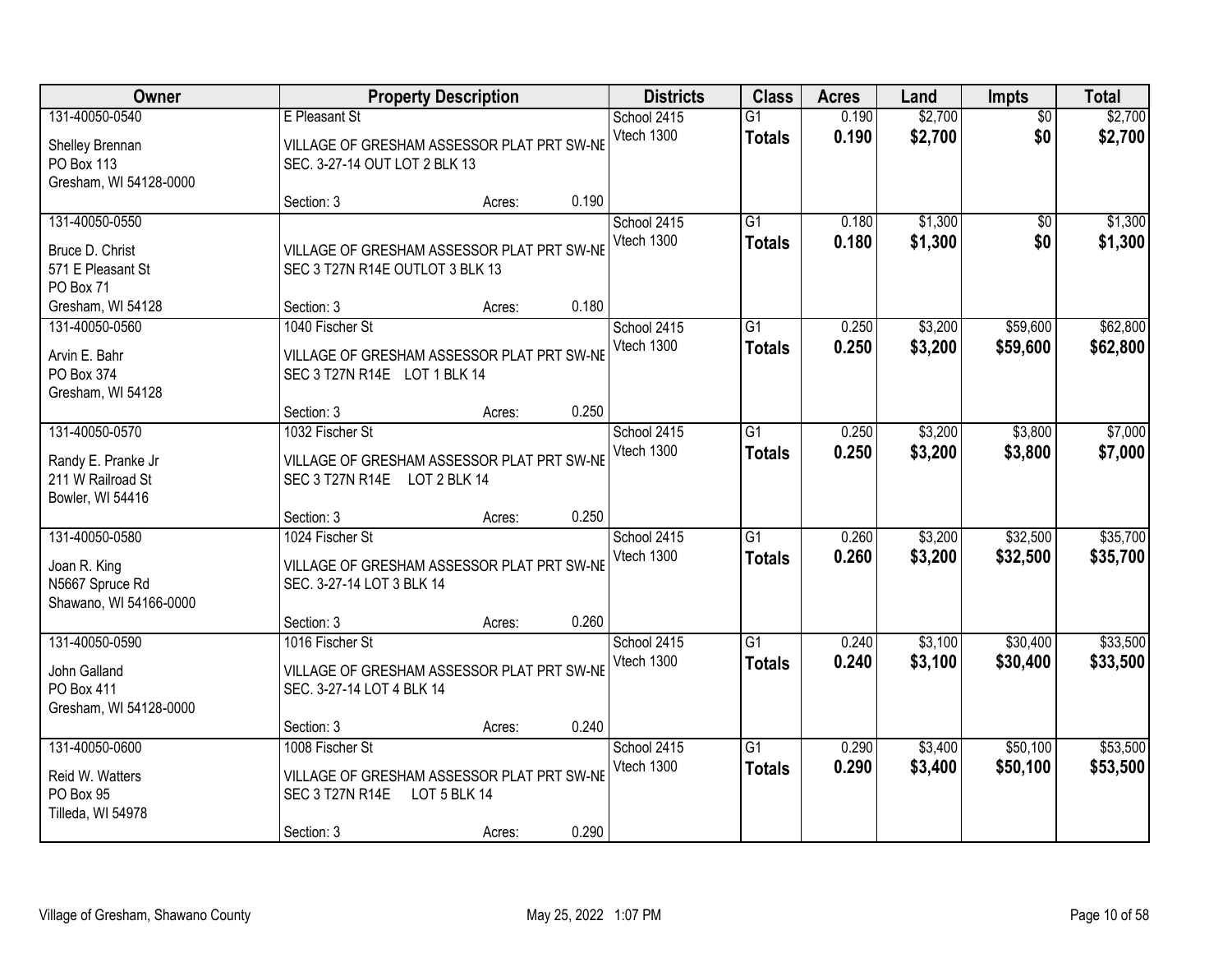| Owner                              |                                                                                              | <b>Property Description</b> |       | <b>Districts</b> | <b>Class</b>    |       | <b>Acres</b><br>Land |                 | <b>Total</b>     |
|------------------------------------|----------------------------------------------------------------------------------------------|-----------------------------|-------|------------------|-----------------|-------|----------------------|-----------------|------------------|
| 131-40050-0610                     | 1000 Fischer St                                                                              |                             |       | School 2415      | $\overline{G1}$ | 0.210 | \$2,800              | \$40,400        | \$43,200         |
| <b>Brendan Price</b>               | VILLAGE OF GRESHAM ASSESSOR PLAT PRT SW-NE                                                   |                             |       | Vtech 1300       | <b>Totals</b>   | 0.210 | \$2,800              | \$40,400        | \$43,200         |
| PO Box 261                         | SEC 3 T27N R14E LOT 6 BLK 14                                                                 |                             |       |                  |                 |       |                      |                 |                  |
| Gresham, WI 54128                  |                                                                                              |                             |       |                  |                 |       |                      |                 |                  |
|                                    | Section: 3                                                                                   | Acres:                      | 0.210 |                  |                 |       |                      |                 |                  |
| 131-40050-0620                     | 950 Fischer St                                                                               |                             |       | School 2415      | $\overline{G1}$ | 0.310 | \$3,600              | \$37,300        | \$40,900         |
| Zachary Moder                      | VILLAGE OF GRESHAM ASSESSOR PLAT PRT SW-NE                                                   |                             |       | Vtech 1300       | <b>Totals</b>   | 0.310 | \$3,600              | \$37,300        | \$40,900         |
| PO Box 223                         | SEC 3 T27N R14E LOT 7 BLK 14                                                                 |                             |       |                  |                 |       |                      |                 |                  |
| Gresham, WI 54128                  |                                                                                              |                             |       |                  |                 |       |                      |                 |                  |
|                                    | Section: 3                                                                                   | Acres:                      | 0.310 |                  |                 |       |                      |                 |                  |
| 131-40050-0630                     | 940 Fischer St                                                                               |                             |       | School 2415      | G1              | 0.470 | \$4,600              | \$78,400        | \$83,000         |
| Josh Bennett                       | VILLAGE OF GRESHAM ASSESSOR PLAT PRT SW-NE                                                   |                             |       | Vtech 1300       | <b>Totals</b>   | 0.470 | \$4,600              | \$78,400        | \$83,000         |
| PO Box 152                         | SEC 3-27-14 LOTS 8 & 9 BLK 14 & W 40' OF S 93' OF                                            |                             |       |                  |                 |       |                      |                 |                  |
| Gresham, WI 54128                  | <b>OUTLOT 2</b>                                                                              |                             |       |                  |                 |       |                      |                 |                  |
|                                    | Section: 3                                                                                   | Acres:                      | 0.470 |                  |                 |       |                      |                 |                  |
| 131-40050-0640                     | 930 Fischer St                                                                               |                             |       | School 2415      | G1              | 0.190 | \$2,700              | \$57,800        | \$60,500         |
|                                    |                                                                                              |                             |       | Vtech 1300       | <b>Totals</b>   | 0.190 | \$2,700              | \$57,800        | \$60,500         |
| Peggy A. Hoffman<br>PO Box 86      | VILLAGE OF GRESHAM ASSESSOR PLAT PRT SW-NE<br>SEC. 3-27-14 LOT 10 BLK 14                     |                             |       |                  |                 |       |                      |                 |                  |
| Gresham, WI 54128-0000             |                                                                                              |                             |       |                  |                 |       |                      |                 |                  |
|                                    | Section: 3                                                                                   | Acres:                      | 0.190 |                  |                 |       |                      |                 |                  |
| 131-40050-0660                     | <b>Fischer St</b>                                                                            |                             |       | School 2415      | $\overline{G1}$ | 0.418 | \$4,300              | $\overline{50}$ | \$4,300          |
|                                    |                                                                                              |                             |       | TID <sub>2</sub> | <b>Totals</b>   | 0.418 | \$4,300              | \$0             | \$4,300          |
| Jacqueline Stezenski<br>PO Box 353 | VILLAGE OF GRESHAM ASSESSOR PLAT PRT SW-NE<br>SEC. 3-27-14 LYG E OF BENNETS PLAT PRT OF OL 2 |                             |       | Vtech 1300       |                 |       |                      |                 |                  |
| Gresham, WI 54128-0000             | <b>BLK 14</b>                                                                                |                             |       |                  |                 |       |                      |                 |                  |
|                                    | Section: 3                                                                                   | Acres:                      | 0.418 |                  |                 |       |                      |                 |                  |
| 131-40050-0670                     | <b>Fischer St</b>                                                                            |                             |       | School 2415      | $\overline{X4}$ | 0.600 | $\overline{50}$      | $\overline{30}$ | $\overline{\$0}$ |
|                                    |                                                                                              |                             |       | Vtech 1300       | <b>Totals</b>   | 0.600 | \$0                  | \$0             | \$0              |
| Tax Exempt Village of Gresham      | VILLAGE OF GRESHAM ASSESSOR PLAT PRT SW-NE                                                   |                             |       |                  |                 |       |                      |                 |                  |
| Gresham, WI 54128                  | SEC. 3-27-14 OUTLOT 2 BLK 14 PUBLIC ST AS REC<br>CERT SURVEY V.1 PAGE 98 OR 161              |                             |       |                  |                 |       |                      |                 |                  |
|                                    | Section: 3                                                                                   | Acres:                      | 0.600 |                  |                 |       |                      |                 |                  |
| 131-40050-0680                     | 600 Water St                                                                                 |                             |       | School 2415      | $\overline{G1}$ | 0.260 | \$3,200              | \$86,100        | \$89,300         |
|                                    |                                                                                              |                             |       | Vtech 1300       | <b>Totals</b>   | 0.260 | \$3,200              | \$86,100        | \$89,300         |
| Steven P. Bosman                   | VILLAGE OF GRESHAM ASSESSOR PLAT PRT SW-NE                                                   |                             |       |                  |                 |       |                      |                 |                  |
| PO Box 332                         | SEC. 3-27-14 PRT OUTLOT 2 BLK 14 LOT 1 CERT<br>SURVEY REC VOL.1 PAGE 161 AND 610 WATER       |                             |       |                  |                 |       |                      |                 |                  |
| Gresham, WI 54128-0000             | Section: 3                                                                                   |                             | 0.260 |                  |                 |       |                      |                 |                  |
|                                    |                                                                                              | Acres:                      |       |                  |                 |       |                      |                 |                  |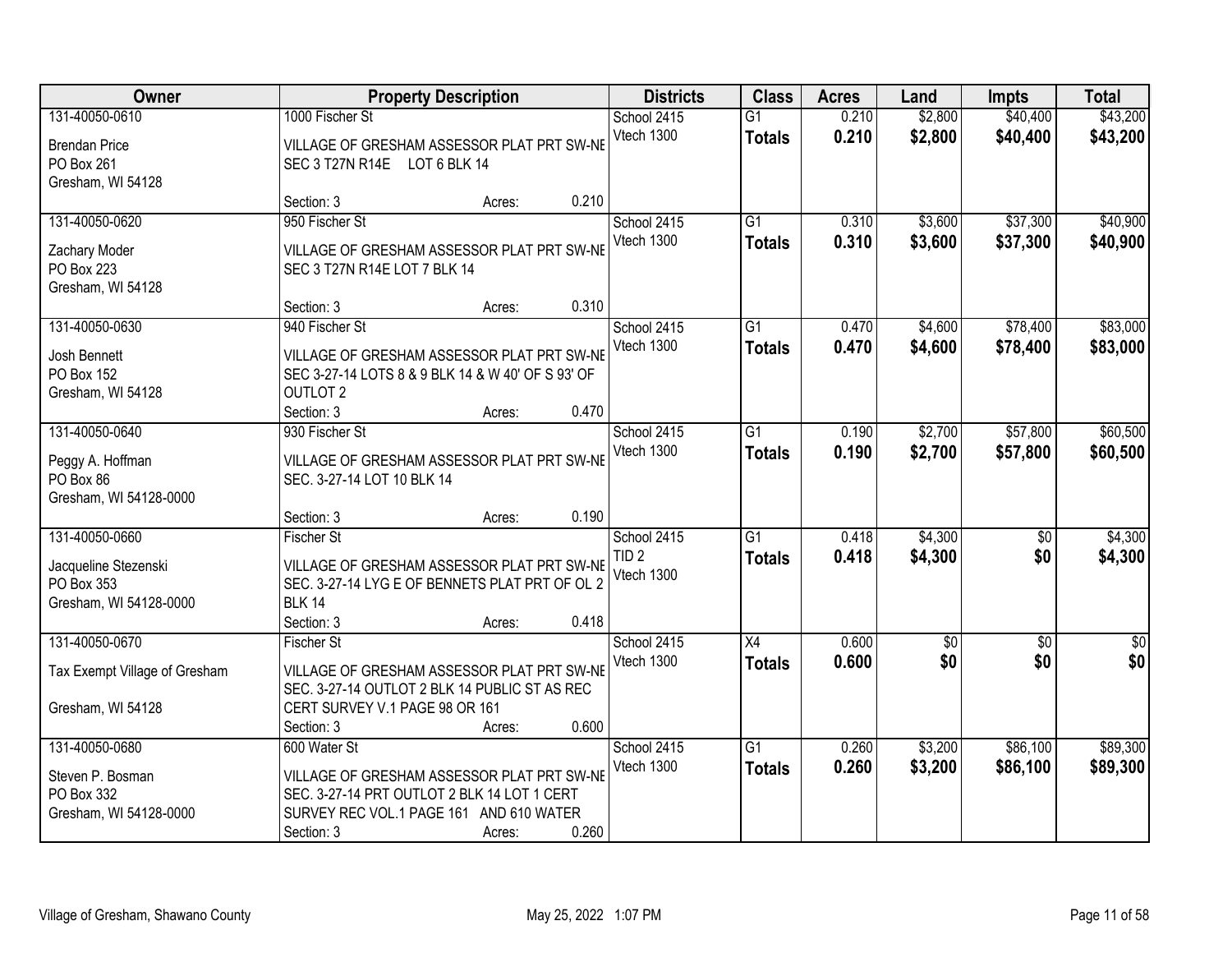| Owner                                      | <b>Property Description</b>                 | <b>Districts</b> | <b>Class</b>    | <b>Acres</b> | Land            | <b>Impts</b>    | <b>Total</b> |
|--------------------------------------------|---------------------------------------------|------------------|-----------------|--------------|-----------------|-----------------|--------------|
| 131-40050-0690                             | 923 Bennett St                              | School 2415      | X3              | 0.600        | $\overline{50}$ | \$0             | \$0          |
| Tax Exempt Shawano Co Housing              | VILLAGE OF GRESHAM ASSESSOR PLAT PRT SW-NE  | Vtech 1300       | <b>Totals</b>   | 0.600        | \$0             | \$0             | \$0          |
| Authority                                  | SEC. 3-27-14 PRT OUTLOT 2 BLK 14 LOT 2 CERT |                  |                 |              |                 |                 |              |
| 1259 Engel Dr                              | SURVEY REC VOL.1 PAGE 161                   |                  |                 |              |                 |                 |              |
| Shawano, WI 54166                          | 0.600<br>Section: 3<br>Acres:               |                  |                 |              |                 |                 |              |
| 131-40050-0700                             | 935 Bennett St                              | School 2415      | X3              | 0.700        | $\overline{50}$ | $\overline{50}$ | \$0          |
|                                            | VILLAGE OF GRESHAM ASSESSOR PLAT PRT SW-NE  | Vtech 1300       | <b>Totals</b>   | 0.700        | \$0             | \$0             | \$0          |
| Tax Exempt Shawano Co Housing<br>Authority | SEC. 3-27-14 PRT OUTLOT 2 BLK 14 LOT 3 CERT |                  |                 |              |                 |                 |              |
| 1259 Engel Dr                              | SURVEY REC VOL.1 PAGE 161                   |                  |                 |              |                 |                 |              |
| Shawano, WI 54166                          | 0.700<br>Section: 3<br>Acres:               |                  |                 |              |                 |                 |              |
| 131-40050-0710                             | <b>Fischer St</b>                           | School 2415      | G1              | 0.350        | \$3,800         | \$0             | \$3,800      |
|                                            |                                             | Vtech 1300       | <b>Totals</b>   | 0.350        | \$3,800         | \$0             | \$3,800      |
| Brian D. Ready                             | VILLAGE OF GRESHAM ASSESSOR PLAT PRT SW-NE  |                  |                 |              |                 |                 |              |
| PO Box 327                                 | SEC. 3-27-14 PRT OUTLOT 2 BLK 14 LOT 4 CERT |                  |                 |              |                 |                 |              |
| Gresham, WI 54128                          | SURVEY REC VOL.1 PAGE 161                   |                  |                 |              |                 |                 |              |
|                                            | 0.350<br>Section: 3<br>Acres:               |                  |                 |              |                 |                 |              |
| 131-40050-0720                             | 1041 Fischer St                             | School 2415      | G1              | 0.180        | \$2,600         | \$51,000        | \$53,600     |
| Katherine E. Cole                          | VILLAGE OF GRESHAM ASSESSOR PLAT PRT SW-NE  | TID <sub>2</sub> | <b>Totals</b>   | 0.180        | \$2,600         | \$51,000        | \$53,600     |
| PO Box 402                                 | SEC. 3-27-14 LOT 1 BLK 15                   | Vtech 1300       |                 |              |                 |                 |              |
| Gresham, WI 54128-0000                     |                                             |                  |                 |              |                 |                 |              |
|                                            | 0.180<br>Section: 3<br>Acres:               |                  |                 |              |                 |                 |              |
| 131-40050-0730                             | 1031 Fischer St                             | School 2415      | $\overline{G1}$ | 0.180        | \$2,600         | \$55,000        | \$57,600     |
| Mae E. Tourtillott                         | VILLAGE OF GRESHAM ASSESSOR PLAT PRT SW-NE  | Vtech 1300       | <b>Totals</b>   | 0.180        | \$2,600         | \$55,000        | \$57,600     |
| PO Box 462                                 | SEC 3 T27N R14E LOT 2 BLK 15                |                  |                 |              |                 |                 |              |
| Gresham, WI 54128                          |                                             |                  |                 |              |                 |                 |              |
|                                            | 0.180<br>Section: 3<br>Acres:               |                  |                 |              |                 |                 |              |
| 131-40050-0740                             | 1021 Fischer St                             | School 2415      | $\overline{G1}$ | 0.140        | \$2,200         | \$65,900        | \$68,100     |
|                                            |                                             | Vtech 1300       | <b>Totals</b>   | 0.140        | \$2,200         | \$65,900        | \$68,100     |
| Daniel J. Hebert                           | VILLAGE OF GRESHAM ASSESSOR PLAT PRT SW 1/4 |                  |                 |              |                 |                 |              |
| PO Box 432<br>Gresham, WI 54128            | NE 1/4 SEC 3 T27N R14E LOT 3 BLK 15         |                  |                 |              |                 |                 |              |
|                                            | 0.140<br>Section: 3<br>Acres:               |                  |                 |              |                 |                 |              |
| 131-40050-0750                             | 1009 Fischer St                             | School 2415      | $\overline{G1}$ | 0.240        | \$3,100         | \$57,000        | \$60,100     |
|                                            |                                             | Vtech 1300       | <b>Totals</b>   | 0.240        | \$3,100         | \$57,000        | \$60,100     |
| Joey J. Stoehr                             | VILLAGE OF GRESHAM ASSESSOR PLAT PRT SW-NE  |                  |                 |              |                 |                 |              |
| PO Box 26                                  | SEC 3 T27N R14E LOT 4 BLK 15 EX S 12'       |                  |                 |              |                 |                 |              |
| Gresham, WI 54128                          |                                             |                  |                 |              |                 |                 |              |
|                                            | 0.240<br>Section: 3<br>Acres:               |                  |                 |              |                 |                 |              |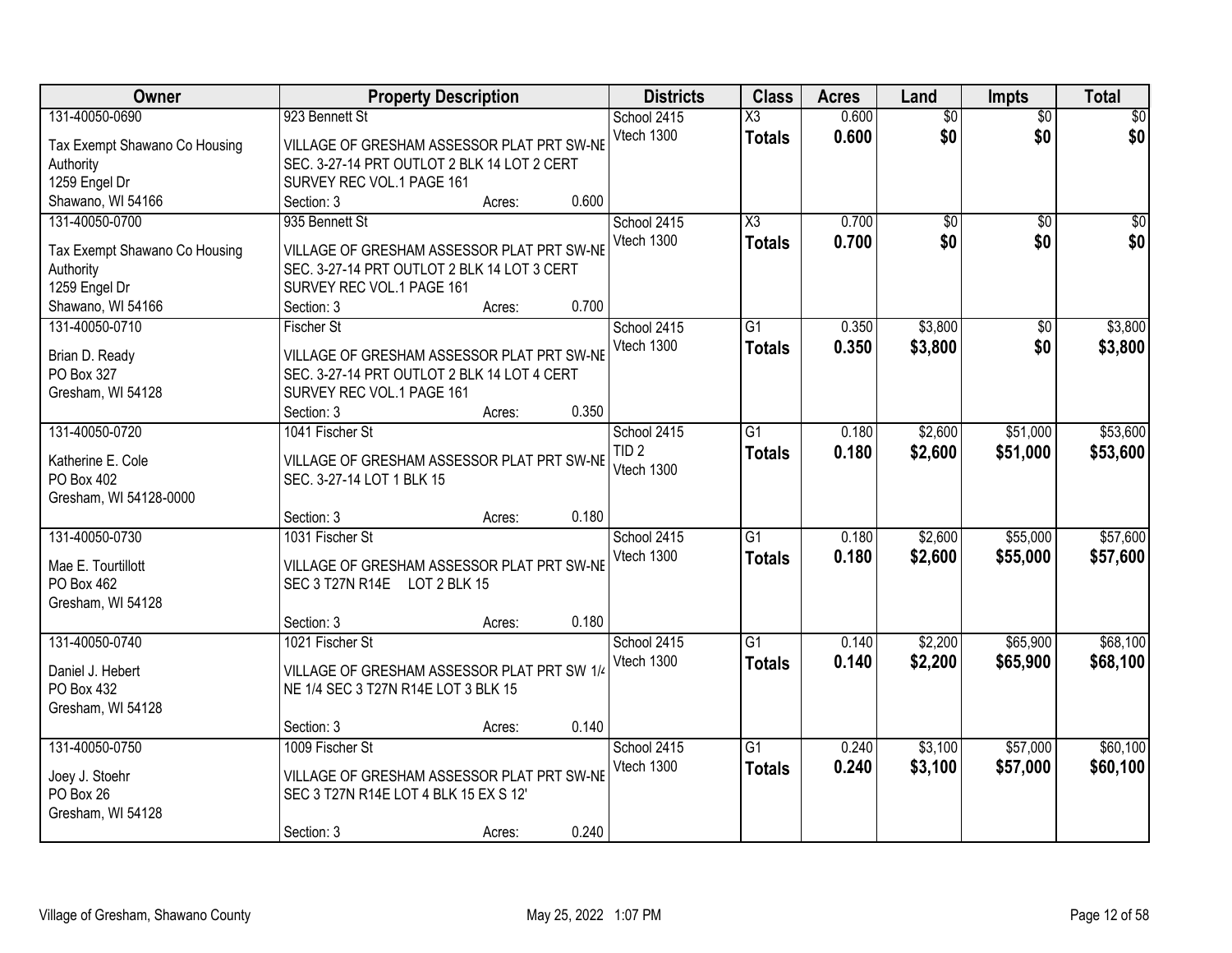| Owner                                |                                                                                            | <b>Property Description</b> |       | <b>Districts</b> | <b>Class</b>    | <b>Acres</b> | Land            | <b>Impts</b>    | <b>Total</b>     |
|--------------------------------------|--------------------------------------------------------------------------------------------|-----------------------------|-------|------------------|-----------------|--------------|-----------------|-----------------|------------------|
| 131-40050-0760                       | 700 Mader St                                                                               |                             |       | School 2415      | $\overline{G1}$ | 0.160        | \$2,400         | \$69,300        | \$71,700         |
| Dennis C. Ready                      | VILLAGE OF GRESHAM ASSESSOR PLAT PRT SW-NE                                                 |                             |       | Vtech 1300       | <b>Totals</b>   | 0.160        | \$2,400         | \$69,300        | \$71,700         |
| PO Box 304                           | SEC. 3-27-14 S 12'OF LOT 4 & ALL LOT 5 BLK 15                                              |                             |       |                  |                 |              |                 |                 |                  |
| 700 Mader St                         |                                                                                            |                             |       |                  |                 |              |                 |                 |                  |
| Gresham, WI 54128-0000               | Section: 3                                                                                 | Acres:                      | 0.160 |                  |                 |              |                 |                 |                  |
| 131-40050-0770                       | 1050 Main St                                                                               |                             |       | School 2415      | $\overline{X4}$ | 0.700        | $\overline{50}$ | \$0             | \$0              |
| Tax Exempt Catholic Church           | VILLAGE OF GRESHAM ASSESSOR PLAT PRT SW-NE                                                 |                             |       | TID <sub>2</sub> | <b>Totals</b>   | 0.700        | \$0             | \$0             | \$0              |
| 724 Mader St                         | SEC. 3-27-14 OUT LOT 1 BLK 15 AND 724 MADER                                                |                             |       | Vtech 1300       |                 |              |                 |                 |                  |
| Gresham, WI 54128                    | STREET (PARSONAGE)                                                                         |                             |       |                  |                 |              |                 |                 |                  |
|                                      | Section: 3                                                                                 | Acres:                      | 0.700 |                  |                 |              |                 |                 |                  |
| 131-40050-0780                       | <b>Water St</b>                                                                            |                             |       | School 2415      | G6              | 2.572        | \$7,700         | \$0             | \$7,700          |
|                                      |                                                                                            |                             |       | TID <sub>2</sub> | <b>Totals</b>   | 2.572        | \$7,700         | \$0             | \$7,700          |
| Jacqueline Stezenski                 | VILLAGE OF GRESHAM ASSESSOR PLAT PRT SW-NE<br>SEC 3-27-14 EX BENNETTS PLAT PRT OF OL 1 BLK |                             |       | Vtech 1300       |                 |              |                 |                 |                  |
| PO Box 353<br>Gresham, WI 54128-0000 | 16                                                                                         |                             |       |                  |                 |              |                 |                 |                  |
|                                      | Section: 3                                                                                 | Acres:                      | 2.572 |                  |                 |              |                 |                 |                  |
| 131-40050-0790                       | 900 Fischer St                                                                             |                             |       | School 2415      | G1              | 1.047        | \$8,200         | \$242,000       | \$250,200        |
|                                      |                                                                                            |                             |       | Vtech 1300       | <b>Totals</b>   | 1.047        | \$8,200         | \$242,000       | \$250,200        |
| Allan F Ebert Revocable Trust        | VILLAGE OF GRESHAM ASSESSOR PLAT PRT SW-NE                                                 |                             |       |                  |                 |              |                 |                 |                  |
| PO Box 55                            | SEC 3 T27N R14E OUTLOT 2 BLK 16                                                            |                             |       |                  |                 |              |                 |                 |                  |
| 900 Fischer St<br>Gresham, WI 54128  |                                                                                            |                             | 1.047 |                  |                 |              |                 |                 |                  |
| 131-40050-0800                       | Section: 3<br><b>Fischer St</b>                                                            | Acres:                      |       | School 2415      | $\overline{G2}$ | 1.280        | \$4,300         | \$0             | \$4,300          |
|                                      |                                                                                            |                             |       | TID <sub>2</sub> |                 | 1.280        |                 | \$0             |                  |
| Tyrus R. Ebert                       | VILLAGE OF GRESHAM ASSESSOR PLAT PRT SW-NE                                                 |                             |       | Vtech 1300       | <b>Totals</b>   |              | \$4,300         |                 | \$4,300          |
| PO Box 78                            | SEC. 3-27-14 OUT LOT 3 BLK 16                                                              |                             |       |                  |                 |              |                 |                 |                  |
| 811 Fischer St                       |                                                                                            |                             |       |                  |                 |              |                 |                 |                  |
| Gresham, WI 54128-0000               | Section: 3                                                                                 | Acres:                      | 1.280 |                  |                 |              |                 |                 |                  |
| 131-40050-0810                       | <b>Fischer St</b>                                                                          |                             |       | School 2415      | X4              | 2.190        | $\overline{50}$ | $\overline{30}$ | $\overline{\$0}$ |
| Tax Exempt Village of Gresham        | VILLAGE OF GRESHAM ASSESSOR PLAT PRT SW-NE                                                 |                             |       | Vtech 1300       | <b>Totals</b>   | 2.190        | \$0             | \$0             | \$0              |
| 1126 Main St                         | SEC. 3-27-14 OUT LOT 4 BLK 16                                                              |                             |       |                  |                 |              |                 |                 |                  |
| Gresham, WI 54128                    |                                                                                            |                             |       |                  |                 |              |                 |                 |                  |
|                                      | Section: 3                                                                                 | Acres:                      | 2.190 |                  |                 |              |                 |                 |                  |
| 131-40050-0820                       | 812 Fischer St                                                                             |                             |       | School 2415      | $\overline{G2}$ | 2.940        | \$10,300        | \$40,200        | \$50,500         |
| Tyrus R. Ebert                       | VILLAGE OF GRESHAM ASSESSOR PLAT PRT SW-NE                                                 |                             |       | Vtech 1300       | <b>Totals</b>   | 2.940        | \$10,300        | \$40,200        | \$50,500         |
| PO Box 78                            | SEC. 3-27-14 OUT LOT 5 BLK 16                                                              |                             |       |                  |                 |              |                 |                 |                  |
| 811 Fischer St                       |                                                                                            |                             |       |                  |                 |              |                 |                 |                  |
| Gresham, WI 54128-0000               | Section: 3                                                                                 | Acres:                      | 2.940 |                  |                 |              |                 |                 |                  |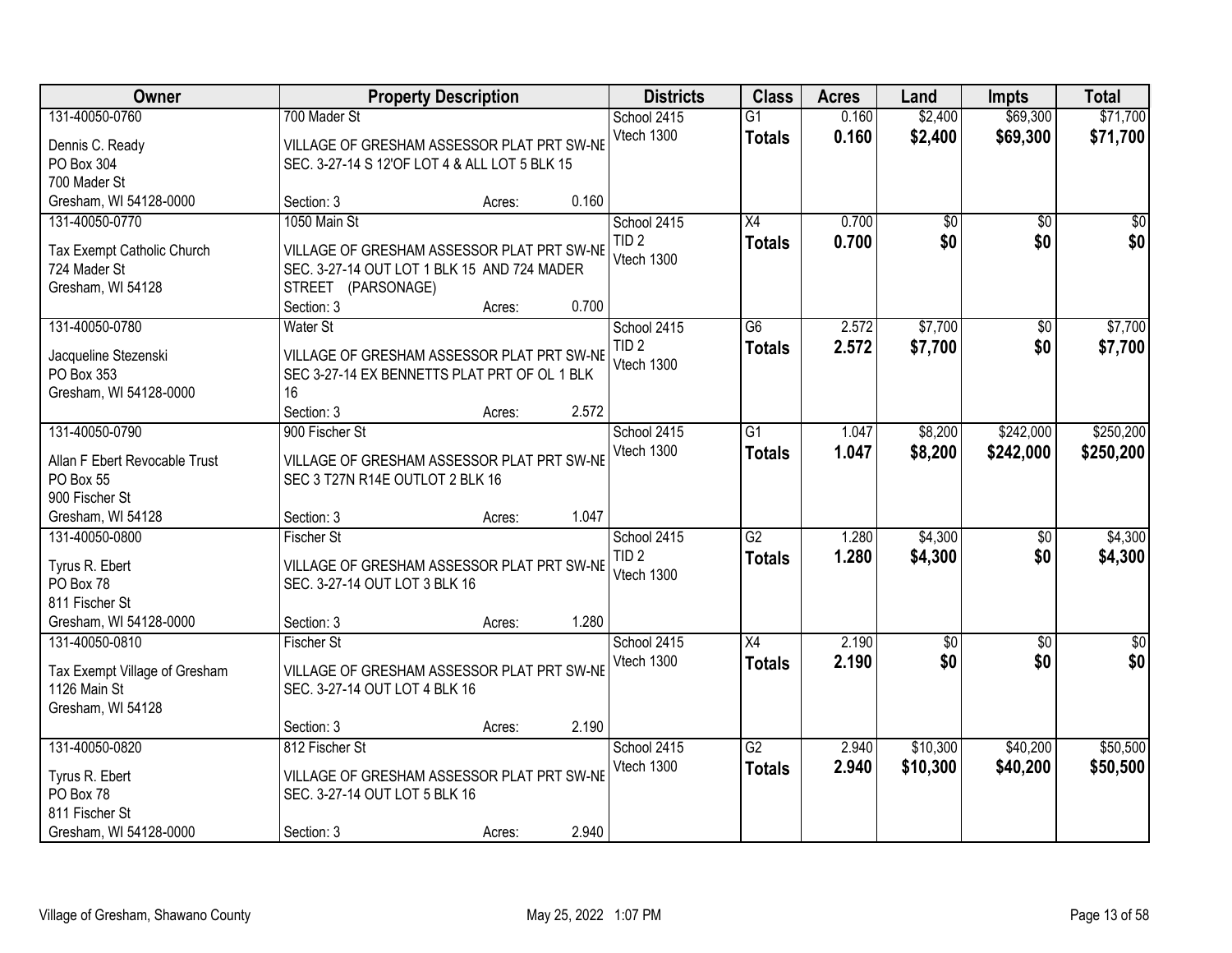| Owner                                                                         |                                                                                                                  | <b>Property Description</b> |       | <b>Districts</b>          | <b>Class</b>                     | <b>Acres</b>   | Land               | <b>Impts</b>           | <b>Total</b>         |
|-------------------------------------------------------------------------------|------------------------------------------------------------------------------------------------------------------|-----------------------------|-------|---------------------------|----------------------------------|----------------|--------------------|------------------------|----------------------|
| 131-40050-0830<br>Jerry B. Schuettpelz<br>650 Schabow St<br>Gresham, WI 54128 | Lake Dr<br>VILLAGE OF GRESHAM ASSESSOR PLAT PRT SW-NE<br>SEC. 3-27-14 OUT LOT 6 BLK 16                           |                             |       | School 2415<br>Vtech 1300 | $\overline{G1}$<br><b>Totals</b> | 0.086<br>0.086 | \$800<br>\$800     | $\overline{50}$<br>\$0 | \$800<br>\$800       |
|                                                                               | Section: 3                                                                                                       | Acres:                      | 0.086 |                           |                                  |                |                    |                        |                      |
| 131-40050-0840<br>Ethan J. Schmidt<br>PO Box 303<br>Gresham, WI 54128-0000    | 701 Mader St<br>VILLAGE OF GRESHAM ASSESSOR PLAT PRT SW-NE<br>SEC 3 T27N R14E LOT 1 BLK 17                       |                             |       | School 2415<br>Vtech 1300 | $\overline{G1}$<br><b>Totals</b> | 0.210<br>0.210 | \$2,800<br>\$2,800 | \$50,100<br>\$50,100   | \$52,900<br>\$52,900 |
|                                                                               | Section: 3                                                                                                       | Acres:                      | 0.210 |                           |                                  |                |                    |                        |                      |
| 131-40050-0850<br>Lora A. Potts<br>PO Box 85<br>Gresham, WI 54128-0000        | 713 Mader St<br>VILLAGE OF GRESHAM ASSESSOR PLAT PRT SW-NE<br>SEC. 3-27-14 LOT 2 BLK 17                          |                             |       | School 2415<br>Vtech 1300 | $\overline{G1}$<br><b>Totals</b> | 0.250<br>0.250 | \$3,200<br>\$3,200 | \$44,300<br>\$44,300   | \$47,500<br>\$47,500 |
|                                                                               | Section: 3                                                                                                       | Acres:                      | 0.250 |                           |                                  |                |                    |                        |                      |
| 131-40050-0860<br>Dale E. Foelske<br>PO Box 314<br>Gresham, WI 54128          | 725 Mader St<br>VILLAGE OF GRESHAM ASSESSOR PLAT PRT SW-NE<br>SEC 3 T27N 14E LOT 3 BLK 17                        |                             |       | School 2415<br>Vtech 1300 | $\overline{G1}$<br><b>Totals</b> | 0.190<br>0.190 | \$2,700<br>\$2,700 | \$39,300<br>\$39,300   | \$42,000<br>\$42,000 |
|                                                                               | Section: 3                                                                                                       | Acres:                      | 0.190 |                           |                                  |                |                    |                        |                      |
| 131-40050-0870<br>Brian D. Ready<br>PO Box 327<br>Gresham, WI 54128           | 941 Fischer St<br>VILLAGE OF GRESHAM ASSESSOR PLAT PRT SW-NE<br>SEC. 3-27-14 LOT 4 BLK 17 & PRT OF LOT 23 BLK 17 |                             |       | School 2415<br>Vtech 1300 | G1<br><b>Totals</b>              | 0.270<br>0.270 | \$3,300<br>\$3,300 | \$63,900<br>\$63,900   | \$67,200<br>\$67,200 |
|                                                                               | Section: 3                                                                                                       | Acres:                      | 0.270 |                           |                                  |                |                    |                        |                      |
| 131-40050-0880<br>Brian D. Ready<br>PO Box 327<br>Gresham, WI 54128           | 931 Fischer St<br>VILLAGE OF GRESHAM ASSESSOR PLAT PRT SW-NE<br>SEC 3 T27N R14E NKA LOT 1 V5 CSM P39 MAP #1318   |                             |       | School 2415<br>Vtech 1300 | $\overline{G1}$<br><b>Totals</b> | 0.437<br>0.437 | \$4,400<br>\$4,400 | \$62,100<br>\$62,100   | \$66,500<br>\$66,500 |
|                                                                               | Section: 3                                                                                                       | Acres:                      | 0.437 |                           |                                  |                |                    |                        |                      |
| 131-40050-0890<br>Phyllis M. Reopelle<br>PO Box 195<br>Gresham, WI 54128-0000 | 921 Fischer St<br>VILLAGE OF GRESHAM ASSESSOR PLAT PRT SW-NE<br>SEC 3 T27N R14E LOT 6 & 18 BLK 17<br>Section: 3  | Acres:                      | 0.420 | School 2415<br>Vtech 1300 | $\overline{G1}$<br><b>Totals</b> | 0.420<br>0.420 | \$4,300<br>\$4,300 | \$74,300<br>\$74,300   | \$78,600<br>\$78,600 |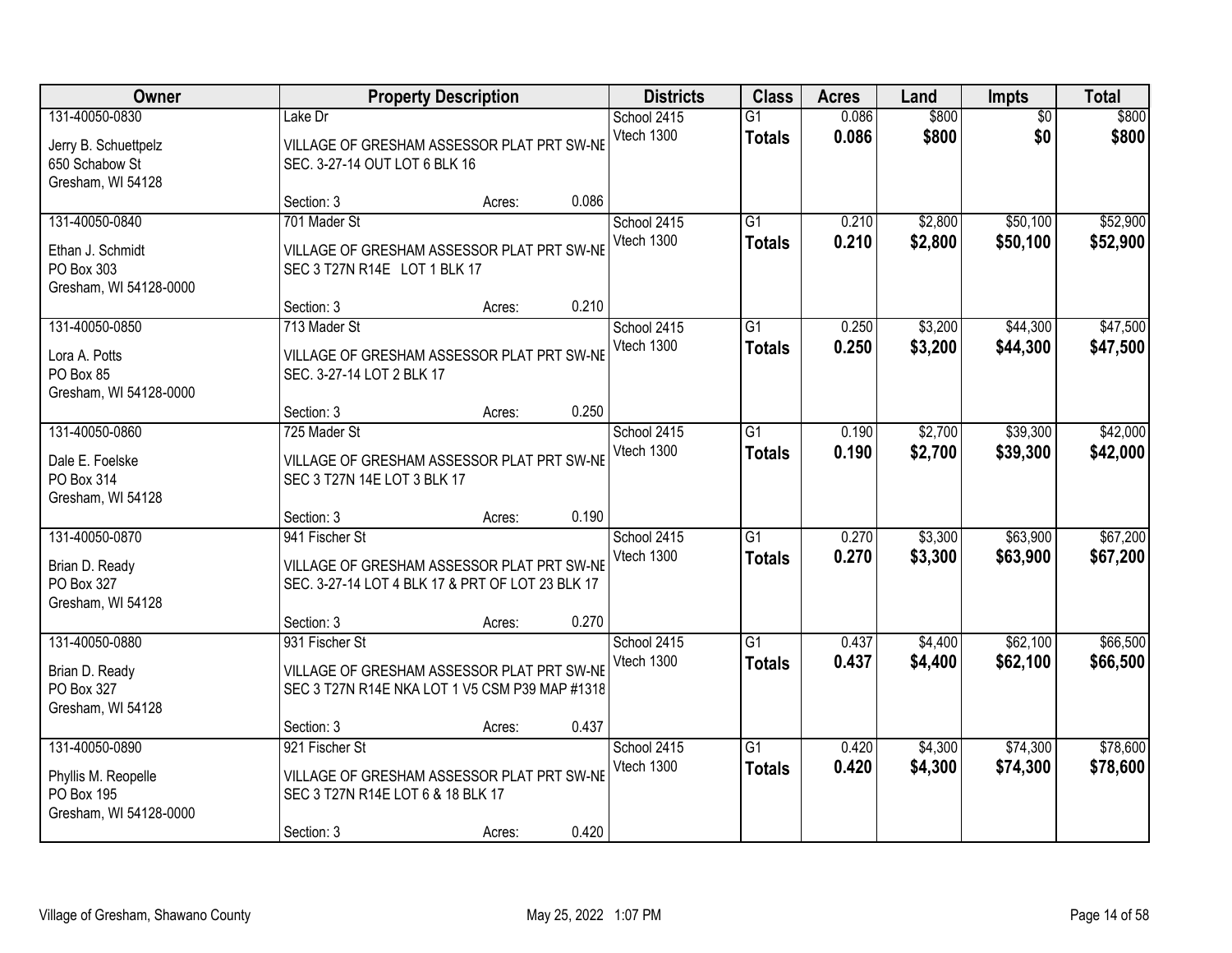| 131-40050-0900<br>\$53,900<br>911 Fischer St<br>0.410<br>\$4,200<br>School 2415<br>$\overline{G1}$<br>Vtech 1300<br>0.410<br>\$4,200<br>\$53,900<br><b>Totals</b><br>Racheal Pecore<br>VILLAGE OF GRESHAM ASSESSOR PLAT PRT SW-NE<br>PO Box 351<br>SEC. 3-27-14 LOT 7 & 19 BLK 17<br>Gresham, WI 54128-0000<br>0.410<br>Section: 3<br>Acres:<br>131-40050-0910<br>901 Fischer St<br>$\overline{\text{X3}}$<br>0.900<br>$\overline{50}$<br>School 2415<br>\$0<br>\$0<br>Vtech 1300<br>0.900<br>\$0<br><b>Totals</b><br>Tax Exempt Shawano Co Housing<br>VILLAGE OF GRESHAM ASSESSOR PLAT PRT SW-NE<br>SEC. 3-27-14 LOT 8 BLK 17<br>Authority<br>1259 Engel Dr<br>0.900 | Owner             | <b>Property Description</b> |        | <b>Districts</b> | <b>Class</b> | <b>Acres</b> | Land | <b>Impts</b> | <b>Total</b> |
|-----------------------------------------------------------------------------------------------------------------------------------------------------------------------------------------------------------------------------------------------------------------------------------------------------------------------------------------------------------------------------------------------------------------------------------------------------------------------------------------------------------------------------------------------------------------------------------------------------------------------------------------------------------------------|-------------------|-----------------------------|--------|------------------|--------------|--------------|------|--------------|--------------|
|                                                                                                                                                                                                                                                                                                                                                                                                                                                                                                                                                                                                                                                                       |                   |                             |        |                  |              |              |      |              | \$58,100     |
|                                                                                                                                                                                                                                                                                                                                                                                                                                                                                                                                                                                                                                                                       |                   |                             |        |                  |              |              |      |              | \$58,100     |
|                                                                                                                                                                                                                                                                                                                                                                                                                                                                                                                                                                                                                                                                       |                   |                             |        |                  |              |              |      |              |              |
|                                                                                                                                                                                                                                                                                                                                                                                                                                                                                                                                                                                                                                                                       |                   |                             |        |                  |              |              |      |              |              |
|                                                                                                                                                                                                                                                                                                                                                                                                                                                                                                                                                                                                                                                                       |                   |                             |        |                  |              |              |      |              |              |
|                                                                                                                                                                                                                                                                                                                                                                                                                                                                                                                                                                                                                                                                       |                   |                             |        |                  |              |              |      |              | \$0          |
|                                                                                                                                                                                                                                                                                                                                                                                                                                                                                                                                                                                                                                                                       |                   |                             |        |                  |              |              |      |              | \$0          |
|                                                                                                                                                                                                                                                                                                                                                                                                                                                                                                                                                                                                                                                                       |                   |                             |        |                  |              |              |      |              |              |
|                                                                                                                                                                                                                                                                                                                                                                                                                                                                                                                                                                                                                                                                       |                   |                             |        |                  |              |              |      |              |              |
|                                                                                                                                                                                                                                                                                                                                                                                                                                                                                                                                                                                                                                                                       | Shawano, WI 54166 | Section: 3                  | Acres: |                  |              |              |      |              |              |
| \$78,600<br>131-40050-0920<br>841 Fischer St<br>School 2415<br>$\overline{G1}$<br>0.580<br>\$5,300                                                                                                                                                                                                                                                                                                                                                                                                                                                                                                                                                                    |                   |                             |        |                  |              |              |      |              | \$83,900     |
| Vtech 1300<br>0.580<br>\$5,300<br>\$78,600<br><b>Totals</b>                                                                                                                                                                                                                                                                                                                                                                                                                                                                                                                                                                                                           |                   |                             |        |                  |              |              |      |              | \$83,900     |
| VILLAGE OF GRESHAM ASSESSOR PLAT PRT SW-NE<br>Daniel Ebert<br>PO Box 45                                                                                                                                                                                                                                                                                                                                                                                                                                                                                                                                                                                               |                   |                             |        |                  |              |              |      |              |              |
| SEC. 3-27-14 LOT 9 & 10 BLK 17<br>Gresham, WI 54128-0000                                                                                                                                                                                                                                                                                                                                                                                                                                                                                                                                                                                                              |                   |                             |        |                  |              |              |      |              |              |
| 0.580<br>Section: 3<br>Acres:                                                                                                                                                                                                                                                                                                                                                                                                                                                                                                                                                                                                                                         |                   |                             |        |                  |              |              |      |              |              |
| 131-40050-0930<br>$\overline{G2}$<br>\$2,800<br>\$42,000<br>831 Fischer St<br>School 2415<br>0.165                                                                                                                                                                                                                                                                                                                                                                                                                                                                                                                                                                    |                   |                             |        |                  |              |              |      |              | \$44,800     |
| Vtech 1300<br>0.165<br>\$2,800<br>\$42,000<br><b>Totals</b>                                                                                                                                                                                                                                                                                                                                                                                                                                                                                                                                                                                                           |                   |                             |        |                  |              |              |      |              | \$44,800     |
| VILLAGE OF GRESHAM ASSESSOR PLAT PRT SW-NE<br>Tyrus R. Ebert                                                                                                                                                                                                                                                                                                                                                                                                                                                                                                                                                                                                          |                   |                             |        |                  |              |              |      |              |              |
| PO Box 78<br>SEC. 3-27-14 LOT 11 BLK 17                                                                                                                                                                                                                                                                                                                                                                                                                                                                                                                                                                                                                               |                   |                             |        |                  |              |              |      |              |              |
| 811 Fischer St                                                                                                                                                                                                                                                                                                                                                                                                                                                                                                                                                                                                                                                        |                   |                             |        |                  |              |              |      |              |              |
| 0.165<br>Gresham, WI 54128-0000<br>Section: 3<br>Acres:                                                                                                                                                                                                                                                                                                                                                                                                                                                                                                                                                                                                               |                   |                             |        |                  |              |              |      |              |              |
| $\overline{G1}$<br>0.040<br>\$200<br>131-40050-0940<br>$\overline{50}$<br><b>Fischer St</b><br>School 2415                                                                                                                                                                                                                                                                                                                                                                                                                                                                                                                                                            |                   |                             |        |                  |              |              |      |              | \$200        |
| 0.040<br>\$200<br>Vtech 1300<br>\$0<br><b>Totals</b><br>Tyrus R. Ebert<br>VILLAGE OF GRESHAM ASSESSOR PLAT PRT SW-NE                                                                                                                                                                                                                                                                                                                                                                                                                                                                                                                                                  |                   |                             |        |                  |              |              |      |              | \$200        |
| PO Box 78<br>SEC. 3-27-14 LOT 17 BLK 17                                                                                                                                                                                                                                                                                                                                                                                                                                                                                                                                                                                                                               |                   |                             |        |                  |              |              |      |              |              |
| 811 Fischer St                                                                                                                                                                                                                                                                                                                                                                                                                                                                                                                                                                                                                                                        |                   |                             |        |                  |              |              |      |              |              |
| 0.040<br>Gresham, WI 54128-0000<br>Section: 3<br>Acres:                                                                                                                                                                                                                                                                                                                                                                                                                                                                                                                                                                                                               |                   |                             |        |                  |              |              |      |              |              |
| G1<br>\$2,700<br>\$52,500<br>131-40050-0941<br>801 Fischer St<br>School 2415<br>0.190                                                                                                                                                                                                                                                                                                                                                                                                                                                                                                                                                                                 |                   |                             |        |                  |              |              |      |              | \$55,200     |
| Vtech 1300<br>0.190<br>\$2,700<br>\$52,500<br><b>Totals</b><br>Tyrus R. Ebert<br>VILLAGE OF GRESHAM ASSESSOR PLAT PRT SW-NE                                                                                                                                                                                                                                                                                                                                                                                                                                                                                                                                           |                   |                             |        |                  |              |              |      |              | \$55,200     |
| PO Box 78<br>SEC. 3-27-14 LOT 13 & 16 BLK 17                                                                                                                                                                                                                                                                                                                                                                                                                                                                                                                                                                                                                          |                   |                             |        |                  |              |              |      |              |              |
| 811 Fischer St                                                                                                                                                                                                                                                                                                                                                                                                                                                                                                                                                                                                                                                        |                   |                             |        |                  |              |              |      |              |              |
| 0.190<br>Gresham, WI 54128-0000<br>Section: 3<br>Acres:                                                                                                                                                                                                                                                                                                                                                                                                                                                                                                                                                                                                               |                   |                             |        |                  |              |              |      |              |              |
| $\overline{G1}$<br>\$3,200<br>\$81,300<br>131-40050-0950<br>811 Fischer St<br>School 2415<br>0.250                                                                                                                                                                                                                                                                                                                                                                                                                                                                                                                                                                    |                   |                             |        |                  |              |              |      |              | \$84,500     |
| Vtech 1300<br>0.250<br>\$3,200<br>\$81,300<br><b>Totals</b><br>VILLAGE OF GRESHAM ASSESSOR PLAT PRT SW-NE                                                                                                                                                                                                                                                                                                                                                                                                                                                                                                                                                             |                   |                             |        |                  |              |              |      |              | \$84,500     |
| Tyrus R. Ebert<br>PO Box 78<br>SEC. 3-27-14 N 105'LOT 12 BLK 17                                                                                                                                                                                                                                                                                                                                                                                                                                                                                                                                                                                                       |                   |                             |        |                  |              |              |      |              |              |
| 811 Fischer St                                                                                                                                                                                                                                                                                                                                                                                                                                                                                                                                                                                                                                                        |                   |                             |        |                  |              |              |      |              |              |
| 0.250<br>Gresham, WI 54128-0000<br>Section: 3<br>Acres:                                                                                                                                                                                                                                                                                                                                                                                                                                                                                                                                                                                                               |                   |                             |        |                  |              |              |      |              |              |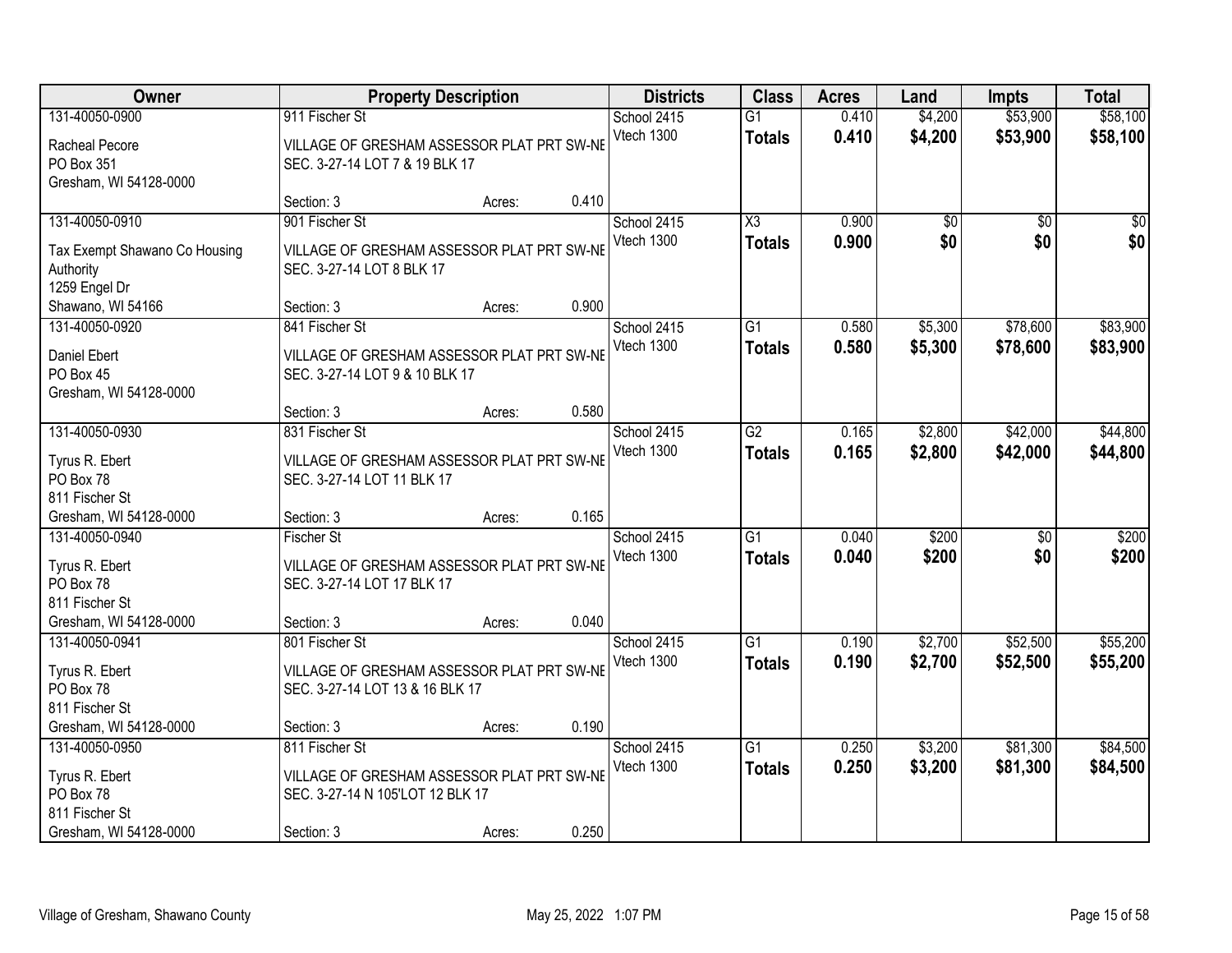| Owner                            |                                                                 | <b>Property Description</b> |       | <b>Districts</b>          | <b>Class</b>                     | <b>Acres</b>   | Land           | <b>Impts</b>           | <b>Total</b>   |
|----------------------------------|-----------------------------------------------------------------|-----------------------------|-------|---------------------------|----------------------------------|----------------|----------------|------------------------|----------------|
| 131-40050-0960<br>Tyrus R. Ebert | <b>Fischer St</b><br>VILLAGE OF GRESHAM ASSESSOR PLAT PRT SW-NE |                             |       | School 2415<br>Vtech 1300 | $\overline{G1}$<br><b>Totals</b> | 0.098<br>0.098 | \$400<br>\$400 | $\overline{50}$<br>\$0 | \$400<br>\$400 |
| PO Box 78                        | SEC. 3-27-14 LOT 14 & 15 BLK 17                                 |                             |       |                           |                                  |                |                |                        |                |
| 811 Fischer St                   |                                                                 |                             |       |                           |                                  |                |                |                        |                |
| Gresham, WI 54128-0000           | Section: 3                                                      | Acres:                      | 0.098 |                           |                                  |                |                |                        |                |
| 131-40050-0970                   | 844 Main St                                                     |                             |       | School 2415               | $\overline{G1}$                  | 0.280          | \$3,400        | \$44,100               | \$47,500       |
| Melvin R. Kazik Jr               | VILLAGE OF GRESHAM ASSESSOR PLAT PRT SW-NE                      |                             |       | Vtech 1300                | <b>Totals</b>                    | 0.280          | \$3,400        | \$44,100               | \$47,500       |
| PO Box 13                        | SEC 3 T27N R14E LOTS 20 & 28 BLK 17                             |                             |       |                           |                                  |                |                |                        |                |
| Gresham, WI 54128                |                                                                 |                             |       |                           |                                  |                |                |                        |                |
|                                  | Section: 3                                                      | Acres:                      | 0.280 |                           |                                  |                |                |                        |                |
| 131-40050-0980                   | 730 Schabow St                                                  |                             |       | School 2415               | $\overline{G2}$                  | 0.690          | \$6,000        | \$34,000               | \$40,000       |
| Tyrus R. Ebert                   | VILLAGE OF GRESHAM ASSESSOR PLAT PRT SW-NE                      |                             |       | Vtech 1300                | <b>Totals</b>                    | 0.690          | \$6,000        | \$34,000               | \$40,000       |
| PO Box 78                        | SEC. 3-27-14 LOT 21 BLK 17                                      |                             |       |                           |                                  |                |                |                        |                |
| 811 Fischer St                   |                                                                 |                             |       |                           |                                  |                |                |                        |                |
| Gresham, WI 54128-0000           | Section: 3                                                      | Acres:                      | 0.690 |                           |                                  |                |                |                        |                |
| 131-40050-0990                   | 960 Main St                                                     |                             |       | School 2415               | $\overline{G2}$                  | 0.140          | \$3,900        | \$45,100               | \$49,000       |
|                                  |                                                                 |                             |       | Vtech 1300                | <b>Totals</b>                    | 0.140          | \$3,900        | \$45,100               | \$49,000       |
| Stylin at Mr B S LLC             | VILLAGE OF GRESHAM ASSESSOR PLAT PRT SW-NE                      |                             |       |                           |                                  |                |                |                        |                |
| W9954 Butternut Rd               | SEC. 3-27-14 LOT 22 BLK 17                                      |                             |       |                           |                                  |                |                |                        |                |
| Gresham, WI 54128-0000           | Section: 3                                                      | Acres:                      | 0.140 |                           |                                  |                |                |                        |                |
| 131-40050-1000                   | 940 Main St                                                     |                             |       | School 2415               | $\overline{G1}$                  | 0.600          | \$5,500        | \$100,300              | \$105,800      |
|                                  |                                                                 |                             |       | Vtech 1300                | <b>Totals</b>                    | 0.600          | \$5,500        | \$100,300              | \$105,800      |
| Brett J. Hoffman                 | VILLAGE OF GRESHAM ASSESSOR PLAT PRT SW-NE                      |                             |       |                           |                                  |                |                |                        |                |
| PO Box 84                        | SEC 3 T27 R14E LOT 23 BLK 17 EX E 45' OF N 70' &                |                             |       |                           |                                  |                |                |                        |                |
| Gresham, WI 54128                | EX TH S 89.13' OF E 147.16' EX DOC #734508 & INCL               |                             |       |                           |                                  |                |                |                        |                |
|                                  | Section: 3                                                      | Acres:                      | 0.600 |                           |                                  |                |                |                        |                |
| 131-40050-1010                   | 930 Main St                                                     |                             |       | School 2415               | $\overline{G1}$                  | 0.180          | \$2,600        | \$26,000               | \$28,600       |
| Ronald D. Beilke                 | VILLAGE OF GRESHAM ASSESSOR PLAT PRT SW-NE                      |                             |       | Vtech 1300                | <b>Totals</b>                    | 0.180          | \$2,600        | \$26,000               | \$28,600       |
| PO Box 267                       | SEC. 3-27-14 LOT 24 BLK 17 & PRT DES DOC                        |                             |       |                           |                                  |                |                |                        |                |
| Gresham, WI 54128                | #734508 & EX DOC #734509                                        |                             |       |                           |                                  |                |                |                        |                |
|                                  | Section: 3                                                      | Acres:                      | 0.180 |                           |                                  |                |                |                        |                |
| 131-40050-1020                   | 920 Main St                                                     |                             |       | School 2415               | $\overline{G1}$                  | 0.320          | \$3,600        | \$98,200               | \$101,800      |
| Nicholas M. Sperberg             | VILLAGE OF GRESHAM ASSESSOR PLAT PRT SW-NE                      |                             |       | Vtech 1300                | <b>Totals</b>                    | 0.320          | \$3,600        | \$98,200               | \$101,800      |
| PO Box 174                       | SEC. 3-27-14 LOT 25 BLK 17                                      |                             |       |                           |                                  |                |                |                        |                |
| Gresham, WI 54128-0000           |                                                                 |                             |       |                           |                                  |                |                |                        |                |
|                                  | Section: 3                                                      | Acres:                      | 0.320 |                           |                                  |                |                |                        |                |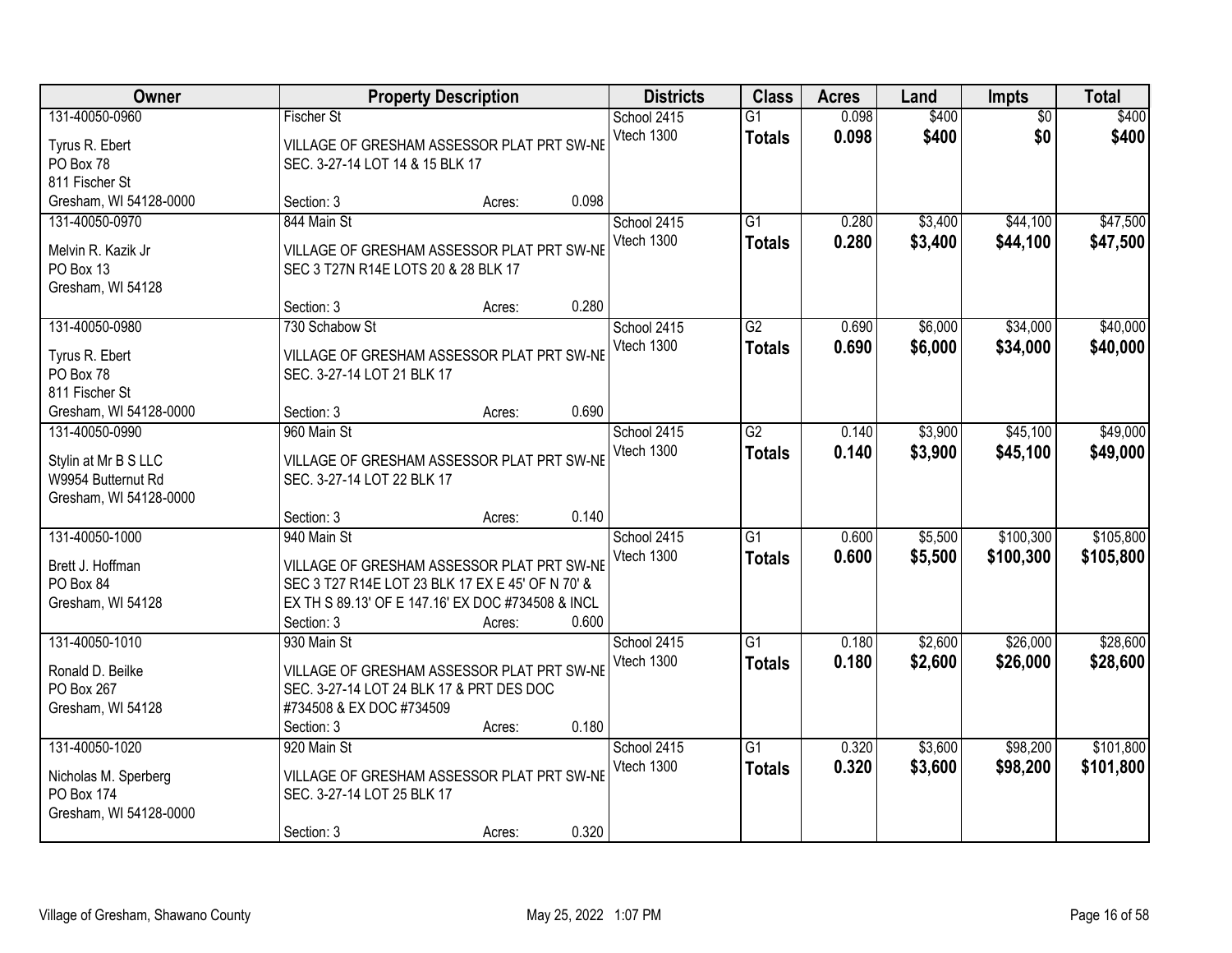| Owner                                                                                      |                                                                                                      | <b>Property Description</b> |       | <b>Districts</b>          | <b>Class</b>                     | <b>Acres</b>   | Land               | <b>Impts</b>           | <b>Total</b>           |
|--------------------------------------------------------------------------------------------|------------------------------------------------------------------------------------------------------|-----------------------------|-------|---------------------------|----------------------------------|----------------|--------------------|------------------------|------------------------|
| 131-40050-1030<br>Craig C. Ebert<br>PO Box 124<br>910 Main St                              | 910 Main St<br>VILLAGE OF GRESHAM ASSESSOR PLAT PRT SW-NE<br>SEC. 3-27-14 LOT 26 BLK 17              |                             |       | School 2415<br>Vtech 1300 | $\overline{G1}$<br><b>Totals</b> | 0.281<br>0.281 | \$3,400<br>\$3,400 | \$128,000<br>\$128,000 | \$131,400<br>\$131,400 |
| Gresham, WI 54128-0124                                                                     | Section: 3                                                                                           | Acres:                      | 0.281 |                           |                                  |                |                    |                        |                        |
| 131-40050-1040<br>Anthony Kotula<br>PO Box 135<br>Gresham, WI 54128                        | 900 Main St<br>VILLAGE OF GRESHAM ASSESSOR PLAT PRT SW 1/4<br>NE 1/4 SEC 3 T27N R14E LOT 27 BLK 17   |                             |       | School 2415<br>Vtech 1300 | $\overline{G1}$<br><b>Totals</b> | 0.390<br>0.390 | \$4,100<br>\$4,100 | \$61,000<br>\$61,000   | \$65,100<br>\$65,100   |
|                                                                                            | Section: 3                                                                                           | Acres:                      | 0.390 |                           |                                  |                |                    |                        |                        |
| 131-40050-1050<br>Michael F. Kuhn<br>PO Box 33<br>822 Main St                              | Main St<br>VILLAGE OF GRESHAM ASSESSOR PLAT PRT SW-NE<br>SEC. 3-27-14 LOT 29 BLK 17                  |                             |       | School 2415<br>Vtech 1300 | G1<br><b>Totals</b>              | 0.160<br>0.160 | \$2,400<br>\$2,400 | \$10,900<br>\$10,900   | \$13,300<br>\$13,300   |
| Gresham, WI 54128-0000                                                                     | Section: 3                                                                                           | Acres:                      | 0.160 |                           |                                  |                |                    |                        |                        |
| 131-40050-1060<br>Michael F. Kuhn<br>PO Box 33<br>822 Main St                              | 822 Main St<br>VILLAGE OF GRESHAM ASSESSOR PLAT PRT SW-NE<br>SEC. 3-27-14 LOT 30 BLK 17              |                             |       | School 2415<br>Vtech 1300 | G1<br><b>Totals</b>              | 0.360<br>0.360 | \$3,900<br>\$3,900 | \$72,300<br>\$72,300   | \$76,200<br>\$76,200   |
| Gresham, WI 54128-0000                                                                     | Section: 3                                                                                           | Acres:                      | 0.360 |                           |                                  |                |                    |                        |                        |
| 131-40050-1070<br>Robert Ejnik<br>W9954 Butternut Rd<br>Gresham, WI 54128                  | 812 Main St<br>VILLAGE OF GRESHAM ASSESSOR PLAT PRT SW-NE<br>SEC 3 T27N R14E N 100' LOT 31 BLK 17    |                             |       | School 2415<br>Vtech 1300 | $\overline{G2}$<br><b>Totals</b> | 0.350<br>0.350 | \$4,200<br>\$4,200 | \$42,800<br>\$42,800   | \$47,000<br>\$47,000   |
|                                                                                            | Section: 3                                                                                           | Acres:                      | 0.350 |                           |                                  |                |                    |                        |                        |
| 131-40050-1080<br>North Gresham Industrial LLC<br>W12071 River Rd<br>Bowler, WI 54416-0000 | 790 Schabow St<br>VILLAGE OF GRESHAM ASSESSOR PLAT PRT SW-NE<br>SEC. 3-27-14 LOT 31 BLK 17 EX N 100' |                             |       | School 2415<br>Vtech 1300 | $\overline{G2}$<br><b>Totals</b> | 0.465<br>0.465 | \$7,500<br>\$7,500 | \$101,500<br>\$101,500 | \$109,000<br>\$109,000 |
|                                                                                            | Section: 3                                                                                           | Acres:                      | 0.465 |                           |                                  |                |                    |                        |                        |
| 131-40050-1090<br>Jason J. Rosario<br>1049 Main St<br>Gresham, WI 54128                    | 1049 Main St<br>VILLAGE OF GRESHAM ASSESSOR PLAT PRT SE-NW<br>SEC 3 T27N R14E<br>Section: 3          | LOT 1 BLK 18<br>Acres:      | 0.200 | School 2415<br>Vtech 1300 | $\overline{G1}$<br><b>Totals</b> | 0.200<br>0.200 | \$2,700<br>\$2,700 | \$69,400<br>\$69,400   | \$72,100<br>\$72,100   |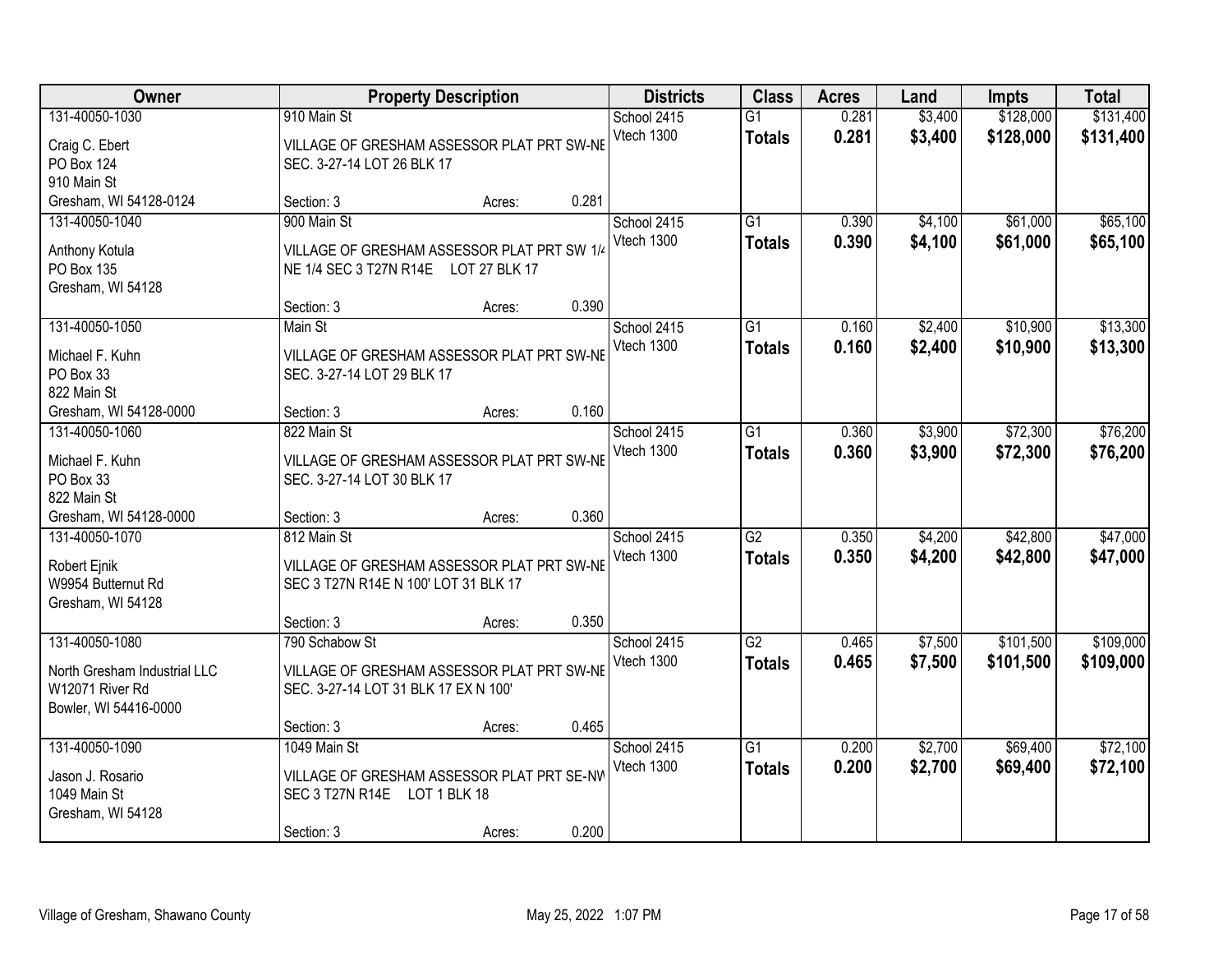| Owner                                                                                          |                                                                                                             | <b>Property Description</b> |       | <b>Districts</b>                              | <b>Class</b>                     | <b>Acres</b>   | Land               | <b>Impts</b>           | <b>Total</b>         |
|------------------------------------------------------------------------------------------------|-------------------------------------------------------------------------------------------------------------|-----------------------------|-------|-----------------------------------------------|----------------------------------|----------------|--------------------|------------------------|----------------------|
| 131-40050-1100<br>Steven F. Hohn<br>PO Box 107<br>Gresham, WI 54128-0107                       | 823 Richards St<br>VILLAGE OF GRESHAM ASSESSOR PLAT PRT SE-NW<br>SEC 3-27-14 LOTS 2 & 3 BLK 18              |                             |       | School 2415<br>Vtech 1300                     | $\overline{G2}$<br><b>Totals</b> | 0.180<br>0.180 | \$3,000<br>\$3,000 | \$60,800<br>\$60,800   | \$63,800<br>\$63,800 |
|                                                                                                | Section: 3                                                                                                  | Acres:                      | 0.180 |                                               |                                  |                |                    |                        |                      |
| 131-40050-1110<br>Tax Exempt Urban Telephone Corp<br>831 Richards St<br>Clintonville, WI 54929 | 831 Richards St<br>VILLAGE OF GRESHAM ASSESSOR PLAT PRT SE-NV<br>SEC. 3-27-14 LOT 4 BLK 18                  |                             |       | School 2415<br>Vtech 1300                     | $\overline{X4}$<br><b>Totals</b> | 0.110<br>0.110 | \$0<br>\$0         | $\overline{50}$<br>\$0 | $\sqrt{50}$<br>\$0   |
|                                                                                                | Section: 3                                                                                                  | Acres:                      | 0.110 |                                               |                                  |                |                    |                        |                      |
| 131-40050-1120<br>Gary J. Schabow<br>PO Box 184<br>Gresham, WI 54128-0000                      | 1037 Main St<br>VILLAGE OF GRESHAM ASSESSOR PLAT PRT SE-NV<br>SEC. 3-27-14 LOT 5 BLK 18                     |                             |       | School 2415<br>Vtech 1300                     | G1<br><b>Totals</b>              | 0.250<br>0.250 | \$3,200<br>\$3,200 | \$59,100<br>\$59,100   | \$62,300<br>\$62,300 |
|                                                                                                | Section: 3                                                                                                  | Acres:                      | 0.250 |                                               |                                  |                |                    |                        |                      |
| 131-40050-1130<br>Thomas E. Leitner<br>PO Box 136<br>Gresham, WI 54128-0136                    | 1036 Bartelt St<br>VILLAGE OF GRESHAM ASSESSOR PLAT PRT SE-NW<br>SEC. 3-27-14 LOT 6 BLK 18                  |                             |       | School 2415<br>Vtech 1300                     | $\overline{G1}$<br><b>Totals</b> | 0.240<br>0.240 | \$3,100<br>\$3,100 | \$73,400<br>\$73,400   | \$76,500<br>\$76,500 |
|                                                                                                | Section: 3                                                                                                  | Acres:                      | 0.240 |                                               |                                  |                |                    |                        |                      |
| 131-40050-1140<br>Theodore B. Magwitz<br>19830 80th St<br>Bristol, WI 53104-9774               | 1025 Main St<br>VILLAGE OF GRESHAM ASSESSOR PLAT PRT SE-NW<br>SEC. 3-27-14 LOT 7 BLK 18 & E 40'LOT 8 BLK 18 |                             |       | School 2415<br>TID <sub>2</sub><br>Vtech 1300 | $\overline{G1}$<br><b>Totals</b> | 0.230<br>0.230 | \$3,000<br>\$3,000 | \$61,800<br>\$61,800   | \$64,800<br>\$64,800 |
|                                                                                                | Section: 3                                                                                                  | Acres:                      | 0.230 |                                               |                                  |                |                    |                        |                      |
| 131-40050-1150<br>Thomas E. Leitner<br>PO Box 136<br>Gresham, WI 54128-0136                    | Main St<br>VILLAGE OF GRESHAM ASSESSOR PLAT PRT SE-NW<br>SEC. 3-27-14 THE W 100'LOT 8 BLK 18                |                             |       | School 2415<br>TID <sub>2</sub><br>Vtech 1300 | $\overline{G1}$<br><b>Totals</b> | 0.170<br>0.170 | \$2,500<br>\$2,500 | \$0<br>\$0             | \$2,500<br>\$2,500   |
|                                                                                                | Section: 3                                                                                                  | Acres:                      | 0.170 |                                               |                                  |                |                    |                        |                      |
| 131-40050-1160<br>Scott R. Vele<br>W10453 Circle Dr<br>Gresham, WI 54128                       | 1019 Main St<br>VILLAGE OF GRESHAM ASSESSOR PLAT PRT SE-NW<br>SEC 3 T27N R14E LOT 9 BLK 18<br>Section: 3    | Acres:                      | 0.140 | School 2415<br>Vtech 1300                     | $\overline{G2}$<br><b>Totals</b> | 0.140<br>0.140 | \$2,600<br>\$2,600 | \$40,700<br>\$40,700   | \$43,300<br>\$43,300 |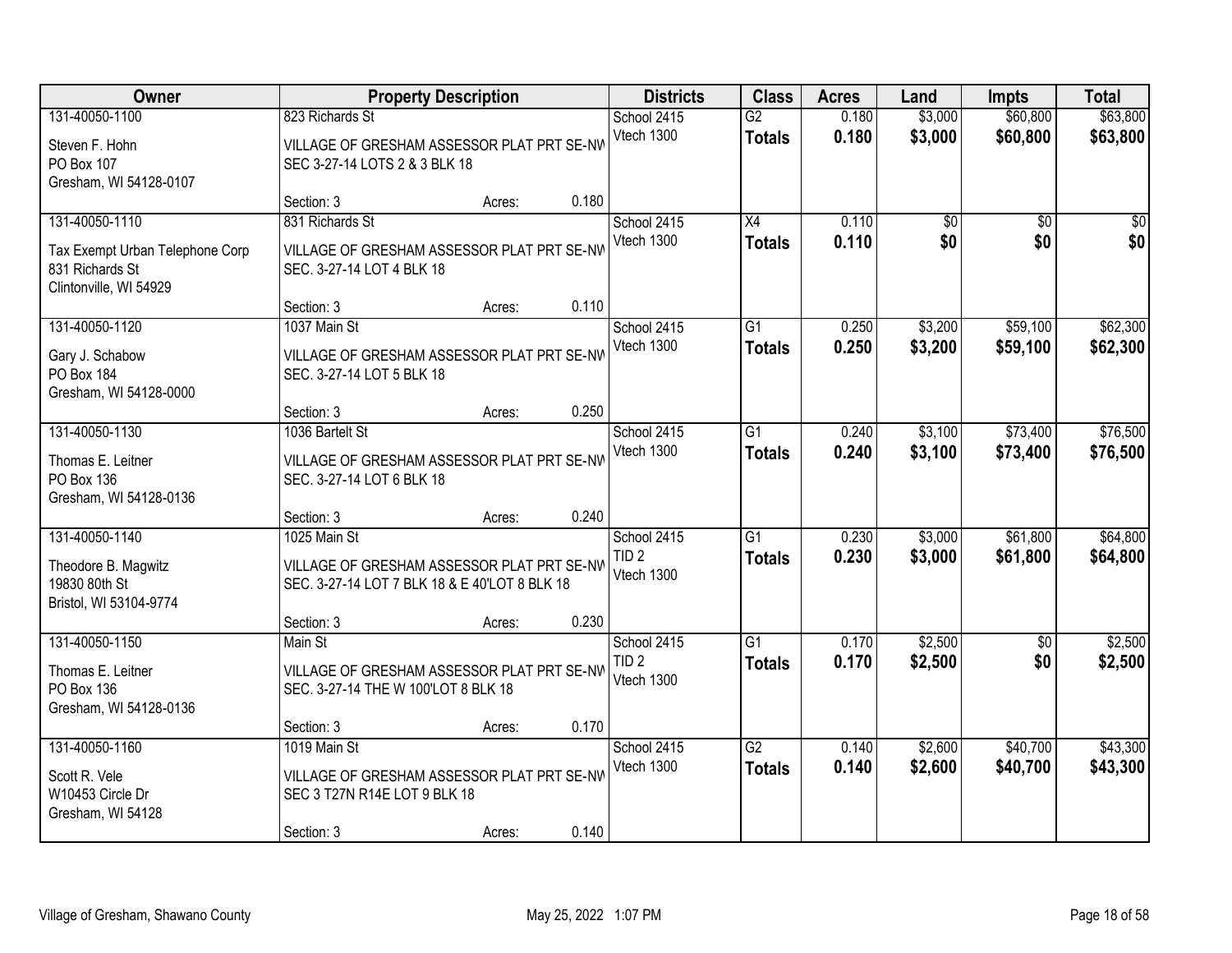| Owner                                                                           | <b>Property Description</b>                                                                  |        |       | <b>Districts</b>               | <b>Class</b>                     | <b>Acres</b>   | Land               | <b>Impts</b>         | <b>Total</b>         |
|---------------------------------------------------------------------------------|----------------------------------------------------------------------------------------------|--------|-------|--------------------------------|----------------------------------|----------------|--------------------|----------------------|----------------------|
| 131-40050-1170                                                                  | 1010 Bartelt St                                                                              |        |       | School 2415                    | $\overline{G1}$                  | 0.290          | \$3,400            | \$44,100             | \$47,500             |
| <b>Grant Martin Vendee</b><br>W10526 Po Box 434<br>Gresham, WI 54128            | VILLAGE OF GRESHAM ASSESSOR PLAT PRT SE-NV<br>SEC 3 T27N R14E LOT 10 BLK 18                  |        |       | Vtech 1300                     | <b>Totals</b>                    | 0.290          | \$3,400            | \$44,100             | \$47,500             |
|                                                                                 | Section: 3                                                                                   | Acres: | 0.290 |                                |                                  |                |                    |                      |                      |
| 131-40050-1180                                                                  | 1011 Main St                                                                                 |        |       | School 2415                    | G2                               | 0.120          | \$2,400            | \$21,400             | \$23,800             |
| Scott R. Vele<br>W10453 Circle Dr<br>Gresham, WI 54128                          | VILLAGE OF GRESHAM ASSESSOR PLAT PRT SE-NV<br>SEC 3-27-14 LOT 11 BLK 18                      |        |       | Vtech 1300                     | <b>Totals</b>                    | 0.120          | \$2,400            | \$21,400             | \$23,800             |
|                                                                                 | Section: 3                                                                                   | Acres: | 0.120 |                                |                                  |                |                    |                      |                      |
| 131-40050-1190                                                                  | 1001 Main St                                                                                 |        |       | School 2415                    | G2                               | 0.180          | \$3,000            | \$0                  | \$3,000              |
| Scott R. Vele<br>W10453 Circle Dr<br>Gresham, WI 54128                          | VILLAGE OF GRESHAM ASSESSOR PLAT PRT SE-NW<br>SEC. 3-27-14 LOT 12 BLK 18                     |        |       | TID <sub>2</sub><br>Vtech 1300 | <b>Totals</b>                    | 0.180          | \$3,000            | \$0                  | \$3,000              |
|                                                                                 | Section: 3                                                                                   | Acres: | 0.180 |                                |                                  |                |                    |                      |                      |
| 131-40050-1200                                                                  | 1000 Bartelt St                                                                              |        |       | School 2415                    | $\overline{G1}$                  | 0.210          | \$2,800            | \$66,200             | \$69,000             |
| Jeri L. Miller<br>1000 Bartelt St<br>PO Box 173                                 | VILLAGE OF GRESHAM ASSESSOR PLAT PRT SE-NW<br>SEC. 3-27-14 LOT 13 BLK 18                     |        |       | Vtech 1300                     | <b>Totals</b>                    | 0.210          | \$2,800            | \$66,200             | \$69,000             |
| Gresham, WI 54128-0000                                                          | Section: 3                                                                                   | Acres: | 0.210 |                                |                                  |                |                    |                      |                      |
| 131-40050-1210<br>Z Holding, LLC<br><b>PO Box 147</b><br>Gresham, WI 54128-0000 | 961 Main St<br>VILLAGE OF GRESHAM ASSESSOR PLAT PRT SE-NV<br>SEC 3 T27N R14E<br>LOT 1 BLK 19 |        |       | School 2415<br>Vtech 1300      | $\overline{G1}$<br><b>Totals</b> | 0.170<br>0.170 | \$2,500<br>\$2,500 | \$64,600<br>\$64,600 | \$67,100<br>\$67,100 |
|                                                                                 | Section: 3                                                                                   | Acres: | 0.170 |                                |                                  |                |                    |                      |                      |
| 131-40050-1220                                                                  | 951 Main St                                                                                  |        |       | School 2415                    | X4                               | 0.120          | \$0                | \$0                  | $\overline{\$0}$     |
| Tax Exempt Gresham American Legion<br>951 Main St<br>Gresham, WI 54128          | VILLAGE OF GRESHAM ASSESSOR PLAT PRT SE-NV<br>SEC. 3-27-14 LOT 2 BLK 19                      |        |       | Vtech 1300                     | <b>Totals</b>                    | 0.120          | \$0                | \$0                  | \$0                  |
|                                                                                 | Section: 3                                                                                   | Acres: | 0.120 |                                |                                  |                |                    |                      |                      |
| 131-40050-1230                                                                  | 931 Main St                                                                                  |        |       | School 2415                    | $\overline{G1}$                  | 0.370          | \$4,000            | \$68,400             | \$72,400             |
| Richard A. Zoglman<br>PO Box 147<br>Gresham, WI 54128-0000                      | VILLAGE OF GRESHAM ASSESSOR PLAT PRT SE-NV<br>SEC. 3-27-14 LOT 3 BLK 19                      |        |       | Vtech 1300                     | <b>Totals</b>                    | 0.370          | \$4,000            | \$68,400             | \$72,400             |
|                                                                                 | Section: 3                                                                                   | Acres: | 0.370 |                                |                                  |                |                    |                      |                      |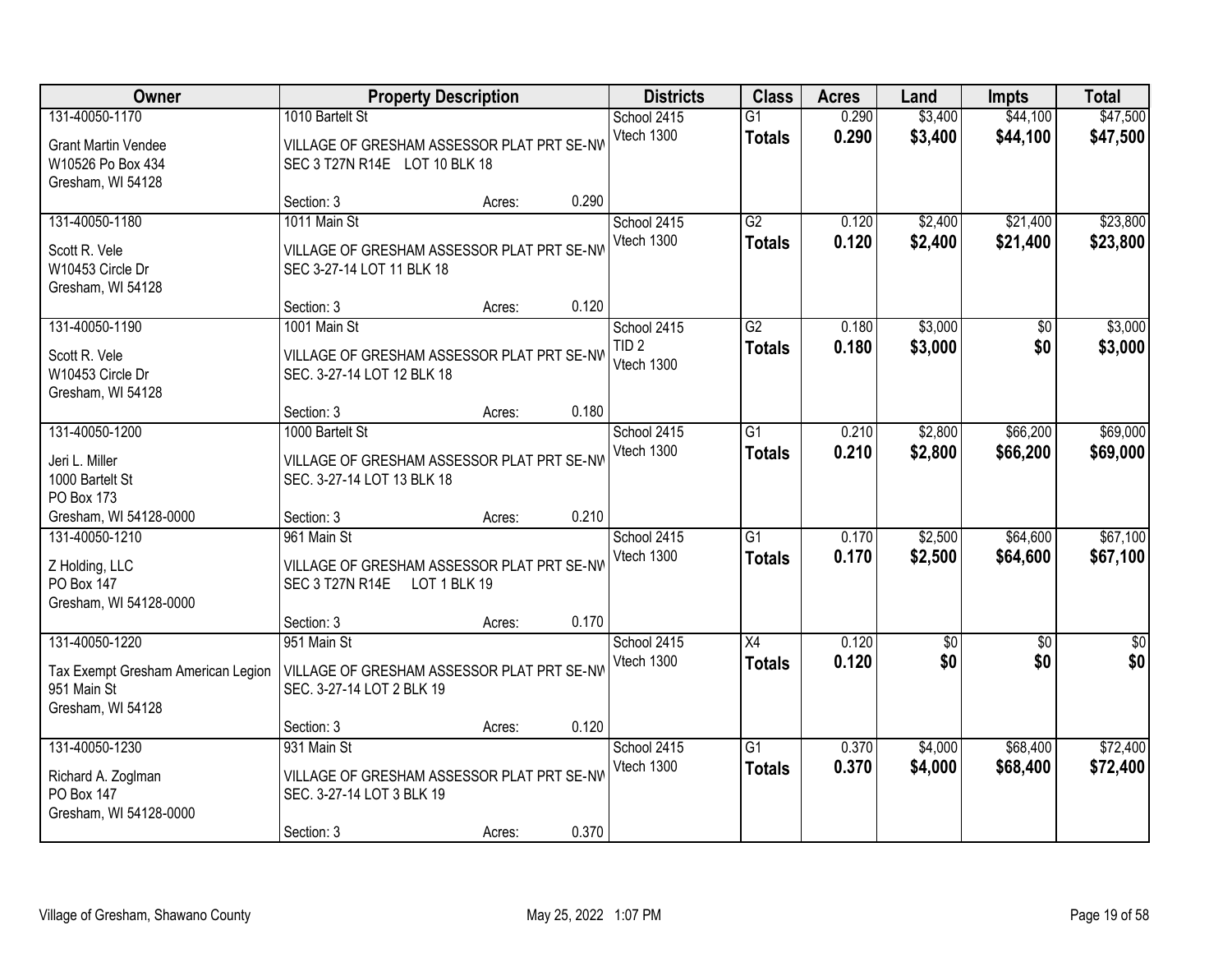| Owner                                                              |                                                                         | <b>Property Description</b> |       | <b>Districts</b>          | <b>Class</b>                     | <b>Acres</b>   | Land               | <b>Impts</b>         | <b>Total</b>         |
|--------------------------------------------------------------------|-------------------------------------------------------------------------|-----------------------------|-------|---------------------------|----------------------------------|----------------|--------------------|----------------------|----------------------|
| 131-40050-1240<br>Thomas B. Madsen                                 | 921 Main St<br>VILLAGE OF GRESHAM ASSESSOR PLAT PRT SE-NW               |                             |       | School 2415<br>Vtech 1300 | $\overline{G1}$<br><b>Totals</b> | 0.250<br>0.250 | \$3,200<br>\$3,200 | \$86,600<br>\$86,600 | \$89,800<br>\$89,800 |
| PO Box 263<br>Gresham, WI 54128-0000                               | SEC. 3-27-14 LOT 4 BLK 19                                               |                             |       |                           |                                  |                |                    |                      |                      |
|                                                                    | Section: 3                                                              | Acres:                      | 0.250 |                           |                                  |                |                    |                      |                      |
| 131-40050-1250                                                     | 911 Main St                                                             |                             |       | School 2415               | $\overline{G1}$                  | 0.250          | \$3,200            | \$64,300             | \$67,500             |
| Seth J. Robertson<br>122 E Greenfield Ave<br>Algoma, WI 54201-0000 | VILLAGE OF GRESHAM ASSESSOR PLAT PRT SE-NV<br>SEC. 3-27-14 LOT 5 BLK 19 |                             |       | Vtech 1300                | <b>Totals</b>                    | 0.250          | \$3,200            | \$64,300             | \$67,500             |
|                                                                    | Section: 3                                                              | Acres:                      | 0.250 |                           |                                  |                |                    |                      |                      |
| 131-40050-1260                                                     | 901 Main St                                                             |                             |       | School 2415               | G1                               | 0.290          | \$3,400            | \$103,500            | \$106,900            |
| Joanne M. Torres<br>PO Box 341                                     | VILLAGE OF GRESHAM ASSESSOR PLAT PRT SE-NW<br>SEC 3 T27N R14E           | LOT 6 BLK 19                |       | Vtech 1300                | <b>Totals</b>                    | 0.290          | \$3,400            | \$103,500            | \$106,900            |
| Gresham, WI 54128                                                  |                                                                         |                             |       |                           |                                  |                |                    |                      |                      |
|                                                                    | Section: 3                                                              | Acres:                      | 0.290 |                           |                                  |                |                    |                      |                      |
| 131-40050-1270                                                     | 831 Main St                                                             |                             |       | School 2415               | G1                               | 0.536          | \$5,000            | \$126,100            | \$131,100            |
| Jeffrey J. Brady                                                   | VILLAGE OF GRESHAM ASSESSOR PLAT PRT SE-NW                              |                             |       | Vtech 1300                | <b>Totals</b>                    | 0.536          | \$5,000            | \$126,100            | \$131,100            |
| PO Box 394                                                         | SEC. 3-27-14 E 120'LOT 7 BLK 19 EX S105' & W 20'OF                      |                             |       |                           |                                  |                |                    |                      |                      |
| Gresham, WI 54128-0000                                             | E 140'OF N 132.03 FT AS LOT 7 BLK 19                                    |                             |       |                           |                                  |                |                    |                      |                      |
|                                                                    | Section: 3                                                              | Acres:                      | 0.536 |                           |                                  |                |                    |                      |                      |
| 131-40050-1280                                                     | 820 Bartelt St                                                          |                             |       | School 2415               | $\overline{G1}$                  | 0.260          | \$3,200            | \$46,200             | \$49,400             |
| Lori A. Gehrig                                                     | VILLAGE OF GRESHAM ASSESSOR PLAT PRT SE-NV                              |                             |       | Vtech 1300                | <b>Totals</b>                    | 0.260          | \$3,200            | \$46,200             | \$49,400             |
| 820 Bartelt St                                                     | SEC 3-27-14 W 140'OF S 80'LOT 7 BLK 19                                  |                             |       |                           |                                  |                |                    |                      |                      |
| PO Box 228                                                         |                                                                         |                             |       |                           |                                  |                |                    |                      |                      |
| Gresham, WI 54128-0000                                             | Section: 3                                                              | Acres:                      | 0.260 |                           |                                  |                |                    |                      |                      |
| 131-40050-1290                                                     | 801 Main St                                                             |                             |       | School 2415               | $\overline{X4}$                  | 0.888          | $\overline{50}$    | \$0                  | $\sqrt{50}$          |
| Village of Gresham                                                 | VILLAGE OF GRESHAM ASSESSOR PLAT PRT SE-NV                              |                             |       | Vtech 1300                | <b>Totals</b>                    | 0.888          | \$0                | \$0                  | \$0                  |
| PO Box 50                                                          | SEC 3 T27N R14E 120' OF S 105' W 20' OF E 140' OF S                     |                             |       |                           |                                  |                |                    |                      |                      |
| Gresham, WI 54128-0000                                             | 80' LOT 7 & LOT 8 BLK 19                                                |                             |       |                           |                                  |                |                    |                      |                      |
|                                                                    | Section: 3                                                              | Acres:                      | 0.888 |                           |                                  |                |                    |                      |                      |
| 131-40050-1300                                                     | 830 Bartelt St                                                          |                             |       | School 2415               | $\overline{G1}$                  | 0.334          | \$3,700            | \$48,400             | \$52,100             |
| Craig W. Ile                                                       | VILLAGE OF GRESHAM ASSESSOR PLAT PRT SE-NW                              |                             |       | Vtech 1300                | <b>Totals</b>                    | 0.334          | \$3,700            | \$48,400             | \$52,100             |
| c/o Wolf River Habitat For Humanity, Inc                           | SEC. 3-27-14 W 120'LOT 7 EX S 80'                                       |                             |       |                           |                                  |                |                    |                      |                      |
| PO Box 532                                                         |                                                                         |                             |       |                           |                                  |                |                    |                      |                      |
| Shawano, WI 54166-0000                                             | Section: 3                                                              | Acres:                      | 0.334 |                           |                                  |                |                    |                      |                      |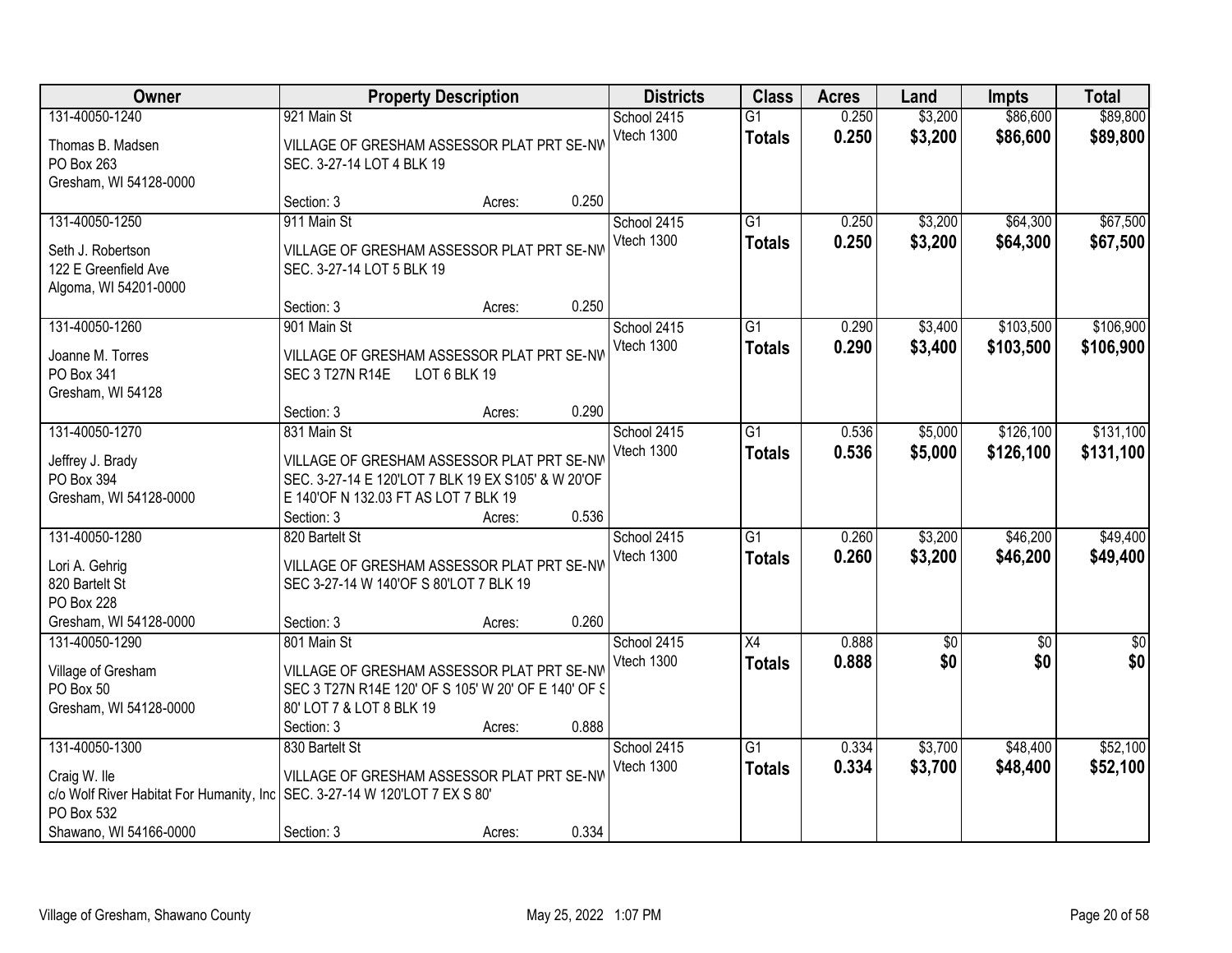| Owner                                 |                                                                                       | <b>Property Description</b> |       | <b>Districts</b> | <b>Class</b>        | <b>Acres</b> | Land            | <b>Impts</b>    | <b>Total</b>     |
|---------------------------------------|---------------------------------------------------------------------------------------|-----------------------------|-------|------------------|---------------------|--------------|-----------------|-----------------|------------------|
| 131-40050-1310                        | 952 Bartelt St                                                                        |                             |       | School 2415      | $\overline{G1}$     | 0.430        | \$4,400         | \$117,400       | \$121,800        |
| David J. Jensen                       | VILLAGE OF GRESHAM ASSESSOR PLAT PRT SE-NV                                            |                             |       | Vtech 1300       | <b>Totals</b>       | 0.430        | \$4,400         | \$117,400       | \$121,800        |
| PO Box 453                            | SEC. 3-27-14 LOT 10 BLK 19                                                            |                             |       |                  |                     |              |                 |                 |                  |
| Gresham, WI 54128-0000                |                                                                                       |                             |       |                  |                     |              |                 |                 |                  |
|                                       | Section: 3                                                                            | Acres:                      | 0.430 |                  |                     |              |                 |                 |                  |
| 131-40050-1320                        | 932 Bartelt St                                                                        |                             |       | School 2415      | $\overline{G1}$     | 0.260        | \$3,200         | \$65,800        | \$69,000         |
| James G. Lehouillier III              | VILLAGE OF GRESHAM ASSESSOR PLAT PRT SE-NV                                            |                             |       | Vtech 1300       | <b>Totals</b>       | 0.260        | \$3,200         | \$65,800        | \$69,000         |
| PO Box 384                            | SEC 3 T27N R14E N 81.4' LOT 9 BLK 19 & ALL LOT 11                                     |                             |       |                  |                     |              |                 |                 |                  |
| Gresham, WI 54128                     | <b>BLK 19</b>                                                                         |                             |       |                  |                     |              |                 |                 |                  |
|                                       | Section: 3                                                                            | Acres:                      | 0.260 |                  |                     |              |                 |                 |                  |
| 131-40050-1330                        | 922 Bartelt St                                                                        |                             |       | School 2415      | G1                  | 0.280        | \$3,400         | \$63,200        | \$66,600         |
| Cole Bowers                           | VILLAGE OF GRESHAM ASSESSOR PLAT PRT SE 1/4                                           |                             |       | Vtech 1300       | <b>Totals</b>       | 0.280        | \$3,400         | \$63,200        | \$66,600         |
| 922 Bartelt St                        | NW 1/4 SEC 3 T27N R14E LOT 12 BLK 19 & S 88' LOT                                      |                             |       |                  |                     |              |                 |                 |                  |
| Gresham, WI 54128                     | 9 BLK 19                                                                              |                             |       |                  |                     |              |                 |                 |                  |
|                                       | Section: 3                                                                            | Acres:                      | 0.280 |                  |                     |              |                 |                 |                  |
| 131-40050-1340                        | 912 Bartelt St                                                                        |                             |       | School 2415      | G1                  | 0.340        | \$3,800         | \$68,500        | \$72,300         |
|                                       |                                                                                       |                             |       | Vtech 1300       | <b>Totals</b>       | 0.340        | \$3,800         | \$68,500        | \$72,300         |
| Gloria M. Creagh<br>3317 Kimberly Cir | VILLAGE OF GRESHAM ASSESSOR PLAT PRT SE-NW<br>SEC. 3-27-14 LOT 13 & 14 EX S 75'BLK 19 |                             |       |                  |                     |              |                 |                 |                  |
| Manitowoc, WI 54220-1297              |                                                                                       |                             |       |                  |                     |              |                 |                 |                  |
|                                       | Section: 3                                                                            | Acres:                      | 0.340 |                  |                     |              |                 |                 |                  |
| 131-40050-1350                        | 900 Bartelt St                                                                        |                             |       | School 2415      | $\overline{\chi_3}$ | 0.130        | $\overline{50}$ | $\overline{30}$ | $\overline{\$0}$ |
|                                       |                                                                                       |                             |       | Vtech 1300       | <b>Totals</b>       | 0.130        | \$0             | \$0             | \$0              |
| Tax Exempt Shawano Co Housing         | VILLAGE OF GRESHAM ASSESSOR PLAT PRT SE-NV                                            |                             |       |                  |                     |              |                 |                 |                  |
| Authority<br>1259 Engel Dr            | SEC. 3-27-14 S 75'LOT 14 BLK 19                                                       |                             |       |                  |                     |              |                 |                 |                  |
| Shawano, WI 54166                     | Section: 3                                                                            | Acres:                      | 0.130 |                  |                     |              |                 |                 |                  |
| 131-40050-1360                        | 810 Bartelt St                                                                        |                             |       | School 2415      | G2                  | 0.220        | \$3,300         | \$111,400       | \$114,700        |
|                                       |                                                                                       |                             |       | Vtech 1300       | <b>Totals</b>       | 0.220        | \$3,300         | \$111,400       | \$114,700        |
| Swedberg Family, LLC                  | VILLAGE OF GRESHAM ASSESSOR PLAT PRT SE-NV                                            |                             |       |                  |                     |              |                 |                 |                  |
| 518 W 5th St                          | SEC. 3-27-14 LOT 15 BLK 19                                                            |                             |       |                  |                     |              |                 |                 |                  |
| Shawano, WI 54166-0000                | Section: 3                                                                            | Acres:                      | 0.220 |                  |                     |              |                 |                 |                  |
| 131-40050-1370                        | <b>Bartelt St</b>                                                                     |                             |       | School 2415      | $\overline{G2}$     | 0.160        | \$2,800         | $\overline{50}$ | \$2,800          |
|                                       |                                                                                       |                             |       | TID <sub>2</sub> | <b>Totals</b>       | 0.160        | \$2,800         | \$0             | \$2,800          |
| Swedberg Family, LLC                  | VILLAGE OF GRESHAM ASSESSOR PLAT PRT SE-NV                                            |                             |       | Vtech 1300       |                     |              |                 |                 |                  |
| 518 W 5th St                          | SEC. 3-27-14 LOT 16 BLK 19                                                            |                             |       |                  |                     |              |                 |                 |                  |
| Shawano, WI 54166-0000                |                                                                                       |                             |       |                  |                     |              |                 |                 |                  |
|                                       | Section: 3                                                                            | Acres:                      | 0.160 |                  |                     |              |                 |                 |                  |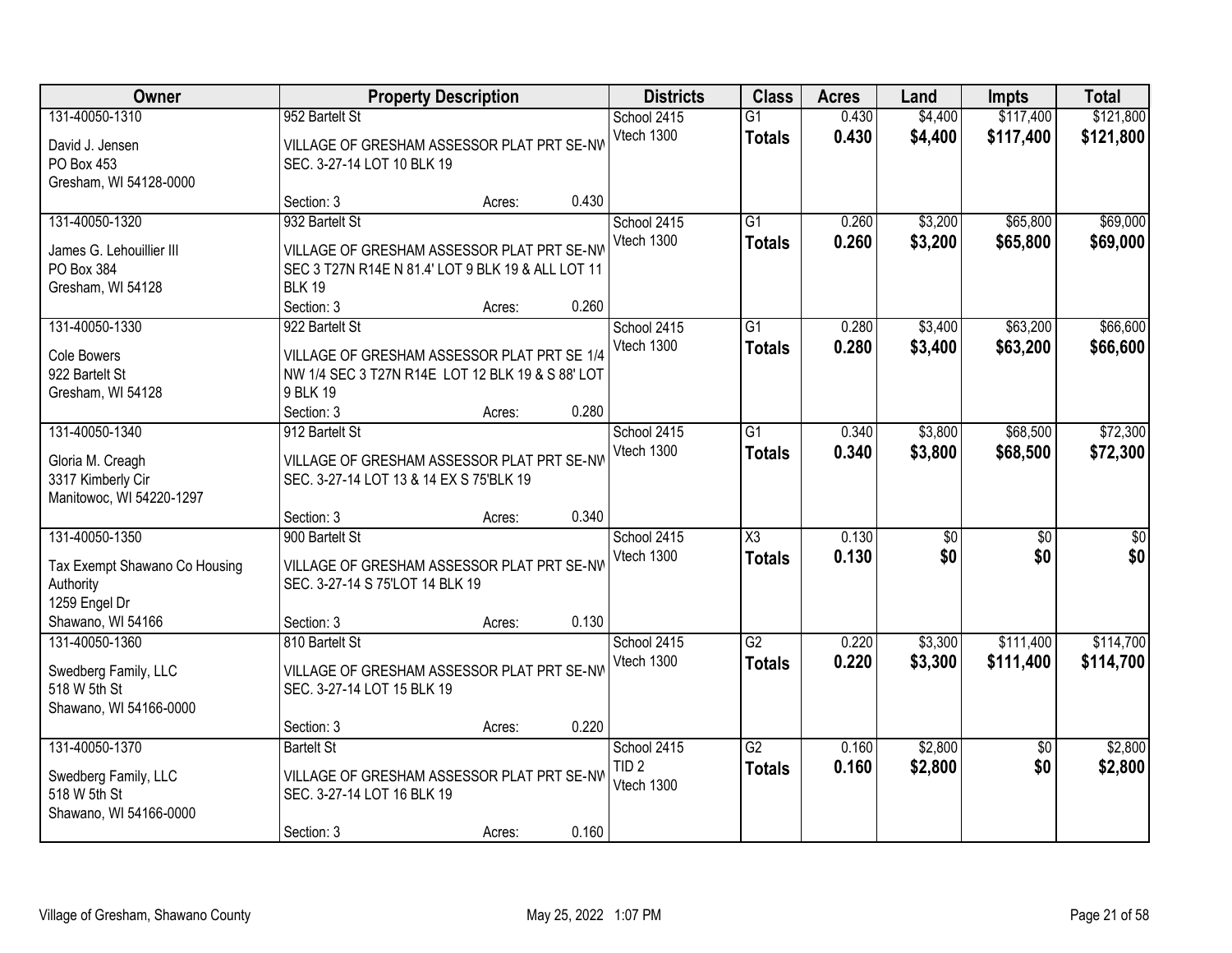| Owner                                                                                              |                                                                                                        | <b>Property Description</b>                                                                          |                | <b>Districts</b>                              | <b>Class</b>                     | <b>Acres</b>   | Land               | <b>Impts</b>           | <b>Total</b>           |
|----------------------------------------------------------------------------------------------------|--------------------------------------------------------------------------------------------------------|------------------------------------------------------------------------------------------------------|----------------|-----------------------------------------------|----------------------------------|----------------|--------------------|------------------------|------------------------|
| 131-40050-1380<br>Fala Straughter<br>PO Box 452<br>Gresham, WI 54128                               | 1029 Bartelt St<br>SEC 3 T27N R14E                                                                     | VILLAGE OF GRESHAM ASSESSOR PLAT PRT SE-NV<br>LOT 1 BLK 20                                           |                | School 2415<br>Vtech 1300                     | $\overline{G1}$<br><b>Totals</b> | 0.500<br>0.500 | \$4,800<br>\$4,800 | \$72,900<br>\$72,900   | \$77,700<br>\$77,700   |
|                                                                                                    | Section: 3                                                                                             | Acres:                                                                                               | 0.500          |                                               |                                  |                |                    |                        |                        |
| 131-40050-1381<br>James Zahringer<br>PO Box 252<br>Gresham, WI 54128                               | 1040 Knoke St<br>147' OF N 120'<br>Section: 3                                                          | VILLAGE OF GRESHAM ASSESSOR PLAT PRT SE NW<br>SEC 3 T27N R14E PRT OF OUTLOT 1 BLK 20 THE E<br>Acres: | 0.400          | School 2415<br>Vtech 1300                     | $\overline{G1}$<br><b>Totals</b> | 0.400<br>0.400 | \$4,200<br>\$4,200 | \$77,700<br>\$77,700   | \$81,900<br>\$81,900   |
| 131-40050-1390<br>Jacob Anderson<br>PO Box 580<br>Gresham, WI 54128                                | 1017 Bartelt St<br>SEC 3 T27N R14E                                                                     | VILLAGE OF GRESHAM ASSESSOR PLAT PRT SE-NV<br>LOT 2 BLK 20                                           | 0.350          | School 2415<br>Vtech 1300                     | G <sub>1</sub><br><b>Totals</b>  | 0.350<br>0.350 | \$3,800<br>\$3,800 | \$100,200<br>\$100,200 | \$104,000<br>\$104,000 |
| 131-40050-1400<br>Brian J. Reopelle<br>PO Box 162<br>1001 Bartelt St                               | Section: 3<br>1001 Bartelt St<br>SEC. 3-27-14 LOT 3 BLK 20                                             | Acres:<br>VILLAGE OF GRESHAM ASSESSOR PLAT PRT SE-NW                                                 |                | School 2415<br>Vtech 1300                     | G1<br><b>Totals</b>              | 0.400<br>0.400 | \$4,200<br>\$4,200 | \$82,000<br>\$82,000   | \$86,200<br>\$86,200   |
| Gresham, WI 54128-0000<br>131-40050-1410<br>John M. Butschli Jr<br>PO Box 383<br>Gresham, WI 54128 | Section: 3<br>953 Bartelt St<br>SEC 3 T27N R14E<br>LOT 1 BLK 20 THE E 147' DES V490 P626<br>Section: 3 | Acres:<br>VILLAGE OF GRESHAM ASSESSOR PLAT PRT SE-NV<br>LOT 4 BLK 20 & TH PRT OF OUT<br>Acres:       | 0.400<br>0.340 | School 2415<br>Vtech 1300                     | $\overline{G1}$<br><b>Totals</b> | 0.340<br>0.340 | \$3,800<br>\$3,800 | \$93,500<br>\$93,500   | \$97,300<br>\$97,300   |
| 131-40050-1420<br>Cassandra Sperberg<br>PO Box 202<br>Gresham, WI 54128                            | 931 Bartelt St<br>SEC 3 T27N R14E LOT 5 BLK 20<br>Section: 3                                           | VILLAGE OF GRESHAM ASSESSOR PLAT PRT SE-NV<br>Acres:                                                 | 0.380          | School 2415<br>Vtech 1300                     | $\overline{G1}$<br><b>Totals</b> | 0.380<br>0.380 | \$4,000<br>\$4,000 | \$65,400<br>\$65,400   | \$69,400<br>\$69,400   |
| 131-40050-1430<br>Kenneth A. Fischer<br>PO Box 163<br>Gresham, WI 54128-0000                       | Main St<br>CERT SUR VEY REC V.2 P.181 MAP #483<br>Section: 3                                           | VILLAGE OF GRESHAM PRT OUT LOT 1 BLK 20 LOT<br>Acres:                                                | 0.400          | School 2415<br>TID <sub>2</sub><br>Vtech 1300 | $\overline{G1}$<br><b>Totals</b> | 0.400<br>0.400 | \$4,200<br>\$4,200 | $\overline{50}$<br>\$0 | \$4,200<br>\$4,200     |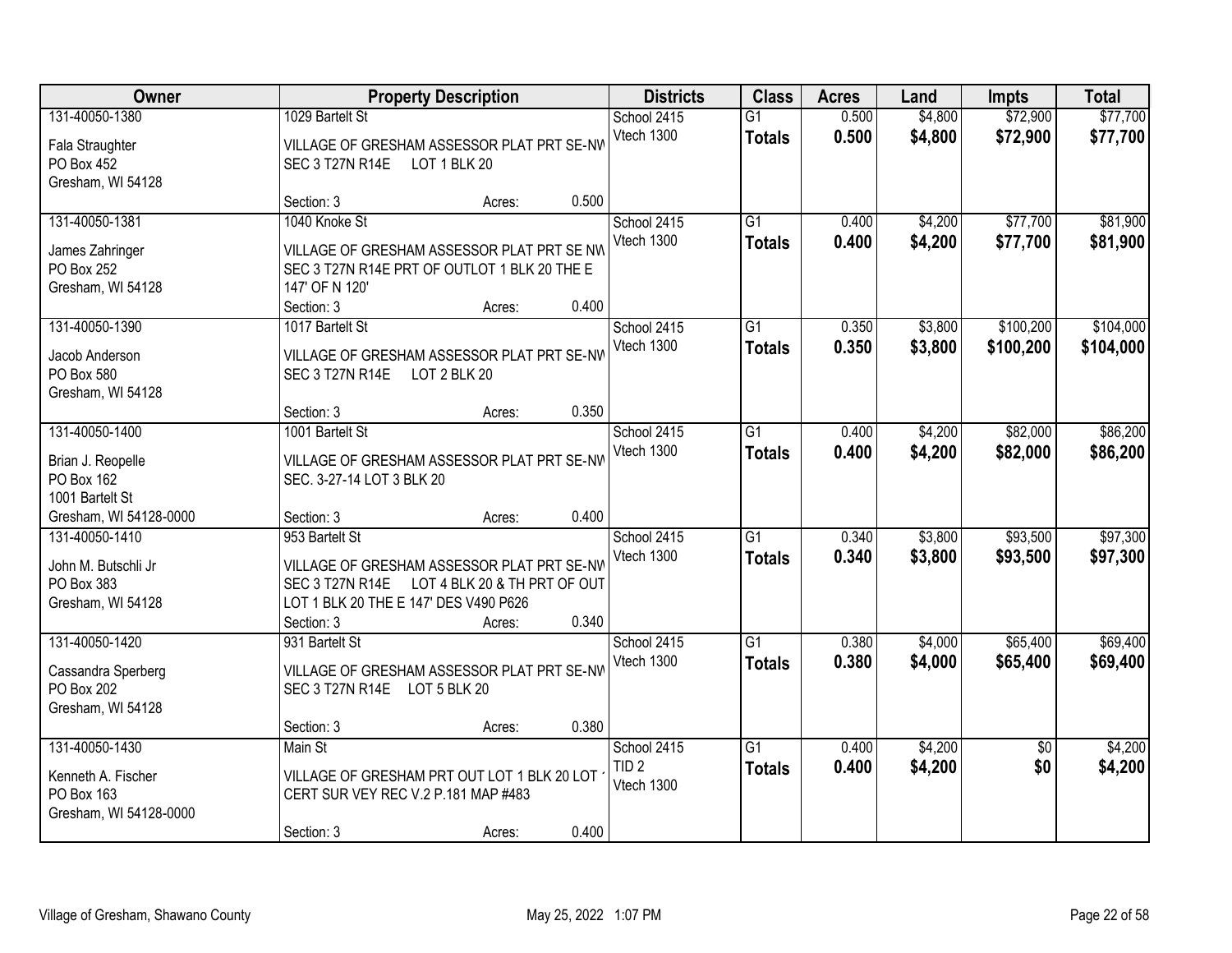| Owner                                |                                                                            | <b>Property Description</b> |       | <b>Districts</b> | <b>Class</b>        | <b>Acres</b> | Land            | <b>Impts</b>    | <b>Total</b>     |
|--------------------------------------|----------------------------------------------------------------------------|-----------------------------|-------|------------------|---------------------|--------------|-----------------|-----------------|------------------|
| 131-40050-1440                       | 921 Bartelt St                                                             |                             |       | School 2415      | $\overline{G1}$     | 0.232        | \$3,000         | \$57,500        | \$60,500         |
| <b>Brandy Slater</b>                 | VILLAGE OF GRESHAM ASSESSOR PLAT PRT SE-NV                                 |                             |       | TID <sub>2</sub> | <b>Totals</b>       | 0.232        | \$3,000         | \$57,500        | \$60,500         |
| PO Box 454                           | SEC. 3-27-14 LOT 6 BLK 20& TH PRT OF OUT LOT 1                             |                             |       | Vtech 1300       |                     |              |                 |                 |                  |
| Gresham, WI 54128-0000               | BLK 20 KNOWN AS LOT 1 CERT SUR REC V.10 P.25                               |                             |       |                  |                     |              |                 |                 |                  |
|                                      | Section: 3                                                                 | Acres:                      | 0.232 |                  |                     |              |                 |                 |                  |
| 131-40050-1441                       | 920 Knoke St                                                               |                             |       | School 2415      | $\overline{G1}$     | 0.270        | \$3,300         | \$120,200       | \$123,500        |
| Kenneth A. Fischer                   | VILLAGE OF GRESHAM ASSESSOR PLAT PRT SE-NV                                 |                             |       | TID <sub>2</sub> | <b>Totals</b>       | 0.270        | \$3,300         | \$120,200       | \$123,500        |
| PO Box 163                           | SEC. 3-27-14 LOT 6 BLK 20& TH PRT OF OUT LOT 1                             |                             |       | Vtech 1300       |                     |              |                 |                 |                  |
| Gresham, WI 54128-0000               | BLK 20 KNOWN AS LOT 2 CERT SUR REC V.10 P.25                               |                             |       |                  |                     |              |                 |                 |                  |
|                                      | Section: 3                                                                 | Acres:                      | 0.270 |                  |                     |              |                 |                 |                  |
| 131-40050-1450                       | 911 Bartelt St                                                             |                             |       | School 2415      | G1                  | 0.290        | \$3,400         | \$60,800        | \$64,200         |
|                                      |                                                                            |                             |       | Vtech 1300       | <b>Totals</b>       | 0.290        | \$3,400         | \$60,800        | \$64,200         |
| William F. Sanford<br>911 Bartelt Rd | VILLAGE OF GRESHAM ASSESSOR PLAT PRT SE-NW<br>SEC 3 T27N R14E LOT 7 BLK 20 |                             |       |                  |                     |              |                 |                 |                  |
| Gresham, WI 54128                    |                                                                            |                             |       |                  |                     |              |                 |                 |                  |
|                                      | Section: 3                                                                 | Acres:                      | 0.290 |                  |                     |              |                 |                 |                  |
| 131-40050-1460                       | 901 Bartelt St                                                             |                             |       | School 2415      | X3                  | 0.140        | \$0             | \$0             | \$0              |
|                                      |                                                                            |                             |       | Vtech 1300       | <b>Totals</b>       | 0.140        | \$0             | \$0             | \$0              |
| Tax Exempt Shawano Co Housing        | VILLAGE OF GRESHAM ASSESSOR PLAT PRT SE-NW                                 |                             |       |                  |                     |              |                 |                 |                  |
| Authority                            | SEC. 3-27-14 LOT 8 BLK 20                                                  |                             |       |                  |                     |              |                 |                 |                  |
| 1259 Engel Dr                        |                                                                            |                             |       |                  |                     |              |                 |                 |                  |
| Shawano, WI 54166<br>131-40050-1470  | Section: 3<br>831 Bartelt St                                               | Acres:                      | 0.140 |                  | $\overline{\chi_3}$ | 0.140        |                 |                 |                  |
|                                      |                                                                            |                             |       | School 2415      |                     |              | $\overline{30}$ | $\overline{30}$ | $\overline{\$0}$ |
| Tax Exempt Shawano Co Housing        | VILLAGE OF GRESHAM ASSESSOR PLAT PRT SE-NV                                 |                             |       | Vtech 1300       | <b>Totals</b>       | 0.140        | \$0             | \$0             | \$0              |
| Authority                            | SEC. 3-27-14 LOT 9 BLK 20                                                  |                             |       |                  |                     |              |                 |                 |                  |
| 1259 Engel Dr                        |                                                                            |                             |       |                  |                     |              |                 |                 |                  |
| Shawano, WI 54166                    | Section: 3                                                                 | Acres:                      | 0.140 |                  |                     |              |                 |                 |                  |
| 131-40050-1480                       | 821 Bartelt St                                                             |                             |       | School 2415      | $\overline{G1}$     | 0.290        | \$3,400         | \$54,500        | \$57,900         |
| Leonard G. Daniels                   | VILLAGE OF GRESHAM ASSESSOR PLAT PRT SE-NW                                 |                             |       | Vtech 1300       | <b>Totals</b>       | 0.290        | \$3,400         | \$54,500        | \$57,900         |
| 200 Schabow St                       | SEC 3 T27N R14E                                                            | LOT 10 BLK 20               |       |                  |                     |              |                 |                 |                  |
| Gresham, WI 54128-0000               |                                                                            |                             |       |                  |                     |              |                 |                 |                  |
|                                      | Section: 3                                                                 | Acres:                      | 0.290 |                  |                     |              |                 |                 |                  |
| 131-40050-1490                       | 813 Bartelt St                                                             |                             |       | School 2415      | $\overline{G1}$     | 0.230        | \$3,000         | \$59,500        | \$62,500         |
| Rugby S. Bosman                      | VILLAGE OF GRESHAM ASSESSOR PLAT PRT SE-NW                                 |                             |       | Vtech 1300       | <b>Totals</b>       | 0.230        | \$3,000         | \$59,500        | \$62,500         |
| PO Box 361                           | SEC. 3-27-14 LOT 11 BLK 20                                                 |                             |       |                  |                     |              |                 |                 |                  |
| Gresham, WI 54128                    |                                                                            |                             |       |                  |                     |              |                 |                 |                  |
|                                      | Section: 3                                                                 | Acres:                      | 0.230 |                  |                     |              |                 |                 |                  |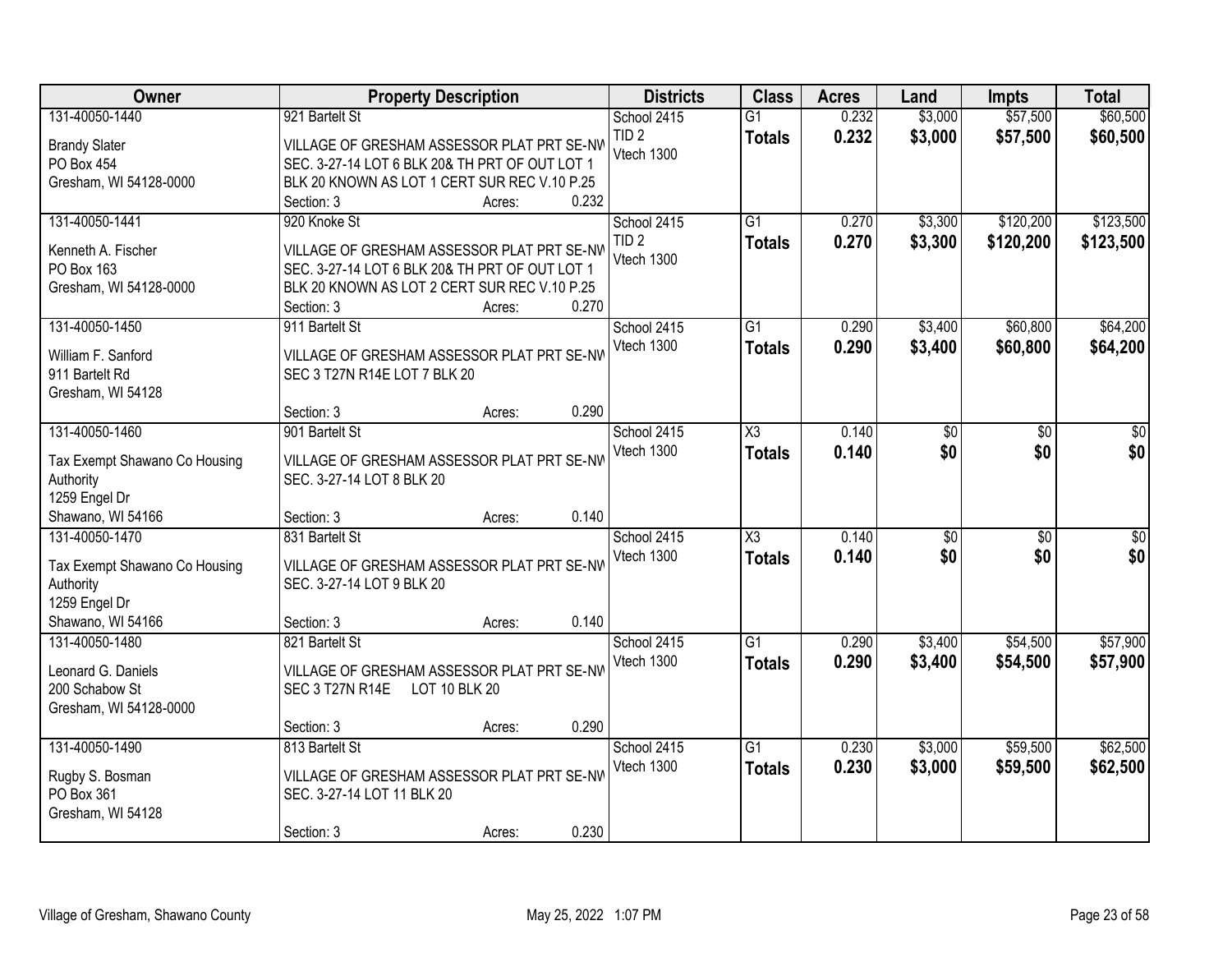| Owner                                         |                                                  | <b>Property Description</b> |       | <b>Districts</b> | <b>Class</b>    | <b>Acres</b> | Land            | <b>Impts</b>    | <b>Total</b> |
|-----------------------------------------------|--------------------------------------------------|-----------------------------|-------|------------------|-----------------|--------------|-----------------|-----------------|--------------|
| 131-40050-1500                                | 900 Schabow St                                   |                             |       | School 2415      | $\overline{G1}$ | 0.350        | \$3,800         | \$81,800        | \$85,600     |
| Patrick R. Kerry                              | VILLAGE OF GRESHAM ASSESSOR PLAT PRT SE-NW       |                             |       | Vtech 1300       | <b>Totals</b>   | 0.350        | \$3,800         | \$81,800        | \$85,600     |
| 900 Schabow St                                | SEC 3 T27N R14E LOT 12 BLK 20                    |                             |       |                  |                 |              |                 |                 |              |
| Gresham, WI 54128                             |                                                  |                             |       |                  |                 |              |                 |                 |              |
|                                               | Section: 3                                       | Acres:                      | 0.350 |                  |                 |              |                 |                 |              |
| 131-40050-1510                                | 912 Schabow St                                   |                             |       | School 2415      | G1              | 0.210        | \$2,800         | \$63,000        | \$65,800     |
| John Welk                                     | VILLAGE OF GRESHAM ASSESSOR PLAT PRT SE-NV       |                             |       | Vtech 1300       | <b>Totals</b>   | 0.210        | \$2,800         | \$63,000        | \$65,800     |
| 912 W Schabow St                              | SEC. 3-27-14 LOT 13 BLK 20                       |                             |       |                  |                 |              |                 |                 |              |
| PO Box 134                                    |                                                  |                             |       |                  |                 |              |                 |                 |              |
| Gresham, WI 54128-0000                        | Section: 3                                       | Acres:                      | 0.210 |                  |                 |              |                 |                 |              |
| 131-40050-1520                                | 924 Schabow St                                   |                             |       | School 2415      | $\overline{G1}$ | 0.206        | \$2,800         | \$56,700        | \$59,500     |
| Linda L. Arndt                                | VILLAGE OF GRESHAM ASSESSOR PLAT PRT SE-NV       |                             |       | Vtech 1300       | <b>Totals</b>   | 0.206        | \$2,800         | \$56,700        | \$59,500     |
| 924 Schabow St                                | SEC. 3-27-14 LOT 14 BLK 20 & E 27' OF S 150'OF   |                             |       |                  |                 |              |                 |                 |              |
| Gresham, WI 54128-0000                        | OUTLOT 1 BLK 20 N OF RD                          |                             |       |                  |                 |              |                 |                 |              |
|                                               | Section: 3                                       | Acres:                      | 0.206 |                  |                 |              |                 |                 |              |
| 131-40050-1530                                | 1230 Schabow St                                  |                             |       | School 2415      | X4              | 2.890        | \$0             | \$0             | \$0          |
| Tax Exempt L D S Church Real Est              | VILLAGE OF GRESHAM ASSESSOR PLAT PRT SE-NW       |                             |       | Vtech 1300       | <b>Totals</b>   | 2.890        | \$0             | \$0             | \$0          |
| 50 E North Temple                             | SEC. 3-27-14 PRT OF OUTLOT 1 BLK 20 &BLK 21 DES  |                             |       |                  |                 |              |                 |                 |              |
| Salt Lake City, UT 84150-0000                 | V.601 P.446                                      |                             |       |                  |                 |              |                 |                 |              |
|                                               | Section: 3                                       | Acres:                      | 2.890 |                  |                 |              |                 |                 |              |
| 131-40050-1550                                | Ebert St                                         |                             |       | School 2415      | $\overline{G1}$ | 2.148        | \$12,400        | $\overline{30}$ | \$12,400     |
| Ralph A. Lange                                | VILLAGE OF GRESHAM ASSESSOR PLAT PRT SE-NW       |                             |       | TID <sub>2</sub> | <b>Totals</b>   | 2.148        | \$12,400        | \$0             | \$12,400     |
| 1123 St Charles Dr                            | SEC 3-27-14 OUTLOT 1 BLK 20 EX E 27'OF S 150'N   |                             |       | Vtech 1300       |                 |              |                 |                 |              |
| Green Bay, WI 54311-0000                      | OF RD & EX W 120'OF E 713'OF N 100'OF S 275'& EX |                             |       |                  |                 |              |                 |                 |              |
|                                               | Section: 3                                       | Acres:                      | 2.148 |                  |                 |              |                 |                 |              |
| 131-40050-1551                                | Main St                                          |                             |       | School 2415      | $\overline{X4}$ | 0.200        | $\overline{60}$ | $\sqrt{6}$      | $\sqrt{50}$  |
|                                               | VILLAGE OF GRESHAM ASSESSOR PLAT PRT SE-NW       |                             |       | TID <sub>2</sub> | <b>Totals</b>   | 0.200        | \$0             | \$0             | \$0          |
| Humanity Wolf River Habitat For<br>PO Box 532 | SEC 3 T27N R14E OL 1 BLK 20 NKA LOT 1 V4 P173    |                             |       | Vtech 1300       |                 |              |                 |                 |              |
| 320 E Richmond St                             | CSM #1151                                        |                             |       |                  |                 |              |                 |                 |              |
| Shawano, WI 54166-0532                        | Section: 3                                       | Acres:                      | 0.200 |                  |                 |              |                 |                 |              |
| 131-40050-1552                                | Ebert St                                         |                             |       | School 2415      | $\overline{G1}$ | 0.260        | \$3,200         | $\overline{50}$ | \$3,200      |
|                                               | VILLAGE OF GRESHAM ASSESSOR PLAT PRT SE-NW       |                             |       | TID <sub>2</sub> | <b>Totals</b>   | 0.260        | \$3,200         | \$0             | \$3,200      |
| Ethan E. Moegenburg<br>W4106 Happy Ln         | SEC 3 T27N R14E OUTLOT 1 BLK 20 NKA LOT 2 V4     |                             |       | Vtech 1300       |                 |              |                 |                 |              |
| Bonduel, WI 54107                             | CSM P173 MAP #1151                               |                             |       |                  |                 |              |                 |                 |              |
|                                               | Section: 3                                       | Acres:                      | 0.260 |                  |                 |              |                 |                 |              |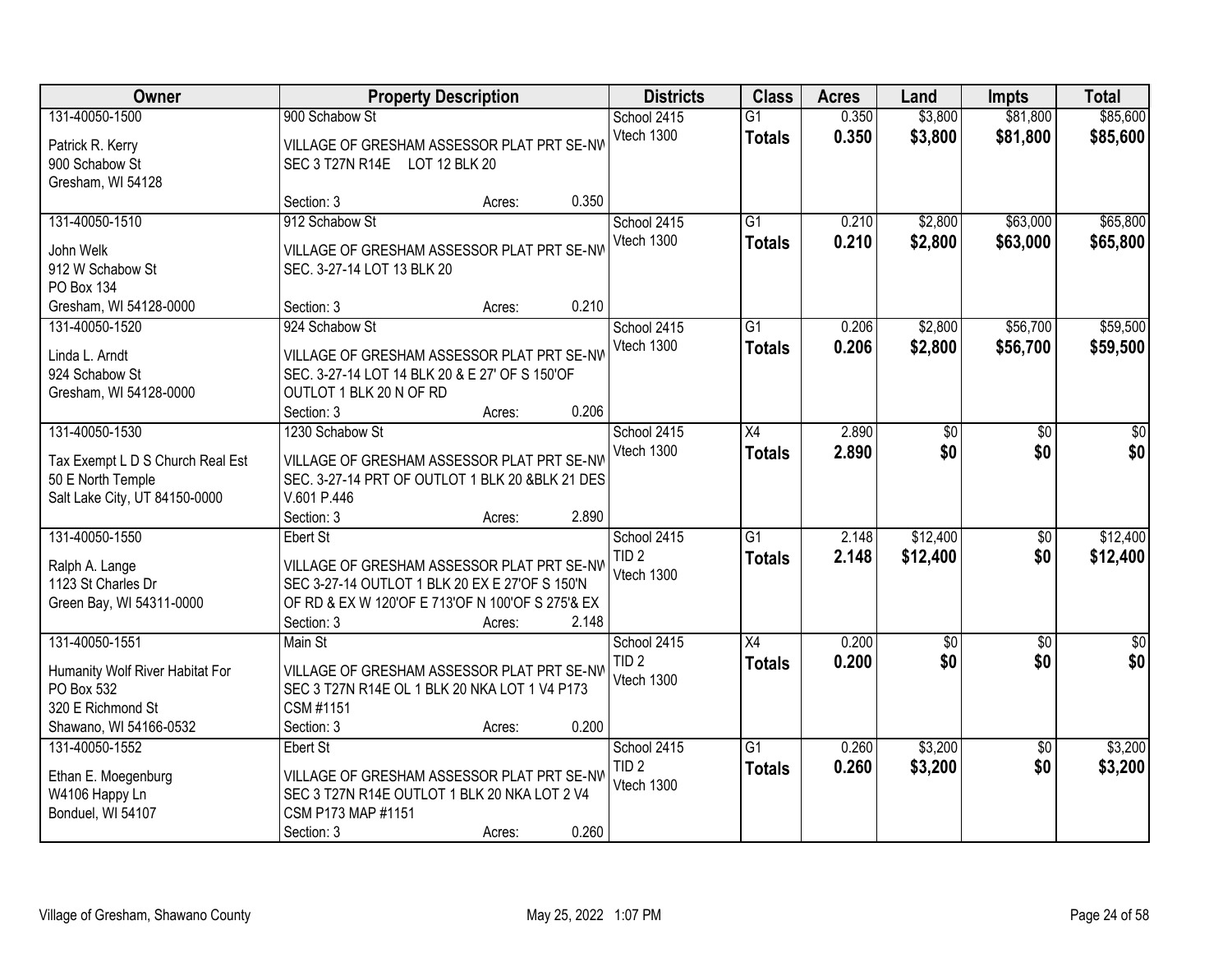| Owner                                                                         | <b>Property Description</b>                                                                                              |        |       | <b>Districts</b>                              | <b>Class</b>                     | <b>Acres</b>   | Land                   | <b>Impts</b>           | <b>Total</b>           |
|-------------------------------------------------------------------------------|--------------------------------------------------------------------------------------------------------------------------|--------|-------|-----------------------------------------------|----------------------------------|----------------|------------------------|------------------------|------------------------|
| 131-40050-1553                                                                | Main St                                                                                                                  |        |       | School 2415                                   | $\overline{G1}$                  | 0.290          | \$3,400                | $\overline{50}$        | \$3,400                |
| Randall W. Bohm<br>N6499 State 47-55 Hwy<br>Shawano, WI 54166-0000            | VILLAGE OF GRESHAM ASSESSOR PLAT PRT SE-NV<br>SEC. 3-27-14 OUTLOT 1 BLK 20 LOT 3 CERT SUR<br>REC V.4 P.173 MAP #1151     |        |       | TID <sub>2</sub><br>Vtech 1300                | <b>Totals</b>                    | 0.290          | \$3,400                | \$0                    | \$3,400                |
|                                                                               | Section: 3                                                                                                               | Acres: | 0.290 |                                               |                                  |                |                        |                        |                        |
| 131-40050-1554<br>James Petrouske<br>PO Box 51<br>Gresham, WI 54128           | 920 Hoffman St<br>VILLAGE OF GRESHAM ASSESSOR PLAT KNOWN AS<br>LOT 1 CERT SUR REC V4 P273 MAP #1216                      |        |       | School 2415<br>TID <sub>2</sub><br>Vtech 1300 | $\overline{G1}$<br><b>Totals</b> | 0.574<br>0.574 | \$5,300<br>\$5,300     | \$86,500<br>\$86,500   | \$91,800<br>\$91,800   |
|                                                                               | Section: 3                                                                                                               | Acres: | 0.574 |                                               |                                  |                |                        |                        |                        |
| 131-40050-1555<br>Village of Gresham<br>PO Box 50<br>Gresham, WI 54128-0000   | Main St<br>PRT OF OUTLOT 1 BLOCK 20 & BLOCK 21 NKA LOT 1<br>V6 CSM P343 MAP #1787 SEC 3 T27N R14E                        |        |       | School 2415<br>TID <sub>2</sub><br>Vtech 1300 | X4<br><b>Totals</b>              | 1.067<br>1.067 | $\overline{50}$<br>\$0 | \$0<br>\$0             | $\overline{50}$<br>\$0 |
|                                                                               | Section: 3                                                                                                               | Acres: | 1.067 |                                               |                                  |                |                        |                        |                        |
| 131-40050-1556<br>Drew J. Amdall<br>921 Hoffman St<br>Gresham, WI 54128       | Main St<br>PRT OF OUTLOT 1 BLOCK 20 & BLOCK 21 KNOWN AS<br>LOT 2 CER SUR REC V6 P343 MAP #1787 SEC 3<br><b>T27N R14E</b> |        |       | School 2415<br>TID <sub>2</sub><br>Vtech 1300 | G6<br><b>Totals</b>              | 1.723<br>1.723 | \$6,000<br>\$6,000     | $\sqrt[6]{}$<br>\$0    | \$6,000<br>\$6,000     |
|                                                                               | Section: 3                                                                                                               | Acres: | 1.723 |                                               |                                  |                |                        |                        |                        |
| 131-40050-1557<br>Ethan E. Moegenburg<br>W4106 Happy Ln<br>Bonduel, WI 54107  | 1021 Ebert St<br>PRT OUTLOT 1 BLK 20 VILLAGE OF GRESHAM<br>ASSESSOR PLAT NKA LOT 1 V18 P114 CSM #3933                    |        |       | School 2415<br>Vtech 1300                     | $\overline{G1}$<br>Totals        | 2.352<br>2.352 | \$13,100<br>\$13,100   | $\overline{50}$<br>\$0 | \$13,100<br>\$13,100   |
|                                                                               | Section: 3                                                                                                               | Acres: | 2.352 |                                               |                                  |                |                        |                        |                        |
| 131-40050-1558<br>James Zahringer<br>PO Box 252<br>Gresham, WI 54128          | 1041 Knoke St<br>PRT OUTLOT 1 BLK 20 VILLAGE OF GRESHAM<br>ASSESSOR PLAT NKA LOT 2 V18 P114 CSM #3933                    |        |       | School 2415<br>Vtech 1300                     | G1<br><b>Totals</b>              | 0.964<br>0.964 | \$7,800<br>\$7,800     | \$116,100<br>\$116,100 | \$123,900<br>\$123,900 |
|                                                                               | Section: 3                                                                                                               | Acres: | 0.964 |                                               |                                  |                |                        |                        |                        |
| 131-40050-1559<br>Jeffrey S. White<br>N5669 Riverside Dr<br>Shawano, WI 54166 | Knoke St<br>PRT OUTLOT 1 BLK 20 VILLAGE OF GRESHAM<br>ASSESSOR PLAT NKA LOT 3 V18 P114 CSM #3933<br>Section: 3           | Acres: | 0.531 | School 2415<br>Vtech 1300                     | $\overline{G1}$<br><b>Totals</b> | 0.531<br>0.531 | \$5,000<br>\$5,000     | $\overline{50}$<br>\$0 | \$5,000<br>\$5,000     |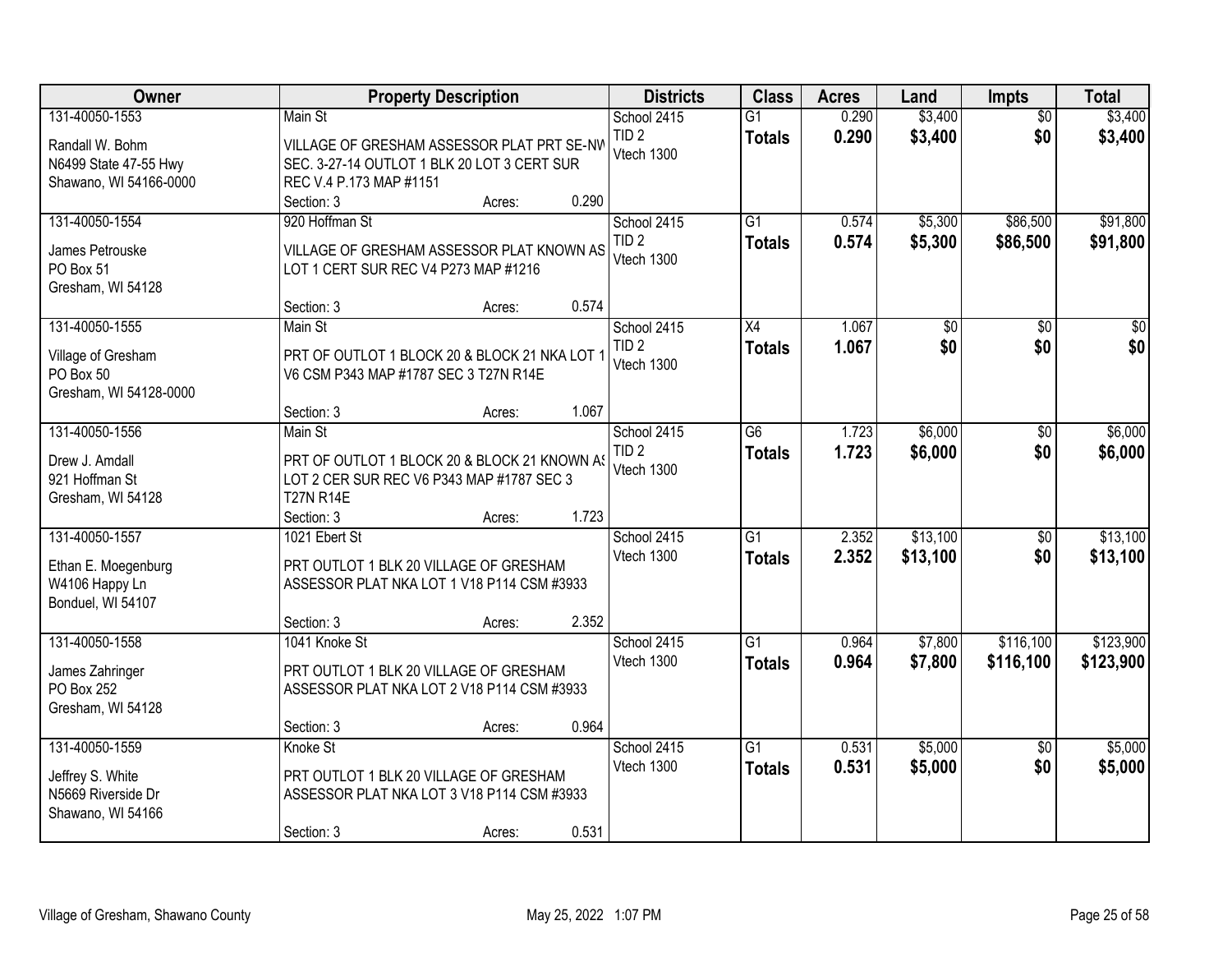| Owner                                                                           |                                                                                                                               | <b>Property Description</b> |       | <b>Districts</b>                              | <b>Class</b>                     | <b>Acres</b>   | Land               | <b>Impts</b>           | <b>Total</b>           |
|---------------------------------------------------------------------------------|-------------------------------------------------------------------------------------------------------------------------------|-----------------------------|-------|-----------------------------------------------|----------------------------------|----------------|--------------------|------------------------|------------------------|
| 131-40050-1560<br>Kathleen A. White<br>N5669 Riverside Dr<br>Shawano, WI 54166  | 920 Mader St<br>VIL OF GRESHAM PRT OF OL 1 BLK 20 LOT 1 CSM<br>V2 P123 MAP #430                                               |                             |       | School 2415<br>Vtech 1300                     | $\overline{G2}$<br><b>Totals</b> | 0.340<br>0.340 | \$4,200<br>\$4,200 | \$125,000<br>\$125,000 | \$129,200<br>\$129,200 |
|                                                                                 | Section: 3                                                                                                                    | Acres:                      | 0.340 |                                               |                                  |                |                    |                        |                        |
| 131-40050-1570<br>Blaine D. Ebert<br>PO Box 61<br>Gresham, WI 54166-0000        | 1001 Knoke St<br>VIL OF GRESHAM PRT OF O.L.1 BLK 20 LOT 1 CERT<br>SURVEY REC V.2 P.172 MAP #474                               |                             |       | School 2415<br>Vtech 1300                     | $\overline{G1}$<br><b>Totals</b> | 0.210<br>0.210 | \$2,800<br>\$2,800 | \$80,300<br>\$80,300   | \$83,100<br>\$83,100   |
|                                                                                 | Section: 3                                                                                                                    | Acres:                      | 0.210 |                                               |                                  |                |                    |                        |                        |
| 131-40050-1580<br>Blaine D. Ebert<br>PO Box 61<br>Gresham, WI 54166-0000        | Mader St<br>VILLAGE OF GRESHAM PRT OF OUTLOT 1 BLK 20<br>ASSESSORS MAP LOT 1 CERT SUR REC V.4 P.20<br>MAP #1034<br>Section: 3 | Acres:                      | 0.270 | School 2415<br>TID <sub>2</sub><br>Vtech 1300 | G1<br><b>Totals</b>              | 0.270<br>0.270 | \$3,300<br>\$3,300 | \$0<br>\$0             | \$3,300<br>\$3,300     |
| 131-40050-1590                                                                  | 1100 Mader St                                                                                                                 |                             |       | School 2415                                   | G1                               | 0.720          | \$6,200            | \$107,800              | \$114,000              |
| Samuel P. Carroll<br>1100 Mader St<br>Gresham, WI 54128-0000                    | VILLAGE OF GRESHAM PRT OF OUTLOT 1 BLK 20<br>ASSESSORS MAP LOT 2 CERT SUR REC V.4 P.20<br>MAP #1034                           |                             |       | Vtech 1300                                    | <b>Totals</b>                    | 0.720          | \$6,200            | \$107,800              | \$114,000              |
|                                                                                 | Section: 3                                                                                                                    | Acres:                      | 0.720 |                                               |                                  |                |                    |                        |                        |
| 131-40050-1600<br>Kenneth R. Ninham<br>PO Box 1040<br>Lac Du Flambeau, WI 54538 | Mader St<br>VILLAGE OF GRESHAM PRT OF OUTLOT 1 BLK 20<br>ASSESSORS MAP LOT 3 CERT SUR REC V.4 P.20<br>MAP #1034               |                             |       | School 2415<br>TID <sub>2</sub><br>Vtech 1300 | $\overline{G1}$<br><b>Totals</b> | 0.270<br>0.270 | \$3,300<br>\$3,300 | \$0<br>\$0             | \$3,300<br>\$3,300     |
| 131-40050-1610                                                                  | Section: 3<br>951 Knoke St                                                                                                    | Acres:                      | 0.270 |                                               | $\overline{G1}$                  | 0.210          | \$2,800            | \$72,200               | \$75,000               |
| Leeann M. Bartz<br>PO Box 116<br>Gresham, WI 54128                              | VILLAGE OF GRESHAM PART OF OUTLOT 1 BLK 20<br>NKA LOT 1 V2 CSM P38 MAP #357 & EX STREET                                       |                             |       | School 2415<br>Vtech 1300                     | <b>Totals</b>                    | 0.210          | \$2,800            | \$72,200               | \$75,000               |
|                                                                                 | Section: 3                                                                                                                    | Acres:                      | 0.210 |                                               |                                  |                |                    |                        |                        |
| 131-40050-1620<br>David C. Winter<br>PO Box 474<br>Gresham, WI 54128-0000       | 939 Knoke St<br>VILLAGE OF GRESHAM PART OF OUTLOT 1 BLK 20<br>LOT 2 CERT SURVEY REC. V.2 PAGE 38 MAP #357<br>Section: 3       | Acres:                      | 0.210 | School 2415<br>Vtech 1300                     | G1<br><b>Totals</b>              | 0.210<br>0.210 | \$2,800<br>\$2,800 | \$70,900<br>\$70,900   | \$73,700<br>\$73,700   |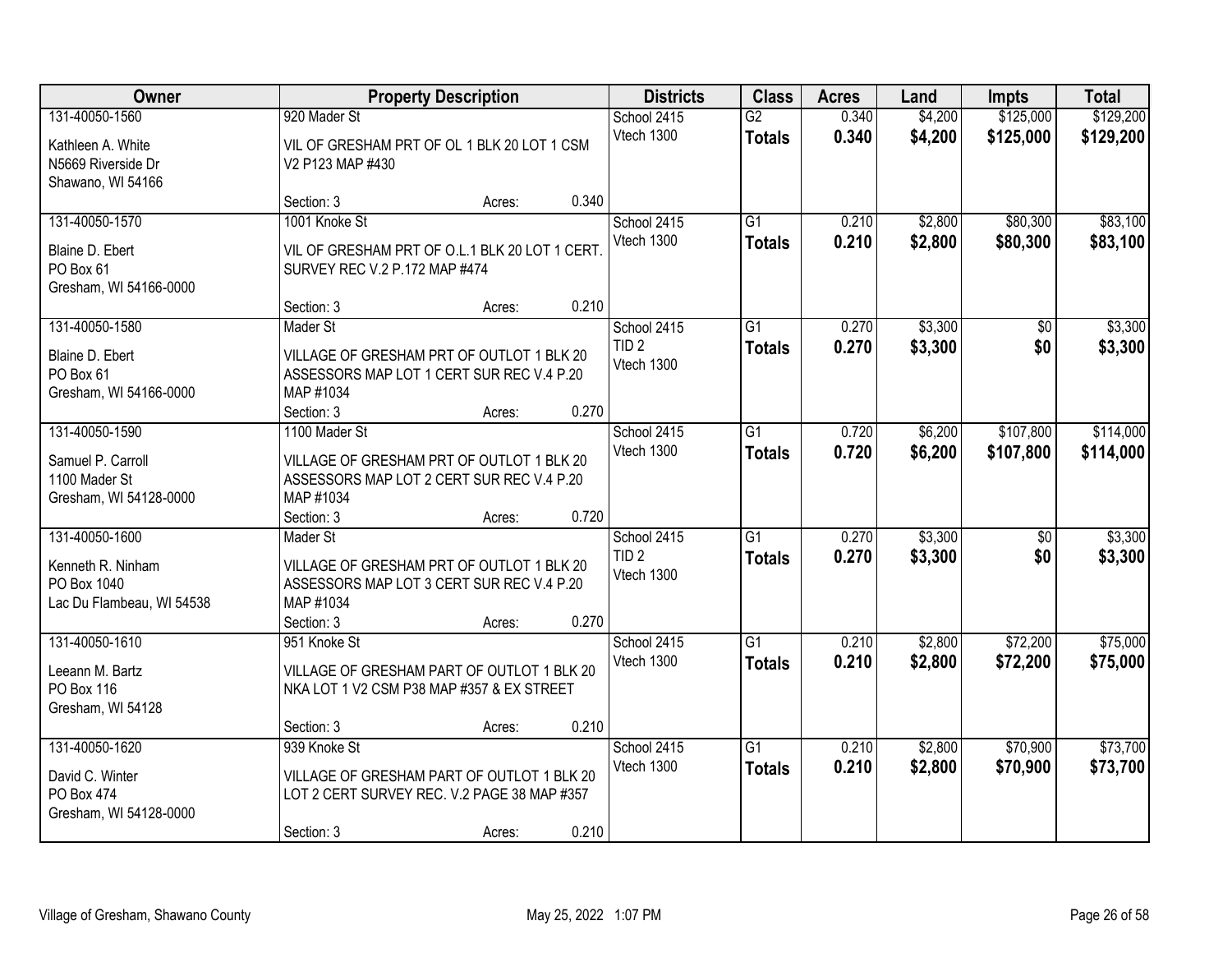| Owner                                                                                    |                                                                                                                                                        | <b>Property Description</b> |       | <b>Districts</b>               | <b>Class</b>                     | <b>Acres</b>   | Land               | <b>Impts</b>           | <b>Total</b>           |
|------------------------------------------------------------------------------------------|--------------------------------------------------------------------------------------------------------------------------------------------------------|-----------------------------|-------|--------------------------------|----------------------------------|----------------|--------------------|------------------------|------------------------|
| 131-40050-1630                                                                           | Knoke St                                                                                                                                               |                             |       | School 2415                    | $\overline{G1}$                  | 0.210          | \$2,800            | $\overline{50}$        | \$2,800                |
| Randall W. Bohm<br>N6499 State 47-55 Hwy<br>Shawano, WI 54166-0000                       | VILLAGE OF GRESHAM PART OF OUTLOT 1 BLK 20<br>LOT 3 CERT SURVEY REC. V.2 PAGE 38 MAP #357                                                              |                             |       | TID <sub>2</sub><br>Vtech 1300 | <b>Totals</b>                    | 0.210          | \$2,800            | \$0                    | \$2,800                |
|                                                                                          | Section: 3                                                                                                                                             | Acres:                      | 0.210 |                                |                                  |                |                    |                        |                        |
| 131-40050-1640                                                                           | 820 Knoke St                                                                                                                                           |                             |       | School 2415<br>Vtech 1300      | G1<br><b>Totals</b>              | 0.270<br>0.270 | \$3,300<br>\$3,300 | \$72,100<br>\$72,100   | \$75,400<br>\$75,400   |
| Benjamin R. Smith<br>PO Box 185<br>Gresham, WI 54128                                     | VILLAGE OF GRESHAM ASSESSOR PLAT PRT OF<br>OUTLOT 1 BLK 20 OR W 147' OF E 713' OF N 100' OF<br>S 275' OF SE-NW SEC 3 T27N R14E                         |                             |       |                                |                                  |                |                    |                        |                        |
|                                                                                          | Section: 3                                                                                                                                             | Acres:                      | 0.270 |                                |                                  |                |                    |                        |                        |
| 131-40050-1650<br>Kendall P. Eggert<br>1160 Schabow St<br>Gresham, WI 54128              | 1150 Schabow St<br>VILLAGE OF GRESHAM PRT OUTLOT 1 BLK 20 WAS<br>LOT 1 V2 CSM P182 MAP #484 THE W 1/2 NKA LOT 2<br>V8 CSM P284 MAP #2313<br>Section: 3 | 1150/1160<br>Acres:         | 0.428 | School 2415<br>Vtech 1300      | $\overline{G1}$<br><b>Totals</b> | 0.428<br>0.428 | \$4,300<br>\$4,300 | \$130,400<br>\$130,400 | \$134,700<br>\$134,700 |
| 131-40050-1651                                                                           | 1100 Schabow St                                                                                                                                        |                             |       | School 2415                    | $\overline{G1}$                  | 0.500          | \$4,800            | \$58,400               | \$63,200               |
| Wayne Miller<br>1460 Seville Dr Apt 5<br>Green Bay, WI 54302                             | VILLAGE OF GRESHAM PRT OUTLOT 1 BLK 20 NKA E<br>1/2 LOT 1 V2 CSM P182 MAP #484                                                                         |                             |       | Vtech 1300                     | <b>Totals</b>                    | 0.500          | \$4,800            | \$58,400               | \$63,200               |
|                                                                                          | Section: 3                                                                                                                                             | Acres:                      | 0.500 |                                |                                  |                |                    |                        |                        |
| 131-40050-1652<br>Roy E. Smith<br>820 Hoffman St<br>PO Box 185<br>Gresham, WI 54128-0000 | 820 Hoffman St<br>VILLAGE OF GRESHAM PRT OUT-LOT 1 BLK 20<br>KNOWN AS CERT SUR REC V.8 P.284 MAP #2313<br>Section: 3                                   | Acres:                      | 0.430 | School 2415<br>Vtech 1300      | $\overline{G1}$<br><b>Totals</b> | 0.430<br>0.430 | \$4,400<br>\$4,400 | \$103,100<br>\$103,100 | \$107,500<br>\$107,500 |
| 131-40050-1660                                                                           | Mader St                                                                                                                                               |                             |       | School 2415                    | $\overline{G1}$                  | 7.621          | \$20,600           | $\overline{50}$        | \$20,600               |
| Ethan E. Moegenburg<br>W4106 Happy Ln<br>Bonduel, WI 54107                               | VILLAGE OF GRESHAM ASSESSOR PLAT PRT<br>SW-NW SEC. 3-27-14 BLK 21 EX W 26 A & EX PRT<br>DES V601 P446 & EX PRTS SOLD & EX V7 CSM P27<br>Section: 3     | Acres:                      | 7.621 | TID <sub>2</sub><br>Vtech 1300 | <b>Totals</b>                    | 7.621          | \$20,600           | \$0                    | \$20,600               |
| 131-40050-1661                                                                           | 921 Hoffman St                                                                                                                                         |                             |       | School 2415                    | $\overline{G1}$                  | 1.380          | \$9,500            | \$109,000              | \$118,500              |
| Drew J. Amdall<br>921 Hoffman St<br>Gresham, WI 54128                                    | VILLAGE OF GRESHAM ASSESSOR PLAT BLK 20 & 2<br>KNOWN AS LOT 1 CERT SUR REC V4 P114 MAP<br>#1110<br>Section: 3                                          | Acres:                      | 1.380 | Vtech 1300                     | <b>Totals</b>                    | 1.380          | \$9,500            | \$109,000              | \$118,500              |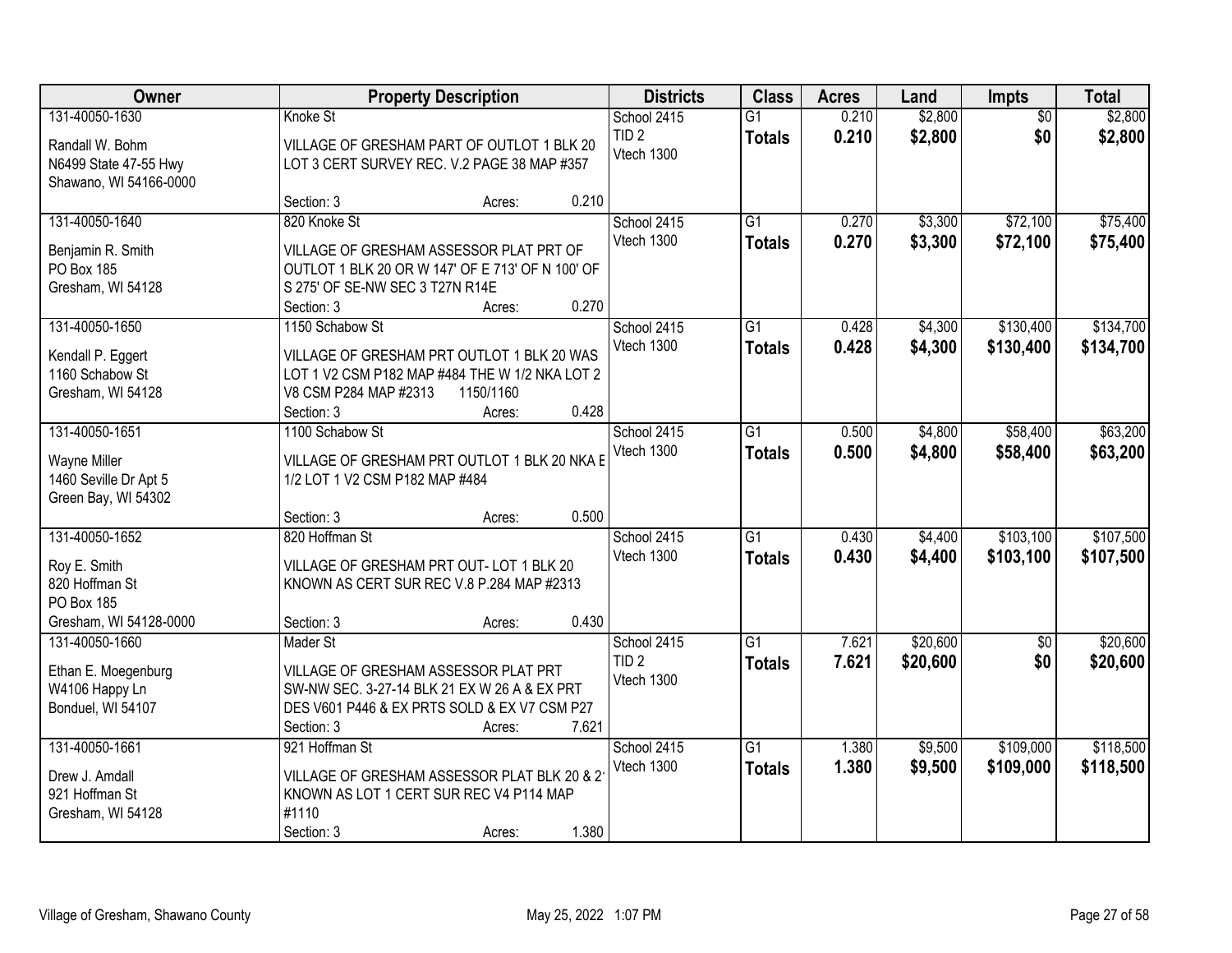| Owner                                         | <b>Property Description</b>                                     | <b>Districts</b> | <b>Class</b>    | <b>Acres</b> | Land     | <b>Impts</b>    | <b>Total</b> |
|-----------------------------------------------|-----------------------------------------------------------------|------------------|-----------------|--------------|----------|-----------------|--------------|
| 131-40050-1662                                | 801 Stier St                                                    | School 2415      | $\overline{G1}$ | 3.829        | \$16,700 | \$190,500       | \$207,200    |
| Thomas A. Jung                                | VILLAGE OF GRESHAM ASSESSOR PLAT PRT                            | Vtech 1300       | <b>Totals</b>   | 3.829        | \$16,700 | \$190,500       | \$207,200    |
| N9035 River Rd                                | SW-NW SEC 3 T27N R14E KNOWN AS LOT 1 CERT                       |                  |                 |              |          |                 |              |
| Birnamwood, WI 54414                          | SUR REC V7 P27 MAP#1883                                         |                  |                 |              |          |                 |              |
|                                               | 3.829<br>Section: 3<br>Acres:                                   |                  |                 |              |          |                 |              |
| 131-40050-1670                                | Schabow St                                                      | School 2415      | G4              | 24.000       | \$1,600  | $\overline{50}$ | \$1,600      |
|                                               |                                                                 | TID <sub>2</sub> | G <sub>5</sub>  | 2.000        | \$4,100  | \$0             | \$4,100      |
| Tony J. Hoffman                               | VILLAGE OF GRESHAM ASSESSOR PLAT PRT                            | Vtech 1300       | <b>Totals</b>   | 26.000       | \$5,700  | \$0             | \$5,700      |
| 5404 Us Route 31 South<br>Peru, IN 46970-0000 | SW-NW SEC. 3-27-14 W 26 ACRES BLK 21                            |                  |                 |              |          |                 |              |
|                                               | 26.000<br>Section: 3<br>Acres:                                  |                  |                 |              |          |                 |              |
| 131-40050-1680                                | <b>Industrial St</b>                                            | School 2415      | G4              | 0.546        | \$100    | \$0             | \$100        |
|                                               |                                                                 | TID <sub>2</sub> | G8              | 5.320        | \$8,700  | \$0             | \$8,700      |
| <b>Bisley Fabrication, Inc.</b>               | VILLAGE OF GRESHAM ASSESSOR PLAT PRT SE-NE                      | Vtech 1300       | <b>Totals</b>   | 5.866        | \$8,800  | \$0             | \$8,800      |
| 700 Industrial St                             | NE-SE SEC 3 T27N R14E TH PRT DES V487 P683 &                    |                  |                 |              |          |                 |              |
| Gresham, WI 54128                             | PRT OUTLOT 3 BLK 12 & OUT LOT1 BLK 22 E OF RD                   |                  |                 |              |          |                 |              |
|                                               | 5.866<br>Section: 3<br>Acres:                                   |                  |                 |              |          |                 |              |
| 131-40050-1681                                | 631 Industrial St                                               | School 2415      | G1              | 0.332        | \$3,700  | \$74,700        | \$78,400     |
| Taylor J. Carroll                             | VILLAGE OF GRESHAM ASSESSOR PLAT PRT                            | TID <sub>1</sub> | <b>Totals</b>   | 0.332        | \$3,700  | \$74,700        | \$78,400     |
| 631 Industrial St                             | OUTLOT 1 BLK 22 NKA LOT 3 V10 CSM P258 MAP                      | Vtech 1300       |                 |              |          |                 |              |
| Gresham, WI 54128                             | #2707                                                           |                  |                 |              |          |                 |              |
|                                               | 0.332<br>Section: 3<br>Acres:                                   |                  |                 |              |          |                 |              |
| 131-40050-1682                                | <b>Industrial St</b>                                            | School 2415      | $\overline{G1}$ | 0.389        | \$4,100  | $\overline{50}$ | \$4,100      |
| Bisley Fabrication, Inc                       | VILLAGE OF GRESHAM ASSESSOR PLAT PRT                            | TID <sub>2</sub> | <b>Totals</b>   | 0.389        | \$4,100  | \$0             | \$4,100      |
| 700 Industrial St                             | OUTLOT 1 BLK 22 KNOWN AS LOT 4 CERT SUR REC                     | Vtech 1300       |                 |              |          |                 |              |
| Gresham, WI 54128                             | V.10 P.258 MAP #2707                                            |                  |                 |              |          |                 |              |
|                                               | Section: 3<br>0.389<br>Acres:                                   |                  |                 |              |          |                 |              |
| 131-40050-1683                                | <b>Industrial St</b>                                            | School 2415      | $\overline{G1}$ | 0.498        | \$4,800  | $\sqrt{6}$      | \$4,800      |
|                                               |                                                                 | TID <sub>2</sub> | <b>Totals</b>   | 0.498        | \$4,800  | \$0             | \$4,800      |
| Bisley Fabrication, Inc                       | VILLAGE OF GRESHAM ASSESSOR PLAT PRT SE-NE                      | Vtech 1300       |                 |              |          |                 |              |
| 700 Industrial St                             | NE-SE OUTLOT 1 KNOWN AS LOT 5 CERT SUR REC                      |                  |                 |              |          |                 |              |
| Gresham, WI 54128                             | V.10 P.260 MAP #2708 SEC 3 T.27N R.14 E.<br>0.498<br>Section: 3 |                  |                 |              |          |                 |              |
| 131-40050-1684                                | Acres:<br>630 Industrial St                                     | School 2415      | G1              | 0.276        | \$3,300  | \$98,700        | \$102,000    |
|                                               |                                                                 | TID <sub>1</sub> |                 | 0.276        | \$3,300  | \$98,700        | \$102,000    |
| <b>Theresa Carroll</b>                        | VILLAGE OF GRESHAM ASSESSOR PLAT PRT SE-NE                      | Vtech 1300       | <b>Totals</b>   |              |          |                 |              |
| 632 Industrial St                             | NE-SE OUTLOT 1 WAS LOT 6 V10 CSM P260 NKA LO                    |                  |                 |              |          |                 |              |
| Gresham, WI 54128                             | 6 V11 CSM P179 MAP #2826 SEC 3 T27N R14E                        |                  |                 |              |          |                 |              |
|                                               | 0.276<br>Section: 3<br>Acres:                                   |                  |                 |              |          |                 |              |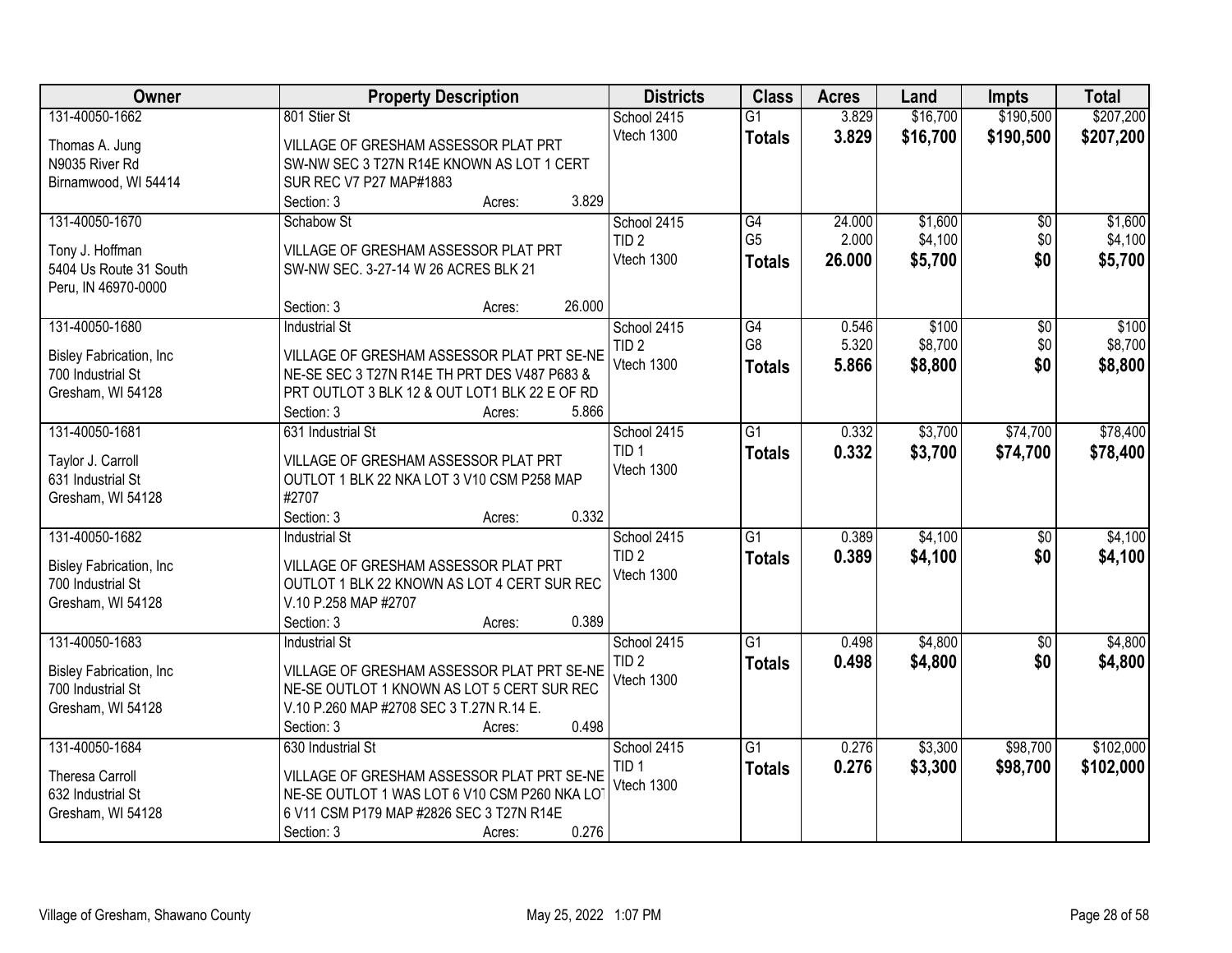| Owner                                | <b>Property Description</b>                                      | <b>Districts</b> | <b>Class</b>    | <b>Acres</b> | Land            | <b>Impts</b>    | <b>Total</b>    |
|--------------------------------------|------------------------------------------------------------------|------------------|-----------------|--------------|-----------------|-----------------|-----------------|
| 131-40050-1685                       | <b>Industrial St</b>                                             | School 2415      | $\overline{G1}$ | 0.276        | \$3,300         | $\overline{50}$ | \$3,300         |
| Scott R. Vele                        | VILLAGE OF GRESHAM ASSESSOR PLAT PRT SE-NE                       | TID <sub>2</sub> | <b>Totals</b>   | 0.276        | \$3,300         | \$0             | \$3,300         |
| W10453 Circle Dr                     | NE-SE OUTLOT 1 WAS LOT 6 V10 CSM P260 NKA LOT                    | Vtech 1300       |                 |              |                 |                 |                 |
| Gresham, WI 54128                    | 7 V11 CSM P179 MAP #2826 SEC 3 T27N R14E                         |                  |                 |              |                 |                 |                 |
|                                      | 0.276<br>Section: 3<br>Acres:                                    |                  |                 |              |                 |                 |                 |
| 131-40050-1686                       | <b>Industrial St</b>                                             | School 2415      | $\overline{G1}$ | 0.303        | \$3,500         | \$0             | \$3,500         |
| Scott R. Vele                        | VILLAGE OF GRESHAM ASSESSOR PLAT PRT SE-NE                       | TID <sub>2</sub> | <b>Totals</b>   | 0.303        | \$3,500         | \$0             | \$3,500         |
| W10453 Circle Dr                     | NE-SE OUTLOT 1 WAS LOT 6 V10 CSM P260 NKA LOT                    | Vtech 1300       |                 |              |                 |                 |                 |
| Gresham, WI 54128                    | 8 V11 CSM P179 MAP #2826 SEC 3 T27N R14E                         |                  |                 |              |                 |                 |                 |
|                                      | 0.303<br>Section: 3<br>Acres:                                    |                  |                 |              |                 |                 |                 |
| 131-40050-1687                       | <b>Industrial St</b>                                             | School 2415      | $\overline{G8}$ | 0.680        | \$600           | \$0             | \$600           |
|                                      |                                                                  | TID <sub>2</sub> | <b>Totals</b>   | 0.680        | \$600           | \$0             | \$600           |
| Scott R. Vele                        | VILLAGE OF GRESHAM ASSESSOR PLAT PRT OL 1                        | Vtech 1300       |                 |              |                 |                 |                 |
| W10453 Circle Dr                     | NE-SE SEC 3 T27N R14E DES COM SE COR LOT 8                       |                  |                 |              |                 |                 |                 |
| Gresham, WI 54128                    | CSM #2826 TH N 43 DEG E 600.27' TH S 46 DEG E 50'<br>0.680       |                  |                 |              |                 |                 |                 |
| 131-40050-1690                       | Section: 3<br>Acres:<br><b>Industrial St</b>                     | School 2415      | $\overline{G2}$ | 1.210        | \$3,900         |                 | \$3,900         |
|                                      |                                                                  | TID <sub>2</sub> |                 | 1.210        |                 | \$0<br>\$0      |                 |
| Bisley Fabrication, Inc.             | VILLAGE OF GRESHAM ASSESSOR PLAT PRT SE-NE                       | Vtech 1300       | <b>Totals</b>   |              | \$3,900         |                 | \$3,900         |
| 700 Industrial St                    | NE-SE SEC 3 T27N R14E TH NWLY 600' OF NELY                       |                  |                 |              |                 |                 |                 |
| Gresham, WI 54128                    | 281.91' E OF RD EX ST & PRT OUTLOT 3 BLK 12 &                    |                  |                 |              |                 |                 |                 |
|                                      | 1.210<br>Section: 3<br>Acres:                                    |                  |                 |              |                 |                 |                 |
| 131-40050-1691                       | 700 Industrial St                                                | School 2415      | $\overline{G3}$ | 2.590        | $\overline{50}$ | $\overline{50}$ | $\overline{50}$ |
| <b>Bisley Fabrication Inc</b>        | VILLAGE OF GRESHAM ASSESSOR PLAT PRT SE-NE                       | TID <sub>2</sub> | <b>Totals</b>   | 2.590        | \$0             | \$0             | \$0             |
| 700 Industrial St                    | NE-SE SEC 3 T27N R14E COM WLY COR OUTLOT 1                       | Vtech 1300       |                 |              |                 |                 |                 |
| Gresham, WI 54128-0000               | TH NE 803.43' TO POB THE NE 188' TO S LINE OF RR                 |                  |                 |              |                 |                 |                 |
|                                      | 2.590<br>Section: 3<br>Acres:                                    |                  |                 |              |                 |                 |                 |
| 131-40050-1700                       | 601 Industrial St                                                | School 2415      | $\overline{G1}$ | 0.380        | \$4,000         | \$71,800        | \$75,800        |
| Arthur E. Bahr                       | VILLAGE OF GRESHAM ASSESSOR PLAT PRT                             | TID <sub>1</sub> | <b>Totals</b>   | 0.380        | \$4,000         | \$71,800        | \$75,800        |
| PO Box 287                           | OUTLOT 1 BLK 22 WAS LOT 1 CSM V.3 P.29 K/N/A                     | Vtech 1300       |                 |              |                 |                 |                 |
| Gresham, WI 54128-0000               | LOT 1 CERT SUR REC V.10 P.258 MAP #2707                          |                  |                 |              |                 |                 |                 |
|                                      | 0.380<br>Section: 3<br>Acres:                                    |                  |                 |              |                 |                 |                 |
| 131-40050-1710                       | <b>Industrial St</b>                                             | School 2415      | G1              | 0.442        | \$4,400         | $\overline{30}$ | \$4,400         |
|                                      |                                                                  | TID <sub>2</sub> | <b>Totals</b>   | 0.442        | \$4,400         | \$0             | \$4,400         |
| Arthur E. Bahr                       | VILLAGE OF GRESHAM ASSESSOR PLAT PRT OUT                         | Vtech 1300       |                 |              |                 |                 |                 |
| PO Box 287<br>Gresham, WI 54128-0000 | LOT 1 BLK 22 KNOWN AS LOT 2 CERT SUR REC V.10<br>P.258 MAP #2707 |                  |                 |              |                 |                 |                 |
|                                      | 0.442<br>Section: 3<br>Acres:                                    |                  |                 |              |                 |                 |                 |
|                                      |                                                                  |                  |                 |              |                 |                 |                 |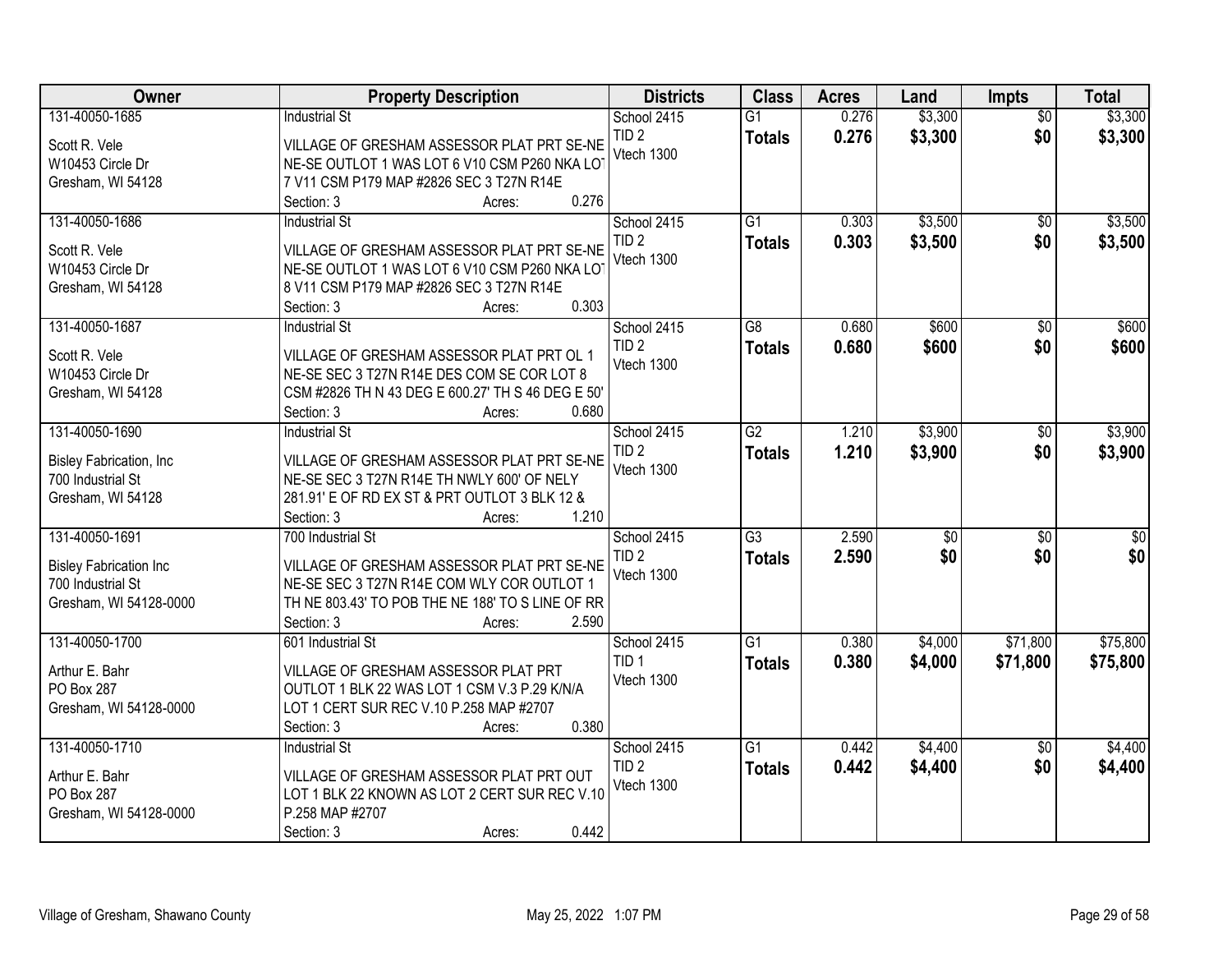| Owner                              |                                                                            | <b>Property Description</b> | <b>Districts</b> | <b>Class</b>    | <b>Acres</b> | Land    | <b>Impts</b>    | <b>Total</b> |
|------------------------------------|----------------------------------------------------------------------------|-----------------------------|------------------|-----------------|--------------|---------|-----------------|--------------|
| 131-40050-1720                     | Schabow St                                                                 |                             | School 2415      | G4              | 8.780        | \$1,700 | $\overline{50}$ | \$1,700      |
| Kristy K. Paiser                   | VILLAGE OF GRESHAM ASSESSOR PLAT PRT NE-SE                                 |                             | TID <sub>2</sub> | G <sub>5</sub>  | 3.000        | \$700   | \$0             | \$700        |
| 51 Highview Rd                     | SEC 3-27-14 OUTLOT 1 BLK 22 EX PRT DES V487                                |                             | Vtech 1300       | <b>Totals</b>   | 11.780       | \$2,400 | \$0             | \$2,400      |
| Gresham, WI 54128                  | P683 & EX CERT SUR V3 P133 & EX PRT DES V639                               |                             |                  |                 |              |         |                 |              |
|                                    | Section: 3                                                                 | 11.780<br>Acres:            |                  |                 |              |         |                 |              |
| 131-40050-1730                     | 200 Schabow St                                                             |                             | School 2415      | $\overline{G1}$ | 0.600        | \$5,500 | \$37,000        | \$42,500     |
| Leonard G. Daniels                 | VILLAGE OF GRESHAM ASSESSOR PLAT PRT NE 1/4                                |                             | TID <sub>1</sub> | <b>Totals</b>   | 0.600        | \$5,500 | \$37,000        | \$42,500     |
| 200 Schabow St                     | SE 1/4 SEC 3 T27N R14E OUTLOT 2 BLK 22 LOT 1                               |                             | Vtech 1300       |                 |              |         |                 |              |
| Gresham, WI 54128-0000             | CERT SUR REC V3 P133 & TH PRT DES V639 P568                                |                             |                  |                 |              |         |                 |              |
|                                    | Section: 3                                                                 | Acres:                      | 0.600            |                 |              |         |                 |              |
| 131-40050-1740                     | Schabow St                                                                 |                             | School 2415      | G4              | 7.000        | \$1,500 | \$0             | \$1,500      |
|                                    |                                                                            |                             | TID <sub>2</sub> | <b>Totals</b>   | 7.000        | \$1,500 | \$0             | \$1,500      |
| James A. Redmond<br>532 Schabow St | VILLAGE OF GRESHAM ASSESSOR PLAT PRT NE-SE<br>SEC. 3-27-14 OUTLOT 3 BLK 22 |                             | Vtech 1300       |                 |              |         |                 |              |
| Gresham, WI 54128-0000             |                                                                            |                             |                  |                 |              |         |                 |              |
|                                    | Section: 3                                                                 | Acres:                      | 7.000            |                 |              |         |                 |              |
| 131-40050-1750                     | Schabow St                                                                 |                             | School 2415      | $\overline{G4}$ | 5.000        | \$1,000 | $\sqrt[6]{3}$   | \$1,000      |
|                                    |                                                                            |                             | TID <sub>2</sub> | <b>Totals</b>   | 5.000        | \$1,000 | \$0             | \$1,000      |
| Kristy K. Paiser                   | VILLAGE OF GRESHAM ASSESSOR PLAT PRT NE-SE                                 |                             | Vtech 1300       |                 |              |         |                 |              |
| 51 Highview Rd                     | SEC 3-27-14 BLK 23                                                         |                             |                  |                 |              |         |                 |              |
| Gresham, WI 54128                  |                                                                            |                             | 5.000            |                 |              |         |                 |              |
| 131-40050-1760                     | Section: 3<br>542 Schabow St                                               | Acres:                      | School 2415      | $\overline{G1}$ | 0.310        | \$3,600 | \$39,000        | \$42,600     |
|                                    |                                                                            |                             | Vtech 1300       |                 | 0.310        |         |                 |              |
| Brian J. Welk                      | VILLAGE OF GRESHAM ASSESSOR PLAT PRT NW-SE                                 |                             |                  | <b>Totals</b>   |              | \$3,600 | \$39,000        | \$42,600     |
| 542 E Schabow St                   | SEC 3 T27N R14E LOT 1 BLK 24 EX W 8.5' & W 8.5' OI                         |                             |                  |                 |              |         |                 |              |
| Gresham, WI 54128                  | OUTLOT 1 BLK 24 LYG SE OF LOT 1                                            |                             |                  |                 |              |         |                 |              |
|                                    | Section: 3                                                                 | Acres:                      | 0.310            |                 |              |         |                 |              |
| 131-40050-1770                     | 552 Schabow St                                                             |                             | School 2415      | $\overline{G1}$ | 0.485        | \$4,700 | \$60,200        | \$64,900     |
| Warren Hoffman                     | VILLAGE OF GRESHAM ASSESSOR PLAT PRT NW-SE                                 |                             | Vtech 1300       | <b>Totals</b>   | 0.485        | \$4,700 | \$60,200        | \$64,900     |
| 552 Schabow St                     | SEC. 3-27-14 KNOWN AS LOT 2 CERT SUR REC V.8                               |                             |                  |                 |              |         |                 |              |
| Gresham, WI 54128-0000             | P.357 MAP #2351                                                            |                             |                  |                 |              |         |                 |              |
|                                    | Section: 3                                                                 | Acres:                      | 0.485            |                 |              |         |                 |              |
| 131-40050-1771                     | 560 Schabow St                                                             |                             | School 2415      | $\overline{G1}$ | 0.573        | \$5,300 | \$85,400        | \$90,700     |
| Heather M. Baddmoccosin-Barnes     | VILLAGE OF GRESHAM ASSESSOR PLAT PRT NW SE                                 |                             | Vtech 1300       | <b>Totals</b>   | 0.573        | \$5,300 | \$85,400        | \$90,700     |
| 560 Schabow St                     | KNOWN AS LOT 1 CERT SUR REC V.8 P.357 MAP                                  |                             |                  |                 |              |         |                 |              |
| Gresham, WI 54128-0000             | #2351 SEC.3 T.27N R.14 E.                                                  |                             |                  |                 |              |         |                 |              |
|                                    | Section: 3                                                                 | Acres:                      | 0.573            |                 |              |         |                 |              |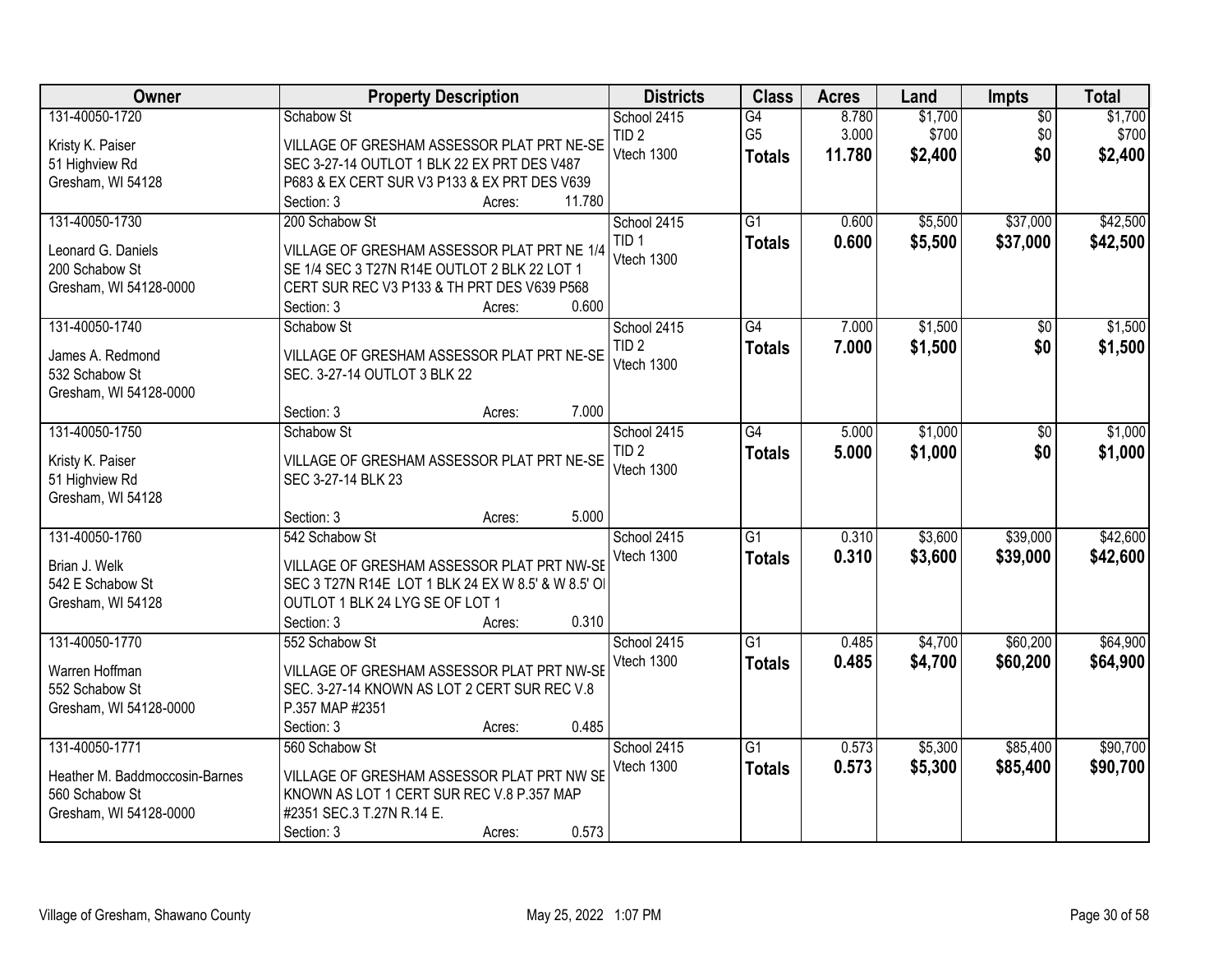| <b>Owner</b>                                                                                     |                                                                                                                                | <b>Property Description</b> |       | <b>Districts</b>               | <b>Class</b>                     | <b>Acres</b>   | Land               | <b>Impts</b>         | <b>Total</b>         |
|--------------------------------------------------------------------------------------------------|--------------------------------------------------------------------------------------------------------------------------------|-----------------------------|-------|--------------------------------|----------------------------------|----------------|--------------------|----------------------|----------------------|
| 131-40050-1780<br>Amy J. Haffner<br>600 Schabow St<br>Gresham, WI 54128                          | 600 Schabow St<br>VILLAGE OF GRESHAM ASSESSOR PLAT PRT NW 1/4<br>SE 1/4 SEC 3 T27N R14E LOT 3 BLK 24                           |                             |       | School 2415<br>Vtech 1300      | $\overline{G1}$<br><b>Totals</b> | 1.450<br>1.450 | \$9,800<br>\$9,800 | \$51,400<br>\$51,400 | \$61,200<br>\$61,200 |
|                                                                                                  | Section: 3                                                                                                                     | Acres:                      | 1.450 |                                |                                  |                |                    |                      |                      |
| 131-40050-1790<br>Vincent D. Ninham Vendee<br>PO Box 256<br>Gresham, WI 54128                    | 630 Schabow St<br>VILLAGE OF GRESHAM ASSESSOR PLAT PRT NW-SE<br>SEC 3 T27N R14E LOT 4 BLK 24                                   |                             |       | School 2415<br>Vtech 1300      | $\overline{G1}$<br><b>Totals</b> | 0.340<br>0.340 | \$3,800<br>\$3,800 | \$31,000<br>\$31,000 | \$34,800<br>\$34,800 |
|                                                                                                  | Section: 3                                                                                                                     | Acres:                      | 0.340 |                                |                                  |                |                    |                      |                      |
| 131-40050-1800<br>Darvin & Patsy Pieper Family Trust<br>640 Schabow St<br>Gresham, WI 54128-0000 | 640 Schabow St<br>VILLAGE OF GRESHAM ASSESSOR PLAT PRT NW-SE<br>SEC. 3-27-14 LOT 5 BLK 24                                      |                             |       | School 2415<br>Vtech 1300      | G1<br><b>Totals</b>              | 0.400<br>0.400 | \$4,200<br>\$4,200 | \$63,100<br>\$63,100 | \$67,300<br>\$67,300 |
|                                                                                                  | Section: 3                                                                                                                     | Acres:                      | 0.400 |                                |                                  |                |                    |                      |                      |
| 131-40050-1810<br>Jerry B. Schuettpelz                                                           | 650 Schabow St<br>VILLAGE OF GRESHAM ASSESSOR PLAT PRT NW-SE                                                                   |                             |       | School 2415<br>Vtech 1300      | G1<br><b>Totals</b>              | 0.306<br>0.306 | \$3,500<br>\$3,500 | \$69,100<br>\$69,100 | \$72,600<br>\$72,600 |
| 650 Schabow St<br>Gresham, WI 54128                                                              | SEC. 3-27-14 LOT 6 BLK 24                                                                                                      |                             | 0.306 |                                |                                  |                |                    |                      |                      |
| 131-40050-1820                                                                                   | Section: 3<br>Schabow St                                                                                                       | Acres:                      |       | School 2415                    | $\overline{G1}$                  | 0.203          | \$2,800            | $\overline{50}$      | \$2,800              |
| James A. Redmond<br>532 Schabow St<br>Gresham, WI 54128-0000                                     | VILLAGE OF GRESHAM ASSESSOR PLAT PRT NW-SE<br>SEC. 3-27-14 EX PRT DES V.424 P.158 OUT LOT 1<br><b>BLK 24</b>                   |                             |       | TID <sub>2</sub><br>Vtech 1300 | G4<br><b>Totals</b>              | 2.000<br>2.203 | \$400<br>\$3,200   | \$0<br>\$0           | \$400<br>\$3,200     |
|                                                                                                  | Section: 3                                                                                                                     | Acres:                      | 2.203 |                                |                                  |                |                    |                      |                      |
| 131-40050-1830<br>James A. Redmond<br>532 Schabow St<br>Gresham, WI 54128-0000                   | 532 Schabow St<br>VILLAGE OF GRESHAM ASSESSOR PLAT PRT NW-SE<br>SEC. 3-27-14 TH PRT DES V.424 P.158 OUT LOT 1<br><b>BLK 24</b> |                             |       | School 2415<br>Vtech 1300      | $\overline{G1}$<br><b>Totals</b> | 0.587<br>0.587 | \$5,400<br>\$5,400 | \$80,000<br>\$80,000 | \$85,400<br>\$85,400 |
|                                                                                                  | Section: 3                                                                                                                     | Acres:                      | 0.587 |                                |                                  |                |                    |                      |                      |
| 131-40050-1840<br>Peggy S. Kaquatosh<br>563 Schbow St<br>Gresham, WI 54128-0000                  | 563 Schabow St<br>VILLAGE OF GRESHAM ASSESSOR PLAT PRT NW-SE<br>SEC. 3-27-14 LOT 1 BLK 25<br>Section: 3                        | Acres:                      | 0.310 | School 2415<br>Vtech 1300      | $\overline{G1}$<br><b>Totals</b> | 0.310<br>0.310 | \$3,600<br>\$3,600 | \$43,000<br>\$43,000 | \$46,600<br>\$46,600 |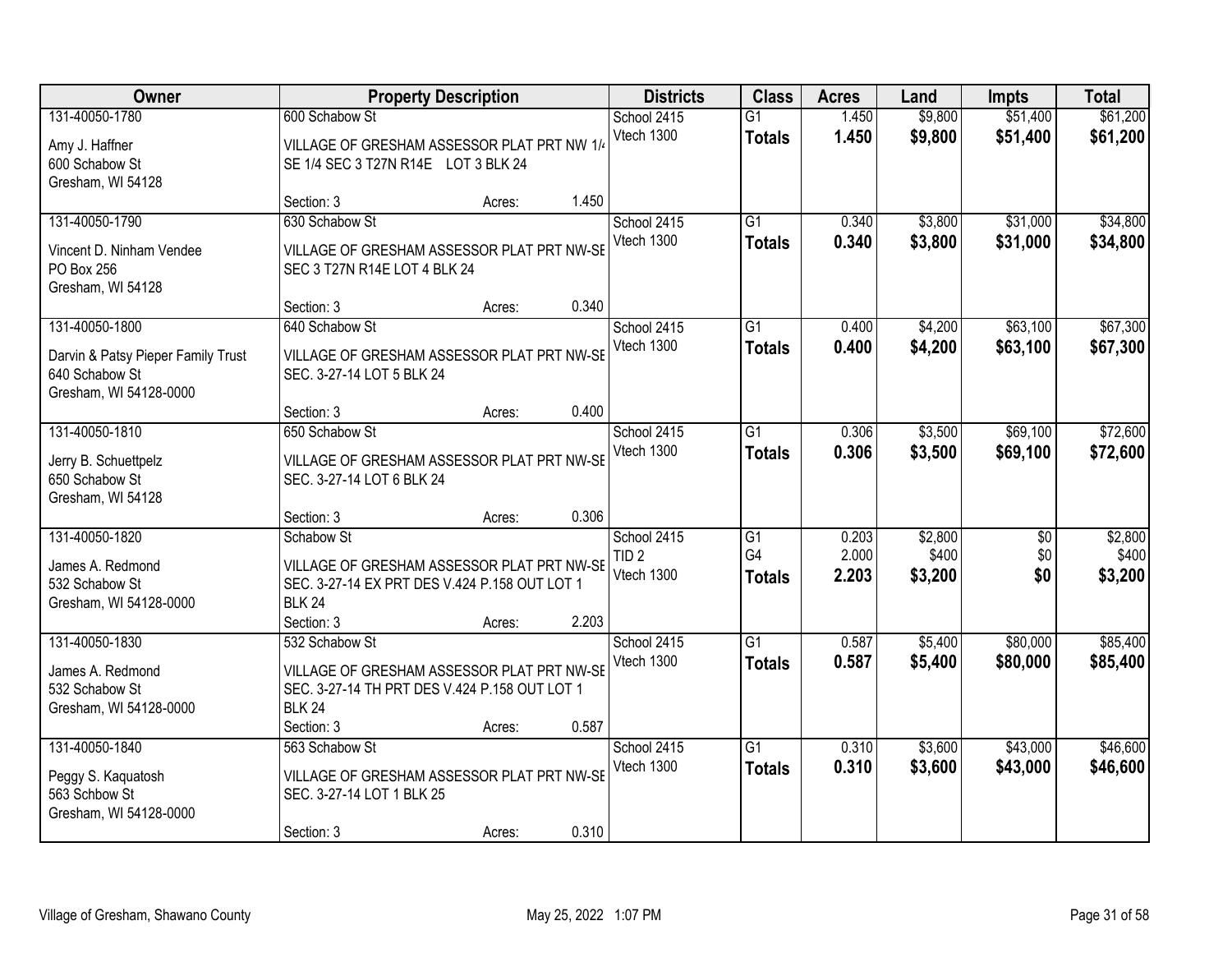| Owner                                                                                   |                                                                                               | <b>Property Description</b> |       |                           | <b>Class</b>                     | <b>Acres</b>   | Land                   | <b>Impts</b>           | <b>Total</b>         |
|-----------------------------------------------------------------------------------------|-----------------------------------------------------------------------------------------------|-----------------------------|-------|---------------------------|----------------------------------|----------------|------------------------|------------------------|----------------------|
| 131-40050-1850<br>Bernice A. Heimann<br>601 Schabow St                                  | 601 Schabow St<br>VILLAGE OF GRESHAM ASSESSOR PLAT PRT NW-SE<br>SEC 3 T27N R14E LOT 2 BLK 25  |                             |       | School 2415<br>Vtech 1300 | $\overline{G1}$<br><b>Totals</b> | 0.310<br>0.310 | \$3,600<br>\$3,600     | \$26,800<br>\$26,800   | \$30,400<br>\$30,400 |
| Gresham, WI 54128                                                                       | Section: 3                                                                                    | Acres:                      | 0.310 |                           |                                  |                |                        |                        |                      |
| 131-40050-1860<br>Village of Gresham<br>1126 Main Street Po Box 50<br>Gresham, WI 54128 | Schabow St<br>VILLAGE OF GRESHAM ASSESSOR PLAT PRT NW-SE<br>SEC 3 T27N R14E LOT 3 BLK 25      |                             |       | School 2415<br>Vtech 1300 | $\overline{X4}$<br><b>Totals</b> | 0.240<br>0.240 | $\overline{50}$<br>\$0 | $\overline{50}$<br>\$0 | $\sqrt{50}$<br>\$0   |
| 131-40050-1870                                                                          | Section: 3<br>621 Schabow St                                                                  | Acres:                      | 0.240 | School 2415               | G1                               | 0.880          | \$7,300                | \$41,800               | \$49,100             |
| <b>Opal Carroll</b><br>621 Schabow St<br>Gresham, WI 54128-0000                         | VILLAGE OF GRESHAM ASSESSOR PLAT PRT NW-SE<br>SEC. 3-27-14 LOT 4 BLK 25                       |                             |       | Vtech 1300                | <b>Totals</b>                    | 0.880          | \$7,300                | \$41,800               | \$49,100             |
|                                                                                         | Section: 3                                                                                    | Acres:                      | 0.880 |                           |                                  |                |                        |                        |                      |
| 131-40050-1880<br>Brett M. Nelson<br>631 Schabow St<br>Gresham, WI 54128-0000           | 631 Schabow St<br>VILLAGE OF GRESHAM ASSESSOR PLAT PRT NW-SE<br>SEC. 3-27-14 LOT 5 BLK 25     |                             |       | School 2415<br>Vtech 1300 | G1<br><b>Totals</b>              | 0.240<br>0.240 | \$3,100<br>\$3,100     | \$41,900<br>\$41,900   | \$45,000<br>\$45,000 |
|                                                                                         | Section: 3                                                                                    | Acres:                      | 0.240 |                           |                                  |                |                        |                        |                      |
| 131-40050-1890<br>Kierston C. Miller<br>641 Schabow St<br>Gresham, WI 54128             | 641 Schabow St<br>VILLAGE OF GRESHAM ASSESSOR PLAT PRT NW/SE<br>SEC 3 T27N R14E LOT 6 BLK 25  |                             |       | School 2415<br>Vtech 1300 | $\overline{G1}$<br><b>Totals</b> | 0.650<br>0.650 | \$5,800<br>\$5,800     | \$36,400<br>\$36,400   | \$42,200<br>\$42,200 |
|                                                                                         | Section: 3                                                                                    | Acres:                      | 0.650 |                           |                                  |                |                        |                        |                      |
| 131-40050-1900<br>Leonard G. Daniels<br>200 Schabow St<br>Grsham, WI 54128-0000         | 701 Schabow St<br>VILLAGE OF GRESHAM ASSESSOR PLAT PRT NW-SE<br>SEC. 3-27-14 LOT 7 BLK 25     |                             |       | School 2415<br>Vtech 1300 | $\overline{G1}$<br><b>Totals</b> | 0.320<br>0.320 | \$3,600<br>\$3,600     | \$54,800<br>\$54,800   | \$58,400<br>\$58,400 |
|                                                                                         | Section: 3                                                                                    | Acres:                      | 0.320 |                           |                                  |                |                        |                        |                      |
| 131-40050-1910<br>Lori L. Schmidt<br>709 Schabow St<br>Gresham, WI 54128                | 709 Schabow St<br>VILLAGE OF GRESHAM ASSESSOR PLAT PRT NW-SE<br>SEC 3 T27N R14E<br>Section: 3 | LOT 8 & 10 BLK 25<br>Acres: | 0.410 | School 2415<br>Vtech 1300 | G1<br><b>Totals</b>              | 0.410<br>0.410 | \$4,200<br>\$4,200     | \$50,000<br>\$50,000   | \$54,200<br>\$54,200 |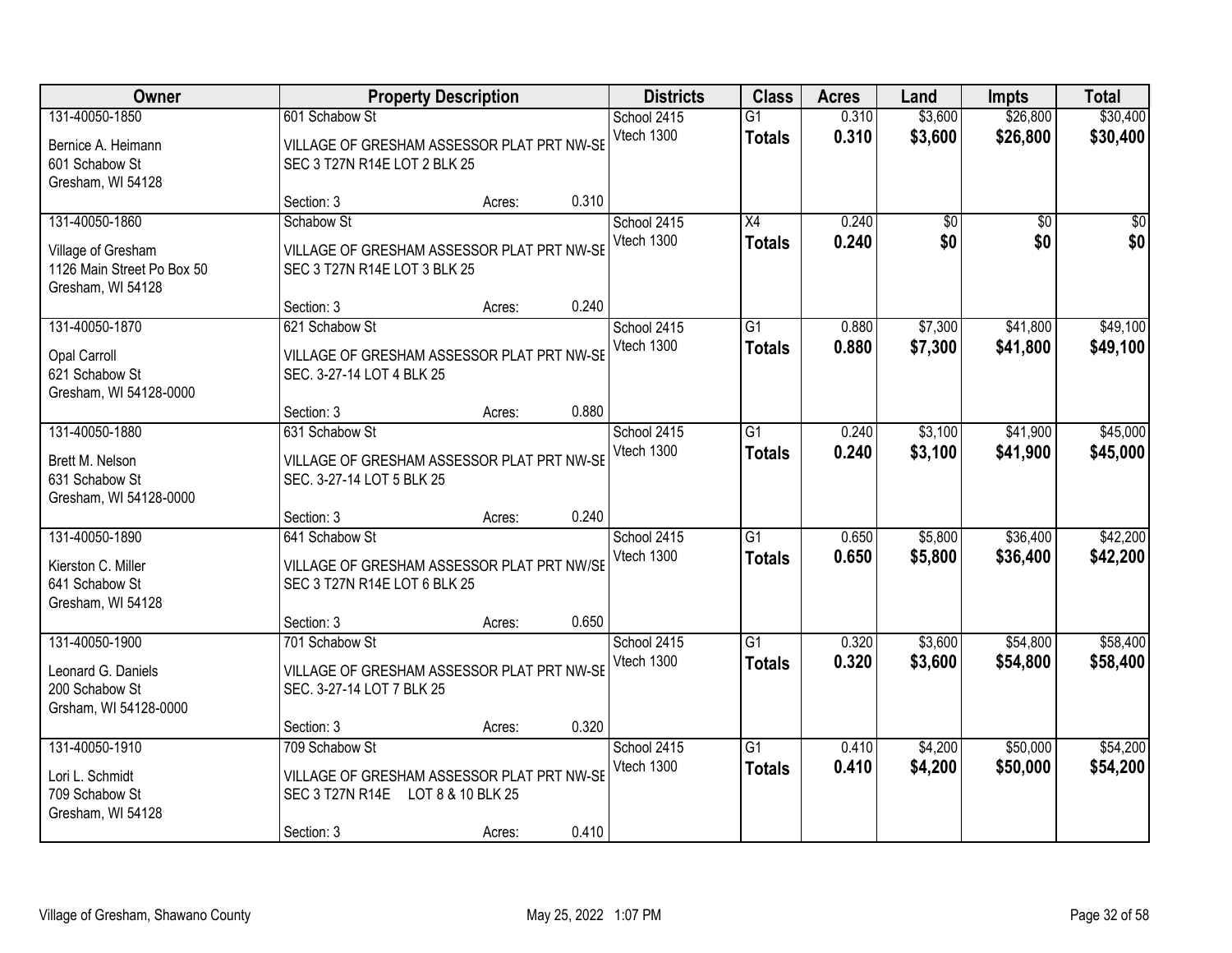| Owner                                                                                     |                                                | <b>Property Description</b>                                                                               |       | <b>Districts</b>                              | <b>Class</b>                                       | <b>Acres</b>            | Land                          | <b>Impts</b>                  | <b>Total</b>                    |
|-------------------------------------------------------------------------------------------|------------------------------------------------|-----------------------------------------------------------------------------------------------------------|-------|-----------------------------------------------|----------------------------------------------------|-------------------------|-------------------------------|-------------------------------|---------------------------------|
| 131-40050-1920<br>Scott R. Vele<br>W10453 Circle Dr<br>Gresham, WI 54128                  | 740 Main St<br>SEC. 3-27-14 LOT 9 BLK 25       | VILLAGE OF GRESHAM ASSESSOR PLAT PRT NW-SE                                                                |       | School 2415<br>Vtech 1300                     | $\overline{G2}$<br><b>Totals</b>                   | 0.190<br>0.190          | \$2,700<br>\$2,700            | \$140,700<br>\$140,700        | \$143,400<br>\$143,400          |
|                                                                                           | Section: 3                                     | Acres:                                                                                                    | 0.190 |                                               |                                                    |                         |                               |                               |                                 |
| 131-40050-1930<br>Tax Exempt Jt School District #8<br>501 Schabow St<br>Shawano, WI 54166 | Schabow St<br>SEC. 3-27-14 OUT LOT 1 BLK 25    | VILLAGE OF GRESHAM ASSESSOR PLAT PRT NW-SE                                                                |       | School 2415<br>Vtech 1300                     | $\overline{X4}$<br><b>Totals</b>                   | 0.190<br>0.190          | $\overline{50}$<br>\$0        | $\overline{50}$<br>\$0        | $\sqrt{50}$<br>\$0              |
|                                                                                           | Section: 3                                     | Acres:                                                                                                    | 0.190 |                                               |                                                    |                         |                               |                               |                                 |
| 131-40050-1940<br>Kristy K. Paiser<br>51 Highview Rd<br>Gresham, WI 54128                 | Schabow St<br>SEC 3-27-14 OUTLOT 2 BLK 25      | VILLAGE OF GRESHAM ASSESSOR PLAT PRT NW-SE                                                                |       | School 2415<br>TID <sub>2</sub><br>Vtech 1300 | G4<br><b>Totals</b>                                | 2.000<br>2.000          | \$400<br>\$400                | \$0<br>\$0                    | \$400<br>\$400                  |
|                                                                                           | Section: 3                                     | Acres:                                                                                                    | 2.000 |                                               |                                                    |                         |                               |                               |                                 |
| 131-40050-1950<br>Tax Exempt Jt School District #8<br>501 Schabow St<br>Shawano, WI 54166 | 501 Schabow St<br>SEC. 3-27-14 OUTLOT 3 BLK 25 | VILLAGE OF GRESHAM ASSESSOR PLAT PRT NW-SE                                                                |       | School 2415<br>Vtech 1300                     | X4<br><b>Totals</b>                                | 0.190<br>0.190          | \$0<br>\$0                    | \$0<br>\$0                    | \$0<br>\$0                      |
|                                                                                           | Section: 3                                     | Acres:                                                                                                    | 0.190 |                                               |                                                    |                         |                               |                               |                                 |
| 131-40050-1960<br>Gary E. Pingel<br>1503 Scenic Dr<br>Alamogordo, NM 88310-0000           | 540 Main St<br>SEC. 3-27-14 OUTLOT 4 BLK 25    | VILLAGE OF GRESHAM ASSESSOR PLAT PRT NW-SE                                                                |       | School 2415<br>Vtech 1300                     | $\overline{G1}$<br>G <sub>5</sub><br><b>Totals</b> | 1.500<br>3.360<br>4.860 | \$10,000<br>\$800<br>\$10,800 | \$104,500<br>\$0<br>\$104,500 | \$114,500<br>\$800<br>\$115,300 |
|                                                                                           | Section: 3                                     | Acres:                                                                                                    | 4.860 |                                               |                                                    |                         |                               |                               |                                 |
| 131-40050-1970<br>White Pines Lodge, LLC<br>N5669 Riverside Dr<br>Shawano, WI 54166       | 420 Main St<br>161.39'<br>Section: 3           | VILLAGE OF GRESHAM ASSESSOR PLAT PRT NW-SE<br>SEC 3-27-14 OUTLOT 5 BLK 25 EX N 112' OF W<br>Acres:        | 2.590 | School 2415<br>Vtech 1300                     | G2<br><b>Totals</b>                                | 2.590<br>2.590          | \$10,000<br>\$10,000          | \$181,000<br>\$181,000        | \$191,000<br>\$191,000          |
| 131-40050-1980                                                                            | 460 Main St                                    |                                                                                                           |       | School 2415                                   | G1                                                 | 0.410                   | \$4,200                       | \$80,900                      | \$85,100                        |
| Rex A. Thorne<br>460 Main St<br>Gresham, WI 54128-0000                                    | Section: 3                                     | VILLAGE OF GRESHAM ASSESSOR PLAT PRT NW-SE<br>SEC. 3-27-14 N 112'OF W 161.39'OF OUTLOT 5 BLK 25<br>Acres: | 0.410 | Vtech 1300                                    | <b>Totals</b>                                      | 0.410                   | \$4,200                       | \$80,900                      | \$85,100                        |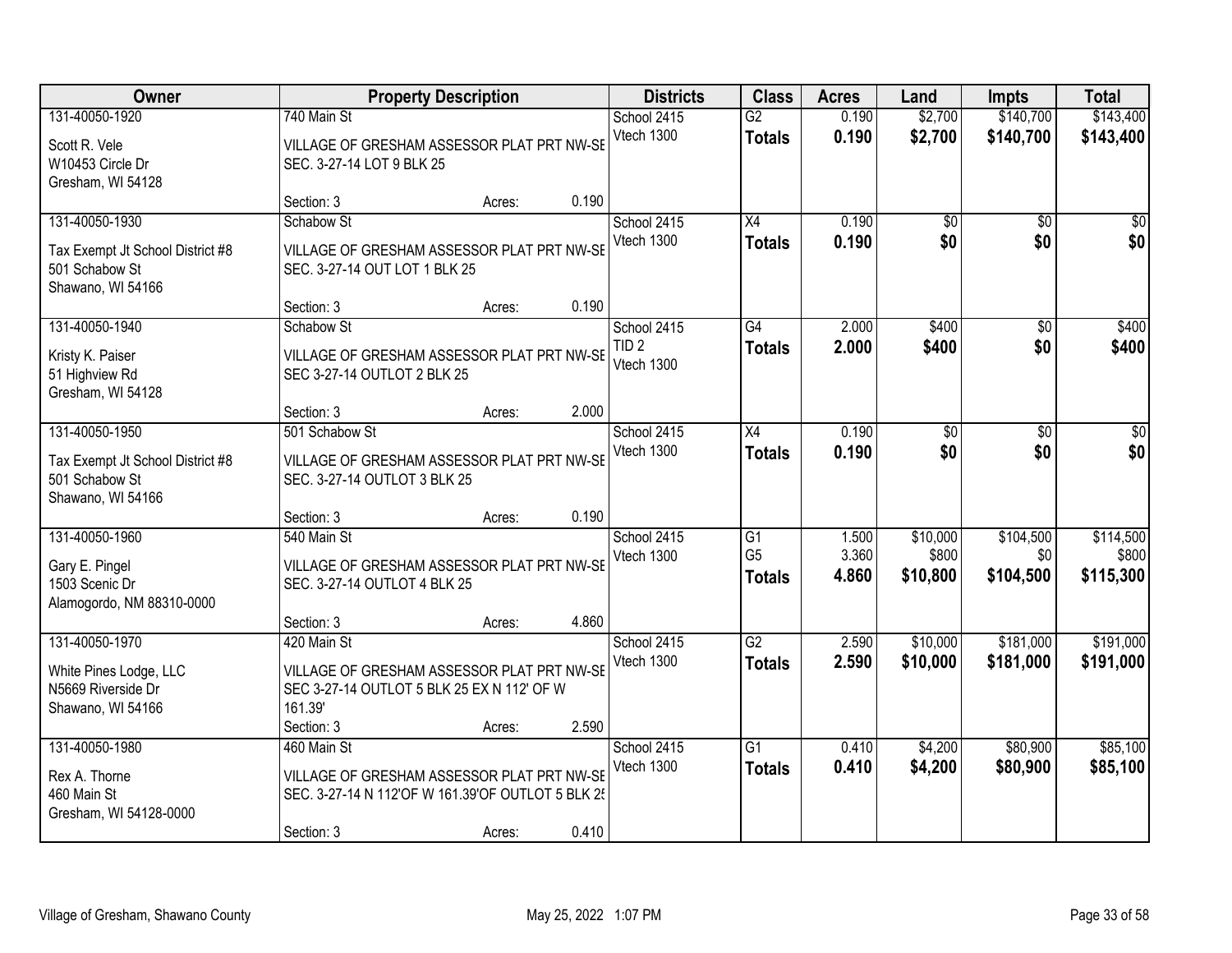| Owner                                                                             | <b>Property Description</b>                                                                                                                                                            |        | <b>Districts</b>                              | <b>Class</b>                                      | <b>Acres</b>                                | Land                                                  | <b>Impts</b>                                | <b>Total</b>                                             |
|-----------------------------------------------------------------------------------|----------------------------------------------------------------------------------------------------------------------------------------------------------------------------------------|--------|-----------------------------------------------|---------------------------------------------------|---------------------------------------------|-------------------------------------------------------|---------------------------------------------|----------------------------------------------------------|
| 131-40050-1990<br>Gresham Auto Body, LLC<br>321 Main St<br>Gresham, WI 54128      | 799 Main St<br>VILLAGE OF GRESHAM ASSESSOR PLAT PRT NE-SW<br>SEC 3 T27N R14E LOT 1 BLK 26                                                                                              |        | School 2415<br>Vtech 1300                     | $\overline{G2}$<br><b>Totals</b>                  | 0.460<br>0.460                              | \$7,400<br>\$7,400                                    | \$43,600<br>\$43,600                        | \$51,000<br>\$51,000                                     |
|                                                                                   | Section: 3<br>Acres:                                                                                                                                                                   | 0.460  |                                               |                                                   |                                             |                                                       |                                             |                                                          |
| 131-40050-2000<br>Carlos S. Fernandez<br>905 Schabow St<br>Gresham, WI 54128      | 905 Schabow St<br>VILLAGE OF GRESHAM ASSESSOR PLAT PRT NE 1/4<br>SW 1/4 SEC 3 T27N R14E<br>LOT 2 BLK 26                                                                                |        | School 2415<br>Vtech 1300                     | $\overline{G1}$<br><b>Totals</b>                  | 1.000<br>1.000                              | \$8,000<br>\$8,000                                    | \$46,900<br>\$46,900                        | \$54,900<br>\$54,900                                     |
|                                                                                   | Section: 3<br>Acres:                                                                                                                                                                   | 1.000  |                                               |                                                   |                                             |                                                       |                                             |                                                          |
| 131-40050-2010<br>Wade Bohl<br>321 Main St<br>Gresham, WI 54128                   | 715 Main St<br>VILLAGE OF GRESHAM ASSESSOR PLAT PRT NE 1/4<br>SW 1/4 SEC 3 T27N R14E LOT 3 BLK 26                                                                                      |        | School 2415<br>Vtech 1300                     | $\overline{G1}$<br><b>Totals</b>                  | 0.875<br>0.875                              | \$7,300<br>\$7,300                                    | \$37,400<br>\$37,400                        | \$44,700<br>\$44,700                                     |
|                                                                                   | Section: 3<br>Acres:                                                                                                                                                                   | 0.875  |                                               |                                                   |                                             |                                                       |                                             |                                                          |
| 131-40050-2011<br>John R. Armour<br>122 E Stockton PI<br>Hampstead, NC 28443-0000 | 541 Main St<br>VILLAGE OF GRESHAM ASSESSOR PLAT PRT NE-SW<br>SEC 3 T27N R14E TH PRT OF OUTLOTS 1 & 2 DES<br>V438 P137                                                                  |        | School 2415<br>TID <sub>2</sub><br>Vtech 1300 | G1<br><b>Totals</b>                               | 6.840<br>6.840                              | \$19,800<br>\$19,800                                  | \$92,800<br>\$92,800                        | \$112,600<br>\$112,600                                   |
|                                                                                   | Section: 3<br>Acres:                                                                                                                                                                   | 6.840  |                                               |                                                   |                                             |                                                       |                                             |                                                          |
| 131-40050-2020<br>Bohl Investments, LLC<br>321 Main St<br>Gresham, WI 54128       | 831 Schabow St<br>VILLAGE OF GRESHAM ASSESSOR PLAT PRT NE-SW<br>SEC. 3-27-14 & TH PRT DES V409 P459 OUTLOT 1<br><b>BLK 26</b><br>Section: 3<br>Acres:                                  | 0.766  | School 2415<br>TID <sub>2</sub><br>Vtech 1300 | $\overline{G1}$<br><b>Totals</b>                  | 0.766<br>0.766                              | \$6,600<br>\$6,600                                    | \$56,800<br>\$56,800                        | \$63,400<br>\$63,400                                     |
| 131-40050-2030<br>Lychelle M. Johnson<br>921 Schabow St<br>Gresham, WI 54128      | 921 Schabow St<br>VILLAGE OF GRESHAM ASSESSOR PLAT PRT NE-SW<br>SEC 3 T27N R14E OUT LOT 1 BLK 26 THAT PRT DES<br>V475 P173 THE E 225' OF N 255'<br>Section: 3<br>Acres:                | 1.320  | School 2415<br>Vtech 1300                     | $\overline{G1}$<br><b>Totals</b>                  | 1.320<br>1.320                              | \$9,300<br>\$9,300                                    | \$74,300<br>\$74,300                        | \$83,600<br>\$83,600                                     |
| 131-40050-2040<br>Jonathan Biffert<br>1007 Schabow St<br>Gresham, WI 54128        | 1007 Schabow St<br>VILLAGE OF GRESHAM ASSESSOR PLAT PRT NE-SW<br>SEC 3 T27N R14E OUT LOT 1 BLK 26 THAT PRT DES<br>V475 P173 EX E 225' OF N 255' EX V25 CSM P16<br>Section: 3<br>Acres: | 23.000 | School 2415<br>TID <sub>2</sub><br>Vtech 1300 | G1<br>G4<br>G <sub>5</sub><br>G8<br><b>Totals</b> | 1.000<br>12.000<br>0.500<br>9.500<br>23.000 | \$8,000<br>\$2,700<br>\$2,400<br>\$15,700<br>\$28,800 | \$156,000<br>\$0<br>\$0<br>\$0<br>\$156,000 | \$164,000<br>\$2,700<br>\$2,400<br>\$15,700<br>\$184,800 |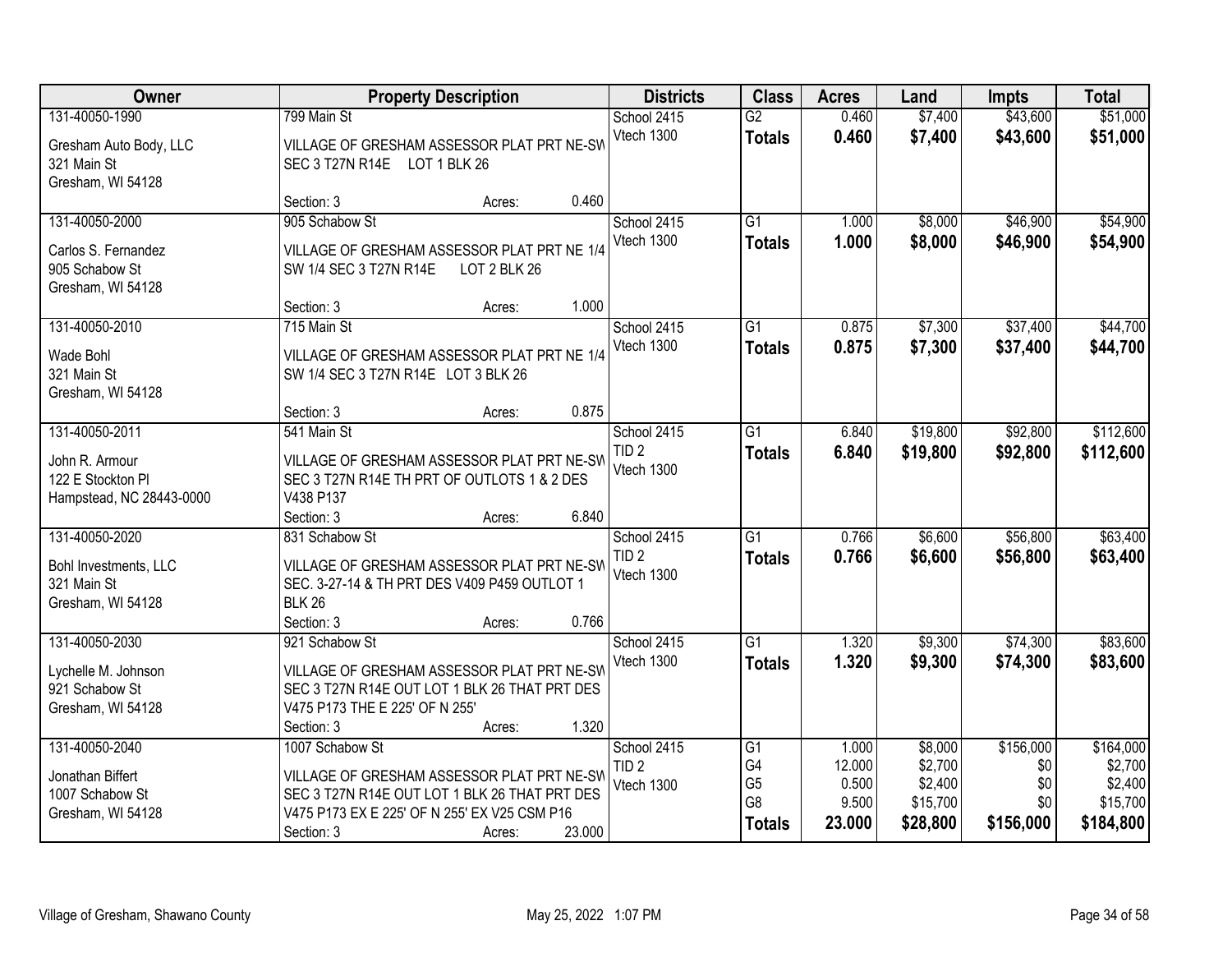| Owner                             | <b>Property Description</b>                     | <b>Districts</b>                | <b>Class</b>                     | <b>Acres</b>   | Land               | <b>Impts</b>         | <b>Total</b>         |
|-----------------------------------|-------------------------------------------------|---------------------------------|----------------------------------|----------------|--------------------|----------------------|----------------------|
| 131-40050-2041                    | 1017 Schabow St                                 | School 2415<br>TID <sub>2</sub> | $\overline{G1}$<br><b>Totals</b> | 1.000<br>1.000 | \$8,000<br>\$8,000 | \$53,200<br>\$53,200 | \$61,200<br>\$61,200 |
| Wayne P. Brady                    | VILLAGE OF GRESHAM ASSESSOR PLAT PRT NE-SW      | Vtech 1300                      |                                  |                |                    |                      |                      |
| W12366 County Rd G                | SEC 3 T27N R14E OUT LOT 1 BLK 26 THAT PRT DES   |                                 |                                  |                |                    |                      |                      |
| Gresham, WI 54128                 | V475 P173 EX E 225' OF N 255' NKA LOT 1 V25 CSM |                                 |                                  |                |                    |                      |                      |
|                                   | 1.000<br>Section: 3<br>Acres:                   |                                 |                                  |                |                    |                      |                      |
| 131-40050-2050                    | Schabow St                                      | School 2415                     | $\overline{G5}$                  | 1.510          | \$400              | $\overline{50}$      | \$400                |
| Jonathan Biffert                  | VILLAGE OF GRESHAM ASSESSOR PLAT PRT NE-SW      | Vtech 1300                      | <b>Totals</b>                    | 1.510          | \$400              | \$0                  | \$400                |
| 1007 Schabow St                   | SEC 3 T27N R14E OUTLOT 2 BLK 26 THAT PRT DES    |                                 |                                  |                |                    |                      |                      |
| Gresham, WI 54128                 | V475 P173                                       |                                 |                                  |                |                    |                      |                      |
|                                   | 1.510<br>Section: 3<br>Acres:                   |                                 |                                  |                |                    |                      |                      |
| 131-40050-2060                    | County Rd A                                     | School 2415                     | $\overline{G6}$                  | 3.780          | \$11,300           | \$0                  | \$11,300             |
|                                   | VILLAGE OF GRESHAM ASSESSOR PLAT PRT NE-SW      | TID <sub>2</sub>                | <b>Totals</b>                    | 3.780          | \$11,300           | \$0                  | \$11,300             |
| Raymond Creapeau Jr<br>PO Box 288 | SEC 3 T27N R14E OUT LOT 3 BLK 26 EX PRT DES     | Vtech 1300                      |                                  |                |                    |                      |                      |
| 421 Main St                       | V676 P470                                       |                                 |                                  |                |                    |                      |                      |
| Gresham, WI 54128-0000            | 3.780<br>Section: 3<br>Acres:                   |                                 |                                  |                |                    |                      |                      |
| 131-40050-2070                    | 421 Main St                                     | School 2415                     | $\overline{G1}$                  | 0.900          | \$7,400            | \$67,400             | \$74,800             |
|                                   |                                                 | Vtech 1300                      |                                  | 0.900          |                    |                      |                      |
| Raymond Creapeau Jr               | VILLAGE OF GRESHAM ASSESSOR PLAT PRT NE-SW      |                                 | <b>Totals</b>                    |                | \$7,400            | \$67,400             | \$74,800             |
| PO Box 288                        | SEC 3 T27N R14E OUT LOT 3 BLK 26 TH PRT DES     |                                 |                                  |                |                    |                      |                      |
| 421 Main St                       | V676 P470                                       |                                 |                                  |                |                    |                      |                      |
| Gresham, WI 54128-0000            | 0.900<br>Section: 3<br>Acres:                   |                                 |                                  |                |                    |                      |                      |
| 131-40050-2080                    | Schabow St                                      | School 2415                     | G4                               | 29.600         | \$6,500            | $\overline{50}$      | \$6,500              |
| Gary V Hoffman Revocable Trust    | VILLAGE OF GRESHAM ASSESSOR PLAT PRT            | TID <sub>2</sub>                | G <sub>5</sub>                   | 1.500          | \$2,700            | \$0                  | \$2,700              |
| N7276 County Rd A                 | NW-SW SEC 3 T27N R14E OUTLOT 1 BLK 27 EX N      | Vtech 1300                      | G <sub>8</sub>                   | 3.000          | \$5,000            | \$0                  | \$5,000              |
| Gresham, WI 54128                 | 264' OF W 645'                                  |                                 | <b>Totals</b>                    | 34.100         | \$14,200           | \$0                  | \$14,200             |
|                                   | 34.100<br>Section: 3<br>Acres:                  |                                 |                                  |                |                    |                      |                      |
| 131-40050-2090                    | 1411 Schabow St                                 | School 2415                     | $\overline{G1}$                  | 0.304          | \$3,500            | \$73,900             | \$77,400             |
|                                   |                                                 | Vtech 1300                      | G4                               | 0.700          | \$200              | \$0                  | \$200                |
| Gail Hoffman                      | VILLAGE OF GRESHAM ASSESSOR PLAT PRT            |                                 | <b>Totals</b>                    | 1.004          | \$3,700            | \$73,900             | \$77,600             |
| 1411 Schabow St                   | NW-SW SEC 3 T27N R14E KNOWN AS LOT 2 CERT       |                                 |                                  |                |                    |                      |                      |
| Gresham, WI 54128                 | SUR REC V14 P344 MAP #3443                      |                                 |                                  |                |                    |                      |                      |
|                                   | 1.004<br>Section: 3<br>Acres:                   |                                 |                                  |                |                    |                      |                      |
| 131-40050-2091                    | Schabow St                                      | School 2415                     | G1                               | 0.538          | \$5,100            | \$5,500              | \$10,600             |
| Gary V Hoffman Revocable Trust    | VILLAGE OF GRESHAM ASSESSOR PLAT PRT            | TID <sub>2</sub>                | G4                               | 2.000          | \$400              | \$0                  | \$400                |
| N7276 County Rd A                 | NW-SW SEC 3 T27N R14E NKA LOT 1 V14 CSM P344    | Vtech 1300                      | <b>Totals</b>                    | 2.538          | \$5,500            | \$5,500              | \$11,000             |
| Gresham, WI 54128                 | MAP #3443                                       |                                 |                                  |                |                    |                      |                      |
|                                   | 2.538<br>Section: 3<br>Acres:                   |                                 |                                  |                |                    |                      |                      |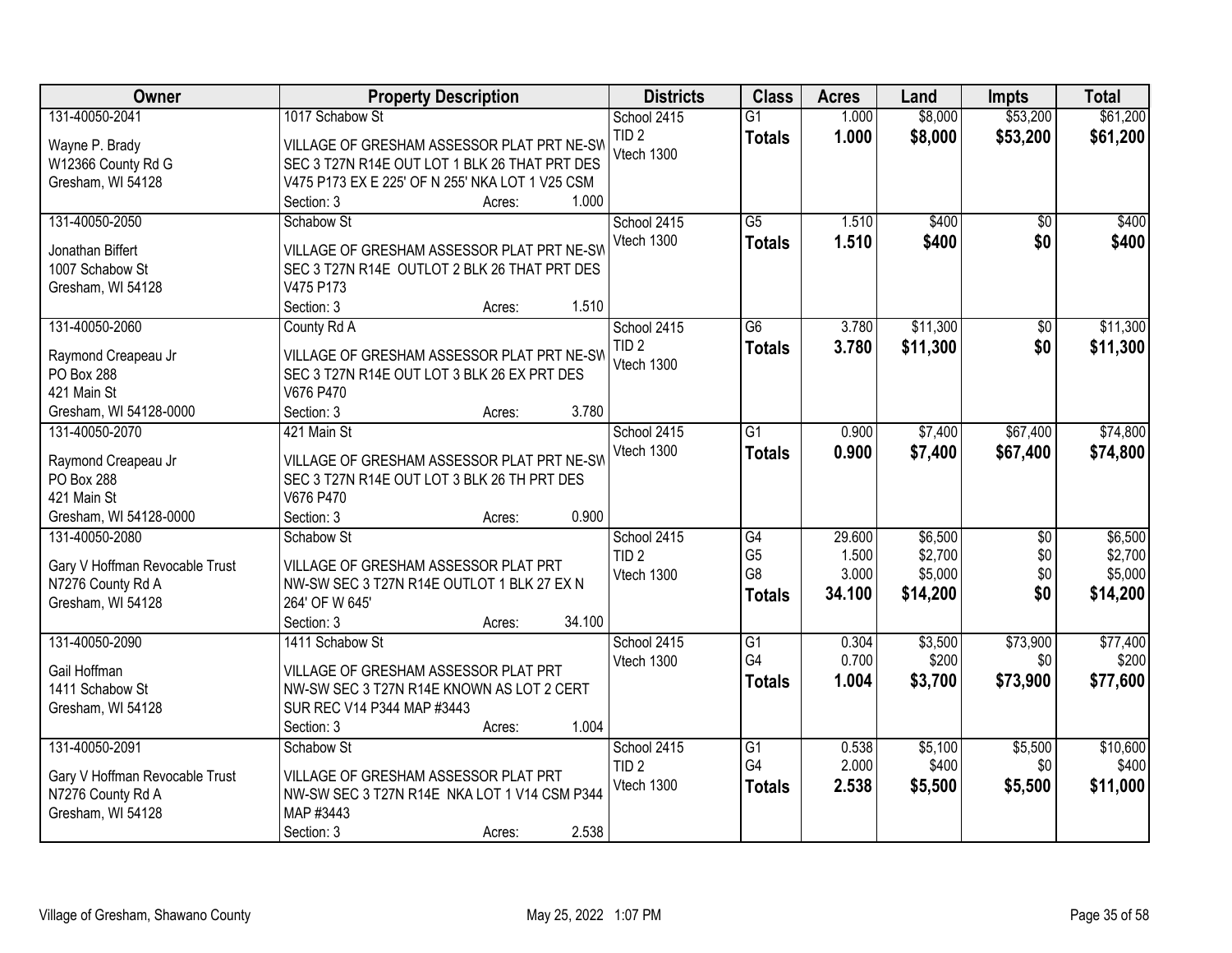| Owner                                          | <b>Property Description</b>                                                                     | <b>Districts</b> | <b>Class</b>    | <b>Acres</b> | Land     | <b>Impts</b>    | <b>Total</b> |
|------------------------------------------------|-------------------------------------------------------------------------------------------------|------------------|-----------------|--------------|----------|-----------------|--------------|
| 131-40050-2100                                 | 1341 Schabow St                                                                                 | School 2415      | $\overline{G1}$ | 1.340        | \$9,400  | \$65,200        | \$74,600     |
| Patricia M. Hoffman                            | VILLAGE OF GRESHAM ASSESSOR PLAT PRT                                                            | Vtech 1300       | G4              | 0.660        | \$100    | \$0             | \$100        |
| 1341 Schabow St                                | NW-SW SEC. 3-27-14 OUTLOT 2 BLK 27                                                              |                  | <b>Totals</b>   | 2.000        | \$9,500  | \$65,200        | \$74,700     |
| Gresham, WI 54128-0000                         |                                                                                                 |                  |                 |              |          |                 |              |
|                                                | 2.000<br>Section: 3<br>Acres:                                                                   |                  |                 |              |          |                 |              |
| 131-40050-2110                                 | <b>Highview Rd</b>                                                                              | School 2415      | G4              | 35.000       | \$7,300  | $\overline{50}$ | \$7,300      |
| Kristy K. Paiser                               | VILLAGE OF GRESHAM ASSESSOR PLAT PRT SE 1/4                                                     | TID <sub>2</sub> | G <sub>5</sub>  | 2.000        | \$100    | \$0             | \$100        |
| 51 Highview Rd                                 | BLK 28 EX V21 CSM P158<br>SE 1/4 SEC 3 T27N R14E                                                | Vtech 1300       | G8              | 0.750        | \$3,200  | \$0             | \$3,200      |
| Gresham, WI 54128                              | MAP #4191                                                                                       |                  | <b>Totals</b>   | 37.750       | \$10,600 | \$0             | \$10,600     |
|                                                | 37.750<br>Section: 3<br>Acres:                                                                  |                  |                 |              |          |                 |              |
| 131-40050-2111                                 | 51 Highview Rd                                                                                  | School 2415      | $\overline{G1}$ | 2.250        | \$12,800 | \$258,600       | \$271,400    |
| Kristy K. Paiser                               | VILLAGE OF GRESHAM ASSESSOR PLAT PRT SE 1/4                                                     | TID <sub>1</sub> | <b>Totals</b>   | 2.250        | \$12,800 | \$258,600       | \$271,400    |
| 51 Highview Rd                                 | SE 1/4 SEC 3 T27N R14E<br>BLK 28 NKA LOT 1 V21                                                  | Vtech 1300       |                 |              |          |                 |              |
| Gresham, WI 54128                              | CSM P158 MAP #4191                                                                              |                  |                 |              |          |                 |              |
|                                                | 2.250<br>Section: 3<br>Acres:                                                                   |                  |                 |              |          |                 |              |
| 131-40050-2120                                 | 200 Main St                                                                                     | School 2415      | G2              | 6.000        | \$13,400 | \$363,700       | \$377,100    |
| United Companies, LLC                          | VILLAGE OF GRESHAM ASSESSOR PLAT PRT SW-SE                                                      | TID <sub>2</sub> | G4              | 20.659       | \$3,900  | \$0             | \$3,900      |
| N7160 Raceway Rd                               | SEC. 3-27-14 BLK 29 EX N 400'& EX CERT SUR REC                                                  | Vtech 1300       | G <sub>5</sub>  | 0.991        | \$100    | \$0             | \$100        |
| Beaver Dam, WI 53916                           | V.16 P.62. EX VISION CORNER DESC IN DOC                                                         |                  | <b>Totals</b>   | 27.650       | \$17,400 | \$363,700       | \$381,100    |
|                                                | 27.650<br>Section: 3<br>Acres:                                                                  |                  |                 |              |          |                 |              |
| 131-40050-2121                                 | 380 Main St                                                                                     | School 2415      | $\overline{G2}$ | 2.323        | \$9,700  | \$649,500       | \$659,200    |
|                                                |                                                                                                 | TID <sub>2</sub> | <b>Totals</b>   | 2.323        | \$9,700  | \$649,500       | \$659,200    |
| Eric Schiff Living Trust<br>824 Milwood Ave    | VILLAGE OF GRESHAM ASSESSOR PLAT PRT SW-SE<br>SEC 3-27-14 BLK 29 WAS LOT 1 V15 P180 CSM #3572   | Vtech 1300       |                 |              |          |                 |              |
| Venice, CA 90291                               | NKA LOT 1 V18 P110 CSM #3931                                                                    |                  |                 |              |          |                 |              |
|                                                | 2.323<br>Section: 3<br>Acres:                                                                   |                  |                 |              |          |                 |              |
| 131-40050-2122                                 | 750 Commerce Way                                                                                | School 2415      | G2              | 1.845        | \$9,100  | \$109,300       | \$118,400    |
|                                                |                                                                                                 | TID <sub>1</sub> | <b>Totals</b>   | 1.845        | \$9,100  | \$109,300       | \$118,400    |
| Huntington Properties, LLC<br>750 Commerce Way | VILLAGE OF GRESHAM ASSESSOR PLAT PRT SW-SE<br>SEC 3-27-14 BLK 29 WAS LOT 2 V15 P180 CSM #3572   | Vtech 1300       |                 |              |          |                 |              |
| Gresham, WI 54128-0000                         | NKA LOT 2 V18 P110 CSM #3931                                                                    |                  |                 |              |          |                 |              |
|                                                | 1.845<br>Section: 3<br>Acres:                                                                   |                  |                 |              |          |                 |              |
| 131-40050-2123                                 | 700 Commerce Way                                                                                | School 2415      | G2              | 1.533        | \$8,500  | \$58,900        | \$67,400     |
|                                                |                                                                                                 | TID <sub>1</sub> | <b>Totals</b>   | 1.533        | \$8,500  | \$58,900        | \$67,400     |
| <b>Stuyvenberg Properties LLC</b>              | VILLAGE OF GRESHAM ASSESSOR PLAT PRT SW-SE                                                      | Vtech 1300       |                 |              |          |                 |              |
| 1835 Edgewood Drive Ste 105 #                  | SEC. 3-27-14 BLK 29 WAS LOT 3 CERT SUR REC V15<br>P180 MAP #3572 EXC RW SOLD IN DOC #673825 NKA |                  |                 |              |          |                 |              |
| Appleton, WI 54913                             | 1.533<br>Section: 3<br>Acres:                                                                   |                  |                 |              |          |                 |              |
|                                                |                                                                                                 |                  |                 |              |          |                 |              |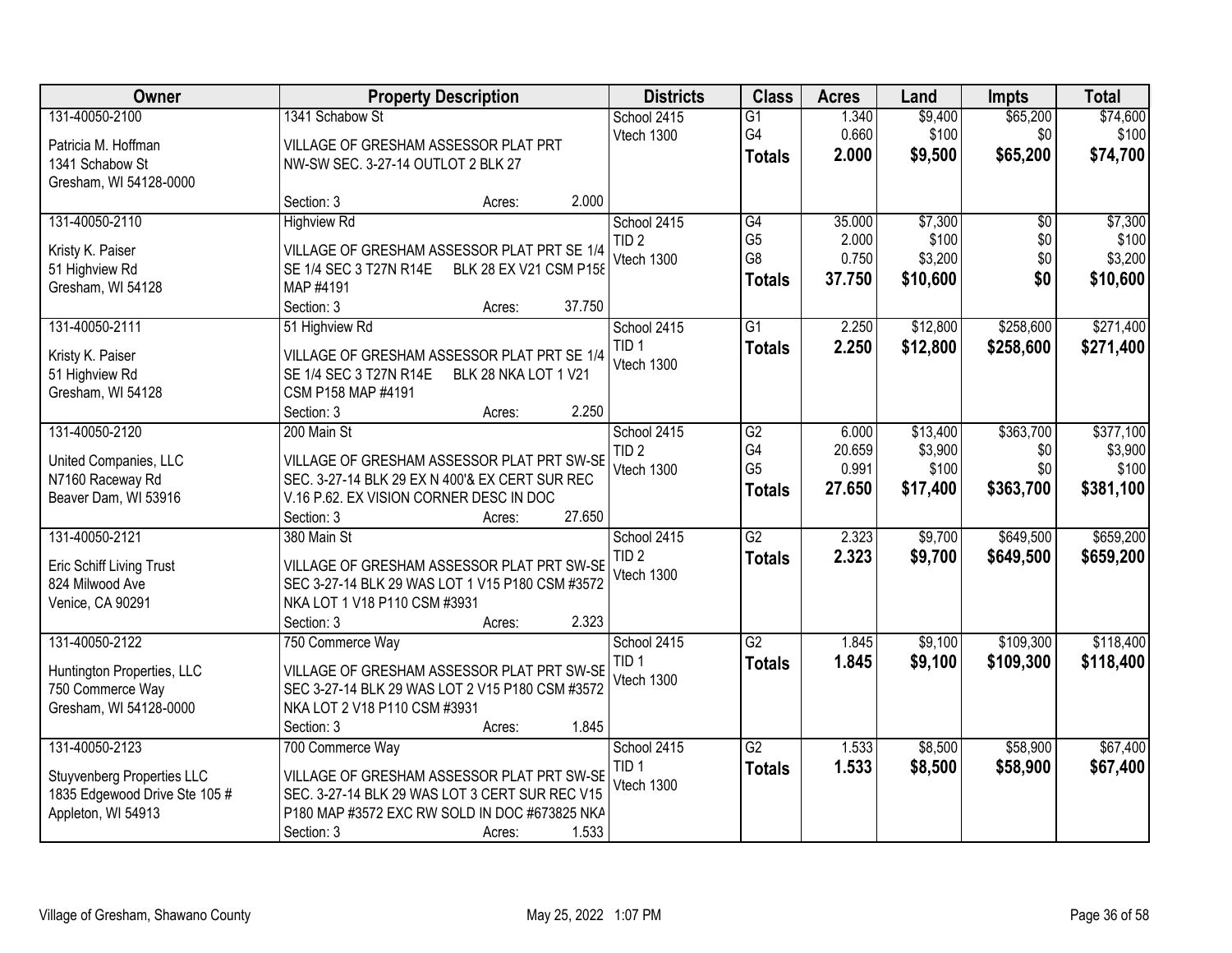| Owner                            | <b>Property Description</b>                     | <b>Districts</b> | <b>Class</b>           | <b>Acres</b> | Land            | <b>Impts</b>    | <b>Total</b>    |
|----------------------------------|-------------------------------------------------|------------------|------------------------|--------------|-----------------|-----------------|-----------------|
| 131-40050-2124                   | Main St                                         | School 2415      | $\overline{G2}$        | 0.305        | \$3,900         | $\overline{50}$ | \$3,900         |
| United Companies, LLC            | VILLAGE OF GRESHAM ASSESSOR PLAT PRT SW-SE      | TID <sub>1</sub> | <b>Totals</b>          | 0.305        | \$3,900         | \$0             | \$3,900         |
| N7160 Raceway Rd                 | SEC. 3-27-14 BLK 29 KNOWN AS LOT 1 CERT SUR     | Vtech 1300       |                        |              |                 |                 |                 |
| Beaver Dam, WI 53916             | REC V.16 P.62 MAP #3688                         |                  |                        |              |                 |                 |                 |
|                                  | 0.305<br>Section: 3<br>Acres:                   |                  |                        |              |                 |                 |                 |
| 131-40050-2125                   | 600 Commerce Way                                | School 2415      | $\overline{\text{X2}}$ | 4.678        | $\overline{50}$ | $\overline{50}$ | $\overline{50}$ |
| Dept of Natural Resource         | VILLAGE OF GRESHAM ASSESSOR PLAT PRT SW-SE      | TID <sub>2</sub> | <b>Totals</b>          | 4.678        | \$0             | \$0             | \$0             |
| PO Box 7921                      | SEC 3-27-14 BLK 29 WAS LOT 3 CERT SUR REC V15   | Vtech 1300       |                        |              |                 |                 |                 |
| Madison, WI 53707-0000           | P180 MAP #3572 EXC RW SOLD IN DOC #673825 NKA   |                  |                        |              |                 |                 |                 |
|                                  | 4.678<br>Section: 3<br>Acres:                   |                  |                        |              |                 |                 |                 |
| 131-40050-2130                   | 351 Main St                                     | School 2415      | $\overline{G1}$        | 1.558        | \$10,200        | \$75,500        | \$85,700        |
| Stuart R. Hoffman                | VILLAGE OF GRESHAM ASSESSOR MAP PART            | TID <sub>2</sub> | <b>Totals</b>          | 1.558        | \$10,200        | \$75,500        | \$85,700        |
| N6208 County Rd U                | SE-SW SEC. 3-27-14 E 500'OF N 150'OUTLOT 1 BLK  | Vtech 1300       |                        |              |                 |                 |                 |
| Shawano, WI 54166-0000           | 30 EX 10'X75'STRIP LOCATED IN CERT SUR REC      |                  |                        |              |                 |                 |                 |
|                                  | 1.558<br>Section: 3<br>Acres:                   |                  |                        |              |                 |                 |                 |
| 131-40050-2140                   | County Rd A                                     | School 2415      | $\overline{G5}$        | 1.000        | \$300           | \$0             | \$300           |
|                                  |                                                 | TID <sub>2</sub> | G <sub>6</sub>         | 1.840        | \$5,500         | \$0             | \$5,500         |
| <b>LLC Huntington Properties</b> | VILLAGE OF GRESHAM ASSESSOR PLAT PRT SE-SW      | Vtech 1300       | <b>Totals</b>          | 2.840        | \$5,800         | \$0             | \$5,800         |
| 750 Commerce Way                 | SEC 3 T27N R14E & PRT LOT 2 V8 CSM P320 MAP     |                  |                        |              |                 |                 |                 |
| Gresham, WI 54128                | #2332 NKA LOT 2 V21 CSM P87 MAP #4167           |                  |                        |              |                 |                 |                 |
|                                  | 2.840<br>Section: 3<br>Acres:                   |                  | $\overline{G1}$        |              |                 |                 |                 |
| 131-40050-2141                   | 211 Main St                                     | School 2415      |                        | 1.418        | \$9,700         | \$102,700       | \$112,400       |
| Christie J. Ebert                | VILLAGE OF GRESHAM ASSESSOR PLAT PRT SE-SW      | Vtech 1300       | <b>Totals</b>          | 1.418        | \$9,700         | \$102,700       | \$112,400       |
| 211 Main St                      | SEC. 3-27-14 KNOWN AS LOT 1 CERT SUR REC V8     |                  |                        |              |                 |                 |                 |
| Gresham, WI 54128-0000           | P29 MAP #2180 NKA LOT 3 CERT SUR REC V8 P320    |                  |                        |              |                 |                 |                 |
|                                  | 1.418<br>Section: 3<br>Acres:                   |                  |                        |              |                 |                 |                 |
| 131-40050-2142                   | Main St                                         | School 2415      | G5                     | 2.783        | \$700           | $\sqrt{6}$      | \$700           |
| Justin J. Hoffman                | VILLAGE OF GRESHAM ASSESSOR PLAT PRT OL 1       | Vtech 1300       | G <sub>6</sub>         | 16.296       | \$48,900        | \$0             | \$48,900        |
| PO Box 15                        | BK 30 & SE-SW SEC 3 T27N R14E COM 329.84' N &   |                  | <b>Totals</b>          | 19.079       | \$49,600        | \$0             | \$49,600        |
| Gresham, WI 54128-0000           | 367.52' W OF SE COR TH W TO SW CORNER OL 1 TH   |                  |                        |              |                 |                 |                 |
|                                  | 19.079<br>Section: 3<br>Acres:                  |                  |                        |              |                 |                 |                 |
| 131-40050-2150                   | 321 Main St                                     | School 2415      | $\overline{G2}$        | 0.568        | \$5,500         | \$115,400       | \$120,900       |
| Wade Bohl                        | VILLAGE OF GRESHAM ASSESSOR MAP PART            | Vtech 1300       | <b>Totals</b>          | 0.568        | \$5,500         | \$115,400       | \$120,900       |
| 321 Main St                      | SE-SW SEC. 3-27-14 LOT 2 CERT SUR REC V.7 P.3   |                  |                        |              |                 |                 |                 |
| Gresham, WI 54128-0000           | MAP #1871 WAS LOT 2 V.7 P.85 THEN LOT 1 CSM V.8 |                  |                        |              |                 |                 |                 |
|                                  | 0.568<br>Section: 3<br>Acres:                   |                  |                        |              |                 |                 |                 |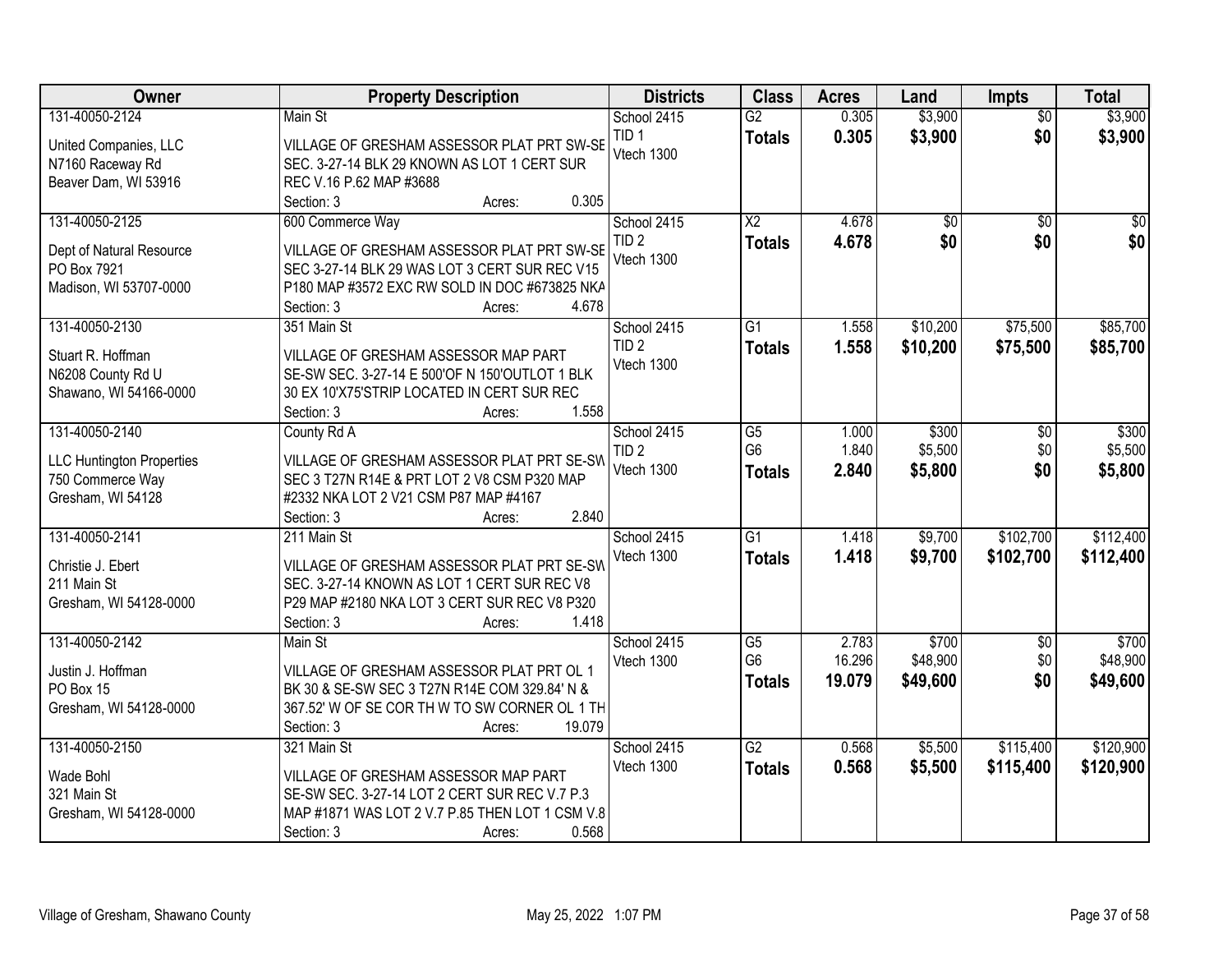| Owner<br><b>Districts</b><br><b>Class</b><br><b>Property Description</b><br><b>Acres</b><br>Land<br><b>Impts</b>                                | <b>Total</b>                    |
|-------------------------------------------------------------------------------------------------------------------------------------------------|---------------------------------|
| \$9,200<br>131-40050-2170<br>251 Main St<br>School 2415<br>1.920<br>$\overline{G2}$                                                             | \$19,000<br>\$28,200            |
| G <sub>6</sub><br>1.540<br>\$4,600<br>Vtech 1300<br>Wade Bohl<br>VILLAGE OF GRESHAM ASSESSOR PLAT PRT SE-SW                                     | \$4,600<br>\$0                  |
| 3.460<br>\$13,800<br>\$19,000<br><b>Totals</b><br>SEC 3 T27N R14E & PRT LOT 2 V8 CSM P320 MAP<br>321 Main St                                    | \$32,800                        |
| Gresham, WI 54128<br>#2332 NKA LOT 1 V21 CSM P87 MAP #4167                                                                                      |                                 |
| 3.460<br>Section: 3<br>Acres:                                                                                                                   |                                 |
| 131-40050-2180<br>$\overline{G1}$<br>\$16,000<br>71 Main St<br>School 2415<br>3.480                                                             | \$131,800<br>\$147,800          |
| Vtech 1300<br>3.480<br>\$16,000<br>\$131,800<br><b>Totals</b>                                                                                   | \$147,800                       |
| VILLAGE OF GRESHAM ASSESSOR PLAT PRT SE-SW<br>Justin J. Hoffman                                                                                 |                                 |
| SEC. 3-27-14 N 1/2 OUTLOT 2 BLK 30<br>PO Box 15                                                                                                 |                                 |
| Gresham, WI 54128-0000<br>3.480<br>Section: 3                                                                                                   |                                 |
| Acres:<br>131-40050-2190<br>\$500<br>Schabow St<br>G5<br>2.000                                                                                  | \$500                           |
| School 2415<br>G <sub>6</sub><br>2.858<br>\$10,000<br>TID <sub>2</sub>                                                                          | $\sqrt[6]{}$<br>\$0<br>\$10,000 |
| VILLAGE OF GRESHAM ASSESSOR PLAT PRT SE-SW<br>Gary E. Pingel<br>Vtech 1300                                                                      |                                 |
| \$10,500<br>4.858<br><b>Totals</b><br>SEC. 3-27-14 S 1/2 OUTLOT 2 BLK 30 ACRES PER<br>1503 Scenic Dr                                            | \$0<br>\$10,500                 |
| PLAT OF SURVEY<br>Alamagerdo, NM 88310-0000                                                                                                     |                                 |
| 4.858<br>Section: 3<br>Acres:                                                                                                                   |                                 |
| 131-40050-2200<br>\$2,700<br>Schabow St<br>School 2415<br>G4<br>12.000                                                                          | \$2,700<br>\$0                  |
| \$1,800<br>G <sub>5</sub><br>8.000<br>Vtech 1300<br>VILLAGE OF GRESHAM ASSESSOR PLAT PRT SW-SV<br>Gary V Hoffman Revocable Trust                | \$1,800<br>\$0                  |
| G8<br>\$33,000<br>20.000<br>N7276 County Rd A<br>SEC 3 T27N R14E BLK 31                                                                         | \$33,000<br>\$0                 |
| 40.000<br>\$37,500<br><b>Totals</b><br>Gresham, WI 54128                                                                                        | \$0<br>\$37,500                 |
| 40.000<br>Section: 3<br>Acres:                                                                                                                  |                                 |
| $\overline{G2}$<br>\$5,600<br>131-40100-0000<br>1231 Main St<br>0.582<br>School 2415                                                            | \$51,000<br>\$56,600            |
| TID <sub>2</sub><br>0.582<br>\$5,600<br>\$51,000<br><b>Totals</b>                                                                               | \$56,600                        |
| VIL.OF GRESHAM BARTELTS PLT LOT 1 BLK 1 EX S<br>White Pines Lodge, LLC<br>Vtech 1300                                                            |                                 |
| N5669 Riverside Dr<br>104' & EX RR & LOT 12 BLK 2 BARTELTS 2ND PLAT                                                                             |                                 |
| EX RR<br>Shawano, WI 54166                                                                                                                      |                                 |
| Section: 3<br>0.582<br>Acres:                                                                                                                   |                                 |
| $\overline{G2}$<br>131-40100-0010<br>School 2415<br>0.160<br>\$2,800<br>1219 Main St                                                            | \$132,900<br>\$135,700          |
| TID <sub>2</sub><br>0.160<br>\$2,800<br>\$132,900<br><b>Totals</b><br><b>B &amp; S Bar LLC</b><br>VIL OF GRESHAM BARTELTS PLT N 82'OF LOT 2 BLK | \$135,700                       |
| Vtech 1300<br>1 & N 82' LOT 11 BLK 2 OF BARTELTS 2ND PLAT<br>c/o Paul Hartjes                                                                   |                                 |
| 127 Lincoln St                                                                                                                                  |                                 |
| 0.160<br>Little Chute, WI 54140-0000<br>Section: 3<br>Acres:                                                                                    |                                 |
| $\overline{G2}$<br>\$2,800<br>131-40100-0020<br>1215 Main St<br>School 2415<br>0.160                                                            | \$81,800<br>\$84,600            |
| Vtech 1300<br>0.160<br>\$81,800<br>\$2,800<br><b>Totals</b><br>VIL.OF GRESHAM BARTELTS PLT S 22' LOT 1 BLK 1                                    | \$84,600                        |
| Tony M. Jungenberg<br>N8176 Big Lake Rd<br>& N 27' LOT 2 & N 49' OF S 83' LOT 11 BLK 2                                                          |                                 |
| Gresham, WI 54128<br><b>BARTELTS 2ND PLAT</b>                                                                                                   |                                 |
| 0.160<br>Section: 3<br>Acres:                                                                                                                   |                                 |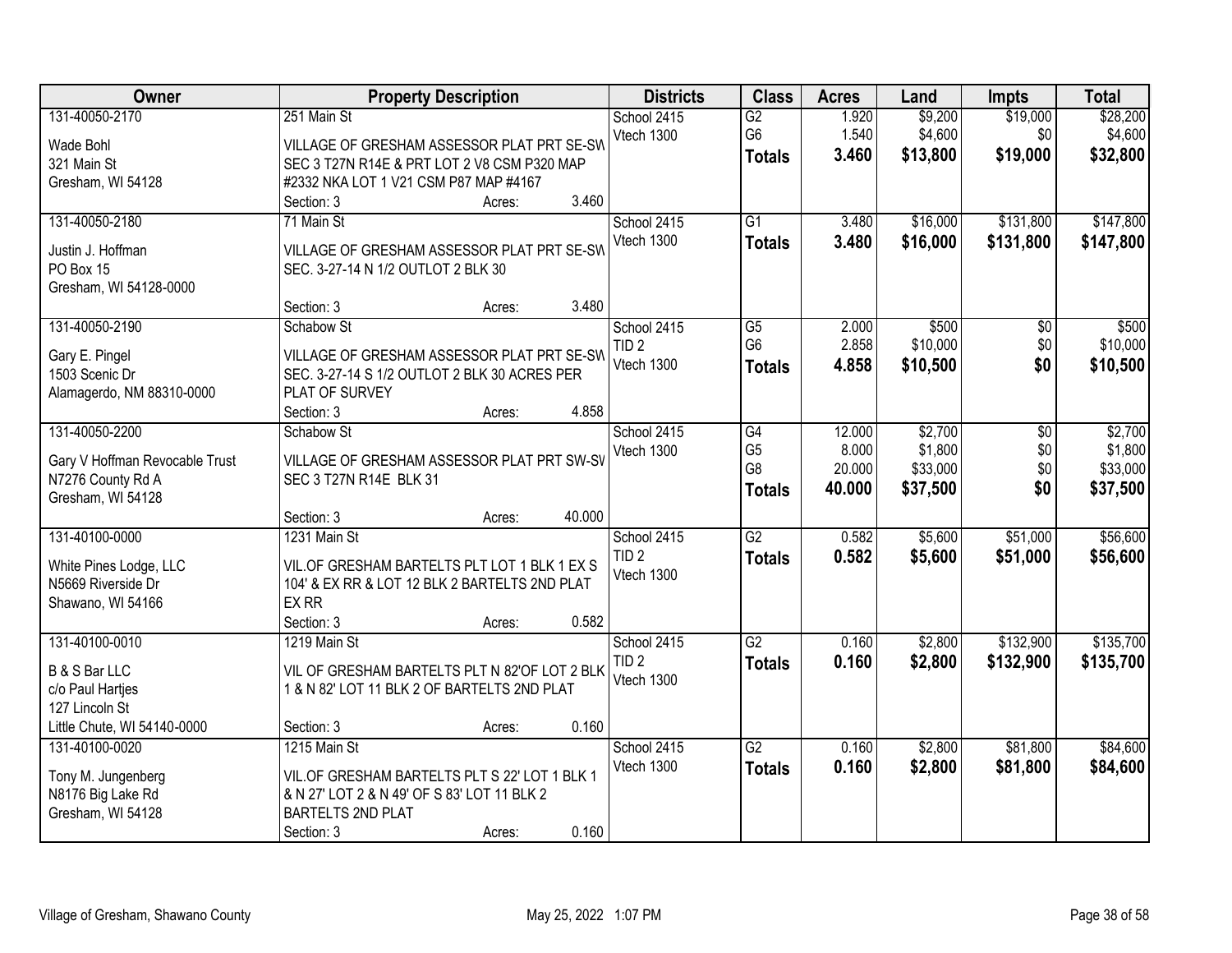| Owner                                                                                     | <b>Property Description</b>                                                                                                                                         |                  | <b>Districts</b>          | <b>Class</b>                                  | <b>Acres</b>                     | Land           | <b>Impts</b>       | <b>Total</b>           |                        |
|-------------------------------------------------------------------------------------------|---------------------------------------------------------------------------------------------------------------------------------------------------------------------|------------------|---------------------------|-----------------------------------------------|----------------------------------|----------------|--------------------|------------------------|------------------------|
| 131-40100-0030<br>Harbor Station, LLC<br>75 Columbia Ave                                  | 1201 Main St<br>VIL OF GRESHAM BARTELTS PLT N 34' OF S 138'<br>LOT 2 BLK 1 & S 34' LOT 11 BLK 2 OF BARTELTS 2ND                                                     |                  |                           | School 2415<br>Vtech 1300                     | $\overline{G2}$<br><b>Totals</b> | 0.110<br>0.110 | \$2,400<br>\$2,400 | \$59,800<br>\$59,800   | \$62,200<br>\$62,200   |
| Cedarhurst, NY 11516                                                                      | <b>PLAT</b><br>Section: 3                                                                                                                                           | Acres:           | 0.110                     |                                               |                                  |                |                    |                        |                        |
| 131-40100-0040<br>Z Holding, LLC<br><b>PO Box 147</b><br>Gresham, WI 54128-0000           | 1149 Main St<br>VIL OF GRESHAM BARTELTS PLT N 40' OF S 104'<br>LOT 2 BLK 1 EX E 29' OF N 13.50' OF S 18.50' & N 40'<br>LOT 10 BLK 2 BARTELTS 2ND PLAT<br>Section: 3 | Acres:           | 0.096                     | School 2415<br>Vtech 1300                     | G2<br><b>Totals</b>              | 0.096<br>0.096 | \$2,200<br>\$2,200 | \$24,600<br>\$24,600   | \$26,800<br>\$26,800   |
| 131-40100-0050<br>Stylin at Mr B S LLC<br>W9954 Butternut Rd<br>Gresham, WI 54128-0000    | 1139 Main St<br>VIL.OF GRESHAM BARTELTS PLT E 29'OF N 13.5'OF<br>S 82.5'OF LOT 2 BLK 2                                                                              |                  |                           | School 2415<br>Vtech 1300                     | G2<br><b>Totals</b>              | 0.082<br>0.082 | \$1,000<br>\$1,000 | \$17,100<br>\$17,100   | \$18,100<br>\$18,100   |
| 131-40100-0060<br>Gresham Townmart Properties, LLC<br>PO Box 19<br>Gresham, WI 54128-0000 | Section: 3<br>1129 Main St<br>VIL.OF GRESHAM BARTELTS PLT S 64'LOT 2 & ALL<br>LOT 3 & LOT 9 & S89'LOT 10 BARTELTS 2ND PLAT                                          | Acres:           | 0.082                     | School 2415<br>Vtech 1300                     | $\overline{G2}$<br><b>Totals</b> | 0.430<br>0.430 | \$7,100<br>\$7,100 | \$283,600<br>\$283,600 | \$290,700<br>\$290,700 |
| 131-40150-0000<br>Stefan L. Heins<br>1251 Bartelt St<br>Gresham, WI 54128                 | Section: 3<br>1251 Bartelt St<br>VIL OF GRESHAM BARTELTS 2ND PLAT LOT 1 BLK 1<br>Section: 3                                                                         | Acres:<br>Acres: | 0.430<br>0.170            | School 2415<br>Vtech 1300                     | $\overline{G1}$<br><b>Totals</b> | 0.170<br>0.170 | \$2,500<br>\$2,500 | \$48,600<br>\$48,600   | \$51,100<br>\$51,100   |
| 131-40150-0010<br>Carlos Martinez-Lule<br>PO Box 423<br>Gresham, WI 54128                 | Schabow St<br>VIL OF GRESHAM BARTELTS 2ND PLAT<br>BLK <sub>1</sub><br>Section: 3                                                                                    | Acres:           | LOT <sub>2</sub><br>0.260 | School 2415<br>TID <sub>2</sub><br>Vtech 1300 | $\overline{G1}$<br><b>Totals</b> | 0.260<br>0.260 | \$3,200<br>\$3,200 | $\sqrt{6}$<br>\$0      | \$3,200<br>\$3,200     |
| 131-40150-0020<br>Carlos Martinez-Lule<br>PO Box 423<br>Gresham, WI 54128                 | 1221 Bartelt St<br>VIL.OF GRESHAM BARTELTS 2ND PLAT LOT 3 BLK 1<br>Section: 3                                                                                       | Acres:           | 0.170                     | School 2415<br>Vtech 1300                     | $\overline{G1}$<br><b>Totals</b> | 0.170<br>0.170 | \$2,500<br>\$2,500 | \$53,700<br>\$53,700   | \$56,200<br>\$56,200   |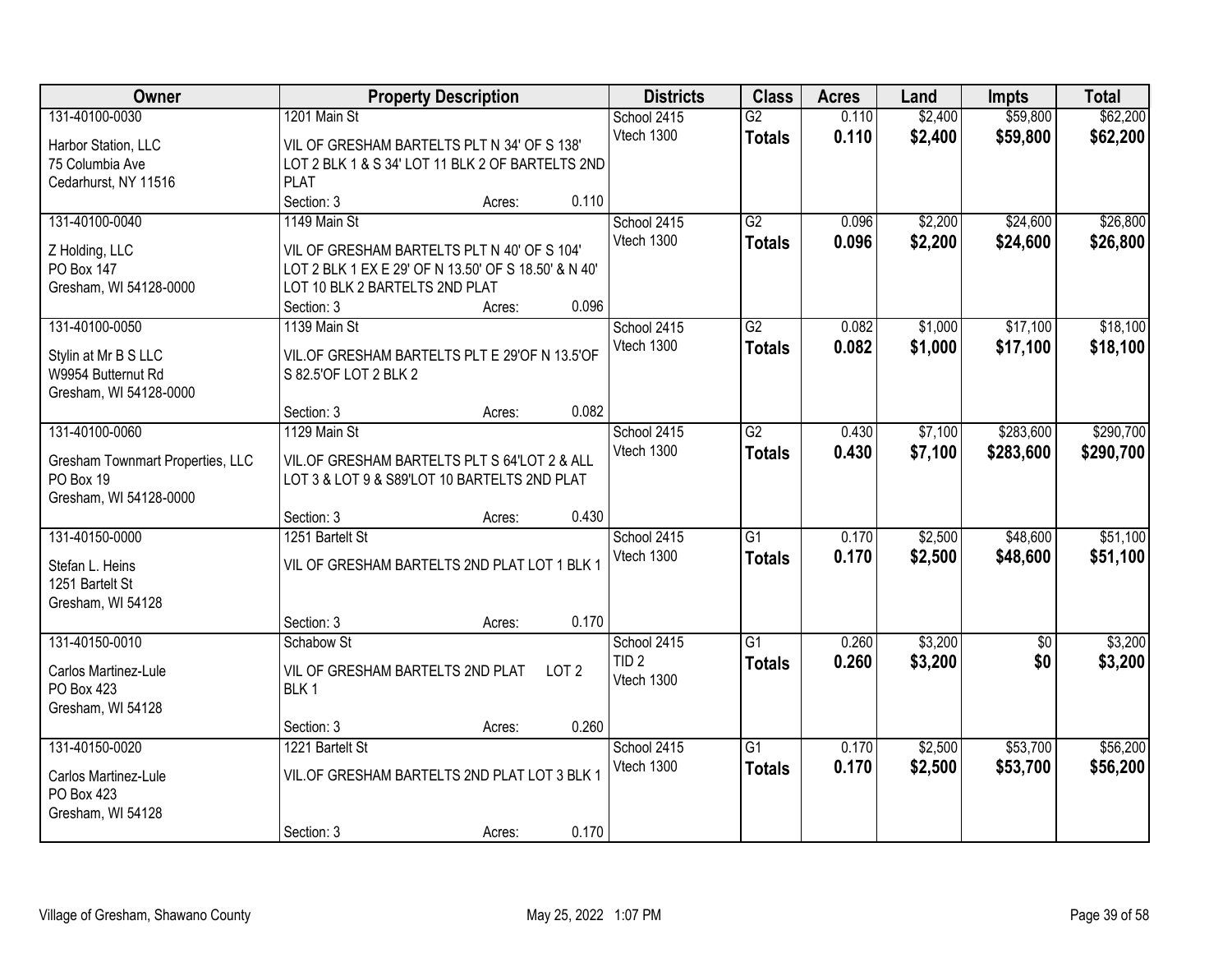| Owner                                                                               | <b>Property Description</b>                                                                                                                     |        |       | <b>Districts</b>               | <b>Class</b>                     | <b>Acres</b>   | Land       | <b>Impts</b> | <b>Total</b>       |
|-------------------------------------------------------------------------------------|-------------------------------------------------------------------------------------------------------------------------------------------------|--------|-------|--------------------------------|----------------------------------|----------------|------------|--------------|--------------------|
| 131-40150-0030                                                                      | 1213 Bartelt St                                                                                                                                 |        |       | School 2415                    | $\overline{G1}$                  | 0.250          | \$3,200    | \$74,000     | \$77,200           |
| Kenneth D. Beyer Sr<br>PO Box 47<br>Gresham, WI 54128-0000                          | VIL.OF GRESHAM BARTELTS 2ND PLAT LOT 4 & N<br>1/2 LOT 5 BLK 1                                                                                   |        |       | Vtech 1300                     | <b>Totals</b>                    | 0.250          | \$3,200    | \$74,000     | \$77,200           |
|                                                                                     | Section: 3                                                                                                                                      | Acres: | 0.250 |                                |                                  |                |            |              |                    |
| 131-40150-0040                                                                      | 1201 Bartelt St                                                                                                                                 |        |       | School 2415                    | $\overline{G1}$                  | 0.250          | \$3,200    | \$55,200     | \$58,400           |
| Brian A. Carroll<br>1201 Bartelt St<br>PO Box 373                                   | VIL.OF GRESHAM BARTELTS 2ND PLAT S 1/2 LOT 5<br>& LOT 6 BLK 1                                                                                   |        |       | Vtech 1300                     | Totals                           | 0.250          | \$3,200    | \$55,200     | \$58,400           |
| Gresham, WI 54128-0000                                                              | Section: 3                                                                                                                                      | Acres: | 0.250 |                                |                                  |                |            |              |                    |
| 131-40150-0050                                                                      | Schabow St                                                                                                                                      |        |       | School 2415                    | $\overline{G1}$                  | 0.140          | \$2,200    | \$0          | \$2,200            |
| Darlene J. Reif<br>1101 Bartelt St<br>PO Box 57                                     | VIL.OF GRESHAM BARTELTS 2ND PLAT LOT 7 BLK 1                                                                                                    |        |       | Vtech 1300                     | <b>Totals</b>                    | 0.140          | \$2,200    | \$0          | \$2,200            |
| Gresham, WI 54128-0000                                                              | Section: 3                                                                                                                                      | Acres: | 0.140 |                                |                                  |                |            |              |                    |
| 131-40150-0060                                                                      | 1101 Bartelt St                                                                                                                                 |        |       | School 2415                    | $\overline{G1}$                  | 0.370          | \$4,000    | \$69,500     | \$73,500           |
| Darlene J. Reif<br>1101 Bartelt St<br>PO Box 57                                     | VIL.OF GRESHAM BARTELTS 2ND PLAT LOT 8 BLK 1<br>EX S 50' THEREOF                                                                                |        |       | Vtech 1300                     | <b>Totals</b>                    | 0.370          | \$4,000    | \$69,500     | \$73,500           |
| Gresham, WI 54128-0000                                                              | Section: 3                                                                                                                                      | Acres: | 0.370 |                                |                                  |                |            |              |                    |
| 131-40150-0070<br>Tax Exempt Soo Line Railroad Co<br>PO Box 38<br>Gresham, WI 54128 | Schabow St<br>VIL OF GRESHAM BARTELTS 2ND PLAT PRT OF<br>LOTS 1-2-3 BLK 2 IN RR ROW                                                             |        |       | School 2415<br>Vtech 1300      | $\overline{X4}$<br><b>Totals</b> | 0.150<br>0.150 | \$0<br>\$0 | \$0<br>\$0   | $\sqrt{50}$<br>\$0 |
|                                                                                     | Section: 3                                                                                                                                      | Acres: | 0.150 |                                |                                  |                |            |              |                    |
| 131-40150-0080                                                                      | 1246 Bartelt St                                                                                                                                 |        |       | School 2415                    | G1                               | 0.109          | \$2,000    | \$15,300     | \$17,300           |
| Patricia D. Green<br>1246 Bartelt St<br>PO Box 297<br>Gresham, WI 54128-0000        | VIL OF GRESHAM BARTELTS 2ND PLAT LOT 1-2 &<br>LOT 3 EX S 37' BLK 2 & EX PRT IN RR ROW NOW LOT<br>1 CERT SUR REC V7 P124 MAP #1934<br>Section: 3 | Acres: | 0.109 | Vtech 1300                     | <b>Totals</b>                    | 0.109          | \$2,000    | \$15,300     | \$17,300           |
| 131-40150-0090                                                                      | 1238 Bartelt St                                                                                                                                 |        |       | School 2415                    | $\overline{G1}$                  | 0.100          | \$1,900    | \$34,200     | \$36,100           |
| Mary Ellen Kupsky<br>PO Box 281<br>Gresham, WI 54128                                | VIL.OF GRESHAM BARTELTS 2ND PLAT S 37'LOT 3<br>BLK 2 EX RR<br>Section: 3                                                                        | Acres: | 0.100 | TID <sub>2</sub><br>Vtech 1300 | <b>Totals</b>                    | 0.100          | \$1,900    | \$34,200     | \$36,100           |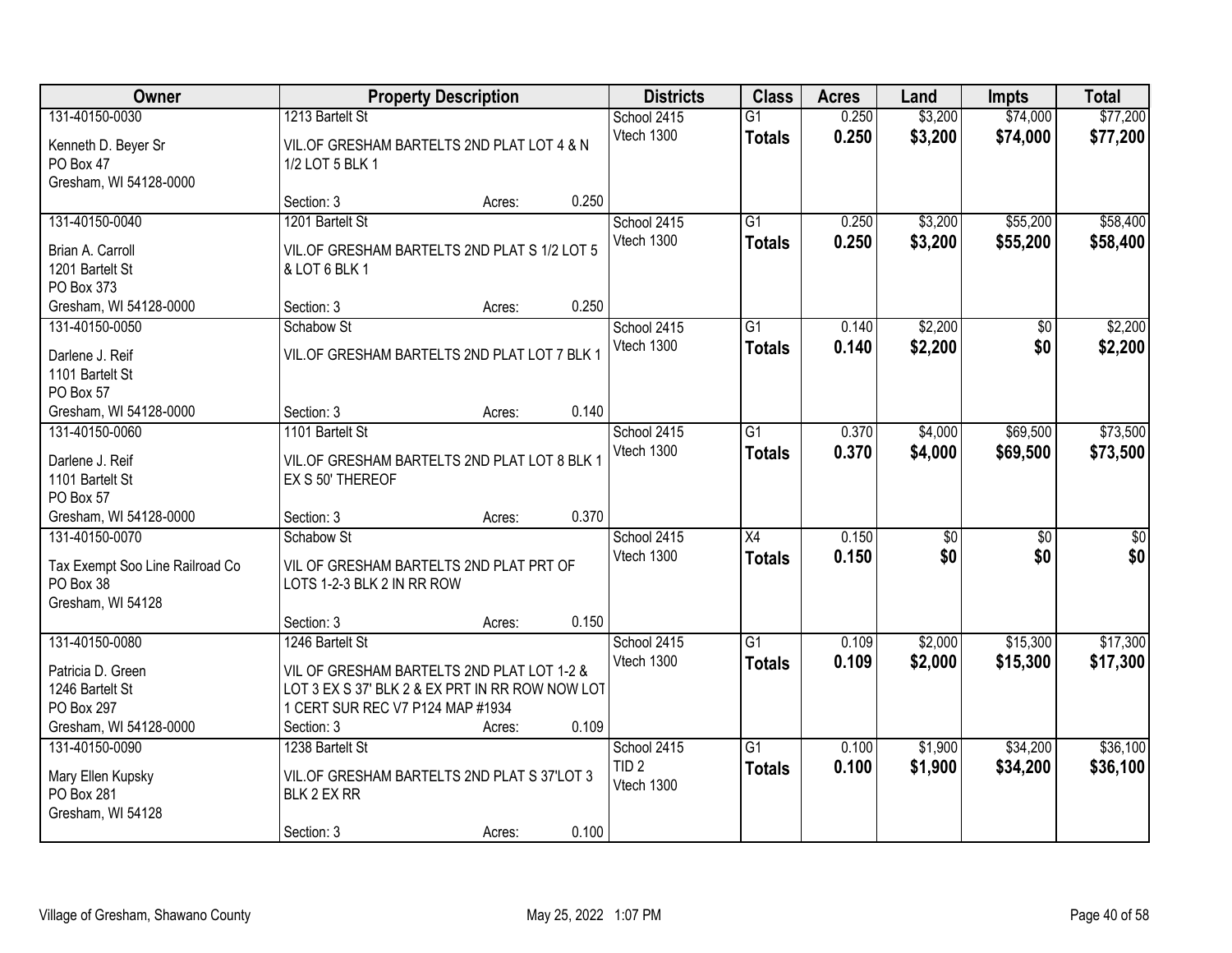| Owner                                                        |                                                                                               | <b>Property Description</b> |       | <b>Districts</b>          | <b>Class</b>                     | <b>Acres</b>   | Land               | <b>Impts</b>         | <b>Total</b>         |
|--------------------------------------------------------------|-----------------------------------------------------------------------------------------------|-----------------------------|-------|---------------------------|----------------------------------|----------------|--------------------|----------------------|----------------------|
| 131-40150-0100                                               | Schabow St                                                                                    |                             |       | School 2415               | $\overline{G1}$                  | 0.165          | \$2,400            | \$2,700              | \$5,100              |
| Mary Ellen Kupsky<br>PO Box 281                              | VIL.OF GRESHAM BARTELTS 2ND PLAT LOT 4 BLK 2                                                  |                             |       | Vtech 1300                | <b>Totals</b>                    | 0.165          | \$2,400            | \$2,700              | \$5,100              |
| Gresham, WI 54128                                            | Section: 3                                                                                    | Acres:                      | 0.165 |                           |                                  |                |                    |                      |                      |
| 131-40150-0110                                               | 1200 Bartelt St                                                                               |                             |       | School 2415<br>Vtech 1300 | $\overline{G1}$<br><b>Totals</b> | 0.160<br>0.160 | \$2,400<br>\$2,400 | \$62,900<br>\$62,900 | \$65,300<br>\$65,300 |
| Harveys Housing, LLC<br>N6449 Graves Rd<br>Shawano, WI 54166 | VIL.OF GRESHAM BARTELTS 2ND PLAT LOT 5 BLK 2<br>& N 20' LOT 6 BLK 2                           |                             |       |                           |                                  |                |                    |                      |                      |
|                                                              | Section: 3                                                                                    | Acres:                      | 0.160 |                           |                                  |                |                    |                      |                      |
| 131-40150-0120                                               | 1128 Bartelt St                                                                               |                             |       | School 2415               | G1                               | 0.200          | \$2,700            | \$21,500             | \$24,200             |
| <b>Robert Ketner</b><br>PO Box 122<br>1128 Bartelt St        | VIL.OF GRESHAM BARTELTS 2ND PLAT LOT 6 BLK 2<br><b>EX N 20'</b>                               |                             |       | Vtech 1300                | <b>Totals</b>                    | 0.200          | \$2,700            | \$21,500             | \$24,200             |
| Gresham, WI 54128-0000                                       | Section: 3                                                                                    | Acres:                      | 0.200 |                           |                                  |                |                    |                      |                      |
| 131-40150-0130                                               | 1118 Bartelt St                                                                               |                             |       | School 2415               | G1                               | 0.170          | \$2,500            | \$33,200             | \$35,700             |
| Amy M. Lemke<br>PO Box 443<br>Gresham, WI 54128              | VIL OF GRESHAM BARTELTS 2ND PLAT LOT 7 BLK 2                                                  |                             |       | <b>Vtech 1300</b>         | <b>Totals</b>                    | 0.170          | \$2,500            | \$33,200             | \$35,700             |
|                                                              | Section: 3                                                                                    | Acres:                      | 0.170 |                           |                                  |                |                    |                      |                      |
| 131-40150-0140<br>Gresham Townmart Properties, LLC           | 1108 Bartelt St<br>VIL.OF GRESHAM BARTELTS 2ND PLAT K/N/A LOT 1                               |                             |       | School 2415<br>Vtech 1300 | $\overline{G2}$<br><b>Totals</b> | 0.145<br>0.145 | \$2,700<br>\$2,700 | \$1,100<br>\$1,100   | \$3,800<br>\$3,800   |
| PO Box 19<br>Gresham, WI 54128-0000                          | CERT SUR REC V.12 P.362 MAP #3045                                                             |                             |       |                           |                                  |                |                    |                      |                      |
|                                                              | Section: 3                                                                                    | Acres:                      | 0.145 |                           |                                  |                |                    |                      |                      |
| 131-40150-0150                                               | 816 Richards St                                                                               |                             |       | School 2415               | $\overline{G1}$                  | 0.300          | \$3,500            | \$72,200             | \$75,700             |
| D & P Rentals<br>PO Box 86<br>Gresham, WI 54128-0000         | VIL.OF GRESHAM BARTELTS 2ND PLAT LOT 8 BLK 2<br>EX N 50'& EX S 36'OF N 86'OF E 8 1/2' THEREOF |                             |       | Vtech 1300                | <b>Totals</b>                    | 0.300          | \$3,500            | \$72,200             | \$75,700             |
|                                                              | Section: 3                                                                                    | Acres:                      | 0.300 |                           |                                  |                |                    |                      |                      |
| 131-40200-0000                                               | 561 Bennett Ct                                                                                |                             |       | School 2415               | $\overline{G1}$                  | 0.299          | \$3,500            | $\overline{50}$      | \$3,500              |
| Jacqueline Stezenski<br>PO Box 353<br>Gresham, WI 54128-0000 | VILLAGE OF GRESHAM BENNETTS PLAT PRT BLK 14<br>& BLK 16 SW -NE SEC.3-27-14 LOT 1              |                             |       | Vtech 1300                | <b>Totals</b>                    | 0.299          | \$3,500            | \$0                  | \$3,500              |
|                                                              | Section: 3                                                                                    | Acres:                      | 0.299 |                           |                                  |                |                    |                      |                      |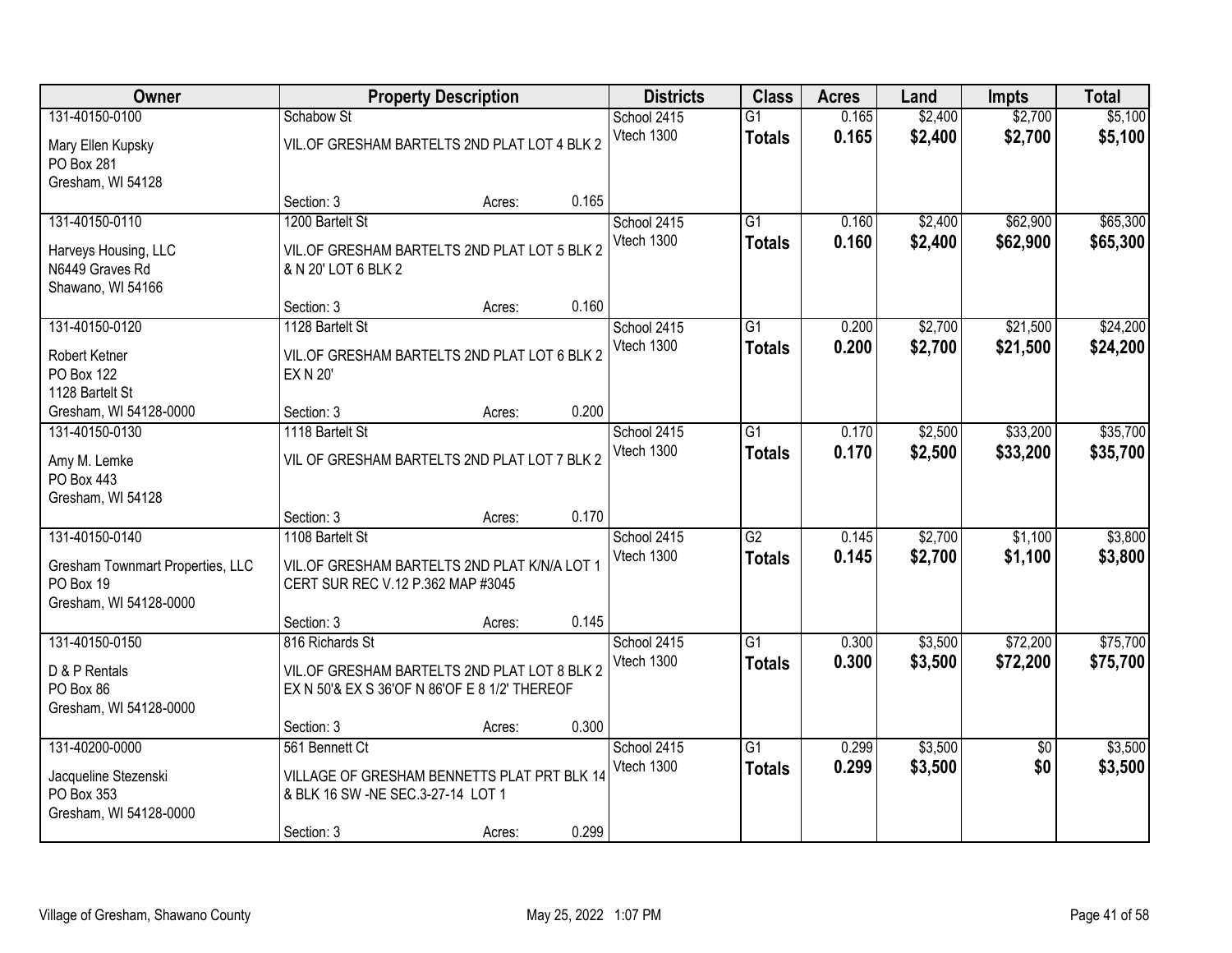| Owner                  | <b>Property Description</b>                   |       |                  |                 | <b>Acres</b> | Land    | <b>Impts</b>    | <b>Total</b> |
|------------------------|-----------------------------------------------|-------|------------------|-----------------|--------------|---------|-----------------|--------------|
| 131-40200-0010         | <b>Bennett Ct</b>                             |       | School 2415      | $\overline{G1}$ | 0.112        | \$2,000 | $\overline{50}$ | \$2,000      |
| Jacqueline Stezenski   | VILLAGE OF GRESHAM BENNETTS PLAT PRT BLK 14   |       | Vtech 1300       | <b>Totals</b>   | 0.112        | \$2,000 | \$0             | \$2,000      |
| PO Box 353             | & BLK 16 SW -NE SEC.3-27-14 LOT 2 EX PRT SOLD |       |                  |                 |              |         |                 |              |
| Gresham, WI 54128-0000 | <b>FOR STREET</b>                             |       |                  |                 |              |         |                 |              |
|                        | Section: 3<br>Acres:                          | 0.112 |                  |                 |              |         |                 |              |
| 131-40200-0020         | 560 Bennett Ct                                |       | School 2415      | $\overline{G1}$ | 0.491        | \$4,800 | \$0             | \$4,800      |
|                        |                                               |       | Vtech 1300       | <b>Totals</b>   | 0.491        | \$4,800 | \$0             | \$4,800      |
| Jacqueline Stezenski   | VILLAGE OF GRESHAM BENNETTS PLAT PRT BLK 14   |       |                  |                 |              |         |                 |              |
| PO Box 353             | & BLK 16 SW -NE SEC.3-27-14 LOT 3 AND 530     |       |                  |                 |              |         |                 |              |
| Gresham, WI 54128-0000 | <b>BENNETT COURT</b><br>550 BENNETT COURT     |       |                  |                 |              |         |                 |              |
|                        | Section: 3<br>Acres:                          | 0.491 |                  |                 |              |         |                 |              |
| 131-40200-0030         | 1000 Bennett St                               |       | School 2415      | G1              | 0.373        | \$4,000 | \$0             | \$4,000      |
| Jacqueline Stezenski   | VILLAGE OF GRESHAM BENNETTS PLAT PRT BLK 14   |       | Vtech 1300       | <b>Totals</b>   | 0.373        | \$4,000 | \$0             | \$4,000      |
| PO Box 353             | & BLK 16 SW -NE SEC.3-27-14 LOT 4             |       |                  |                 |              |         |                 |              |
| Gresham, WI 54128-0000 |                                               |       |                  |                 |              |         |                 |              |
|                        | Section: 3<br>Acres:                          | 0.373 |                  |                 |              |         |                 |              |
| 131-40200-0040         | 541 Bennett Ct                                |       | School 2415      | G1              | 0.192        | \$2,700 | $\sqrt[6]{3}$   | \$2,700      |
|                        |                                               |       | Vtech 1300       | <b>Totals</b>   | 0.192        | \$2,700 | \$0             | \$2,700      |
| Jacqueline Stezenski   | VILLAGE OF GRESHAM BENNETTS PLAT PRT BLK 14   |       |                  |                 |              |         |                 |              |
| PO Box 353             | & BLK 16 SW -NE SEC.3-27-14 LOT 5 EX PRT SOLD |       |                  |                 |              |         |                 |              |
| Gresham, WI 54128-0000 | <b>FOR STREET</b>                             |       |                  |                 |              |         |                 |              |
|                        | Section: 3<br>Acres:                          | 0.192 |                  |                 |              |         |                 |              |
| 131-40200-0050         | 531 Bennett Ct                                |       | School 2415      | $\overline{G1}$ | 0.316        | \$3,600 | \$0             | \$3,600      |
| Jacqueline Stezenski   | VILLAGE OF GRESHAM BENNETTS PLAT PRT BLK 14   |       | Vtech 1300       | <b>Totals</b>   | 0.316        | \$3,600 | \$0             | \$3,600      |
| PO Box 353             | & BLK 16 SW -NE SEC.3-27-14 LOT 6 EX PRT SOLD |       |                  |                 |              |         |                 |              |
| Gresham, WI 54128-0000 | <b>FOR STREET</b>                             |       |                  |                 |              |         |                 |              |
|                        | Section: 3<br>Acres:                          | 0.316 |                  |                 |              |         |                 |              |
| 131-40200-0060         | <b>Bennett Ct</b>                             |       | School 2415      | $\overline{G1}$ | 0.310        | \$3,600 | \$0             | \$3,600      |
|                        |                                               |       | TID <sub>2</sub> | <b>Totals</b>   | 0.310        | \$3,600 | \$0             | \$3,600      |
| Jacqueline Stezenski   | VILLAGE OF GRESHAM BENNETTS PLAT PRT BLK 14   |       | Vtech 1300       |                 |              |         |                 |              |
| PO Box 353             | & BLK 16 SW -NE SEC.3-27-14 LOT 7             |       |                  |                 |              |         |                 |              |
| Gresham, WI 54128-0000 |                                               |       |                  |                 |              |         |                 |              |
|                        | Section: 3<br>Acres:                          | 0.310 |                  |                 |              |         |                 |              |
| 131-40200-0070         | <b>Bennett Ct</b>                             |       | School 2415      | $\overline{G1}$ | 0.310        | \$3,600 | $\overline{60}$ | \$3,600      |
| Jacqueline Stezenski   | VILLAGE OF GRESHAM BENNETTS PLAT PRT BLK 14   |       | TID <sub>2</sub> | <b>Totals</b>   | 0.310        | \$3,600 | \$0             | \$3,600      |
| PO Box 353             | & BLK 16 SW -NE SEC.3-27-14 LOT 8             |       | Vtech 1300       |                 |              |         |                 |              |
| Gresham, WI 54128-0000 |                                               |       |                  |                 |              |         |                 |              |
|                        | Section: 3<br>Acres:                          | 0.310 |                  |                 |              |         |                 |              |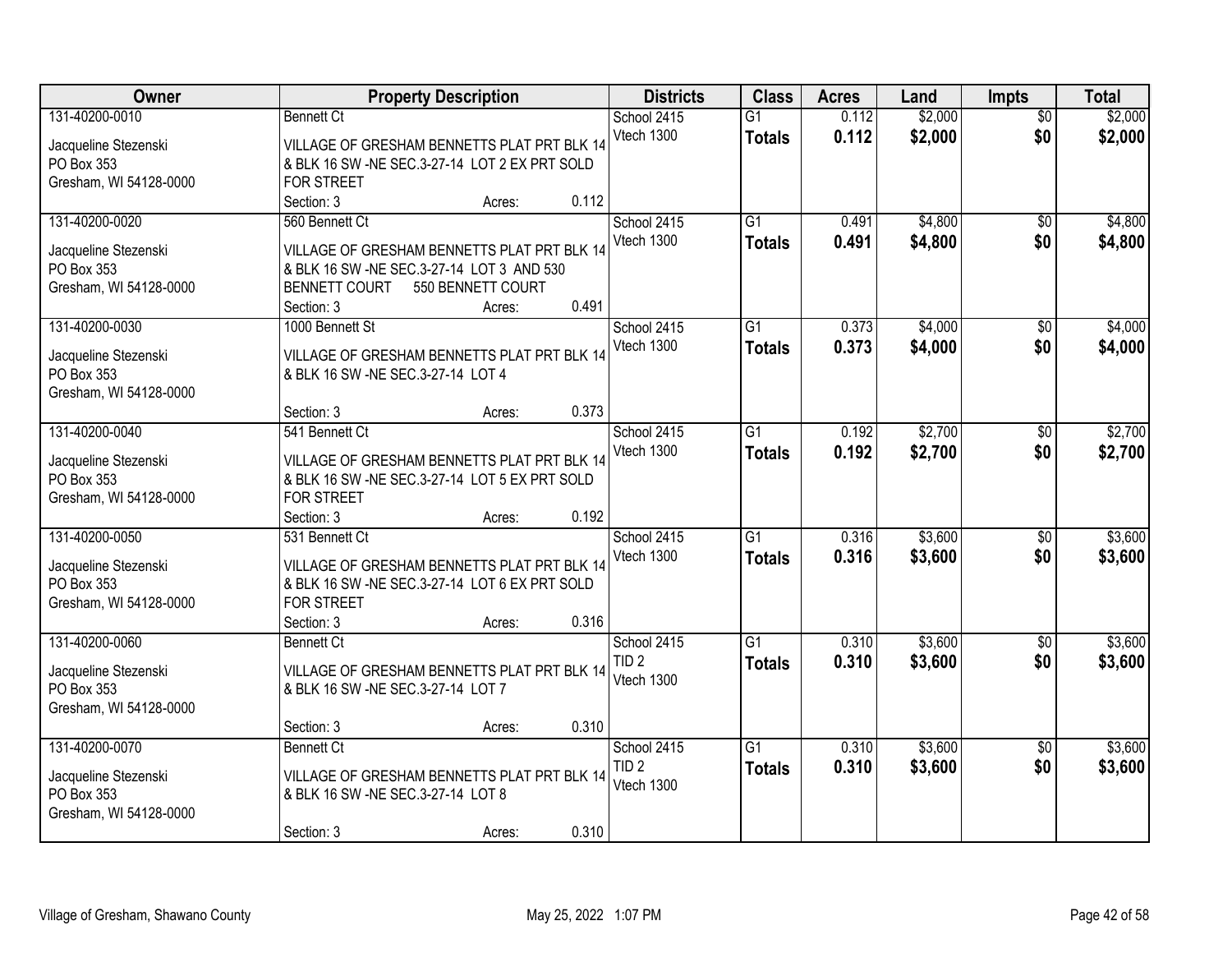| <b>Owner</b>                         |                                                                            | <b>Property Description</b> |       | <b>Districts</b>          | <b>Class</b>    | <b>Acres</b> | Land                   | <b>Impts</b>    | <b>Total</b> |
|--------------------------------------|----------------------------------------------------------------------------|-----------------------------|-------|---------------------------|-----------------|--------------|------------------------|-----------------|--------------|
| 131-40200-0080                       | 531 Water St                                                               |                             |       | School 2415               | $\overline{G1}$ | 0.471        | \$4,600                | \$81,100        | \$85,700     |
| Jacqueline Stezenski                 | VILLAGE OF GRESHAM BENNETTS PLAT PRT BLK 14                                |                             |       | Vtech 1300                | <b>Totals</b>   | 0.471        | \$4,600                | \$81,100        | \$85,700     |
| PO Box 353                           | & BLK 16 SW -NE SEC.3-27-14 LOT 9                                          |                             |       |                           |                 |              |                        |                 |              |
| Gresham, WI 54128-0000               |                                                                            |                             | 0.471 |                           |                 |              |                        |                 |              |
| 131-40200-0090                       | Section: 3<br><b>Bennett Ct</b>                                            | Acres:                      |       | School 2415               | $\overline{G1}$ | 0.471        | \$4,600                | \$700           | \$5,300      |
|                                      |                                                                            |                             |       | TID <sub>2</sub>          | <b>Totals</b>   | 0.471        | \$4,600                | \$700           | \$5,300      |
| Jacqueline Stezenski                 | VILLAGE OF GRESHAM BENNETTS PLAT PRT BLK 14                                |                             |       | Vtech 1300                |                 |              |                        |                 |              |
| PO Box 353<br>Gresham, WI 54128-0000 | & BLK 16 SW -NE SEC.3-27-14 LOT 10                                         |                             |       |                           |                 |              |                        |                 |              |
|                                      | Section: 3                                                                 | Acres:                      | 0.471 |                           |                 |              |                        |                 |              |
| 131-40200-0100                       | <b>Bennett Ct</b>                                                          |                             |       | School 2415               | G1              | 0.471        | \$4,600                | \$0             | \$4,600      |
| Jacqueline Stezenski                 | VILLAGE OF GRESHAM BENNETTS PLAT PRT BLK 14                                |                             |       | TID <sub>2</sub>          | <b>Totals</b>   | 0.471        | \$4,600                | \$0             | \$4,600      |
| PO Box 353                           | & BLK 16 SW -NE SEC.3-27-14 LOT 11                                         |                             |       | Vtech 1300                |                 |              |                        |                 |              |
| Gresham, WI 54128-0000               |                                                                            |                             |       |                           |                 |              |                        |                 |              |
|                                      | Section: 3                                                                 | Acres:                      | 0.471 |                           |                 |              |                        |                 |              |
| 131-50050-0000                       | <b>Bennett Ct</b>                                                          |                             |       | School 2415               | X4              | 0.500        | \$0                    | \$0             | \$0          |
| Tax Exempt Village of Gresham        | VIL.OF GRESHAM FISCHERS PLT E 60'OF LOT A                                  |                             |       | Vtech 1300                | <b>Totals</b>   | 0.500        | \$0                    | \$0             | \$0          |
|                                      |                                                                            |                             |       |                           |                 |              |                        |                 |              |
| Gresham, WI 54128                    |                                                                            |                             |       |                           |                 |              |                        |                 |              |
|                                      | Section: 3                                                                 | Acres:                      | 0.500 |                           |                 |              |                        |                 |              |
| 131-50050-0010                       | <b>Bennett Ct</b>                                                          |                             |       | School 2415<br>Vtech 1300 | $\overline{X4}$ | 0.100        | $\overline{50}$<br>\$0 | \$0             | $\sqrt{50}$  |
| Tax Exempt Village of Gresham        | VIL.OF GRESHAM FISCHERS PLT LOT A EX E 60'                                 |                             |       |                           | <b>Totals</b>   | 0.100        |                        | \$0             | \$0          |
|                                      |                                                                            |                             |       |                           |                 |              |                        |                 |              |
| Gresham, WI 54128                    | Section: 3                                                                 | Acres:                      | 0.100 |                           |                 |              |                        |                 |              |
| 131-50050-0020                       | 1279 Fischer St                                                            |                             |       | School 2415               | $\overline{G1}$ | 0.120        | \$2,000                | \$15,300        | \$17,300     |
|                                      |                                                                            |                             |       | Vtech 1300                | <b>Totals</b>   | 0.120        | \$2,000                | \$15,300        | \$17,300     |
| Curtis Myers Vendee<br>PO Box 443    | VIL OF GRESHAM FISCHERS PLT LOT 1 & 2 & N<br>11'LOT 3 BLK 1 E 128' THEREOF |                             |       |                           |                 |              |                        |                 |              |
| Gresham, WI 54128                    |                                                                            |                             |       |                           |                 |              |                        |                 |              |
|                                      | Section: 3                                                                 | Acres:                      | 0.120 |                           |                 |              |                        |                 |              |
| 131-50050-0030                       | <b>Fischer St</b>                                                          |                             |       | School 2415               | $\overline{G1}$ | 0.170        | \$2,500                | $\overline{60}$ | \$2,500      |
| Daniel J. Boucher                    | VIL.OF GRESHAM FISCHERS PLT LOT 3 EX N 11'&                                |                             |       | Vtech 1300                | <b>Totals</b>   | 0.170        | \$2,500                | \$0             | \$2,500      |
| PO Box 262                           | LOT 4 BLK 1 EX W 52'LOT 3 & EX W 52'OF N 22'LOT 4                          |                             |       |                           |                 |              |                        |                 |              |
| Gresham, WI 54128-0000               |                                                                            |                             |       |                           |                 |              |                        |                 |              |
|                                      | Section: 3                                                                 | Acres:                      | 0.170 |                           |                 |              |                        |                 |              |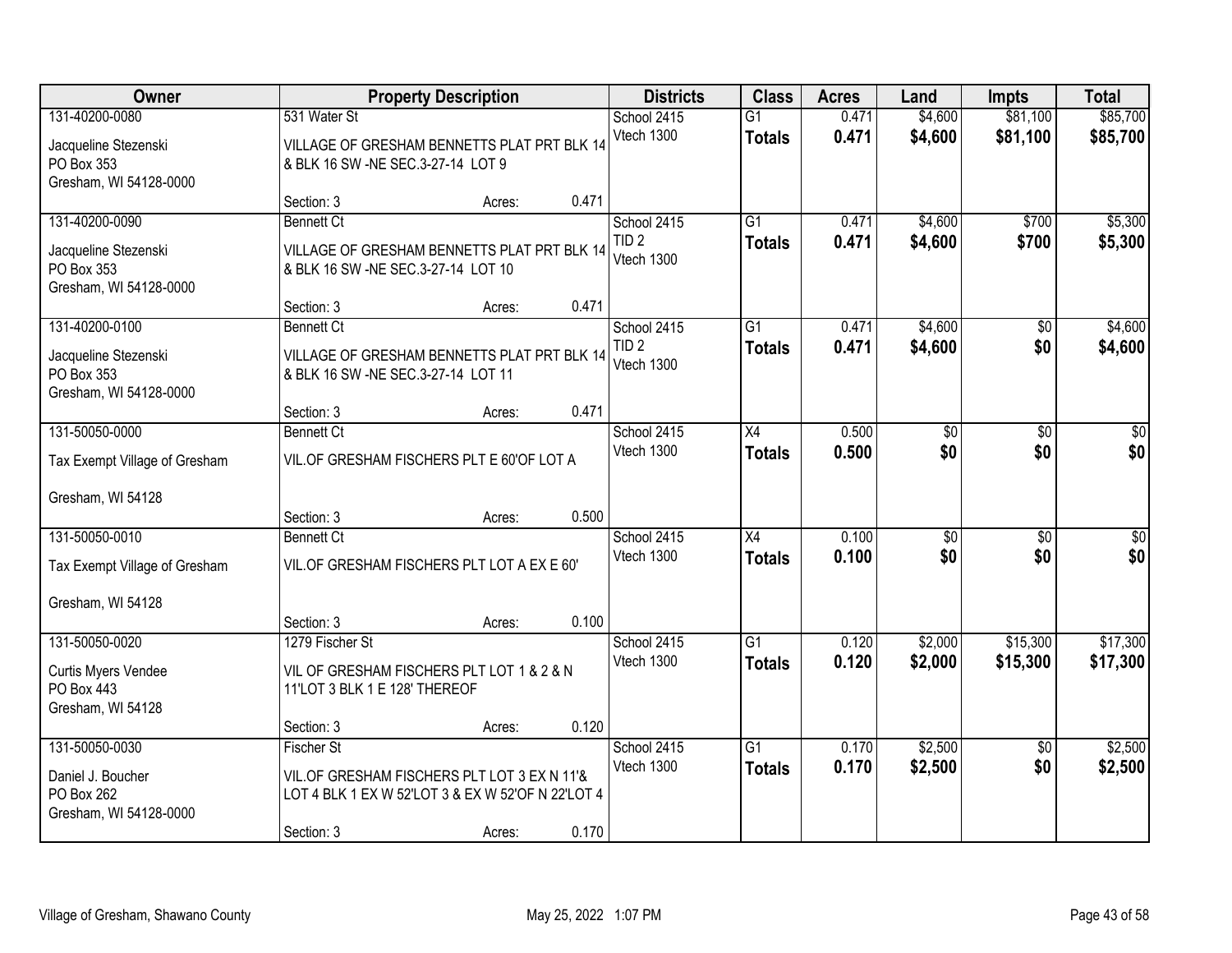| Owner                                                                       |                                                                                                                                                            | <b>Property Description</b> |       | <b>Districts</b>                              | <b>Class</b>                     | <b>Acres</b>   | Land               | <b>Impts</b>           | <b>Total</b>         |
|-----------------------------------------------------------------------------|------------------------------------------------------------------------------------------------------------------------------------------------------------|-----------------------------|-------|-----------------------------------------------|----------------------------------|----------------|--------------------|------------------------|----------------------|
| 131-50050-0040<br>Z Holding, LLC<br>PO Box 147<br>Gresham, WI 54128-0000    | Main St<br>VIL.OF GRESHAM FISCHERS PLT W 52'OF LOTS<br>1-2-3 BLK 1 & W 52'OF N 22'OF LOT 4 BLK 1                                                           |                             |       | School 2415<br>Vtech 1300                     | $\overline{G1}$<br><b>Totals</b> | 0.170<br>0.170 | \$2,500<br>\$2,500 | $\overline{50}$<br>\$0 | \$2,500<br>\$2,500   |
|                                                                             | Section: 3                                                                                                                                                 | Acres:                      | 0.170 |                                               |                                  |                |                    |                        |                      |
| 131-50050-0050<br>Daniel J. Boucher<br>PO Box 262<br>Gresham, WI 54128-0000 | 1247 Fischer St<br>VIL OF GRESHAM FISCHERS PLT PRT OF LOTS<br>5-6-7-8-9 BLK 1 LYG N & E OF RR                                                              |                             |       | School 2415<br>Vtech 1300                     | G1<br><b>Totals</b>              | 0.260<br>0.260 | \$3,200<br>\$3,200 | \$32,200<br>\$32,200   | \$35,400<br>\$35,400 |
|                                                                             | Section: 3                                                                                                                                                 | Acres:                      | 0.260 |                                               |                                  |                |                    |                        |                      |
| 131-50050-0070<br>Daniel J. Boucher<br>PO Box 262<br>Gresham, WI 54128-0000 | 700 Pleasant St<br>VIL.OF GRESHAM FISCHERS PLT K/N/A LOT 3 CERT<br>SUR REC V.12 P.365 MAP #3047                                                            |                             |       | School 2415<br>Vtech 1300                     | G2<br><b>Totals</b>              | 0.088<br>0.088 | \$2,100<br>\$2,100 | \$13,300<br>\$13,300   | \$15,400<br>\$15,400 |
|                                                                             | Section: 3                                                                                                                                                 | Acres:                      | 0.088 |                                               |                                  |                |                    |                        |                      |
| 131-50050-0080<br>Douglas E. Hoffman<br>PO Box 86<br>Gresham, WI 54128-0000 | 724 Pleasant St<br>VIL.OF GRESHAM FISCHERS PLT K/N/A LOT 2 CERT<br>SUR REC V.12 P.365 MAP #3047                                                            |                             |       | School 2415<br>TID <sub>2</sub><br>Vtech 1300 | $\overline{G2}$<br><b>Totals</b> | 0.249<br>0.249 | \$3,600<br>\$3,600 | \$38,900<br>\$38,900   | \$42,500<br>\$42,500 |
|                                                                             | Section: 3                                                                                                                                                 | Acres:                      | 0.249 |                                               |                                  |                |                    |                        |                      |
| 131-50050-0100<br>Robert Ejnik<br>W9954 Butternut Rd<br>Gresham, WI 54128   | 1200 Main St<br>VIL.OF GRESHAM FISCHERS PLT W 118' LOT 12<br>BLK1 EX COM NW COR SD LOT TH S8' E 100'S 12 FT<br>E 18' N 20'W 118' TO POB<br>Section: 3      | ACRES PER PLAT OF<br>Acres: | 0.210 | School 2415<br>TID <sub>2</sub><br>Vtech 1300 | $\overline{G2}$<br><b>Totals</b> | 0.210<br>0.210 | \$4,800<br>\$4,800 | \$0<br>\$0             | \$4,800<br>\$4,800   |
| 131-50050-0110                                                              | 1220 Main St                                                                                                                                               |                             |       | School 2415                                   | G2                               | 0.334          | \$4,100            | \$162,600              | \$166,700            |
| Douglas E. Hoffman<br>PO Box 86<br>Gresham, WI 54128-0000                   | VIL.OF GRESHAM FISCHERS PLT TH PRT LOT 12<br>BLK 1 COM NW COR LOT 12 TH S 8'E 100'S 12'E 18'N<br>20'W 118'TO POB ALSO LOTS 13&14 EX RR BLK 1<br>Section: 3 | Acres:                      | 0.334 | Vtech 1300                                    | <b>Totals</b>                    | 0.334          | \$4,100            | \$162,600              | \$166,700            |
| 131-50050-0120<br>Douglas E. Hoffman<br>PO Box 86<br>Gresham, WI 54128-0000 | 1230 Main St<br>VIL OF GRESHAM FISCHERS PLT PRT LOT 15 S & W<br>OF RR BLK 1 EX RR NKA LOT 2 CSM MAP #4569<br>Section: 3                                    | Acres:                      | 0.160 | School 2415<br>Vtech 1300                     | $\overline{G2}$<br><b>Totals</b> | 0.160<br>0.160 | \$2,800<br>\$2,800 | \$3,700<br>\$3,700     | \$6,500<br>\$6,500   |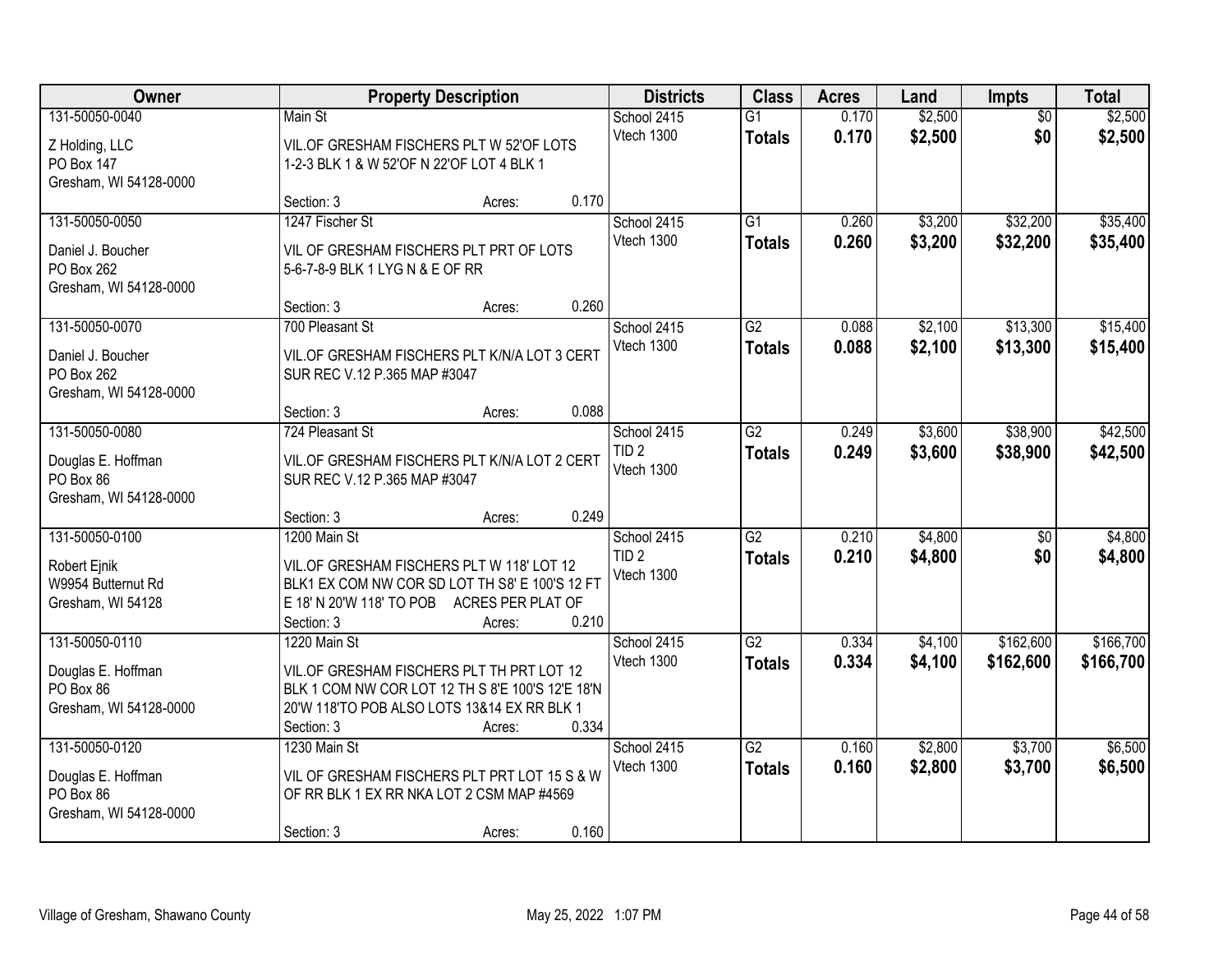| Owner                                                                                |                                                                                                                                                                      | <b>Property Description</b> |       |                           | <b>Class</b>                     | <b>Acres</b>   | Land               | <b>Impts</b>         | <b>Total</b>         |
|--------------------------------------------------------------------------------------|----------------------------------------------------------------------------------------------------------------------------------------------------------------------|-----------------------------|-------|---------------------------|----------------------------------|----------------|--------------------|----------------------|----------------------|
| 131-50050-0130<br><b>Patrick Christ</b><br>W11711 Mill Creek Rd<br>Gresham, WI 54128 | 1240 Main St<br>VIL OF GRESHAM FISCHERS PLT PRT LOT 15 S & W<br>OF RR BLK 1 EX RR NKA LOT 1 CSM MAP #4569                                                            |                             |       | School 2415<br>Vtech 1300 | $\overline{G2}$<br><b>Totals</b> | 0.110<br>0.110 | \$2,400<br>\$2,400 | \$14,600<br>\$14,600 | \$17,000<br>\$17,000 |
|                                                                                      | Section: 3                                                                                                                                                           | Acres:                      | 0.110 |                           |                                  |                |                    |                      |                      |
| 131-50050-0140<br>Z Holding, LLC<br>PO Box 147<br>Gresham, WI 54128-0000             | 1276 Main St<br>VIL.OF GRESHAM FISCHERS PLT LOT 15 N & E OF<br>RR LOT 16 BLK 1 & W 146.9'OF SPRING ST E OF<br><b>MAIN STREET</b><br>Section: 3                       | Acres:                      | 0.200 | School 2415<br>Vtech 1300 | G2<br><b>Totals</b>              | 0.200<br>0.200 | \$3,100<br>\$3,100 | \$96,100<br>\$96,100 | \$99,200<br>\$99,200 |
| 131-50050-0160<br>Helen B. Perry<br>PO Box 65<br>701 Pleasant St                     | 701 Pleasant St<br>VIL.OF GRESHAM FISCHERS PLT E 89.5'OF N<br>81.25'OF LOTS 1 2 & 3 BLK 2                                                                            |                             |       | School 2415<br>Vtech 1300 | G1<br><b>Totals</b>              | 0.610<br>0.610 | \$5,500<br>\$5,500 | \$68,300<br>\$68,300 | \$73,800<br>\$73,800 |
| Gresham, WI 54128-0000                                                               | Section: 3                                                                                                                                                           | Acres:                      | 0.610 |                           |                                  |                |                    |                      |                      |
| 131-50050-0170<br>Douglas E. Hoffman<br>PO Box 86<br>Gresham, WI 54128-0000          | <b>Pleasant St</b><br>VIL.OF GRESHAM FISCHERS PLT K/N/A LOT 5 CERT<br>SUR REC V.12 P.360 MAP #3044                                                                   |                             |       | School 2415<br>Vtech 1300 | $\overline{G2}$<br><b>Totals</b> | 0.266<br>0.266 | \$3,700<br>\$3,700 | \$23,400<br>\$23,400 | \$27,100<br>\$27,100 |
|                                                                                      | Section: 3                                                                                                                                                           | Acres:                      | 0.266 |                           |                                  |                |                    |                      |                      |
| 131-50050-0180<br>Barbara Darling<br>PO Box 34<br>Gresham, WI 54128                  | 1117 Fischer St<br>VIL OF GRESHAM FISCHERS PLT COM SE COR BLK<br>2 TH N 50' TO POB TH W 89.5' N 56' E 115' TO<br>FISCHER ST TH S 56' TH W 25.5' TO POB<br>Section: 3 | Acres:                      | 0.150 | School 2415<br>Vtech 1300 | $\overline{G1}$<br><b>Totals</b> | 0.150<br>0.150 | \$2,300<br>\$2,300 | \$46,600<br>\$46,600 | \$48,900<br>\$48,900 |
| 131-50050-0190<br>John B. Nahwahquaw<br>PO Box 321<br>Gresham, WI 54128              | 1101 Fischer St<br>VIL OF GRESHAM FISCHERS PLT LOTS 5 & 6 BLK 2<br>THE E 115' OF S 50' OF BLK 2<br>Section: 3                                                        | Acres:                      | 0.150 | School 2415<br>Vtech 1300 | $\overline{G1}$<br><b>Totals</b> | 0.150<br>0.150 | \$2,300<br>\$2,300 | \$30,200<br>\$30,200 | \$32,500<br>\$32,500 |
| 131-50050-0200                                                                       | <b>Pleasant St</b>                                                                                                                                                   |                             |       | School 2415               | $\overline{G2}$                  | 0.123          | \$1,000            | $\overline{50}$      | \$1,000              |
| Douglas E. Hoffman<br>PO Box 86<br>Gresham, WI 54128-0000                            | VIL.OF GRESHAM FISCHERS PLT K/N/A LOT 6 CERT<br>SUR REC V.12 P.360 MAP #3044                                                                                         |                             |       | Vtech 1300                | <b>Totals</b>                    | 0.123          | \$1,000            | \$0                  | \$1,000              |
|                                                                                      | Section: 3                                                                                                                                                           | Acres:                      | 0.123 |                           |                                  |                |                    |                      |                      |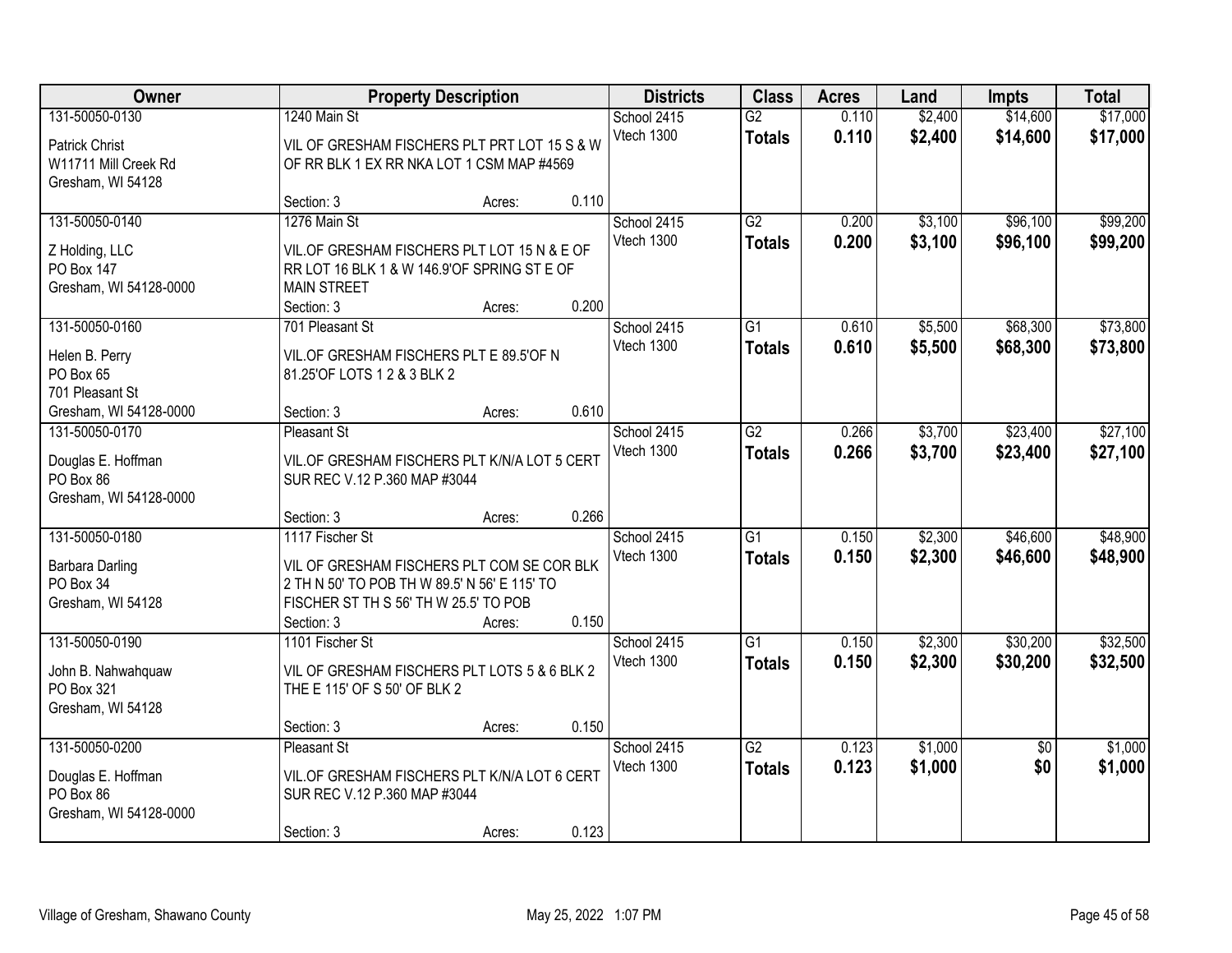| Owner                                                                    |                                                                                                                                                           | <b>Property Description</b> |                | <b>Districts</b>               | <b>Class</b>    | <b>Acres</b> | Land            | <b>Impts</b>    | <b>Total</b>    |
|--------------------------------------------------------------------------|-----------------------------------------------------------------------------------------------------------------------------------------------------------|-----------------------------|----------------|--------------------------------|-----------------|--------------|-----------------|-----------------|-----------------|
| 131-50050-0210                                                           | 1108 Main St                                                                                                                                              |                             |                | School 2415                    | $\overline{G2}$ | 0.286        | \$5,700         | \$42,300        | \$48,000        |
| Douglas E. Hoffman<br>PO Box 86<br>Gresham, WI 54128-0000                | VIL OF GRESHAM FISCHERS PLT LOTS 7-8 & 9 BLK 2<br><b>EX E 53'</b>                                                                                         |                             |                | Vtech 1300                     | <b>Totals</b>   | 0.286        | \$5,700         | \$42,300        | \$48,000        |
|                                                                          | Section: 3                                                                                                                                                | Acres:                      | 0.286          |                                |                 |              |                 |                 |                 |
| 131-50050-0220                                                           | 725 Pleasant St                                                                                                                                           |                             |                | School 2415                    | $\overline{G2}$ | 0.228        | \$3,400         | \$19,600        | \$23,000        |
| D & P Rentals<br>PO Box 86<br>Gresham, WI 54128-0000                     | VIL OF GRESHAM FISCHERS PLT K/N/A LOT 4 CERT<br>SUR REC V12 P360 MAP #3044                                                                                |                             |                | TID <sub>2</sub><br>Vtech 1300 | <b>Totals</b>   | 0.228        | \$3,400         | \$19,600        | \$23,000        |
|                                                                          | Section: 3                                                                                                                                                | Acres:                      | 0.228          |                                |                 |              |                 |                 |                 |
| 131-50050-0230                                                           | 1126 Main St                                                                                                                                              |                             |                | School 2415                    | X4              | 0.200        | $\overline{50}$ | \$0             | $\overline{30}$ |
| Tax Exempt Village of Gresham<br>1126 Main St<br>Gresham, WI 54128       | VIL OF GRESHAM FISCHERS PLT PRT LOTS<br>10-11-12 BLK 2 COM 53' W NE COR LOT 12 BLK 2 SD<br>PLT TH W 16.75'S56' W 120' TO MAIN ST TH S 40' E<br>Section: 3 | Acres:                      | 0.200          | Vtech 1300                     | <b>Totals</b>   | 0.200        | \$0             | \$0             | \$0             |
| 131-50050-0240                                                           | 1146 Main St                                                                                                                                              |                             |                | School 2415                    | $\overline{G2}$ | 0.150        | \$4,100         | \$48,000        | \$52,100        |
| <b>Bko Amusements, LLC</b><br>1160 Schabow St<br>Gresham, WI 54128       | VIL.OF GRESHAM FISCHERS PLT PRT LOT 11&12<br>BLK 2 COM NW COR LOT 12 BLK 2 SD PLAT TH E120'<br>S 56' W 120' N 56' TO POB<br>Section: 3                    | Acres:                      | 0.150          | Vtech 1300                     | <b>Totals</b>   | 0.150        | \$4,100         | \$48,000        | \$52,100        |
| 131-65050-0000                                                           | 910 Knoke St                                                                                                                                              |                             |                | School 2415                    | $\overline{G1}$ | 0.340        | \$3,800         | \$70,200        | \$74,000        |
| Joseph D. Carroll<br>PO Box 58<br>910 Knoke St<br>Gresham, WI 54128-0000 | VILLAGE OF GRESHAM LANG'S SUBDIVISION PRT<br>OUT LOT 1 BLK 20 SE-NW SEC.3-27-14 LOT 1<br>Section: 3                                                       | Acres:                      | 0.340          | Vtech 1300                     | <b>Totals</b>   | 0.340        | \$3,800         | \$70,200        | \$74,000        |
| 131-65050-0010                                                           | Knoke St                                                                                                                                                  |                             |                | School 2415                    | $\overline{X4}$ | 0.380        | $\overline{50}$ | \$0             | $\frac{1}{6}$   |
| Gresham Village of<br>1126 Main Street Po Box 50<br>Gresham, WI 54128    | VILLAGE OF GRESHAM LANG'S SUBDIVISION PRT<br>OUT LOT 1 BLK 20 SE-NW SEC.3-27-14<br>Section: 3                                                             | Acres:                      | LOT 2<br>0.380 | Vtech 1300                     | <b>Totals</b>   | 0.380        | \$0             | \$0             | \$0             |
| 131-65050-0020                                                           | Knoke St                                                                                                                                                  |                             |                | School 2415                    | $\overline{G1}$ | 0.370        | \$4,000         | $\overline{50}$ | \$4,000         |
| Ralph A. Lange<br>1123 St Charles Dr<br>Green Bay, WI 54311-0000         | VILLAGE OF GRESHAM LANG'S SUBDIVISION PRT<br>OUT LOT 1 BLK 20 SE-NW SEC.3-27-14 LOT 3<br>Section: 3                                                       | Acres:                      | 0.370          | TID <sub>2</sub><br>Vtech 1300 | <b>Totals</b>   | 0.370        | \$4,000         | \$0             | \$4,000         |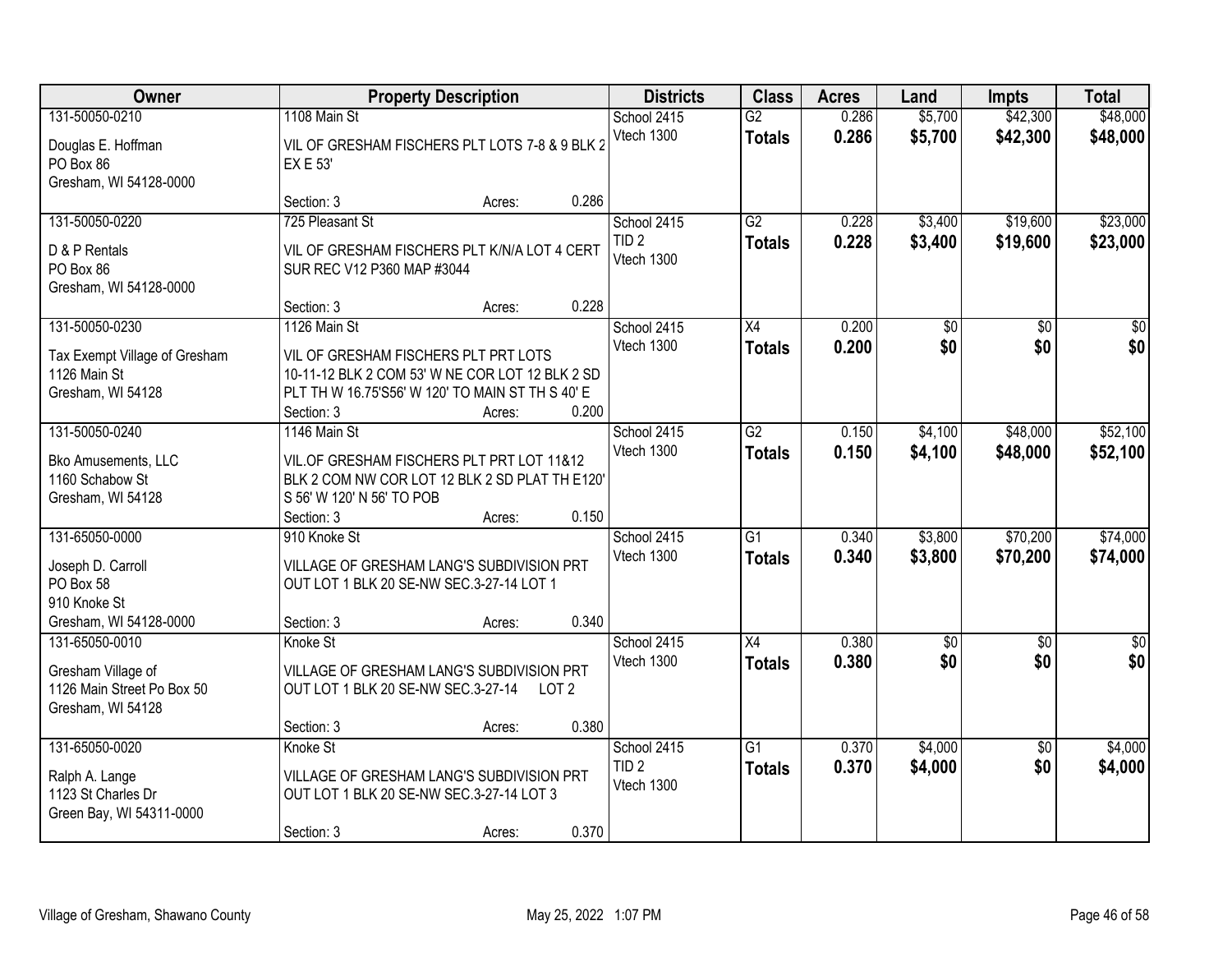| Owner                                          |                 | <b>Property Description</b>                                                                |                  |                                 | <b>Class</b>        | <b>Acres</b>   | Land               | <b>Impts</b>    | <b>Total</b>       |
|------------------------------------------------|-----------------|--------------------------------------------------------------------------------------------|------------------|---------------------------------|---------------------|----------------|--------------------|-----------------|--------------------|
| 131-65050-0030                                 | 917 Knoke St    |                                                                                            |                  | School 2415                     | $\overline{G1}$     | 0.180          | \$2,600            | \$94,400        | \$97,000           |
| Thomas Richmond Kenote                         |                 | VILLAGE OF GRESHAM LANG'S SUBDIVISION PRT                                                  |                  | Vtech 1300                      | <b>Totals</b>       | 0.180          | \$2,600            | \$94,400        | \$97,000           |
| PO Box 421                                     |                 | OUT LOT 1 BLK 20 SE-NW SEC 3 T27N R14E                                                     | LOT <sub>4</sub> |                                 |                     |                |                    |                 |                    |
| Gresham, WI 54128                              | Section: 3      | Acres:                                                                                     | 0.180            |                                 |                     |                |                    |                 |                    |
| 131-65050-0040                                 | Knoke St        |                                                                                            |                  | School 2415                     | $\overline{G1}$     | 0.180          | \$2,600            | $\overline{50}$ | \$2,600            |
| <b>Thomas Richmond Kenote</b>                  |                 | VILLAGE OF GRESHAM LANG'S SUBDIVISION PRT                                                  |                  | Vtech 1300                      | <b>Totals</b>       | 0.180          | \$2,600            | \$0             | \$2,600            |
| PO Box 421                                     |                 | OUT LOT 1 BLK 20 SE-NW SEC 3 T27N R14E                                                     | LOT!             |                                 |                     |                |                    |                 |                    |
| Gresham, WI 54128                              |                 |                                                                                            |                  |                                 |                     |                |                    |                 |                    |
|                                                | Section: 3      | Acres:                                                                                     | 0.180            |                                 |                     |                |                    |                 |                    |
| 131-65050-0050                                 | Knoke St        |                                                                                            |                  | School 2415<br>TID <sub>2</sub> | G1<br><b>Totals</b> | 0.180<br>0.180 | \$2,600<br>\$2,600 | \$0<br>\$0      | \$2,600<br>\$2,600 |
| Ralph A. Lange                                 |                 | VILLAGE OF GRESHAM LANG'S SUBDIVISION PRT                                                  |                  | Vtech 1300                      |                     |                |                    |                 |                    |
| 1123 St Charles Dr<br>Green Bay, WI 54311-0000 |                 | OUT LOT 1 BLK 20 SE-NW SEC.3-27-14 LOT 6                                                   |                  |                                 |                     |                |                    |                 |                    |
|                                                | Section: 3      | Acres:                                                                                     | 0.180            |                                 |                     |                |                    |                 |                    |
| 131-65050-0060                                 | 825 Knoke St    |                                                                                            |                  | School 2415                     | G1                  | 0.377          | \$4,000            | \$61,500        | \$65,500           |
| Scott W. Buettner                              |                 | VILLAGE OF GRESHAM LANG'S SUBDIVISION PRT                                                  |                  | Vtech 1300                      | <b>Totals</b>       | 0.377          | \$4,000            | \$61,500        | \$65,500           |
| PO Box 156                                     |                 | OUT LOT 1 BLK 20 SE-NW SEC.3-27-14 LOT 7 & 8                                               |                  |                                 |                     |                |                    |                 |                    |
| Gresham, WI 54128                              | Section: 3      |                                                                                            | 0.377            |                                 |                     |                |                    |                 |                    |
| 131-65050-0090                                 | 801 Knoke St    | Acres:                                                                                     |                  | School 2415                     | $\overline{G1}$     | 0.180          | \$2,600            | \$69,400        | \$72,000           |
|                                                |                 |                                                                                            |                  | Vtech 1300                      | <b>Totals</b>       | 0.180          | \$2,600            | \$69,400        | \$72,000           |
| James M. Walton<br>PO Box 343                  |                 | VILLAGE OF GRESHAM LANG'S SUBDIVISION PRT<br>OUT LOT 1 BLK 20 SE-NW SEC.3-27-14 LOT 9 & 10 |                  |                                 |                     |                |                    |                 |                    |
| Gresham, WI 54128                              |                 |                                                                                            |                  |                                 |                     |                |                    |                 |                    |
|                                                | Section: 3      | Acres:                                                                                     | 0.180            |                                 |                     |                |                    |                 |                    |
| 131-65050-0100                                 | 1008 Schabow St |                                                                                            |                  | School 2415                     | $\overline{G1}$     | 0.190          | \$2,700            | \$32,000        | \$34,700           |
| Wayne P. Brady                                 |                 | VILLAGE OF GRESHAM LANG'S SUBDIVISION PRT                                                  |                  | Vtech 1300                      | <b>Totals</b>       | 0.190          | \$2,700            | \$32,000        | \$34,700           |
| W12366 County Rd G                             |                 | OUT LOT 1 BLK 20 SE-NW SEC 3 T27N R14E LOT 11                                              |                  |                                 |                     |                |                    |                 |                    |
| Gresham, WI 54128                              | Section: 3      | Acres:                                                                                     | 0.190            |                                 |                     |                |                    |                 |                    |
| 131-65050-0110                                 | 810 Ebert St    |                                                                                            |                  | School 2415                     | G1                  | 0.180          | \$2,600            | $\overline{50}$ | \$2,600            |
| Graham A. Kuckuk                               |                 | VILLAGE OF GRESHAM LANG'S SUBDIVISION PRT                                                  |                  | Vtech 1300                      | <b>Totals</b>       | 0.180          | \$2,600            | \$0             | \$2,600            |
| 410 Mandan Dr                                  |                 | OUT LOT 1 BLK 20 SE-NW SEC 3 T27N R14E LOT 12                                              |                  |                                 |                     |                |                    |                 |                    |
| Waukesha, WI 53188                             |                 |                                                                                            |                  |                                 |                     |                |                    |                 |                    |
|                                                | Section: 3      | Acres:                                                                                     | 0.180            |                                 |                     |                |                    |                 |                    |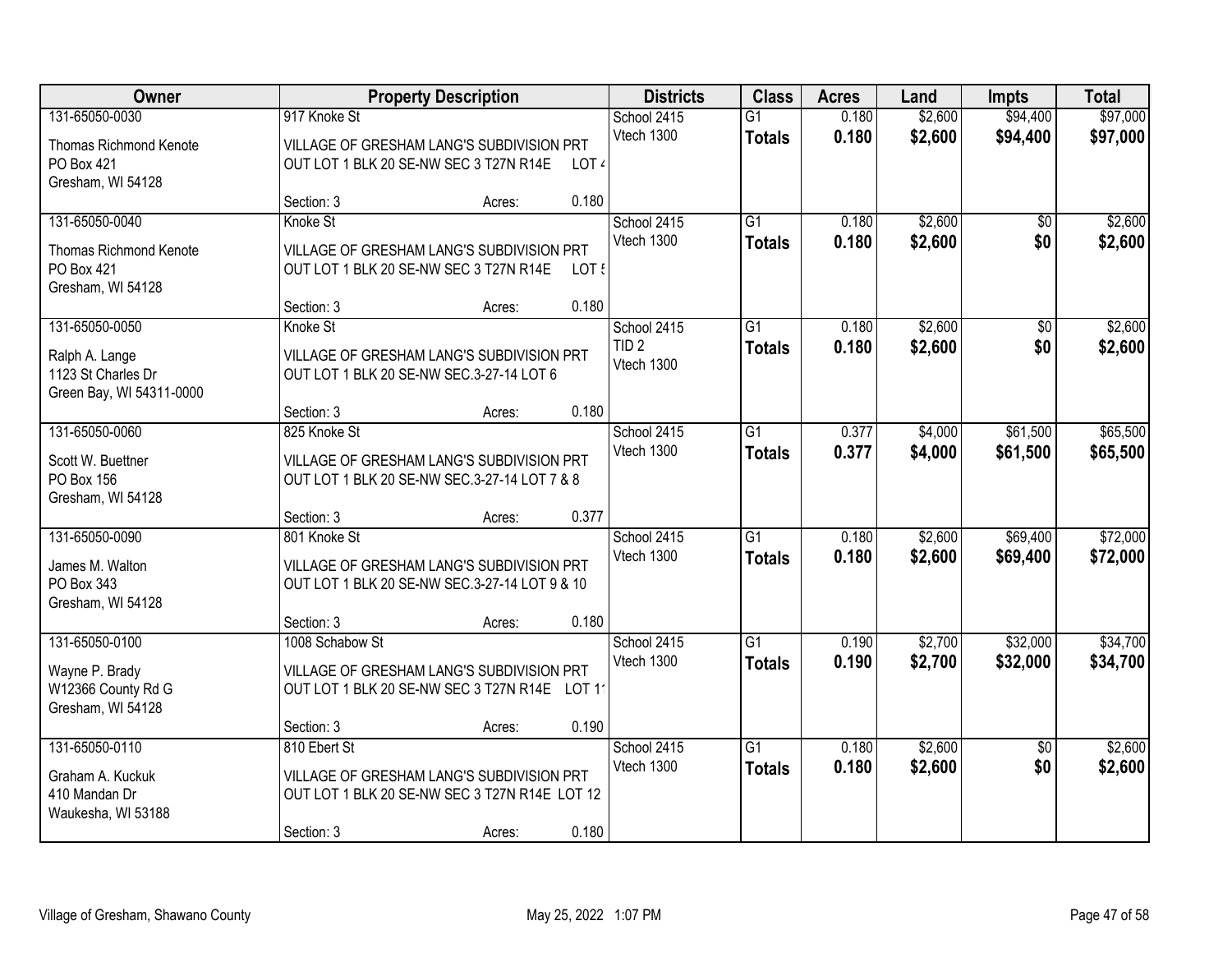| Owner                     |                                                | <b>Property Description</b> |       | <b>Districts</b>   | <b>Class</b>    | <b>Acres</b> | Land     | <b>Impts</b>    | <b>Total</b> |
|---------------------------|------------------------------------------------|-----------------------------|-------|--------------------|-----------------|--------------|----------|-----------------|--------------|
| 131-65050-0120            | 820 Ebert St                                   |                             |       | School 2415        | $\overline{G1}$ | 0.180        | \$2,600  | \$4,400         | \$7,000      |
| Graham A. Kuckuk          | VILLAGE OF GRESHAM LANG'S SUBDIVISION PRT      |                             |       | Vtech 1300         | <b>Totals</b>   | 0.180        | \$2,600  | \$4,400         | \$7,000      |
| 410 Mandan Dr             | OUT LOT 1 BLK 20 SE-NW SEC 3 T27N R14E LOT 13  |                             |       |                    |                 |              |          |                 |              |
| Waukesha, WI 53188        |                                                |                             |       |                    |                 |              |          |                 |              |
|                           | Section: 3                                     | Acres:                      | 0.180 |                    |                 |              |          |                 |              |
| 131-65050-0130            | 830 Ebert St                                   |                             |       | School 2415        | $\overline{G1}$ | 0.200        | \$2,700  | $\overline{50}$ | \$2,700      |
| Graham A. Kuckuk          | VILLAGE OF GRESHAM LANG'S SUBDIVISION PRT      |                             |       | TID <sub>2</sub>   | <b>Totals</b>   | 0.200        | \$2,700  | \$0             | \$2,700      |
| 410 Mandan Dr             | OUT LOT 1 BLK 20 SE-NW SEC 3 T27N R14E LOT 14  |                             |       | Vtech 1300         |                 |              |          |                 |              |
| Waukesha, WI 53188        |                                                |                             |       |                    |                 |              |          |                 |              |
|                           | Section: 3                                     | Acres:                      | 0.200 |                    |                 |              |          |                 |              |
| 131-70050-0000            | 1 Lake Dr                                      |                             |       | Red Lake Mgmt Dist | G <sub>1</sub>  | 0.540        | \$17,100 | \$35,300        | \$52,400     |
| David W. Abraham          | VIL OF GRESHAM PINE ACRES PLAT SEC 2 T27N      |                             |       | School 2415        | <b>Totals</b>   | 0.540        | \$17,100 | \$35,300        | \$52,400     |
| 831 Hennessy St           | R <sub>14E</sub><br>LOT <sub>1</sub>           | ACRES PER PLAT OF SURVEY    |       | Vtech 1300         |                 |              |          |                 |              |
| Oshkosh, WI 54904         | #9006373PS                                     |                             |       |                    |                 |              |          |                 |              |
|                           | Section: 2                                     | Acres:                      | 0.540 |                    |                 |              |          |                 |              |
| 131-70050-0010            | 11 Lake Dr                                     |                             |       | Red Lake Mgmt Dist | $\overline{G1}$ | 0.444        | \$27,000 | \$50,300        | \$77,300     |
| Nancy Ann Fabian          | VIL OF GRESHAM PINE ACRES PLAT SEC.2 T.27 R.14 |                             |       | School 2415        | <b>Totals</b>   | 0.444        | \$27,000 | \$50,300        | \$77,300     |
| 1624 S 88th St            | E. LOT 2                                       |                             |       | Vtech 1300         |                 |              |          |                 |              |
| West Allis, WI 53214-4305 |                                                |                             |       |                    |                 |              |          |                 |              |
|                           | Section: 2                                     | Acres:                      | 0.444 |                    |                 |              |          |                 |              |
| 131-70050-0020            | 21 Lake Dr                                     |                             |       | Red Lake Mgmt Dist | $\overline{G1}$ | 0.480        | \$20,700 | \$150,200       | \$170,900    |
| Jerome R. Bodmer          | VIL OF GRESHAM PINE ACRES PLAT SEC.2 T.27 R.14 |                             |       | School 2415        | <b>Totals</b>   | 0.480        | \$20,700 | \$150,200       | \$170,900    |
| 1401 E Frances St         | E. LOT 3 ACRES PER PLAT OF SURVEY              |                             |       | Vtech 1300         |                 |              |          |                 |              |
| Appleton, WI 54911-0000   |                                                |                             |       |                    |                 |              |          |                 |              |
|                           | Section: 2                                     | Acres:                      | 0.480 |                    |                 |              |          |                 |              |
| 131-70050-0030            | 31 Lake Dr                                     |                             |       | Red Lake Mgmt Dist | $\overline{G1}$ | 0.424        | \$23,200 | \$67,300        | \$90,500     |
| Peter Leonard Kiefer      | VIL OF GRESHAM PINE ACRES PLAT SEC 2 T27N      |                             |       | School 2415        | <b>Totals</b>   | 0.424        | \$23,200 | \$67,300        | \$90,500     |
| 31 Lake Dr                | R <sub>14</sub> E<br>LOT <sub>4</sub>          |                             |       | Vtech 1300         |                 |              |          |                 |              |
| Gresham, WI 54128         |                                                |                             |       |                    |                 |              |          |                 |              |
|                           | Section: 2                                     | Acres:                      | 0.424 |                    |                 |              |          |                 |              |
| 131-70050-0040            | 41 Lake Dr                                     |                             |       | Red Lake Mgmt Dist | G1              | 0.460        | \$26,800 | \$105,800       | \$132,600    |
| Jason D. Hetzel           | VIL OF GRESHAM PINE ACRES PLAT SEC 2 T27N      |                             |       | School 2415        | <b>Totals</b>   | 0.460        | \$26,800 | \$105,800       | \$132,600    |
| 41 Lake Dr                | R <sub>14</sub> E LOT 5                        | ACRES PER PLAT OF SURVEY    |       | Vtech 1300         |                 |              |          |                 |              |
| Gresham, WI 54128         | #9005895PS                                     |                             |       |                    |                 |              |          |                 |              |
|                           | Section: 2                                     | Acres:                      | 0.460 |                    |                 |              |          |                 |              |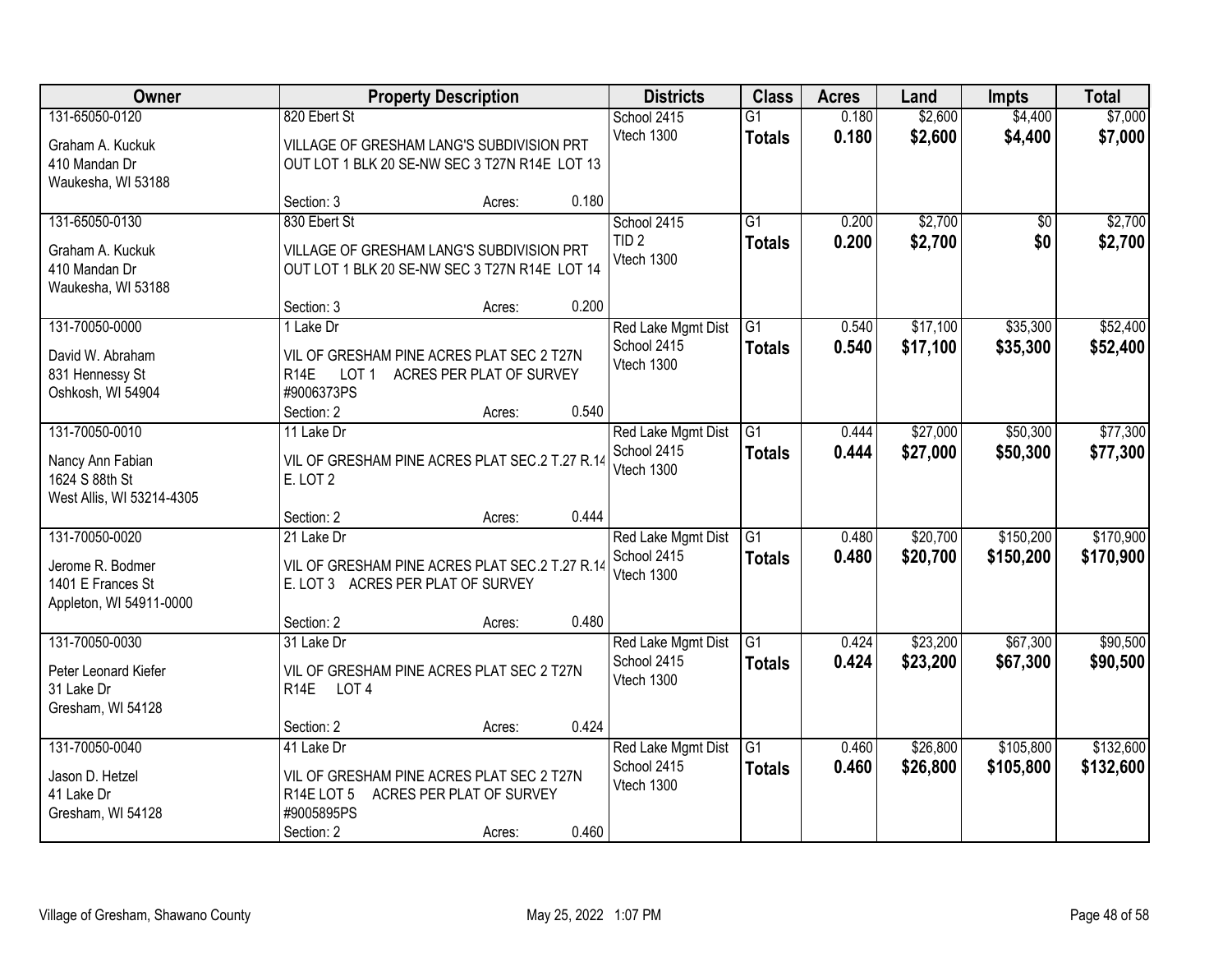| <b>Owner</b>                                                                                                                                                                           |                                                                                                             | <b>Property Description</b><br><b>Districts</b> |                                                 |                                                 | <b>Class</b>                     | <b>Acres</b>         | Land                   | <b>Impts</b>           | <b>Total</b>           |
|----------------------------------------------------------------------------------------------------------------------------------------------------------------------------------------|-------------------------------------------------------------------------------------------------------------|-------------------------------------------------|-------------------------------------------------|-------------------------------------------------|----------------------------------|----------------------|------------------------|------------------------|------------------------|
| 131-70050-0050<br>51 Lake Dr<br>Michelle M. Piwowarczyk<br>VIL OF GRESHAM PINE ACRES PLAT SEC 2 T27N<br>W323 S7823 Cherry Ln<br>LOT <sub>6</sub><br><b>R14E</b><br>Mukwonago, WI 53149 |                                                                                                             | Red Lake Mgmt Dist<br>School 2415<br>Vtech 1300 | $\overline{G1}$<br><b>Totals</b>                | 0.431<br>0.431                                  | \$26,700<br>\$26,700             | \$69,900<br>\$69,900 | \$96,600<br>\$96,600   |                        |                        |
|                                                                                                                                                                                        | Section: 2                                                                                                  | Acres:                                          | 0.431                                           |                                                 |                                  |                      |                        |                        |                        |
| 131-70050-0060<br>Joseph R. Ferrero<br>71 Lake Dr<br>Gresham, WI 54128-0000                                                                                                            | Lake Dr<br>VIL OF GRESHAM PINE ACRES PLAT SEC 2 T27N<br>R <sub>14</sub> E LOT 7<br>#9006470PS<br>Section: 2 | ACRES PER PLAT OF SURVEY<br>Acres:              | 0.500                                           | Red Lake Mgmt Dist<br>School 2415<br>Vtech 1300 | $\overline{G1}$<br><b>Totals</b> | 0.500<br>0.500       | \$29,900<br>\$29,900   | \$0<br>\$0             | \$29,900<br>\$29,900   |
| 131-70050-0070                                                                                                                                                                         | 71 Lake Dr                                                                                                  |                                                 |                                                 | Red Lake Mgmt Dist                              | G <sub>1</sub>                   | 0.520                | \$57,300               | \$90,400               | \$147,700              |
| Joseph R. Ferrero<br>71 Lake Dr<br>Gresham, WI 54128-0000                                                                                                                              | VIL OF GRESHAM PINE ACRES PLAT SEC.2 T.27 R.14<br>E. LOT 8                                                  |                                                 |                                                 | School 2415<br>Vtech 1300                       | <b>Totals</b>                    | 0.520                | \$57,300               | \$90,400               | \$147,700              |
|                                                                                                                                                                                        | Section: 2                                                                                                  | Acres:                                          | 0.520                                           |                                                 |                                  |                      |                        |                        |                        |
| 131-70050-0080<br>Kenneth J. Phelan<br>W6076 Hearthstone Dr<br>Appleton, WI 54915                                                                                                      | 81 Lake Dr<br>VIL OF GRESHAM PINE ACRES PLAT SEC 2 T27N<br>R14E LOT 9                                       |                                                 |                                                 | Red Lake Mgmt Dist<br>School 2415<br>Vtech 1300 | $\overline{G1}$<br><b>Totals</b> | 0.552<br>0.552       | \$58,700<br>\$58,700   | \$183,100<br>\$183,100 | \$241,800<br>\$241,800 |
|                                                                                                                                                                                        | Section: 2                                                                                                  | Acres:                                          | 0.552                                           |                                                 |                                  |                      |                        |                        |                        |
| 131-70050-0090<br>Steven Smith<br>705 N Oneida St<br>Appleton, WI 54911-0000                                                                                                           | 91 Lake Dr<br>VIL OF GRESHAM PINE ACRES PLAT SEC.2 T.27 R.14<br>E. LOT 10                                   |                                                 |                                                 | Red Lake Mgmt Dist<br>School 2415<br>Vtech 1300 | $\overline{G1}$<br><b>Totals</b> | 0.548<br>0.548       | \$30,300<br>\$30,300   | \$70,100<br>\$70,100   | \$100,400<br>\$100,400 |
|                                                                                                                                                                                        | Section: 2                                                                                                  | Acres:                                          | 0.548                                           |                                                 |                                  |                      |                        |                        |                        |
| 131-70050-0100<br>Jeffrey Valence<br>1288 Alex Ct<br>Neenah, WI 54956-0000                                                                                                             | 101 Lake Dr<br>VIL OF GRESHAM PRT N.W.1/4 N.W.1/4 SEC.2 T.27<br>R.14 E. LOT 11 CERT. SURVEY REC V.1 P.78    |                                                 | Red Lake Mgmt Dist<br>School 2415<br>Vtech 1300 | $\overline{G1}$<br><b>Totals</b>                | 0.510<br>0.510                   | \$28,300<br>\$28,300 | \$132,400<br>\$132,400 | \$160,700<br>\$160,700 |                        |
|                                                                                                                                                                                        | Section: 2                                                                                                  | Acres:                                          | 0.510                                           |                                                 |                                  |                      |                        |                        |                        |
| 131-70050-0110<br>Lea Vande Hey<br>127 Golden Wheat Ln<br>Wrightstown, WI 54180                                                                                                        | 111 Lake Dr<br>VIL OF GRESHAM PRT NW 1/4 NW 1/4 SEC 2 T27N<br>R14E LOT 12 CSM V1 P78<br>Section: 2          | Acres:                                          | 0.572                                           | Red Lake Mgmt Dist<br>School 2415<br>Vtech 1300 | $\overline{G1}$<br><b>Totals</b> | 0.572<br>0.572       | \$57,600<br>\$57,600   | \$83,900<br>\$83,900   | \$141,500<br>\$141,500 |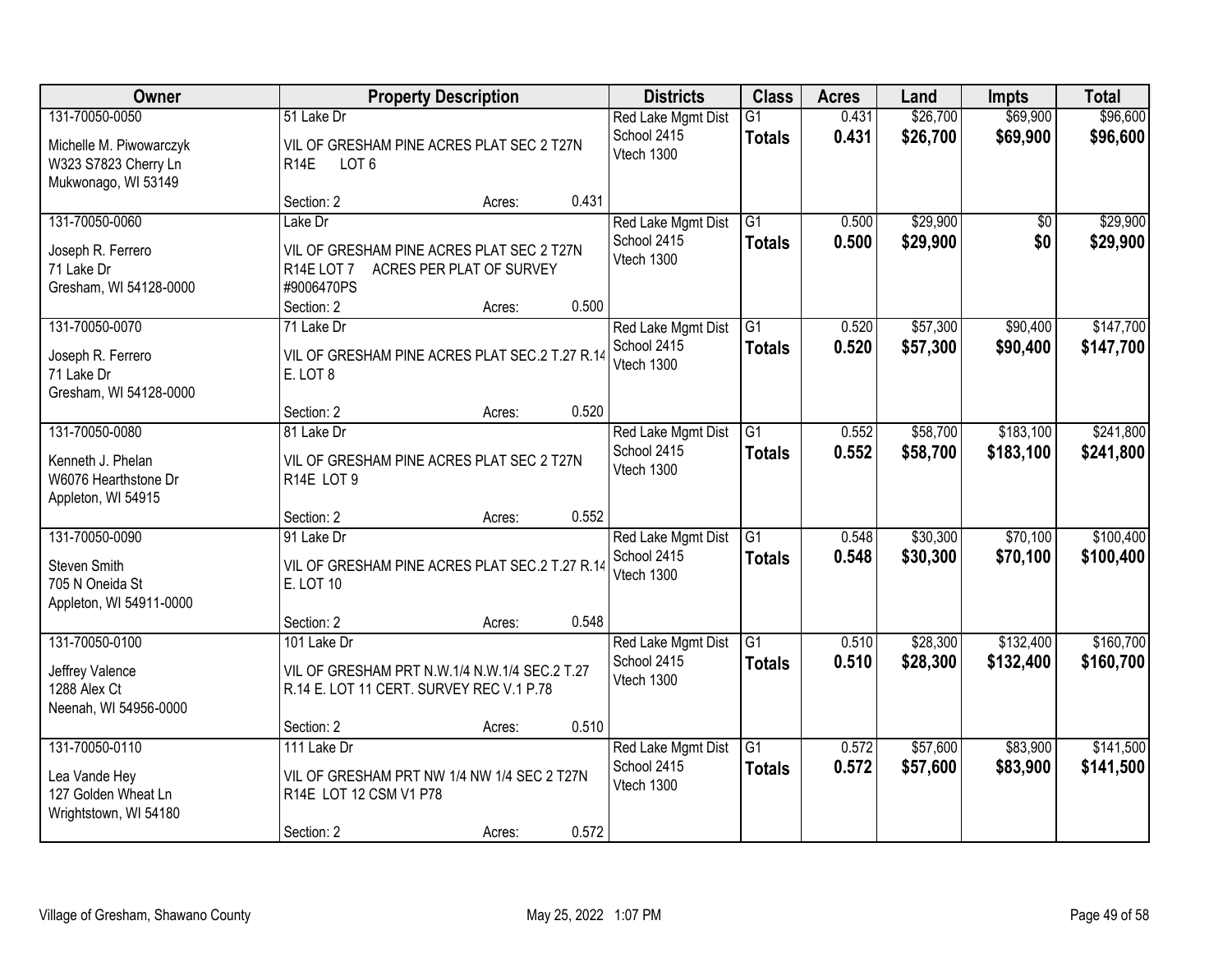| Owner                                                                                    |                                                                                                  | <b>Property Description</b> |       | <b>Districts</b>                                | <b>Class</b>                     | <b>Acres</b>   | Land                 | Impts                  | <b>Total</b>           |
|------------------------------------------------------------------------------------------|--------------------------------------------------------------------------------------------------|-----------------------------|-------|-------------------------------------------------|----------------------------------|----------------|----------------------|------------------------|------------------------|
| 131-70050-0120<br>Jeffrey P. Martin<br>121 Lake Dr<br>Gresham, WI 54128                  | 121 Lake Dr<br>VIL OF GRESHAM PRT NW 1/4 NW 1/4 SEC 2 T27N<br>R14E NKA LOT 13 V1 CSM P78 CSM #78 |                             |       | Red Lake Mgmt Dist<br>School 2415<br>Vtech 1300 | G1<br><b>Totals</b>              | 0.400<br>0.400 | \$27,600<br>\$27,600 | \$215,400<br>\$215,400 | \$243,000<br>\$243,000 |
|                                                                                          | Section: 2                                                                                       | Acres:                      | 0.400 |                                                 |                                  |                |                      |                        |                        |
| 131-70050-0130<br>Eric George<br>N2565 County Rd N<br>Appleton, WI 54913                 | Lake Dr<br>VIL OF GRESHAM PRT NW 1/4 NW 1/4 SEC 2 T27N<br>R14E NKA LOT 14 V1 CSM P78             |                             |       | Red Lake Mgmt Dist<br>School 2415<br>Vtech 1300 | $\overline{G1}$<br><b>Totals</b> | 0.507<br>0.507 | \$29,300<br>\$29,300 | \$18,600<br>\$18,600   | \$47,900<br>\$47,900   |
|                                                                                          | Section: 2                                                                                       | Acres:                      | 0.507 |                                                 |                                  |                |                      |                        |                        |
| 131-70100-0000<br>Scott C. Kuehn<br>141 Lake Dr<br>Gresham, WI 54128                     | 141 Lake Dr<br>VIL OF GRESHAM FIRST ADD TO PINE ACRES SEC 2<br>T27N R14E LOT 11                  |                             |       | Red Lake Mgmt Dist<br>School 2415<br>Vtech 1300 | G1<br><b>Totals</b>              | 0.638<br>0.638 | \$31,300<br>\$31,300 | \$146,100<br>\$146,100 | \$177,400<br>\$177,400 |
|                                                                                          | Section: 2                                                                                       | Acres:                      | 0.638 |                                                 |                                  |                |                      |                        |                        |
| 131-70100-0010<br>Donald Valence<br>151 Lake Dr<br>Gresham, WI 54128-0000                | 151 Lake Dr<br>VIL OF GRESHAM FIRST ADD TO PINE ACRES SEC.2<br>T.27 R.14E LOT 12                 |                             |       | Red Lake Mgmt Dist<br>School 2415<br>Vtech 1300 | $\overline{G1}$<br><b>Totals</b> | 0.501<br>0.501 | \$28,500<br>\$28,500 | \$131,100<br>\$131,100 | \$159,600<br>\$159,600 |
|                                                                                          | Section: 2                                                                                       | Acres:                      | 0.501 |                                                 |                                  |                |                      |                        |                        |
| 131-70100-0020<br>John S. Repinski<br>8321 S Deer Ridge pass<br>Oak Creek, WI 53154-0000 | 161 Lake Dr<br>VIL OF GRESHAM FIRST ADD TO PINE ACRES SEC.2<br>T.27 R.14E LOT 13                 |                             |       | Red Lake Mgmt Dist<br>School 2415<br>Vtech 1300 | $\overline{G1}$<br><b>Totals</b> | 0.550<br>0.550 | \$29,000<br>\$29,000 | \$97,700<br>\$97,700   | \$126,700<br>\$126,700 |
|                                                                                          | Section: 2                                                                                       | Acres:                      | 0.550 |                                                 |                                  |                |                      |                        |                        |
| 131-70100-0030<br>Robert D. Johnson<br>171 Lake Dr<br>Gresham, WI 54128-0000             | 171 Lake Dr<br>VIL OF GRESHAM FIRST ADD TO PINE ACRES SEC.2<br>T.27 R.14E LOT 14                 |                             |       | Red Lake Mgmt Dist<br>School 2415<br>Vtech 1300 | G1<br><b>Totals</b>              | 0.520<br>0.520 | \$28,200<br>\$28,200 | \$65,100<br>\$65,100   | \$93,300<br>\$93,300   |
|                                                                                          | Section: 2                                                                                       | Acres:                      | 0.520 |                                                 |                                  |                |                      |                        |                        |
| 131-70100-0040<br>Douglas Mondrawickas<br>181 Lake Dr<br>Gresham, WI 54128-9527          | 181 Lake Dr<br>VIL OF GRESHAM FIRST ADD TO PINE ACRES SEC 2<br>T27N R14E LOT 15<br>Section: 2    | Acres:                      | 0.467 | Red Lake Mgmt Dist<br>School 2415<br>Vtech 1300 | $\overline{G1}$<br><b>Totals</b> | 0.467<br>0.467 | \$27,300<br>\$27,300 | \$80,200<br>\$80,200   | \$107,500<br>\$107,500 |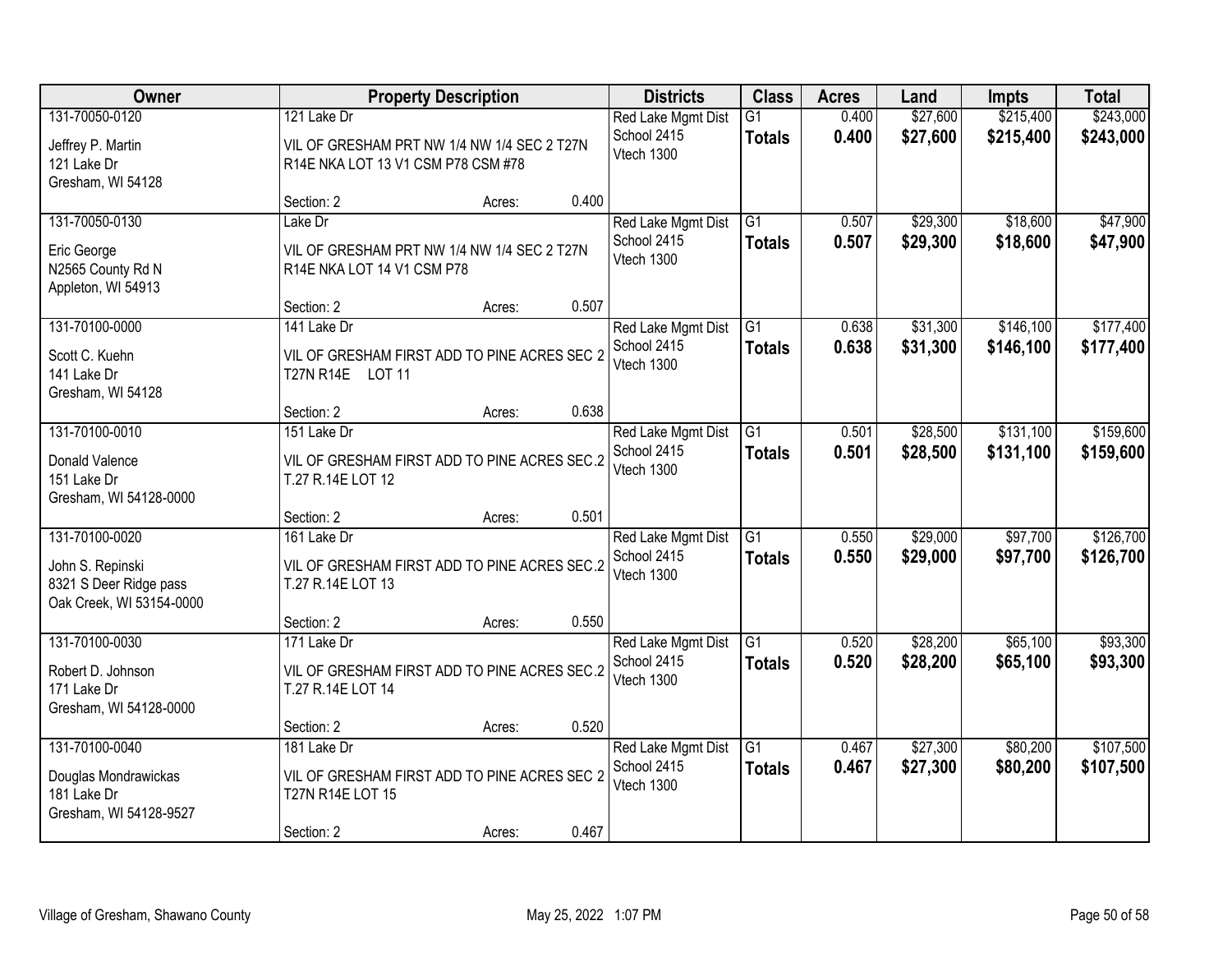| Owner                                                                                  | <b>Property Description</b>                                                                                                                                                                           | <b>Districts</b>                                                    | <b>Class</b>                     | <b>Acres</b>   | Land                   | <b>Impts</b>           | <b>Total</b>            |
|----------------------------------------------------------------------------------------|-------------------------------------------------------------------------------------------------------------------------------------------------------------------------------------------------------|---------------------------------------------------------------------|----------------------------------|----------------|------------------------|------------------------|-------------------------|
| 131-70100-0050<br>Francis E. Smith<br>211 Lake Dr<br>Gresham, WI 54128                 | Lake Dr<br>VIL OF GRESHAM FIRST ADD TO PINE ACRES SEC.2<br>T.27 R.14E LOT 16                                                                                                                          | Red Lake Mgmt Dist<br>School 2415<br>TID <sub>2</sub><br>Vtech 1300 | G1<br><b>Totals</b>              | 0.420<br>0.420 | \$26,300<br>\$26,300   | $\overline{50}$<br>\$0 | \$26,300<br>\$26,300    |
|                                                                                        | 0.420<br>Section: 2<br>Acres:                                                                                                                                                                         |                                                                     |                                  |                |                        |                        |                         |
| 131-70100-0060<br>Leap to Lambeau, LLC<br>211 Lake Dr<br>Gresham, WI 54128             | 211 Lake Dr<br>VIL OF GRESHAM FIRST ADD TO PINE ACRES SEC 2<br>T27N R14E LOT 17                                                                                                                       | Red Lake Mgmt Dist<br>School 2415<br>Vtech 1300                     | $\overline{G1}$<br><b>Totals</b> | 0.420<br>0.420 | \$26,300<br>\$26,300   | \$67,400<br>\$67,400   | \$93,700<br>\$93,700    |
|                                                                                        | 0.420<br>Section: 2<br>Acres:                                                                                                                                                                         |                                                                     |                                  |                |                        |                        |                         |
| 131-70100-0070<br>Craig Berken<br>1839 Glenview Ave<br>Green Bay, WI 54303             | 221 Lake Dr<br>VIL OF GRESHAM FIRST ADD TO PINE ACRES SEC 2<br>T27N R14E LOT 18                                                                                                                       | Red Lake Mgmt Dist<br>School 2415<br>TID <sub>2</sub><br>Vtech 1300 | $\overline{G1}$<br><b>Totals</b> | 0.456<br>0.456 | \$27,500<br>\$27,500   | \$12,600<br>\$12,600   | \$40,100<br>\$40,100    |
|                                                                                        | 0.456<br>Section: 2<br>Acres:                                                                                                                                                                         |                                                                     |                                  |                |                        |                        |                         |
| 131-70100-0080<br>Risk S. Rosenow<br>1400 Red Lake Ct<br>Gresham, WI 54128-0000        | 1400 Red Lake Ct<br>VIL OF GRESHAM FIRST ADD TO PINE ACRES SEC 2<br>T27N R14E LOT 19 & 1/32 INTEREST IN OUTLOT 1<br>FIRST ADD PINE ACRES & OUTLOT 6 V1 CSM P204<br>0.500<br>Section: 2<br>Acres:      | Red Lake Mgmt Dist<br>School 2415<br>Vtech 1300                     | G1<br><b>Totals</b>              | 0.500<br>0.500 | \$5,000<br>\$5,000     | \$67,200<br>\$67,200   | \$72,200<br>\$72,200    |
| 131-70100-0090<br>Tax Exempt Village of Gresham<br>PO Box 50<br>Gresham, WI 54128-0000 | Red Lake Ct<br>VIL OF GRESHAM FIRST ADD TO PINE ACRES SEC 2<br>T27N R14E LOT 20 & 1/32 INTEREST IN OUTLOT 1<br>FIRST ADD PINE ACRES & OUTLOT 6 V1 CSM P204<br>Section: 2<br>0.439<br>Acres:           | Red Lake Mgmt Dist<br>School 2415<br>TID <sub>2</sub><br>Vtech 1300 | $\overline{X4}$<br><b>Totals</b> | 0.439<br>0.439 | $\overline{30}$<br>\$0 | $\overline{30}$<br>\$0 | $\overline{\$0}$<br>\$0 |
| 131-70100-0100<br>Scott M. Nelson<br>1434 Red Lake Ct<br>Gresham, WI 54128             | Red Lake Ct<br>VIL OF GRESHAM FIRST ADD TO PINE ACRES SEC 2<br>T27N R14E LOT 21 & 1/32 INTEREST IN OUTLOT 1<br>FIRST ADD PINE ACRES & OUTLOT 6 V1 CSM P204<br>0.489<br>Section: 2<br>Acres:           | Red Lake Mgmt Dist<br>School 2415<br>TID <sub>2</sub><br>Vtech 1300 | G1<br><b>Totals</b>              | 0.489<br>0.489 | \$4,900<br>\$4,900     | $\sqrt{6}$<br>\$0      | \$4,900<br>\$4,900      |
| 131-70100-0110<br>Scott M. Nelson<br>1434 Red Lake Ct<br>Gresham, WI 54128             | 1434 Red Lake Ct<br>VIL OF GRESHAM FIRST ADD TO PINE ACRES SEC 2<br>T27N R14E LOT 22 & 23 & 2/32 INTEREST IN OUTLOT<br>1 FIRST ADD PINE ACRES & OUTLOT 6 V1 CSM P204<br>0.989<br>Section: 2<br>Acres: | Red Lake Mgmt Dist<br>School 2415<br>Vtech 1300                     | G1<br><b>Totals</b>              | 0.989<br>0.989 | \$6,700<br>\$6,700     | \$109,600<br>\$109,600 | \$116,300<br>\$116,300  |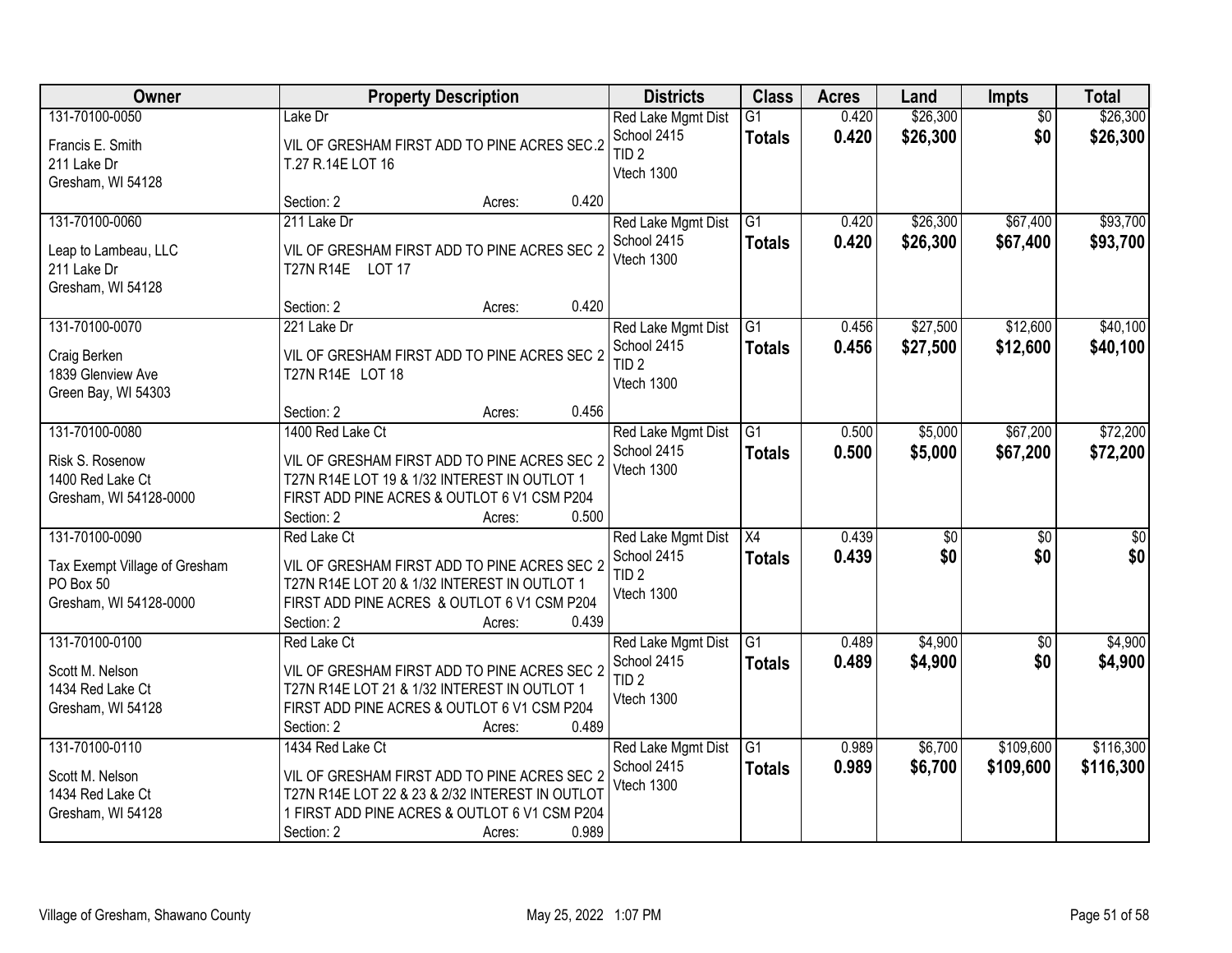| Owner                                 | <b>Property Description</b>                          | <b>Districts</b>                  | <b>Class</b>    | <b>Acres</b> | Land            | <b>Impts</b>    | <b>Total</b>    |
|---------------------------------------|------------------------------------------------------|-----------------------------------|-----------------|--------------|-----------------|-----------------|-----------------|
| 131-70100-0130                        | 1419 Red Lake Ct                                     | Red Lake Mgmt Dist                | $\overline{G1}$ | 0.439        | \$4,500         | \$62,800        | \$67,300        |
| Alyson M. Prahl                       | VIL OF GRESHAM FIRST ADD TO PINE ACRES SEC 2         | School 2415                       | <b>Totals</b>   | 0.439        | \$4,500         | \$62,800        | \$67,300        |
| 1419 Red Lake Ct                      | T27N R14E LOT 24 & 1/32 INTEREST IN OUTLOT 1         | Vtech 1300                        |                 |              |                 |                 |                 |
| Gresham, WI 54128                     | FIRST ADD PINE ACRES & OUTLOT 6 V1 CSM P204          |                                   |                 |              |                 |                 |                 |
|                                       | 0.439<br>Section: 2<br>Acres:                        |                                   |                 |              |                 |                 |                 |
| 131-70100-0140                        | 1401 Red Lake Ct                                     | Red Lake Mgmt Dist                | $\overline{G1}$ | 0.512        | \$5,100         | \$63,600        | \$68,700        |
|                                       |                                                      | School 2415                       | <b>Totals</b>   | 0.512        | \$5,100         | \$63,600        | \$68,700        |
| Paul M Boucher Revocable Living Trust | VIL OF GRESHAM FIRST ADD TO PINE ACRES SEC 2         | Vtech 1300                        |                 |              |                 |                 |                 |
| 1401 Red Lake Ct                      | T27N R14E LOT 25 & 1/32 INTEREST IN OUTLOT 1         |                                   |                 |              |                 |                 |                 |
| Gresham, WI 54128                     | FIRST ADD PINE ACRES & OUTLOT 6 V1 CSM P204<br>0.512 |                                   |                 |              |                 |                 |                 |
| 131-70100-0150                        | Section: 2<br>Acres:                                 |                                   | G1              | 0.448        | \$4,600         | $\overline{50}$ | \$4,600         |
|                                       | Ken Traeger Ct                                       | Red Lake Mgmt Dist<br>School 2415 |                 |              |                 |                 |                 |
| Joel J. Maxam                         | VIL OF GRESHAM FIRST ADD TO PINE ACRES SEC 2         | TID <sub>2</sub>                  | <b>Totals</b>   | 0.448        | \$4,600         | \$0             | \$4,600         |
| 665 Silver Creek Dr                   | T27N R14E LOT 26 & 1/32 INTEREST IN OUTLOT 1         | Vtech 1300                        |                 |              |                 |                 |                 |
| Oneida, WI 54155-0000                 | FIRST ADD PINE ACRES & OUTLOT 6 V1 CSM P204          |                                   |                 |              |                 |                 |                 |
|                                       | 0.448<br>Section: 2<br>Acres:                        |                                   |                 |              |                 |                 |                 |
| 131-70100-0160                        | Ken Traeger Ct                                       | Red Lake Mgmt Dist                | $\overline{G1}$ | 0.461        | \$4,700         | \$0             | \$4,700         |
| Michael D. Purdun                     | VIL OF GRESHAM FIRST ADD TO PINE ACRES SEC 2         | School 2415                       | <b>Totals</b>   | 0.461        | \$4,700         | \$0             | \$4,700         |
| 1522 E Woodbury Rd                    | T27N R14E LOT 27 & 1/32 INTEREST IN OUTLOT 1         | TID <sub>2</sub>                  |                 |              |                 |                 |                 |
| Pasadena, CA 91104-1556               | FIRST ADD PINE ACRES & OUTLOT 6 V1 CSM P204          | Vtech 1300                        |                 |              |                 |                 |                 |
|                                       | 0.461<br>Section: 2<br>Acres:                        |                                   |                 |              |                 |                 |                 |
| 131-70100-0170                        | Ken Traeger Ct                                       | Red Lake Mgmt Dist                | $\overline{X4}$ | 0.489        | $\overline{50}$ | $\overline{50}$ | \$0             |
|                                       |                                                      | School 2415                       |                 | 0.489        | \$0             | \$0             | \$0             |
| Tax Exempt Village of Gresham         | VIL OF GRESHAM FIRST ADD TO PINE ACRES SEC 2         | TID <sub>2</sub>                  | <b>Totals</b>   |              |                 |                 |                 |
| PO Box 50                             | T27N R14E LOT 28 & 1/32 INTEREST IN OUTLOT 1         | Vtech 1300                        |                 |              |                 |                 |                 |
| Gresham, WI 54128-0000                | FIRST ADD PINE ACRES & OUTLOT 6 V1 CSM P204          |                                   |                 |              |                 |                 |                 |
|                                       | 0.489<br>Section: 2<br>Acres:                        |                                   |                 |              |                 |                 |                 |
| 131-70100-0180                        | Ken Traeger Ct                                       | Red Lake Mgmt Dist                | $\overline{X4}$ | 0.489        | $\sqrt{50}$     | $\overline{50}$ | $\overline{50}$ |
| Tax Exempt Village of Gresham         | VIL OF GRESHAM FIRST ADD TO PINE ACRES SEC 2         | School 2415                       | <b>Totals</b>   | 0.489        | \$0             | \$0             | \$0             |
| PO Box 50                             | T27N R14E LOT 29 & 1/32 INTEREST IN OUTLOT 1         | TID <sub>2</sub>                  |                 |              |                 |                 |                 |
| Gresham, WI 54128-0000                | FIRST ADD PINE ACRES & OUTLOT 6 V1 CSM P204          | Vtech 1300                        |                 |              |                 |                 |                 |
|                                       | 0.489<br>Section: 2<br>Acres:                        |                                   |                 |              |                 |                 |                 |
| 131-70100-0190                        | Ken Traeger Ct                                       | Red Lake Mgmt Dist                | X4              | 0.489        | \$0             | $\overline{50}$ | $\overline{50}$ |
|                                       |                                                      | School 2415                       | <b>Totals</b>   | 0.489        | \$0             | \$0             | \$0             |
| Tax Exempt Village of Gresham         | VIL OF GRESHAM FIRST ADD TO PINE ACRES SEC 2         | TID <sub>2</sub>                  |                 |              |                 |                 |                 |
| PO Box 50                             | T27N R14E LOT 30 & 1/32 INTEREST IN OUTLOT 1         | Vtech 1300                        |                 |              |                 |                 |                 |
| Gresham, WI 54128-0000                | FIRST ADD PINE ACRES & OUTLOT 6 V1 CSM P204          |                                   |                 |              |                 |                 |                 |
|                                       | 0.489<br>Section: 2<br>Acres:                        |                                   |                 |              |                 |                 |                 |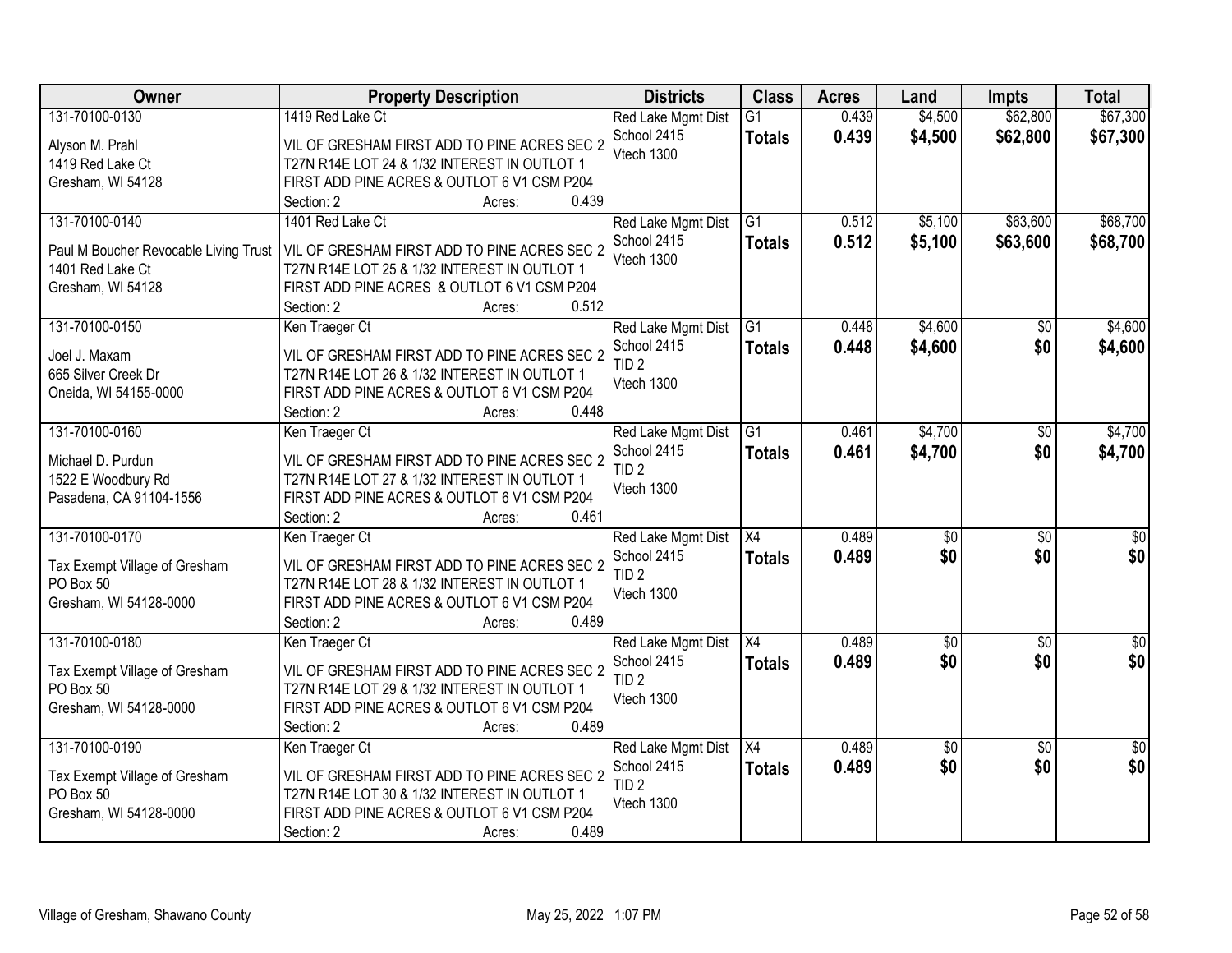| <b>Owner</b>                             | <b>Property Description</b>                     | <b>Districts</b>          | <b>Class</b>    | <b>Acres</b> | Land    | <b>Impts</b>    | <b>Total</b> |
|------------------------------------------|-------------------------------------------------|---------------------------|-----------------|--------------|---------|-----------------|--------------|
| 131-70100-0200                           | Ken Traeger Ct                                  | School 2415               | $\overline{G1}$ | 0.461        | \$4,600 | $\overline{50}$ | \$4,600      |
| Paul M Boucher Revocable Living Trust    | VIL OF GRESHAM FIRST ADD TO PINE ACRES SEC 2    | TID <sub>2</sub>          | <b>Totals</b>   | 0.461        | \$4,600 | \$0             | \$4,600      |
| 1401 Red Lake Ct                         | T27N R14E LOT 31 & 1/32 INTEREST IN OUTLOT 1    | Vtech 1300                |                 |              |         |                 |              |
| Gresham, WI 54128                        | FIRST ADD PINE ACRES & OUTLOT 6 V1 CSM P204     |                           |                 |              |         |                 |              |
|                                          | 0.461<br>Section: 2<br>Acres:                   |                           |                 |              |         |                 |              |
| 131-70100-0210                           | Ken Traeger Ct                                  | Red Lake Mgmt Dist        | $\overline{G1}$ | 0.448        | \$4,600 | $\overline{30}$ | \$4,600      |
|                                          | VIL OF GRESHAM FIRST ADD TO PINE ACRES SEC 2    | School 2415               | <b>Totals</b>   | 0.448        | \$4,600 | \$0             | \$4,600      |
| Phyllis M. Reopelle<br><b>PO Box 195</b> | T27N R14E LOT 32 & 1/32 INTEREST IN OUTLOT 1    | TID <sub>2</sub>          |                 |              |         |                 |              |
| Gresham, WI 54128-0000                   | FIRST ADD PINE ACRES & OUTLOT 6 V1 CSM P204     | Vtech 1300                |                 |              |         |                 |              |
|                                          | 0.448<br>Section: 2<br>Acres:                   |                           |                 |              |         |                 |              |
| 131-70100-0220                           | 429 Geider Rd                                   | Red Lake Mgmt Dist        | G <sub>1</sub>  | 0.489        | \$4,700 | \$115,500       | \$120,200    |
|                                          |                                                 | School 2415               | <b>Totals</b>   | 0.489        | \$4,700 | \$115,500       | \$120,200    |
| Jeffery C. Reedy                         | VIL OF GRESHAM FIRST ADD TO PINE ACRES SEC 2    | Vtech 1300                |                 |              |         |                 |              |
| 429 Geider Rd                            | T27N R14E LOT 33 & 1/32 INTEREST IN OUTLOTS 1   |                           |                 |              |         |                 |              |
| Gresham, WI 54128-9540                   | FIRST ADD PINE ACRES & OUTLOT 6 V1 CSM P204     |                           |                 |              |         |                 |              |
|                                          | 0.489<br>Section: 2<br>Acres:                   |                           |                 |              |         |                 |              |
| 131-70100-0230                           | 430 Lake Dr                                     | Red Lake Mgmt Dist        | G1              | 0.448        | \$4,600 | \$126,400       | \$131,000    |
| Ivan W Hills Revocable Trust             | VIL OF GRESHAM FIRST ADD TO PINE ACRES SEC 2    | School 2415<br>Vtech 1300 | <b>Totals</b>   | 0.448        | \$4,600 | \$126,400       | \$131,000    |
| 430 Lake Dr                              | T27N R14E LOT 34 & 1/32 INTEREST IN OUTLOTS 1   |                           |                 |              |         |                 |              |
| Gresham, WI 54128-0000                   | FIRST ADD PINE ACRES & OUTLOT 6 V1 CSM P204     |                           |                 |              |         |                 |              |
|                                          | 0.448<br>Section: 2<br>Acres:                   |                           |                 |              |         |                 |              |
| 131-70100-0240                           | Lake Dr                                         | School 2415               | $\overline{G1}$ | 0.461        | \$4,700 | $\overline{50}$ | \$4,700      |
| Ivan W Hills Revocable Trust             | VIL OF GRESHAM FIRST ADD TO PINE ACRES SEC 2    | TID <sub>2</sub>          | <b>Totals</b>   | 0.461        | \$4,700 | \$0             | \$4,700      |
| 430 Lake Dr                              | T27N R14E LOT 35 & 1/32 INTEREST IN OUTLOTS 1   | Vtech 1300                |                 |              |         |                 |              |
| Gresham, WI 54128-0000                   | FIRST ADD PINE ACRES & OUTLOT 6 V1 CSM P204     |                           |                 |              |         |                 |              |
|                                          | 0.461<br>Section: 2<br>Acres:                   |                           |                 |              |         |                 |              |
| 131-70100-0250                           | Lake Dr                                         | School 2415               | $\overline{G1}$ | 0.509        | \$5,000 | \$0             | \$5,000      |
| Ivan W Hills Revocable Trust             | VIL OF GRESHAM FIRST ADD TO PINE ACRES SEC 2    | TID <sub>2</sub>          | <b>Totals</b>   | 0.509        | \$5,000 | \$0             | \$5,000      |
| 430 Lake Dr                              | T27N R14E LOT 36 & 1/32 INTEREST IN OUTLOTS 1   | Vtech 1300                |                 |              |         |                 |              |
| Gresham, WI 54128-0000                   | FIRST ADD PINE ACRES & OUTLOT 6 V1 CSM P204     |                           |                 |              |         |                 |              |
|                                          | 0.509<br>Section: 2<br>Acres:                   |                           |                 |              |         |                 |              |
| 131-70100-0260                           | 50 Lake Dr                                      | Red Lake Mgmt Dist        | G1              | 0.940        | \$6,500 | \$27,600        | \$34,100     |
|                                          |                                                 | School 2415               | <b>Totals</b>   | 0.940        | \$6,500 | \$27,600        | \$34,100     |
| John S. Repinski                         | VIL OF GRESHAM FIRST ADD TO PINE ACRES SEC 2    | TID <sub>2</sub>          |                 |              |         |                 |              |
| 8321 S Deer Ridge Path                   | T27N R14E PRT OUTLOT 2 LOT 1 CERT SUR REC V2    | Vtech 1300                |                 |              |         |                 |              |
| Oak Creek, WI 53124                      | P270 MAP #564 & 1/32 INT IN OUTLOTS 1 FIRST ADD |                           |                 |              |         |                 |              |
|                                          | 0.940<br>Section: 2<br>Acres:                   |                           |                 |              |         |                 |              |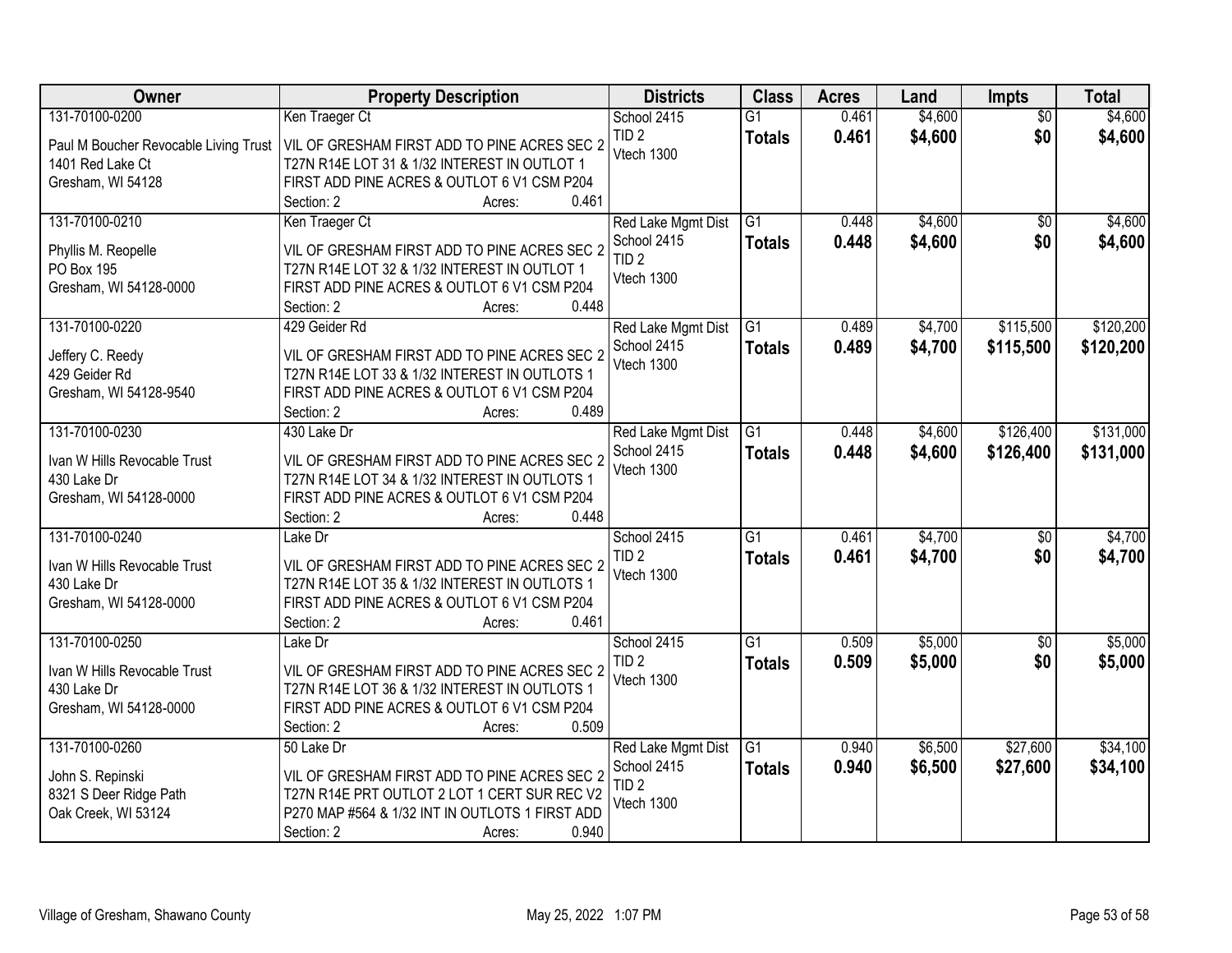| <b>Owner</b>                          | <b>Property Description</b>                                                                    | <b>Districts</b>                  | <b>Class</b>    | <b>Acres</b> | Land     | <b>Impts</b>    | <b>Total</b> |
|---------------------------------------|------------------------------------------------------------------------------------------------|-----------------------------------|-----------------|--------------|----------|-----------------|--------------|
| 131-70100-0270                        | 120 Lake Dr                                                                                    | Red Lake Mgmt Dist                | $\overline{G1}$ | 0.929        | \$6,500  | \$136,400       | \$142,900    |
| Amanda Mccloy                         | VIL OF GRESHAM FIRST ADD TO PINE ACRES SEC 2                                                   | School 2415                       | <b>Totals</b>   | 0.929        | \$6,500  | \$136,400       | \$142,900    |
| 120 Lake Dr                           | T27N R14E PRT OUTLOT 2 NKA LOT 2 V2 CSM P270                                                   | Vtech 1300                        |                 |              |          |                 |              |
| Gresham, WI 54128                     | MAP #564 & 1/32 INT IN OUTLOTS 1 FIRST ADD PINE                                                |                                   |                 |              |          |                 |              |
|                                       | 0.929<br>Section: 2<br>Acres:                                                                  |                                   |                 |              |          |                 |              |
| 131-70100-0280                        | Pine Tree Ct                                                                                   | School 2415                       | $\overline{G1}$ | 2.130        | \$11,200 | \$0             | \$11,200     |
|                                       |                                                                                                | TID <sub>2</sub>                  | <b>Totals</b>   | 2.130        | \$11,200 | \$0             | \$11,200     |
| Ivan W Hills Revocable Trust          | VIL OF GRESHAM FIRST ADD TO PINE ACRES SEC 2                                                   | Vtech 1300                        |                 |              |          |                 |              |
| 430 Lake Dr                           | T27N R14E OUTLOT 3 & 4/32 INTEREST IN OUTLOTS<br>1 FIRST ADD PINE ACRES & OUTLOT 6 V1 CSM P204 |                                   |                 |              |          |                 |              |
| Gresham, WI 54128-0000                | 2.130<br>Section: 2<br>Acres:                                                                  |                                   |                 |              |          |                 |              |
| 131-70100-0281                        | Pine Tree Ct                                                                                   | School 2415                       | $\overline{G1}$ | 0.461        | \$4,700  | $\overline{50}$ | \$4,700      |
|                                       |                                                                                                | TID <sub>2</sub>                  |                 | 0.461        | \$4,700  | \$0             | \$4,700      |
| Ivan W Hills Revocable Trust          | VIL OF GRESHAM FIRST ADD TO PINE ACRES SEC 2                                                   | Vtech 1300                        | <b>Totals</b>   |              |          |                 |              |
| 430 Lake Dr                           | T27N R14E OUTLOT 3 & 1/32 INTEREST IN OUTLOTS                                                  |                                   |                 |              |          |                 |              |
| Gresham, WI 54128-0000                | 1 FIRST ADD PINE ACRES & OUTLOT 6 V1 CSM P204                                                  |                                   |                 |              |          |                 |              |
|                                       | 0.461<br>Section: 2<br>Acres:                                                                  |                                   |                 |              |          |                 |              |
| 131-70100-0282                        | Pine Tree Ct                                                                                   | School 2415                       | G1              | 0.493        | \$4,900  | \$0             | \$4,900      |
| Ivan W Hills Revocable Trust          | VIL OF GRESHAM FIRST ADD TO PINE ACRES SEC 2                                                   | TID <sub>2</sub>                  | <b>Totals</b>   | 0.493        | \$4,900  | \$0             | \$4,900      |
| 430 Lake Dr                           | T27N R14E OUTLOT 3 & 1/32 INTEREST IN OUTLOTS                                                  | Vtech 1300                        |                 |              |          |                 |              |
| Gresham, WI 54128-0000                | 1 FIRST ADD PINE ACRES & OUTLOT 6 V1 CSM P204                                                  |                                   |                 |              |          |                 |              |
|                                       | 0.493<br>Section: 2<br>Acres:                                                                  |                                   |                 |              |          |                 |              |
| 131-70100-0283                        | Pine Tree Ct                                                                                   | School 2415                       | $\overline{G1}$ | 0.464        | \$4,700  | $\overline{50}$ | \$4,700      |
|                                       |                                                                                                | TID <sub>2</sub>                  | <b>Totals</b>   | 0.464        | \$4,700  | \$0             | \$4,700      |
| Ivan W Hills Revocable Trust          | VIL OF GRESHAM FIRST ADD TO PINE ACRES SEC 2                                                   | Vtech 1300                        |                 |              |          |                 |              |
| 430 Lake Dr                           | T27N R14E OUTLOT 3 & 1/32 INTEREST IN OUTLOTS                                                  |                                   |                 |              |          |                 |              |
| Gresham, WI 54128-0000                | 1 FIRST ADD PINE ACRES & OUTLOT 6 V1 CSM P204<br>0.464                                         |                                   |                 |              |          |                 |              |
|                                       | Section: 2<br>Acres:                                                                           |                                   |                 |              |          |                 |              |
| 131-70100-0290                        | 1625 Park Side Ct                                                                              | Red Lake Mgmt Dist<br>School 2415 | G1              | 1.145        | \$8,600  | \$104,400       | \$113,000    |
| John M. Koback                        | VIL OF GRESHAM FIRST ADD TO PINE ACRES SEC 3                                                   | Vtech 1300                        | <b>Totals</b>   | 1.145        | \$8,600  | \$104,400       | \$113,000    |
| 1625 Parkside Ct                      | T27N R14E OUTLOT 4 & 2/32 INTEREST IN OUTLOTS                                                  |                                   |                 |              |          |                 |              |
| Gresham, WI 54128                     | 1 FIRST ADD PINE ACRES & OUTLOT 6 V1 CSM P204                                                  |                                   |                 |              |          |                 |              |
|                                       | 1.145<br>Section: 3<br>Acres:                                                                  |                                   |                 |              |          |                 |              |
| 131-70100-0291                        | Park Side Ct                                                                                   | School 2415                       | $\overline{G1}$ | 0.540        | \$5,100  | $\overline{30}$ | \$5,100      |
| Paul M Boucher Revocable Living Trust | VIL OF GRESHAM FIRST ADD TO PINE ACRES SEC 3                                                   | TID <sub>2</sub>                  | <b>Totals</b>   | 0.540        | \$5,100  | \$0             | \$5,100      |
| 1401 Red Lake Ct                      | T27N R14E OUTLOT 4 & 1/32 INTEREST IN OUTLOTS                                                  | Vtech 1300                        |                 |              |          |                 |              |
| Gresham, WI 54128                     | 1 FIRST ADD PINE ACRES & OUTLOT 6 V1 CSM P204                                                  |                                   |                 |              |          |                 |              |
|                                       | 0.540<br>Section: 3<br>Acres:                                                                  |                                   |                 |              |          |                 |              |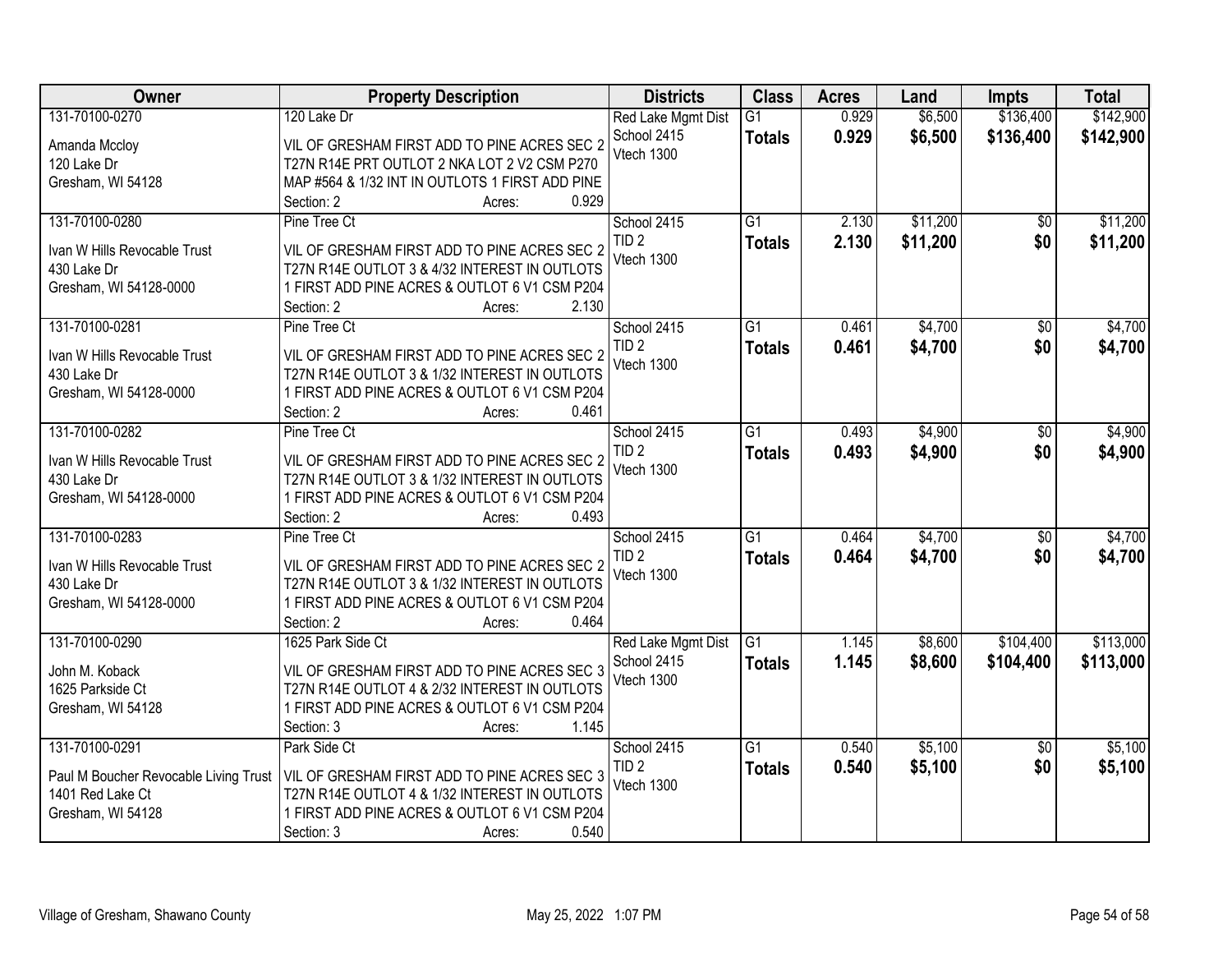| Owner                                               | <b>Property Description</b>                                                             | <b>Districts</b>          | <b>Class</b>    | <b>Acres</b> | Land     | Impts           | <b>Total</b> |
|-----------------------------------------------------|-----------------------------------------------------------------------------------------|---------------------------|-----------------|--------------|----------|-----------------|--------------|
| 131-70100-0292                                      | Park Side Ct                                                                            | School 2415               | $\overline{G1}$ | 0.521        | \$4,900  | $\overline{50}$ | \$4,900      |
| Paul M Boucher Revocable Living Trust               | VIL OF GRESHAM FIRST ADD TO PINE ACRES SEC 3                                            | TID <sub>2</sub>          | <b>Totals</b>   | 0.521        | \$4,900  | \$0             | \$4,900      |
| 1401 Red Lake Ct                                    | T27N R14E OUTLOT 4 & 1/32 INTEREST IN OUTLOTS                                           | Vtech 1300                |                 |              |          |                 |              |
| Gresham, WI 54128                                   | 1 FIRST ADD PINE ACRES & OUTLOT 6 V1 CSM P204                                           |                           |                 |              |          |                 |              |
|                                                     | 0.521<br>Section: 3<br>Acres:                                                           |                           |                 |              |          |                 |              |
| 131-70100-0293                                      | 525 Geider Rd                                                                           | Red Lake Mgmt Dist        | $\overline{G1}$ | 0.608        | \$5,500  | \$113,200       | \$118,700    |
|                                                     | VIL OF GRESHAM FIRST ADD TO PINE ACRES SEC 3                                            | School 2415               | <b>Totals</b>   | 0.608        | \$5,500  | \$113,200       | \$118,700    |
| Safe Stor Warehousing Partnership LLC<br>PO Box 262 | T27N R14E OUTLOT 4 & 1/32 INTEREST IN OUTLOTS                                           | Vtech 1300                |                 |              |          |                 |              |
| Gresham, WI 54128                                   | 1 FIRST ADD PINE ACRES & OUTLOT 6 V1 CSM P204                                           |                           |                 |              |          |                 |              |
|                                                     | 0.608<br>Section: 3<br>Acres:                                                           |                           |                 |              |          |                 |              |
| 131-70100-0300                                      | 421 Lake Dr                                                                             | Red Lake Mgmt Dist        | $\overline{G1}$ | 0.800        | \$30,900 | \$124,000       | \$154,900    |
|                                                     |                                                                                         | School 2415               | <b>Totals</b>   | 0.800        | \$30,900 | \$124,000       | \$154,900    |
| Duane Gibbs                                         | VIL OF GRESHAM PRT ASSESSOR PLAT NE-NE                                                  | Vtech 1300                |                 |              |          |                 |              |
| PO Box 75                                           | SEC.3 T.27 R.14E PRT LOT 1 CERT SUR REC V.2                                             |                           |                 |              |          |                 |              |
| Gresham, WI 54128-0000                              | P.14 NOW KNOWN AS LOT 1CERT SUR REC V.3                                                 |                           |                 |              |          |                 |              |
| 131-70100-0310                                      | 0.800<br>Section: 3<br>Acres:                                                           |                           |                 |              |          |                 |              |
|                                                     | Lake Dr                                                                                 | Red Lake Mgmt Dist        | $\overline{G1}$ | 1.480        | \$34,100 | \$0             | \$34,100     |
| Barbara A. Pennings                                 | VIL OF GRESHAM PRT ASSESSOR PLAT OL 1 BLK 1                                             | School 2415<br>Vtech 1300 | <b>Totals</b>   | 1.480        | \$34,100 | \$0             | \$34,100     |
| 1122 W Spencer St                                   | & OL 2 BLK 2 PRT LOT 1 CERT SUR REC V.2 P.14                                            |                           |                 |              |          |                 |              |
| Appleton, WI 54914-0000                             | K/N/A LOT 2 CERT SUR REC V.3 P.165 MAP #821                                             |                           |                 |              |          |                 |              |
|                                                     | 1.480<br>Section: 3<br>Acres:                                                           |                           |                 |              |          |                 |              |
| 131-70100-0320                                      | 301 Lake Dr                                                                             | Red Lake Mgmt Dist        | $\overline{G1}$ | 0.380        | \$23,900 | \$0             | \$23,900     |
| Joshua Lee Haut                                     | VIL OF GRESHAM PRT ASSESSOR MAP OUTLOT 1                                                | School 2415               | <b>Totals</b>   | 0.380        | \$23,900 | \$0             | \$23,900     |
| 311 Lake Dr                                         | BLK 1 CERT SURVEY REC V1 P204 MAP #196 PRT                                              | TID <sub>2</sub>          |                 |              |          |                 |              |
| Gresham, WI 54128                                   | OL 7 LOT 37 CERT SURVEY REC V1 P296 MAP #277                                            | Vtech 1300                |                 |              |          |                 |              |
|                                                     | Section: 3<br>0.380<br>Acres:                                                           |                           |                 |              |          |                 |              |
| 131-70100-0330                                      | 311 Lake Dr                                                                             | Red Lake Mgmt Dist        | G1              | 0.460        | \$27,800 | \$61,000        | \$88,800     |
|                                                     |                                                                                         | School 2415               | <b>Totals</b>   | 0.460        | \$27,800 | \$61,000        | \$88,800     |
| Joshua L. Haut                                      | VIL OF GRESHAM PRT ASSESSOR MAP OUTLOT 1<br>BLK 1 WAS V1 CSM P204 MAP #196 PRT OL 7 NKA | Vtech 1300                |                 |              |          |                 |              |
| 311 Lake Dr<br>Gresham, WI 54128                    | LOT 38 V1 CSM P296 MAP #277                                                             |                           |                 |              |          |                 |              |
|                                                     | 0.460<br>Section: 3<br>Acres:                                                           |                           |                 |              |          |                 |              |
| 131-70100-0340                                      | 321 Lake Dr                                                                             | Red Lake Mgmt Dist        | $\overline{G1}$ | 0.490        | \$26,800 | \$58,200        | \$85,000     |
|                                                     |                                                                                         | School 2415               | <b>Totals</b>   | 0.490        | \$26,800 | \$58,200        | \$85,000     |
| Kenneth J. Lucht                                    | VIL OF GRESHAM PRT ASSESSOR MAP OUTLOT 1                                                | Vtech 1300                |                 |              |          |                 |              |
| 321 Lake Dr                                         | BLK 1 CERT.SUR VEY REC V.1 P.204 MAP #196 PRT                                           |                           |                 |              |          |                 |              |
| Gresham, WI 54128-0000                              | O.L.7 LOT 39 CERT.SUR- VEY REC V.1 P.296 MAP                                            |                           |                 |              |          |                 |              |
|                                                     | 0.490<br>Section: 3<br>Acres:                                                           |                           |                 |              |          |                 |              |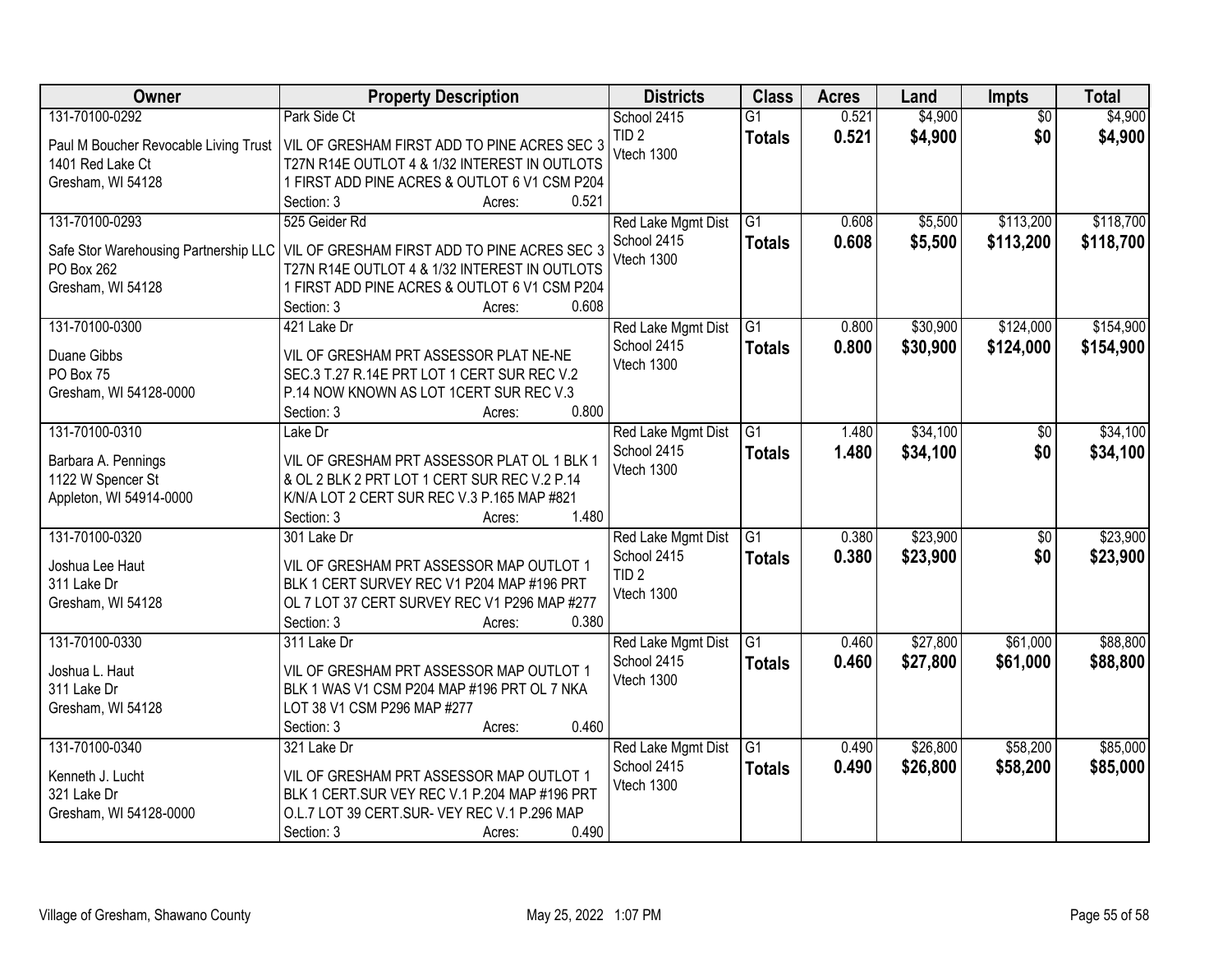| Owner                                   | <b>Property Description</b>                                     | <b>Districts</b>   | <b>Class</b>    | <b>Acres</b> | Land            | <b>Impts</b>    | <b>Total</b> |
|-----------------------------------------|-----------------------------------------------------------------|--------------------|-----------------|--------------|-----------------|-----------------|--------------|
| 131-70100-0350                          | Lake Dr                                                         | School 2415        | $\overline{G1}$ | 0.480        | \$26,600        | $\overline{50}$ | \$26,600     |
| Kenneth J. Lucht                        | VIL OF GRESHAM PRT ASSESSOR MAP OUTLOT 1                        | TID <sub>2</sub>   | <b>Totals</b>   | 0.480        | \$26,600        | \$0             | \$26,600     |
| 321 Lake Dr                             | BLK 1 CERT.SUR VEY REC V.1 P.204 MAP #196 PRT                   | Vtech 1300         |                 |              |                 |                 |              |
| Gresham, WI 54128-0000                  | O.L.7 LOT 40 CERT.SUR- VEY REC V.1 P.296 MAP                    |                    |                 |              |                 |                 |              |
|                                         | 0.480<br>Section: 3<br>Acres:                                   |                    |                 |              |                 |                 |              |
| 131-70100-0360                          | Lake Dr                                                         | Red Lake Mgmt Dist | $\overline{X4}$ | 0.540        | $\overline{50}$ | $\overline{50}$ | \$0          |
|                                         |                                                                 | School 2415        | <b>Totals</b>   | 0.540        | \$0             | \$0             | \$0          |
| Village of Gresham                      | VIL OF GRESHAM FIRST ADD TO PINE ACRES SEC 3                    | TID <sub>2</sub>   |                 |              |                 |                 |              |
| PO Box 50                               | T27N R14E PRT OUTLOT 1 DES #692158                              | Vtech 1300         |                 |              |                 |                 |              |
| Gresham, WI 54128-0000                  | 0.540                                                           |                    |                 |              |                 |                 |              |
|                                         | Section: 3<br>Acres:                                            |                    |                 |              |                 |                 |              |
| 131-75050-0000                          | 1232 Fischer St                                                 | School 2415        | G1              | 0.238        | \$3,100         | \$24,800        | \$27,900     |
| American Dream Real Estate, Inc         | VILLAGE OF GRESHAM RICHARD & HOFFMAN ADD                        | Vtech 1300         | <b>Totals</b>   | 0.238        | \$3,100         | \$24,800        | \$27,900     |
| 1444 E Green Bay St                     | W 60' LOT 1 BLK 1 & PRT NW-NE SEC.3-27-14                       |                    |                 |              |                 |                 |              |
| Shawano, WI 54161                       | OUTLOT 8 BLK 4 KNOWN AS LOT 1 CERT SUR REC                      |                    |                 |              |                 |                 |              |
|                                         | 0.238<br>Section: 3<br>Acres:                                   |                    |                 |              |                 |                 |              |
| 131-75050-0010                          | 640 E Pleasant St                                               | School 2415        | $\overline{G1}$ | 0.130        | \$2,100         | \$45,300        | \$47,400     |
|                                         |                                                                 | TID <sub>2</sub>   | <b>Totals</b>   | 0.130        | \$2,100         | \$45,300        | \$47,400     |
| Renee Skulan                            | VILLAGE OF GRESHAM RICHARD & HOFFMAN ADD                        | Vtech 1300         |                 |              |                 |                 |              |
| 4220 Whipporwill Ln<br>Oconto, WI 54153 | E 60' OF W 120' LOT 1 BLK 1 NKA LOT 2 V14 CSM<br>P132 MAP #3340 |                    |                 |              |                 |                 |              |
|                                         | 0.130<br>Section: 3                                             |                    |                 |              |                 |                 |              |
| 131-75050-0020                          | Acres:<br>E Pleasant Dr                                         | School 2415        | $\overline{G1}$ | 0.990        | \$8,000         | $\overline{50}$ | \$8,000      |
|                                         |                                                                 | TID <sub>2</sub>   |                 |              |                 |                 |              |
| Ronald D. Grosskopf                     | VILLAGE OF GRESHAM RICHARD & HOFFMAN ADD                        | Vtech 1300         | <b>Totals</b>   | 0.990        | \$8,000         | \$0             | \$8,000      |
| W5026 Lake Dr                           | LOTS 1-2-8-9-10-11-12 BLK 1 EX W 120 FT LOT 1 &                 |                    |                 |              |                 |                 |              |
| Shawano, WI 54166                       | PRT SOLD IN LOT 8 BUT INCLUDING THAT PART                       |                    |                 |              |                 |                 |              |
|                                         | Section: 3<br>0.990<br>Acres:                                   |                    |                 |              |                 |                 |              |
| 131-75050-0021                          | 620 E Pleasant St                                               | School 2415        | $\overline{G1}$ | 0.446        | \$4,500         | \$53,900        | \$58,400     |
| Alan Bohl                               | VILLAGE OF GRESHAM RICHARD & HOFFMAN ADD                        | Vtech 1300         | <b>Totals</b>   | 0.446        | \$4,500         | \$53,900        | \$58,400     |
| W11148 Grunewald St                     | LOTS 3 AND 4                                                    |                    |                 |              |                 |                 |              |
| Gresham, WI 54128-0000                  |                                                                 |                    |                 |              |                 |                 |              |
|                                         | 0.446<br>Section: 3<br>Acres:                                   |                    |                 |              |                 |                 |              |
| 131-75050-0030                          | 600 E Pleasant St                                               | School 2415        | $\overline{G1}$ | 0.260        | \$3,200         | \$44,600        | \$47,800     |
|                                         |                                                                 | Vtech 1300         | <b>Totals</b>   | 0.260        | \$3,200         | \$44,600        | \$47,800     |
| Jacob Carroll                           | VILLAGE OF GRESHAM RICHARD & HOFFMAN ADD                        |                    |                 |              |                 |                 |              |
| PO Box 171                              | LOT 5 BLK 1                                                     |                    |                 |              |                 |                 |              |
| 600 E Pleasant St                       |                                                                 |                    |                 |              |                 |                 |              |
| Gresham, WI 54128-0171                  | 0.260<br>Section: 3<br>Acres:                                   |                    |                 |              |                 |                 |              |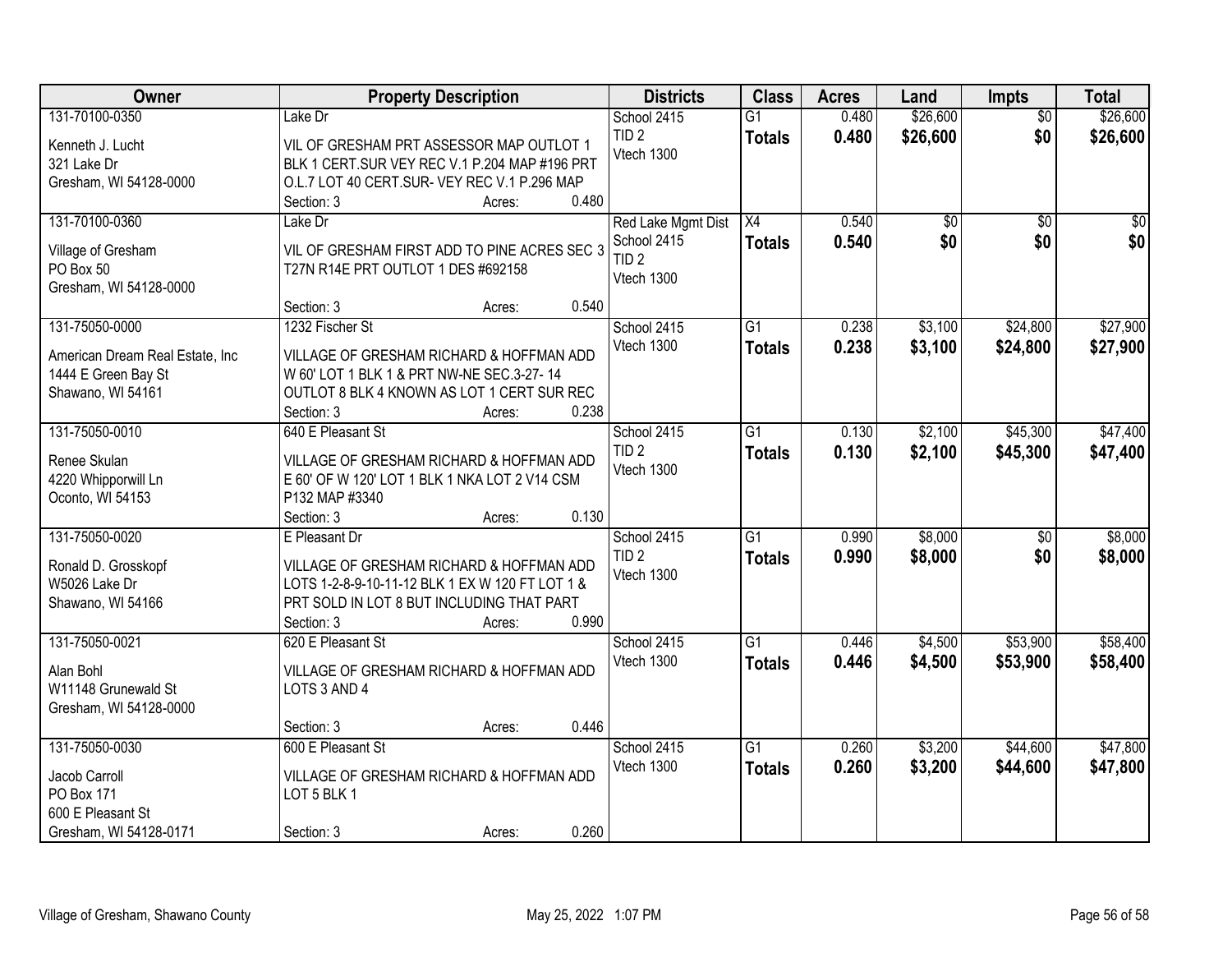| Owner                          |                           | <b>Property Description</b>                     |       |                  | <b>Class</b>    | <b>Acres</b> | Land    | <b>Impts</b>    | <b>Total</b> |
|--------------------------------|---------------------------|-------------------------------------------------|-------|------------------|-----------------|--------------|---------|-----------------|--------------|
| 131-75050-0040                 | 570 E Pleasant St         |                                                 |       | School 2415      | $\overline{G1}$ | 0.330        | \$3,700 | \$57,900        | \$61,600     |
| Raymond Gibbs                  |                           | VILLAGE OF GRESHAM RICHARD & HOFFMAN ADD        |       | Vtech 1300       | <b>Totals</b>   | 0.330        | \$3,700 | \$57,900        | \$61,600     |
| PO Box 75                      | LOT 6 & W 1/2 LOT 7 BLK 1 |                                                 |       |                  |                 |              |         |                 |              |
| 570 E Pleasant St              |                           |                                                 |       |                  |                 |              |         |                 |              |
| Gresham, WI 54128-0000         | Section: 3                | Acres:                                          | 0.330 |                  |                 |              |         |                 |              |
| 131-75050-0050                 | 560 E Pleasant St         |                                                 |       | School 2415      | $\overline{G1}$ | 0.560        | \$5,200 | \$57,700        | \$62,900     |
|                                |                           |                                                 |       | TID <sub>2</sub> | <b>Totals</b>   | 0.560        | \$5,200 | \$57,700        | \$62,900     |
| Stella Hoffman                 |                           | VILLAGE OF GRESHAM RICHARD & HOFFMAN ADD        |       | Vtech 1300       |                 |              |         |                 |              |
| PO Box 241                     |                           | LOTS 1-2-8-9-10-11-12 BLK 1 EX W 120 FT LOT 1 & |       |                  |                 |              |         |                 |              |
| Gresham, WI 54128              |                           | PRT SOLD IN LOT 8 BUT INCLUDING THAT PART       | 0.560 |                  |                 |              |         |                 |              |
|                                | Section: 3                | Acres:                                          |       |                  |                 |              |         |                 |              |
| 131-75050-0060                 | 601 E Pleasant St         |                                                 |       | School 2415      | $\overline{G1}$ | 0.610        | \$5,500 | \$38,400        | \$43,900     |
| James A. Welk                  |                           | VILLAGE OF GRESHAM RICHARD & HOFFMAN ADD        |       | Vtech 1300       | <b>Totals</b>   | 0.610        | \$5,500 | \$38,400        | \$43,900     |
| PO Box 312                     |                           | LOT 1 BLK 2 & PRT LOT 11 BLK 2 & PRT OF ST &    |       |                  |                 |              |         |                 |              |
| Gresham, WI 54128              |                           | ALLEY DES COM NE COR LOT 1 BLK 2 SD PLAT TH S   |       |                  |                 |              |         |                 |              |
|                                | Section: 3                | Acres:                                          | 0.610 |                  |                 |              |         |                 |              |
| 131-75050-0070                 | 571 E Pleasant St         |                                                 |       | School 2415      | $\overline{G1}$ | 0.610        | \$5,500 | \$57,000        | \$62,500     |
|                                |                           |                                                 |       | Vtech 1300       | <b>Totals</b>   | 0.610        | \$5,500 | \$57,000        | \$62,500     |
| Bruce D. Christ                |                           | VILLAGE OF GRESHAM RICHARD & HOFFMAN ADD        |       |                  |                 |              |         |                 |              |
| 571 E Pleasant St<br>PO Box 71 | <b>LOTS</b>               | LOT 2 & 3 BLK 2 & PRT LOT 11 LYG DIR S OF SD    |       |                  |                 |              |         |                 |              |
| Gresham, WI 54128              | Section: 3                |                                                 | 0.610 |                  |                 |              |         |                 |              |
| 131-75050-0080                 | 561 E Pleasant St         | Acres:                                          |       |                  | $\overline{G1}$ | 0.310        | \$3,600 | \$23,700        |              |
|                                |                           |                                                 |       | School 2415      |                 |              |         |                 | \$27,300     |
| Shelley Brennan                |                           | VILLAGE OF GRESHAM RICHARD & HOFFMAN ADD        |       | Vtech 1300       | Totals          | 0.310        | \$3,600 | \$23,700        | \$27,300     |
| <b>PO Box 113</b>              |                           | LOT 4 BLK 2 & PRT LOT 11 LYG DIR S OF SD LOT 4  |       |                  |                 |              |         |                 |              |
| Gresham, WI 54128-0000         |                           | ALSO VACATED ALLEY S OF LOT4 ALSO TH PRT OF     |       |                  |                 |              |         |                 |              |
|                                | Section: 3                | Acres:                                          | 0.310 |                  |                 |              |         |                 |              |
| 131-75050-0090                 | 545 E Pleasant St         |                                                 |       | School 2415      | $\overline{G1}$ | 0.330        | \$3,700 | \$38,500        | \$42,200     |
|                                |                           | VILLAGE OF GRESHAM RICHARD & HOFFMAN ADD        |       | Vtech 1300       | <b>Totals</b>   | 0.330        | \$3,700 | \$38,500        | \$42,200     |
| Ruthie A. Eggert<br>PO Box 35  | LOTS 5 & 6 BLK 2          |                                                 |       |                  |                 |              |         |                 |              |
| 545 E Pleasant St              |                           |                                                 |       |                  |                 |              |         |                 |              |
| Gresham, WI 54128-0000         | Section: 3                | Acres:                                          | 0.330 |                  |                 |              |         |                 |              |
| 131-75050-0100                 | E Pleasant St             |                                                 |       | School 2415      | $\overline{G1}$ | 0.650        | \$5,800 | $\overline{50}$ | \$5,800      |
|                                |                           |                                                 |       | Vtech 1300       |                 |              |         | \$0             |              |
| Ronald D. Grosskopf            |                           | VILLAGE OF GRESHAM RICHARD & HOFFMANS ADD       |       |                  | <b>Totals</b>   | 0.650        | \$5,800 |                 | \$5,800      |
| W5026 Lake Dr                  |                           | LOTS 7-8-9-10 BLK 2 AND THAT PART VACATED       |       |                  |                 |              |         |                 |              |
| Shawano, WI 54166              | CEDAR ST #726214          |                                                 |       |                  |                 |              |         |                 |              |
|                                | Section: 3                | Acres:                                          | 0.650 |                  |                 |              |         |                 |              |